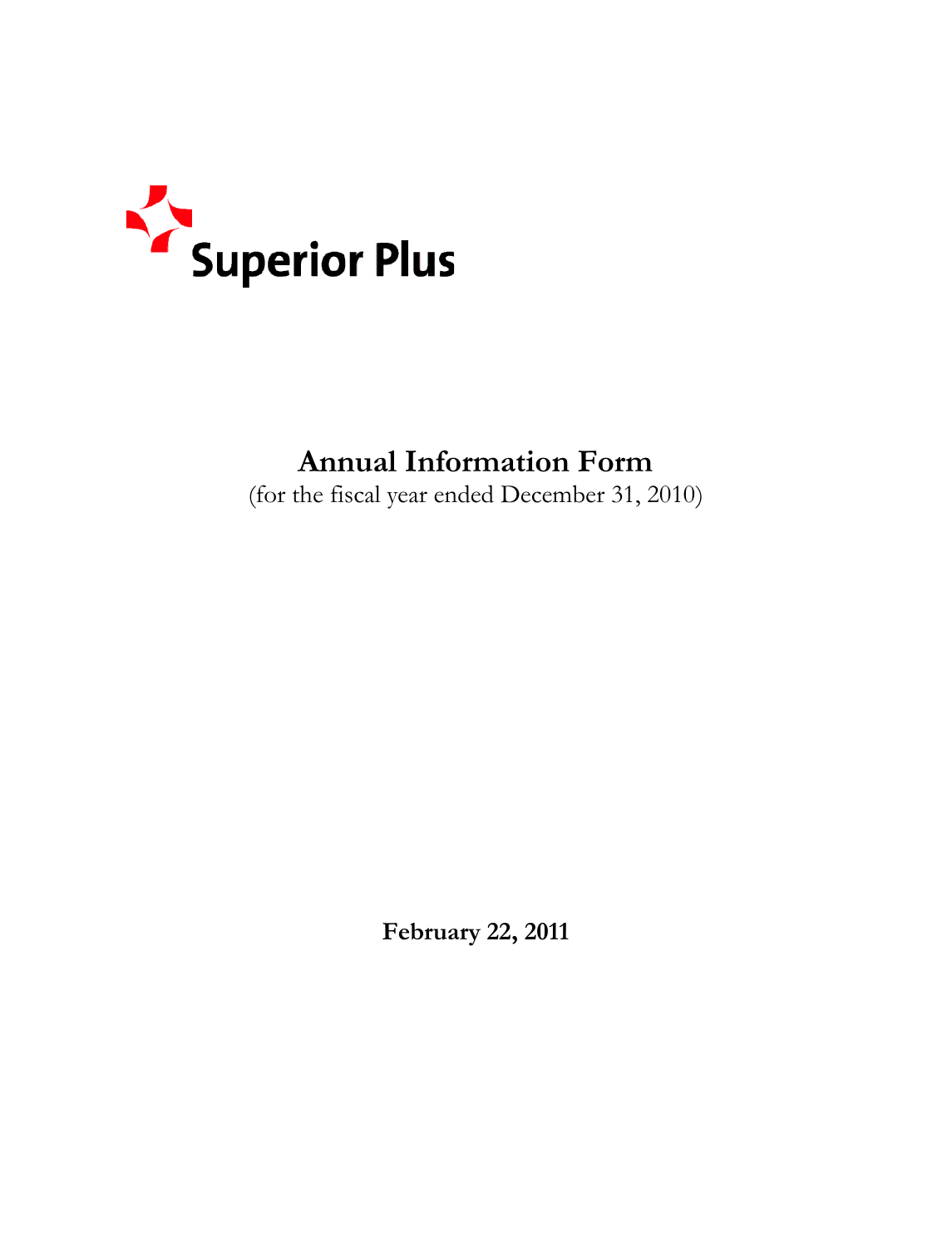# TABLE OF CONTENTS

# Page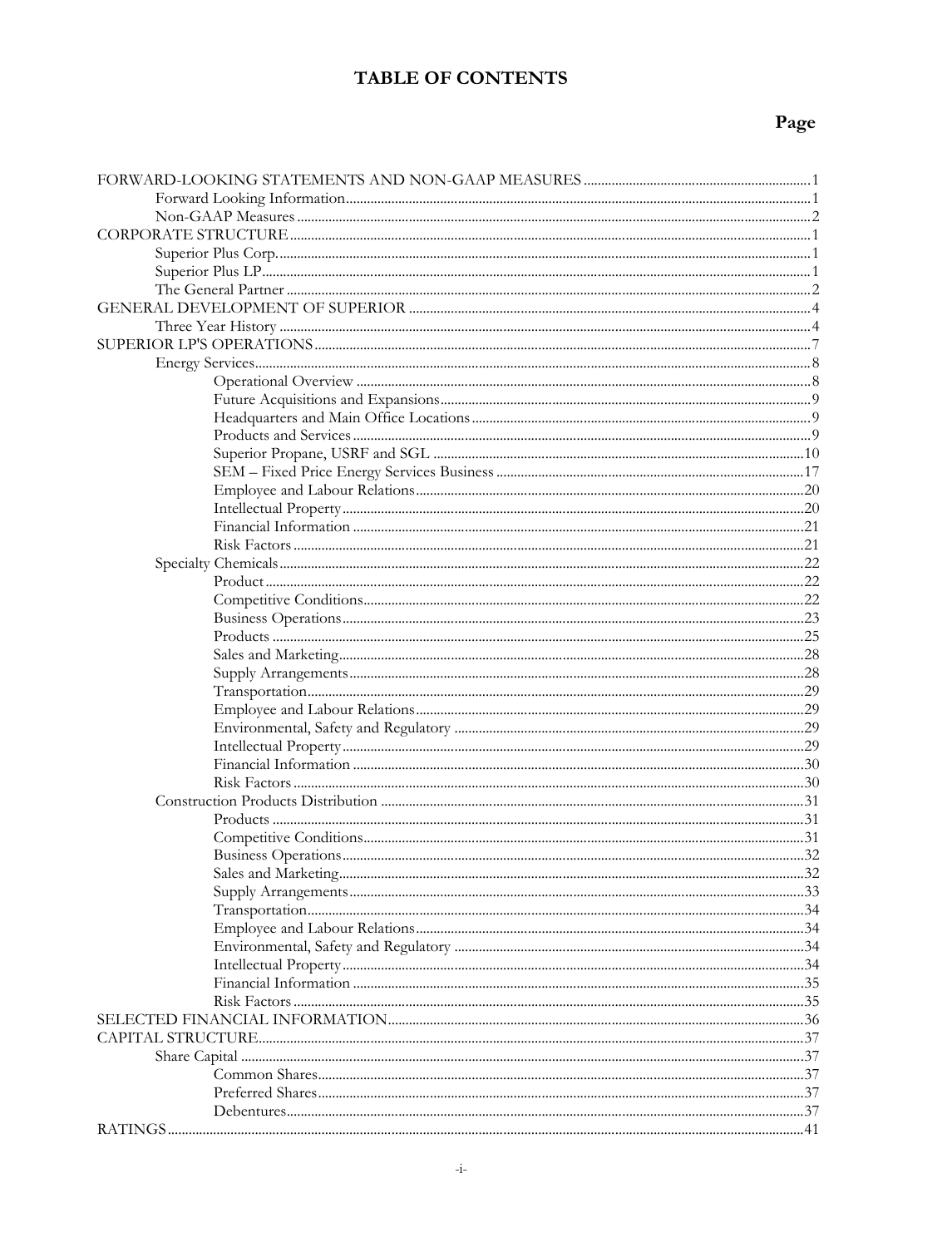# TABLE OF CONTENTS

(continued)

# Page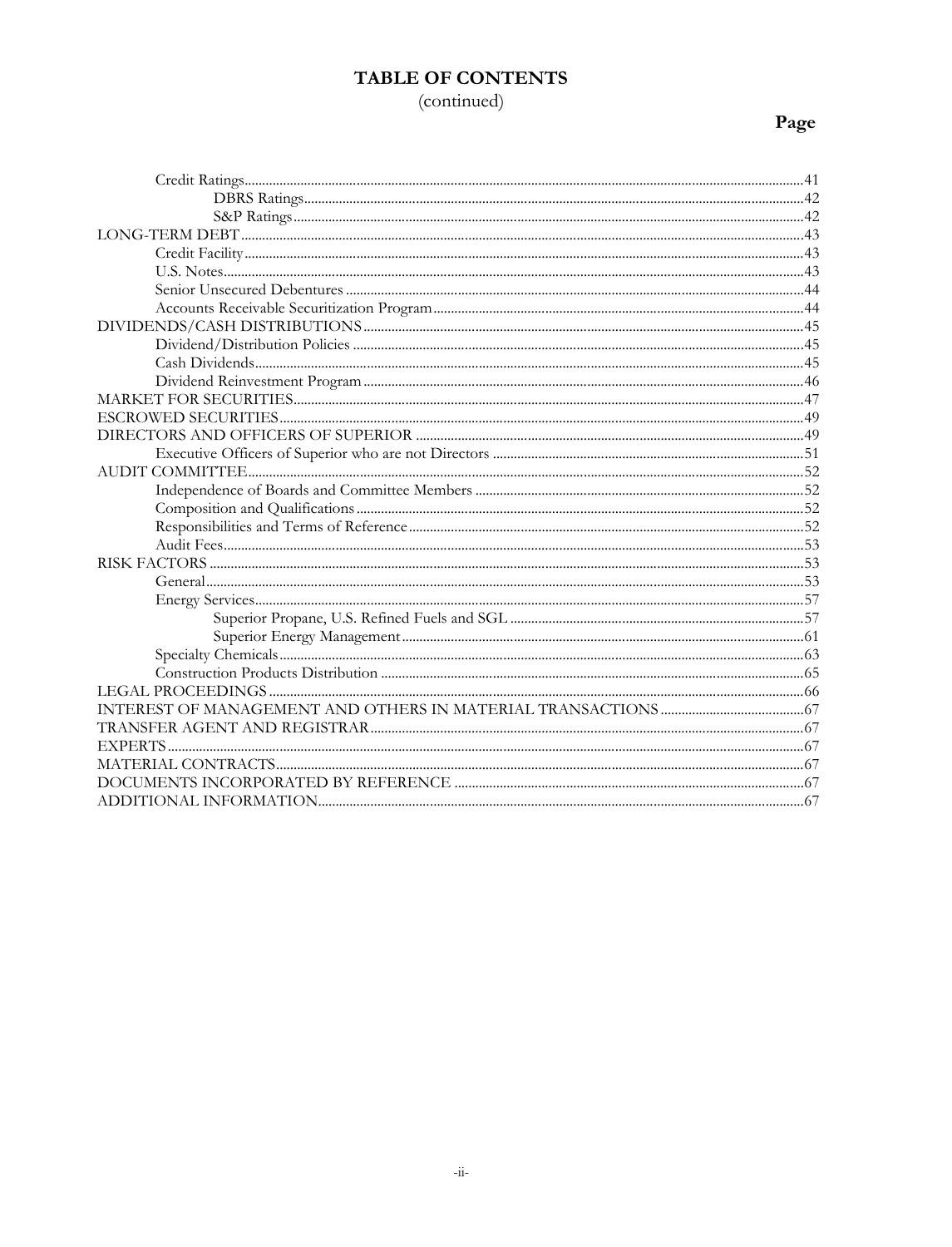## **FORWARD-LOOKING STATEMENTS AND NON-GAAP MEASURES**

### **Forward Looking Information**

This Annual Information Form contains forward-looking information within the meaning of applicable Canadian securities laws. Forward-looking information includes, without limitation, statements regarding the future financial position, business strategy, budgets, litigation, projected costs, capital expenditures, financial results, adjusted operating cash flow, EBITDA from operations, taxes and plans and objectives of or involving Superior Plus Corp. ("**Superior**" or the "**Corporation**") or Superior Plus LP ("**Superior LP**"). Forward-looking information is often, but not always, identified by the use of words such as "anticipate", "believe", "expect", "plan", "intend", "forecast", "target", "project", "guidance", "may", "will", "should", "could", "estimate", "predict" or similar words suggesting future outcomes or language suggesting an outlook. Forward-looking information in this Annual Information Form ("**AIF**") includes, but is not limited to future economic conditions, financial positions, business strategy and objectives, benefits and synergies resulting from our corporate and asset acquisitions, capital expenditures, development plans and programs, tax horizon, future income taxes, the impact of proposed changes to Canadian tax legislation or U.S. tax legislation, exchange rates, dividend strategy, adverse weather conditions, commodity prices and costs, the impact of contracts for commodities, sodium chlorate demand, regulatory compliance costs, effect of operational and technological improvements, the impact of ongoing legal proceedings, impact of accounts receivable collection delay, net working capital and capital expenditure requirements, and acquisition criteria and integration plans. Superior and Superior LP believe the expectations reflected in such forward-looking information are reasonable based on information currently available to them, however no assurance can be given that these expectations will prove to be correct and such forward-looking information should not be unduly relied upon.

Forward-looking information is based on various assumptions. Those assumptions are based on information currently available to Superior, including information obtained from third party industry analysts and other third party sources concerning the historic performance of Superior's businesses, anticipated financial performance, current business and economic trends, the amount of future dividends paid by Superior, business prospects, availability and utilization of tax basis, regulatory developments, currency, exchange and interest rates, trading data, cost estimates, our ability to obtain financing on acceptable terms, and the other assumptions set forth below.

By their very nature, forward-looking information involve inherent risks and uncertainties, both general and specific, and risks that predictions, forecasts, projections and other forward-looking information will not be achieved. Superior's or Superior LP's actual performance and financial results in future periods may differ materially from any projections of future performance or results expressed or implied by such forward-looking information. We caution readers not to place undue reliance on this information as a number of important factors could cause the actual results to differ materially from the beliefs, plans, objectives, expectations and anticipations, estimates and intentions expressed in such forward-looking information. These risks and uncertainties include but are not limited to incorrect assessments of value when making acquisitions; increases in debt service charges; the loss of key personnel; fluctuations in foreign currency and exchange rates; inadequate insurance coverage; counterparty risk; compliance with environmental laws and regulations; our ability to access external sources of debt and equity capital, the implementation of International Financial Reporting Standards ("**IFRS**"); and the risks identified in this AIF under the heading "Risk Factors" and in Superior's most recent Management's Discussion and Analysis in the Annual Consolidated Financial Statements for the twelve months ended December 31, 2010 (the "**Financial Statements**"). Any forward-looking information is provided as of the date of this AIF and, except as required by law, neither Superior nor Superior LP undertakes any obligation to publicly update or revise such information to reflect new information, subsequent or otherwise.

Readers are cautioned that the foregoing list of factors that may affect future results is not exhaustive. When relying on our forward-looking information to make decisions with respect to Superior, investors and others should carefully consider the foregoing factors and other uncertainties and potential events. The forward-looking information contained in this Annual Information Form is expressly qualified by this cautionary statement.

With respect to forward-looking information contained in this AIF, and in addition to other assumptions identified in this AIF, we have made the following assumptions regarding, among other things: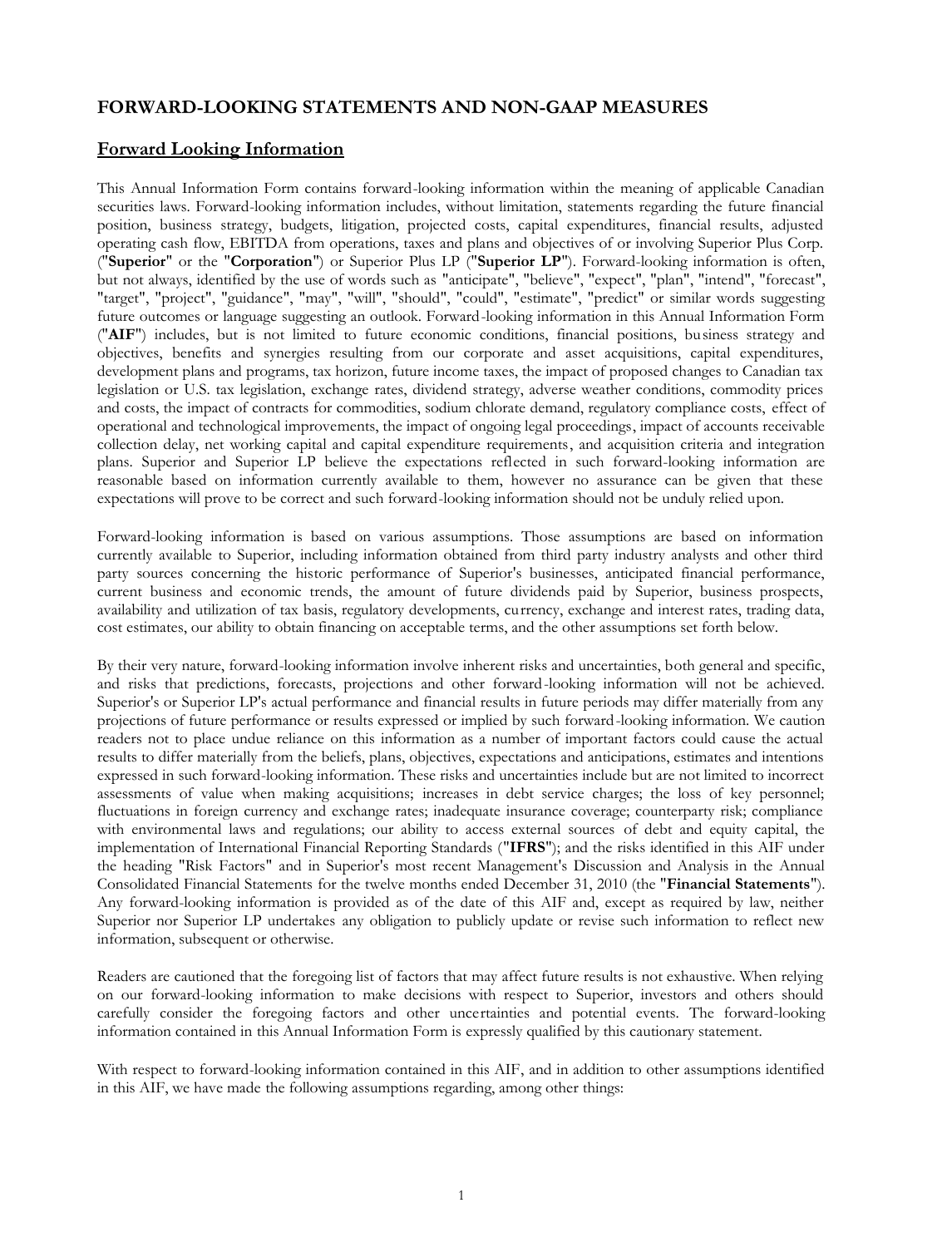### **Corporate**

- The slow economic recovery in Canada and the United States is expected to continue in 2011;
- Superior is expected to continue to attract capital and obtain financing on acceptable terms;
- The foreign currency exchange rate between the Canadian and US dollar is expected to average par in 2011 on all unhedged foreign currency transactions;
- Financial and physical counterparties are expected to continue fulfilling their obligations to Superior;
- Regulatory authorities are not expected to impose any new regulations impacting Superior;
- Superior's average interest rate on floating-rate debt is expected to increase modestly throughout 2011;
- The per share outlooks for 2011 include the impact of Superior's dividend reinvestment program, which was restarted effective the payment of the May 2010 dividend; and
- U.S. based cash taxes are expected to be minimal and have been forecast based on existing statutory income tax rates.

#### **Energy Services**

- Average temperatures across Canada and the north-eastern United States are expected to return to the most recent five-year average;
- Total propane and U.S. refined fuels-related sales volumes in 2011 compared to 2010 are anticipated to increase due to colder average weather, economic improvement, and sales and marketing initiatives;
- Wholesale propane, and U.S. refined fuels-related prices are not anticipated to significantly impact demand for propane, refined fuels and related services;
- Supply portfolio management market opportunities are expected to return to historic levels beginning in 2011;
- Fixed price energy services is expected to be able to access sales channel agents on acceptable contract terms and expects gross profit to remain consistent with 2010 results. The financial benefit from entering the retail electricity and natural gas markets in the north-eastern United States in 2011 is expected to be offset by reduced customer aggregation estimates due to the exit of the B.C. residential natural gas market in 2010 and difficult natural gas markets; and
- The commercial electricity market in Ontario is expected to provide growth opportunities in 2011.

## **Specialty Chemicals**

- Supply and demand fundamentals for sodium chlorate are expected to remain strong in 2011, resulting in increased sales volumes as compared to 2010. Pricing is expected to remain consistent or slightly improved as compared to 2010 levels;
- Chloralkali revenues in 2011 are expected to increase due to higher selling prices and higher sales volumes and favourable product mix from the Port Edwards facility; and
- Average plant utilization will approximate 95% in 2011.

## **Construction Products Distribution**

- Gypsum specialty distribution ("**GSD**") sales revenue from Canada is expected to decline from 2010 levels due to competitive conditions in the market. GSD sales revenue from the United States is expected to increase from 2010 due to higher pricing and the expansion of existing product lines into U.S. branches. Commercial and industrial insulation ("**C&I**") sales revenue is expected to increase from 2010 due to growth in the industrial market and higher pricing as well as contribution from new programs and initiatives. Also contributing to the increase is the full year contribution from the acquisition of the Burnaby Assets (as defined herein); and
- Sales margin for GSD as compared to 2010 is expected to increase slightly due to volume improvement in some markets offset in part by competitive pressures. C&I sales margin are expected to be consistent with 2010 levels.

## **Non-GAAP Measures**

## *EBITDA*

EBITDA represents earnings before interest, taxes, depreciation, amortization and other non-cash expenses, and is used by Superior to assess its consolidated results and the results of its operating divisions. Superior believes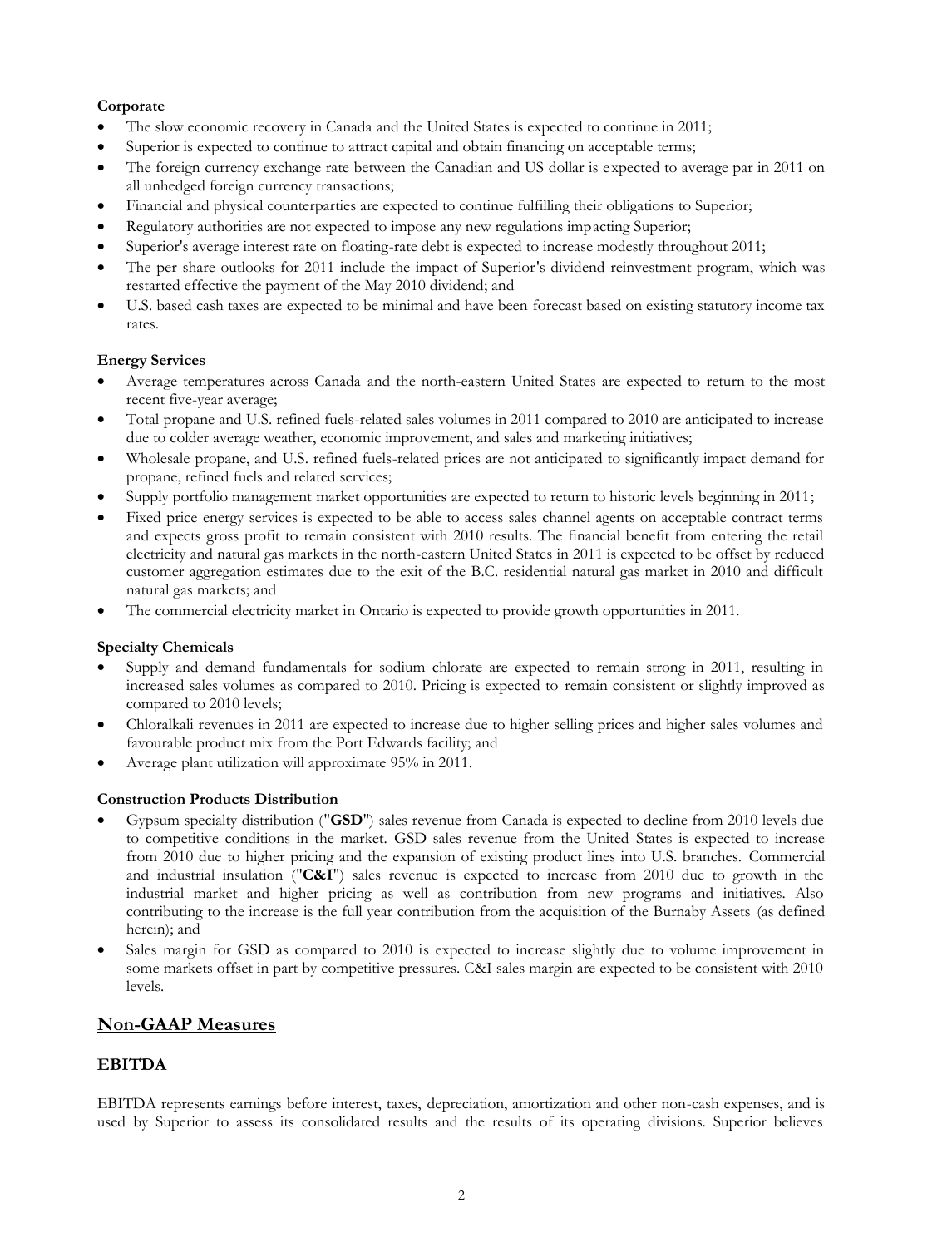measures of EBITDA are followed by the investment community and therefore provide useful information. The term EBITDA does not have a standardized meaning prescribed by the Canadian generally accepted accounting principles ("**GAAP**") and therefore Superior's calculation of EBITDA may differ from similar calculations used by comparable entities. See "General Development of Superior - The Conversion". EBITDA of Superior's operating businesses may be referred to as EBITDA from operations. The most directly comparable measure to EBITDA from operations that is calculated in accordance with GAAP is net earnings. Net earnings is reconciled to EBITDA from operations in the Management's Discussion and Analysis in the Financial Statements.

### *Adjusted Operating Cash Flow*

Adjusted operating cash flow is equal to cash flow from operating activities as defined by Canadian GAAP, adjusted for changes in non-cash working capital and customer contract related costs. Superior may deduct or include additional items to its calculation of adjusted operating cash flow; these items would generally, but not necess arily, be items of a non-recurring nature. Adjusted operating cash flow is the main performance measure used by management and investors to evaluate the performance of Superior. Readers are cautioned that adjusted operating cash flow is not a defined performance measure under Canadian GAAP. Superior's calculation of adjusted operating cash flow may differ from similar calculations used by other issuers and is therefore unlikely to be comparable to similar measures presented by other issuers. Adjusted operating cash flow represents cash flow generated by Superior that is available for, but not necessarily limited to, changes in working capital requirements, investing activities and financing activities of Superior.

The seasonality of Superior's individual quarterly results must be assessed in the context of annualized adjusted operating cash flow. Adjustments recorded by Superior as part of its calculation of adjusted operating cash flow include, but are not limited to, the impact of the seasonality of Superior's businesses, principally Superior Propane and the U.S. Refined Fuels business (as defined herein), by adjusting for non-cash working capital items, thereby eliminating the impact of the timing between the recognition and collection/payment of Superior's revenues and expense, which can differ significantly from quarter to quarter. Adjustments are also made to reclassify the cash flows related to natural gas and electricity customer acquisition costs in a manner consistent with the income statement recognition of these costs.

#### *Compliance EBITDA (compliance EBITDA)*

Compliance EBITDA represents earnings before interest, taxes, depreciation, amortization and other non-cash expenses calculated on a 12 month trailing basis giving pro forma effect to acquisitions and divestitures and is used by Superior to calculate its debt covenants and other credit information. Compliance EBITDA is not a defined performance measure under GAAP. Superior's calculation of compliance EBITDA may differ from similar calculations used by comparable entities. The most directly comparable measure to compliance EBITDA that is calculated in accordance with GAAP is net earnings. Net earnings is reconciled to compliance EBITDA in the Financial Statements (See Note 15).

#### *Distributable Cash Flow*

Distributable cash flow was a financial measure previously reported by Superior. In the fourth quarter of 2008, as a result of Superior's conversion to a corporation, management discontinued the use of this financial measure to evaluate the performance of Superior, the measure is now only used to calculate Superior's debt covenants. Management now focuses on the financial measure of adjusted operating cash flow. The primary difference between these measures is the focus and disclosure of capital expenditures. Superior has provided disclosure of adjusted operating cash flow on a comparative basis. Distributable cash flow is not a defined performance measure under GAAP. Superior's calculation of distributable cash flow may differ from similar calculations used by comparable entities.

Unless otherwise stated, all sums of money referred to in this AIF are expressed in Canadian dollars.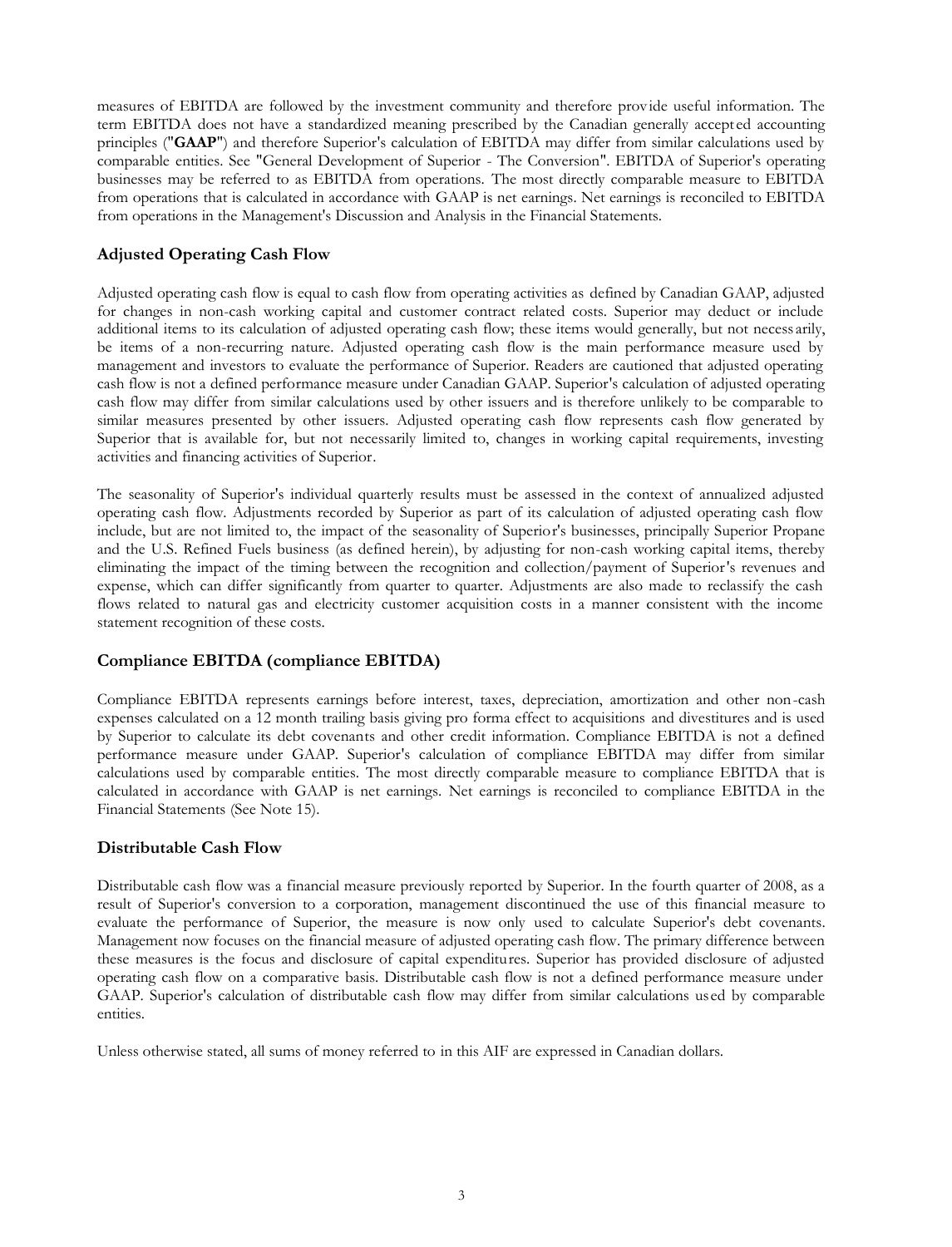# **CORPORATE STRUCTURE**

## **Superior Plus Corp.**

Superior is the successor of Superior Plus Income Fund (the "Fund"). The Fund was a limited purpose, unincorporated trust established under the laws of the Province of Alberta by a Declaration of Trust made as of August 2, 1996, as amended and restated most recently on December 31, 2008 (the "**Declaration of Trust**"). On February 26, 2003, the name of the Fund was changed from Superior Propane Income Fund to Superior Plus Income Fund. On October 7, 2003, the Declaration of Trust was amended and restated in connection with the governance reorganization of the Fund, which included the elimination of individual trustees and the appointment of Computershare Trust Company of Canada as trustee of the Fund ("**Computershare**" or the "**Trustee**"). On September 30, 2006, the Fund was further reorganized (the "**Reorganization**") such that its business would be conducted by Superior LP and related entities rather than Superior Plus Inc. and related entities.

On December 31, 2008, the Fund was converted (the "**Conversion**") to a corporation pursuant to a court sanctioned plan of arrangement (the "**Arrangement**") under the Canada Business Corporations Act involving, among others, the Fund and Ballard Power Systems Inc. ("**Ballard**") and was renamed "Superior Plus Corp.". See "General Development of Superior".

The head and registered office of Superior is located at Suite 1400, 840 – 7th Avenue S.W., Calgary, Alberta T2P 3G2.

Superior owns all of the Class A limited partnership units of Superior Plus LP ("**Superior LP**") and all of the common shares of Superior General Partner Inc. (the "**General Partner**"). Superior's investments in Superior LP were financed by share equity and 5.75% convertible unsecured subordinated debentures due December 31, 2012 and convertible at \$36.00 per share (the "**5.75% Debentures**"), 5.85% convertible unsecured subordinated debentures due October 31, 2015 and convertible at \$31.25 per share (the "**5.85% Debentures**"), and 7.5% convertible unsecured subordinated debentures due December 31, 2014 and convertible at \$13.10 per share (the "**7.5% Debentures**"), 5.75% convertible unsecured subordinated debentures due June 30, 2017 and convertible at \$19.00 per share (the "**5.75% Debentures (2010)**"), and 6.0% convertible unsecured debentures due June 30, 2018 and convertible at \$15.10 per share (the "**6.0% Debentures**"), (collectively, the "**Debentures**"). Superior pays dividends to its Shareholders, from the income received on its investment in Superior LP, after payment of Superior's expenses and interest payments to the holders of Debentures of the Corporation ("**Debentureholders**").

# **Superior Plus LP**

Superior LP was formed pursuant to a Partnership Agreement dated September 17, 2006 and a declaration filed under the *Limited Partnerships Act* (Ontario) on September 19, 2006 with its initial general partner being Superior General Partner Limited and its initial limited partner being Superior Plus Inc. As a result of a corporate reorganization in September 2006, Superior Plus Inc. became the general partner and the Fund became the limited partner of Superior LP. Following the conversion of the Fund to Superior under the Arrangement and the subsequent amalgamation between Superior Plus Inc. and Superior Plus Administration Inc. and a name change on January 1, 2009, Superior General Partner Inc. is the general partner and Superior is the limited partner of Superior LP.

Superior LP is a diversified limited partnership with three operating divisions comprised of the following businesses: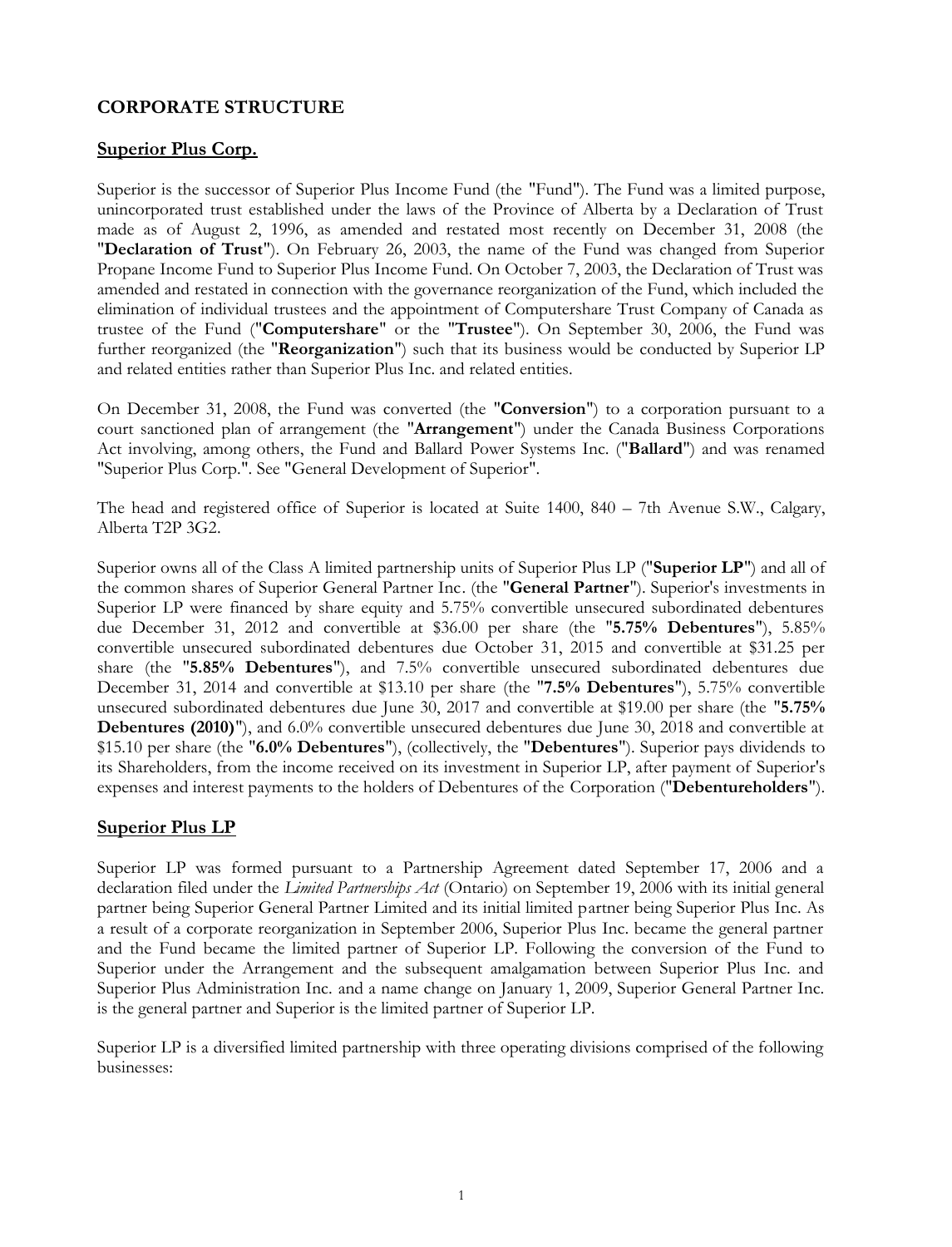**Energy Services**, which includes:

- Superior Propane, the propane distribution and related services business ("**Superior Propane**");
- U.S. Refined Fuels, operating under the trade name "Superior Energy Services", which includes the heating oil, propane and other refined fuels and energy distribution businesses of Sunoco Retail Heat ("**SRH**"), Griffith Energy Services, Inc. ("**GES**") and Griffith Holdings, Inc. ("**GHI**")(collectively, "**U.S. Refined Fuels**" or "**USRF**");
- Superior Energy Management, a fixed-price energy services business ("**SEM**"); and
- Superior Gas Liquids, a natural gas liquids wholesale marketing business, ("**SGL**").

**Specialty Chemicals**, which includes:

ERCO Worldwide, the specialty chemicals business ("**ERCO Worldwide**").

**Construction Products Distribution**, which includes:

 The construction products distribution business, operating under the trade names of "Winroc" ("**Winroc**") and "Specialty Products & Insulation Co." ("**SPI**").

The head and registered office of Superior LP is located at Suite 1400, 840 - 7th Avenue S.W., Calgary, Alberta T2P 3G2.

# **The General Partner**

Superior General Partner Inc., the General Partner of Superior LP, was formed on January 1, 2009 pursuant to the amalgamation of Superior Plus Inc. and Superior Plus Administration Inc. under the *Canada Business Corporations Act*. The General Partner is a wholly-owned subsidiary of Superior Plus Corp. The head and registered office of the General Partner is located at Suite 1400, 840 – 7th Avenue S.W., Calgary, Alberta T2P 3G2.

In connection with the Conversion, the limited partnership agreement made as of September 17, 2006 was amended and restated on December 31, 2008 (the "**Partnership Agreement**") pursuant to which the General Partner would be responsible for the administration and management of Superior LP and generally carry out the objects, purposes and business of Superior LP.

Under the Partnership Agreement, the General Partner, has exclusive authority to manage the business and affairs and generally make all decisions regarding the business of Superior LP. The General Partner is, among other things, authorized to cause Superior LP to issue at any time, securities (including debt securities) without the consent or approval of the limited partners on terms and conditions as determined by the General Partner and which the General Partner determines in good faith, to be in the best interests of Superior LP. The General Partner is to exercise its powers and discharge its duties honestly, in good faith and in the best interests of the Superior LP and to exercise the care, diligence and skill of a reasonably prudent person in comparable circumstances.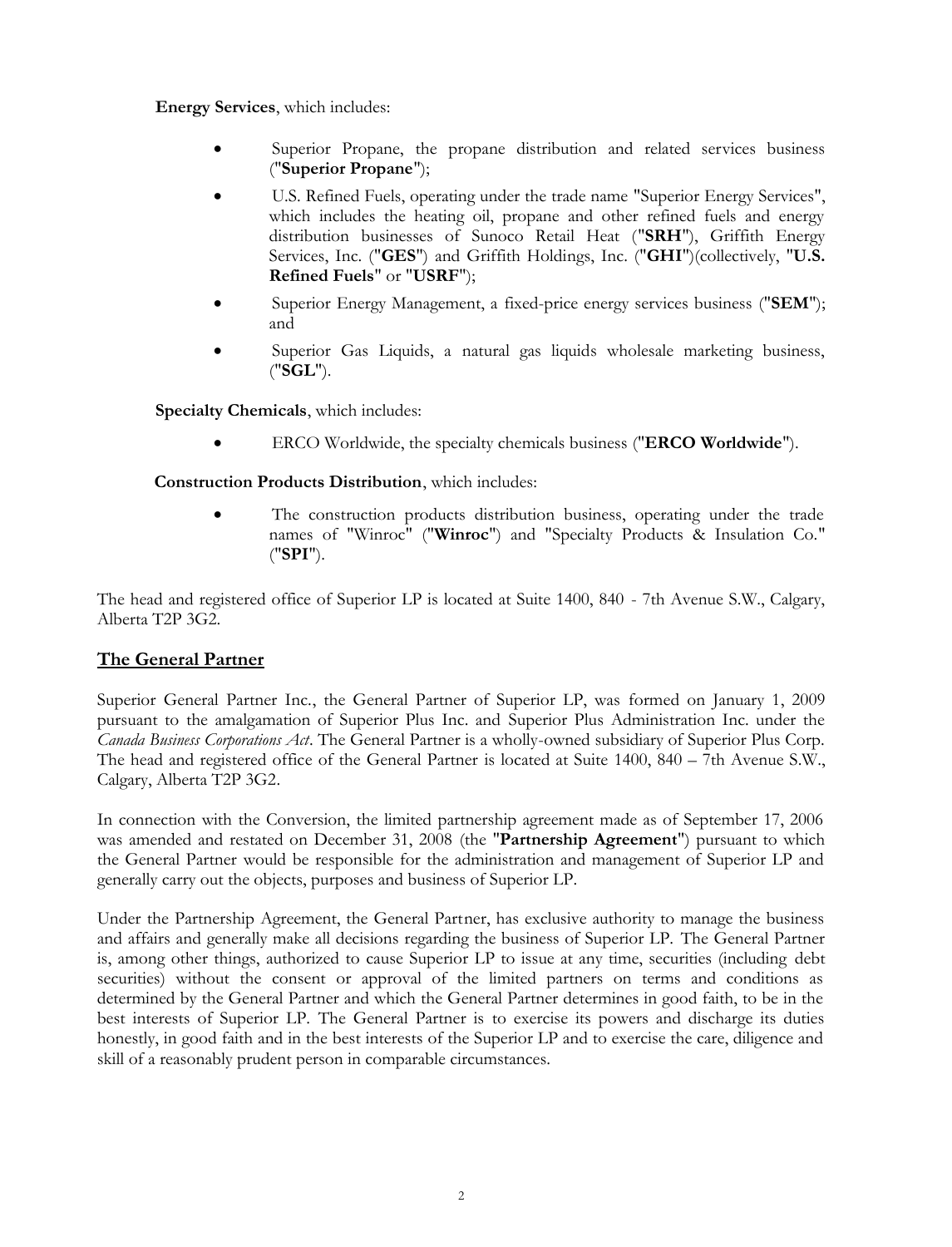The following is a diagram illustrating the simplified structure of Superior and its principal subsidiaries as of February 22, 2011.



#### **Notes:**

- (1) Superior Plus LP and Superior General Partner Inc. indirectly own 99.9% and 0.1%, respectively, of Superior Energy Management Gas LP and Superior Energy Management Electricity LP.
- (2) A corporation incorporated pursuant to the laws of Chile.<br>
(3) Except where otherwise noted, all corporations were inco
- Except where otherwise noted, all corporations were incorporated pursuant to the laws of Canada and all limited partnerships have been formed pursuant to the laws of Ontario.
- (4) Superior Plus US Holdings Inc. ("**Superior U.S. Holdings**"), ERCO Worldwide Inc., ERCO Worldwide (USA) Inc., and Superior Plus US Financing Inc. are incorporated pursuant to the laws of Delaware. The Winroc Corporation (Midwest) is incorporated pursuant to the laws of Nevada. Superior Plus Construction Products Corp. is incorporated pursuant to the laws of Pennsylvania. Superior Plus Energy Services Inc. is incorporated pursuant to the laws of New York.
- (5) A corporation incorporated pursuant to the laws of the Province of Ontario.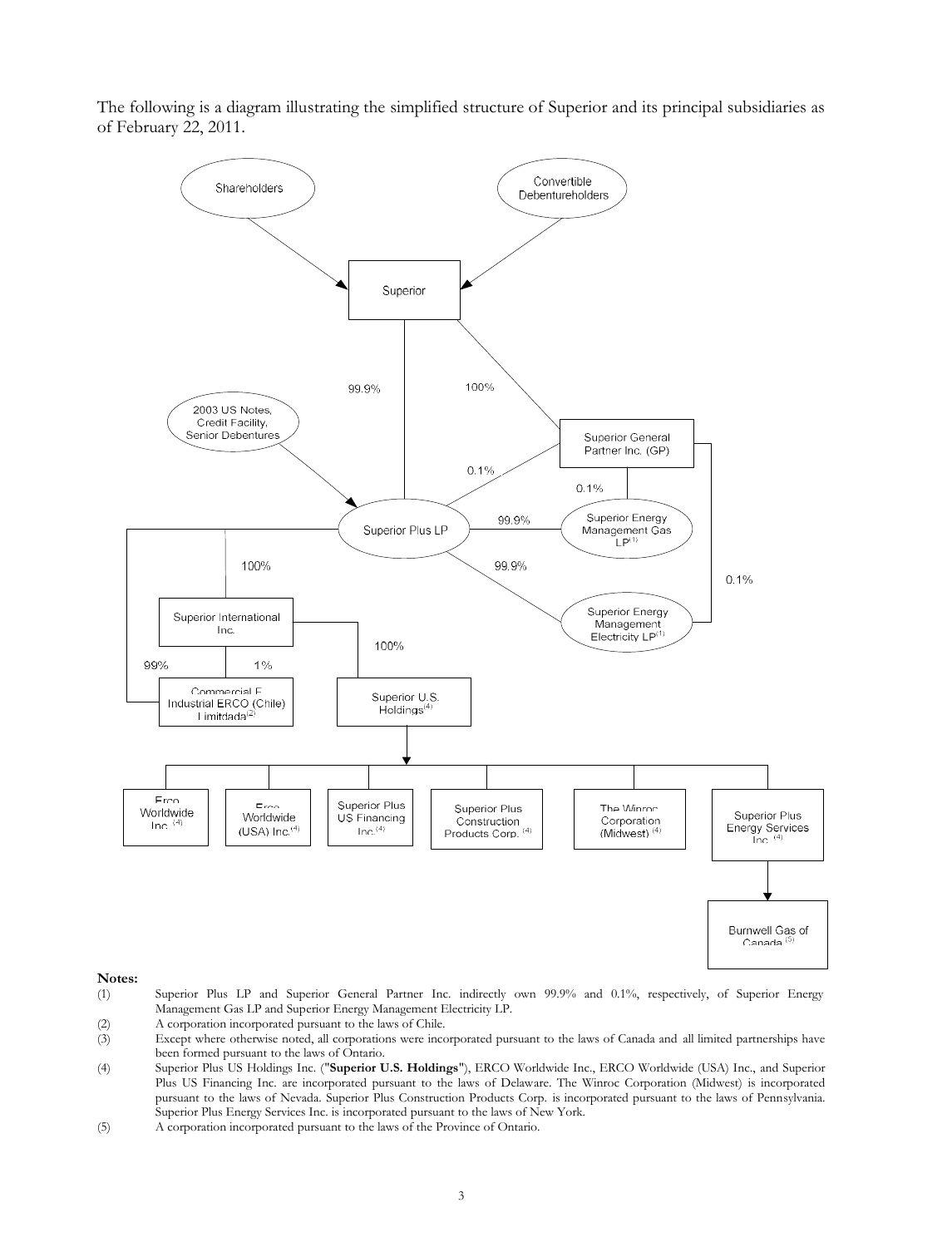# **GENERAL DEVELOPMENT OF SUPERIOR**

## **Three Year History**

Superior's strategy includes developing and executing sound business strategies in each of Superior LP's businesses while further expanding and diversifying such business operations over time. The following is a general description of the development of the Corporation over the past three years.

On January 7, 2008, SEM announced it had entered in to a long-term natural gas supply agreement with Macquarie Cook Energy Canada Ltd., formerly Constellation Energy Commodities Group Inc. ("**Macquarie**"), a major North American Energy Supplier. Under the terms of the contract, Macquarie agreed to supply natural gas to support SEM's fixed-priced natural gas marketing business. The contract was structured with an initial term of five years and can be renewed annually thereafter.

On May 9, 2008, Winroc, through the General Partner (as successor to Superior Plus Inc.), acquired all issued and outstanding securities of Fackoury's Building Supplies Ltd. and associated entities ("**Fackoury's**") for \$21.0 million which was financed from Superior LP's credit facilities.

On July 14, 2008, the Finance Minister announced proposed amendments to the Income Tax Act of Canada (the "**Tax Act**") including technical amendments to clarify certain aspects of the SIFT Rules (as defined below) and to provide rules to facilitate the conversion of existing SIFT trusts into corporations on a tax-deferred basis (the "**Conversion Rules**"). The Conversion Rules address many of the principal substantive and administrative issues that arise when structuring a corporate conversion of an income trust under the Tax Act. Bill C-10, which received Royal Assent on March 12, 2009, contained legislation implementing the Conversion Rules.

On October 30, 2008, the Fund entered into the Arrangement Agreement with Ballard pursuant to which the Fund converted from an income trust structure to a corporation pursuant to a plan of arrangement.

The Conversion, which was completed on December 31, 2008, was undertaken to convert the Fund into a corporation. The Fund had been investigating a number of restructuring alternatives subsequent to the Federal Finance Minister announcing, on October 31, 2006, a proposal to apply a tax at the trust level on distributions of certain income from publicly traded mutual fund trusts at rates of tax comparable to the combined federal and provincial corporate tax and to treat such distributions as dividends to the holder of trust units of the Fund ("**Unitholders**") (the "**SIFT Rules**"). The announcement of the SIFT Rules resulted in a significant decline in trading prices of securities of income trusts, including the trust units of the Fund, as commencing in 2011 or earlier, an income trust would be liable to pay income tax under the Tax Act at a rate comparable to combined federal and provincial corporate tax rates on distributions to Unitholders. In September, 2008, the Fund identified a transaction with Ballard as an opportunity to achieve its strategic objectives of providing long-term stability of distributions for Unitholders while minimizing the impact of the SIFT Rules. Consequently, in October, 2008, Ballard and the Fund entered into the Arrangement Agreement which is detailed in the Information Circular of the Fund dated November 12, 2008 (the "**2008 Information Circular**").

In accordance with the terms of the Arrangement Agreement, the assets and liabilities of the Fund were transferred to Ballard and Unitholders received one common share of Ballard for each trust unit held and Ballard was renamed "Superior Plus Corp." Superior continued to carry on the businesses previously carried on by the Fund. In addition, the assets and liabilities of Ballard were transferred to a new corporation ("**New Ballard**"), owned by the previous holders of Ballard common shares, which continued to carry on Ballard's business. In addition, as part of the Conversion, Superior and New Ballard entered into an indemnity agreement dated December 31, 2008 (the "**Indemnity Agreement**")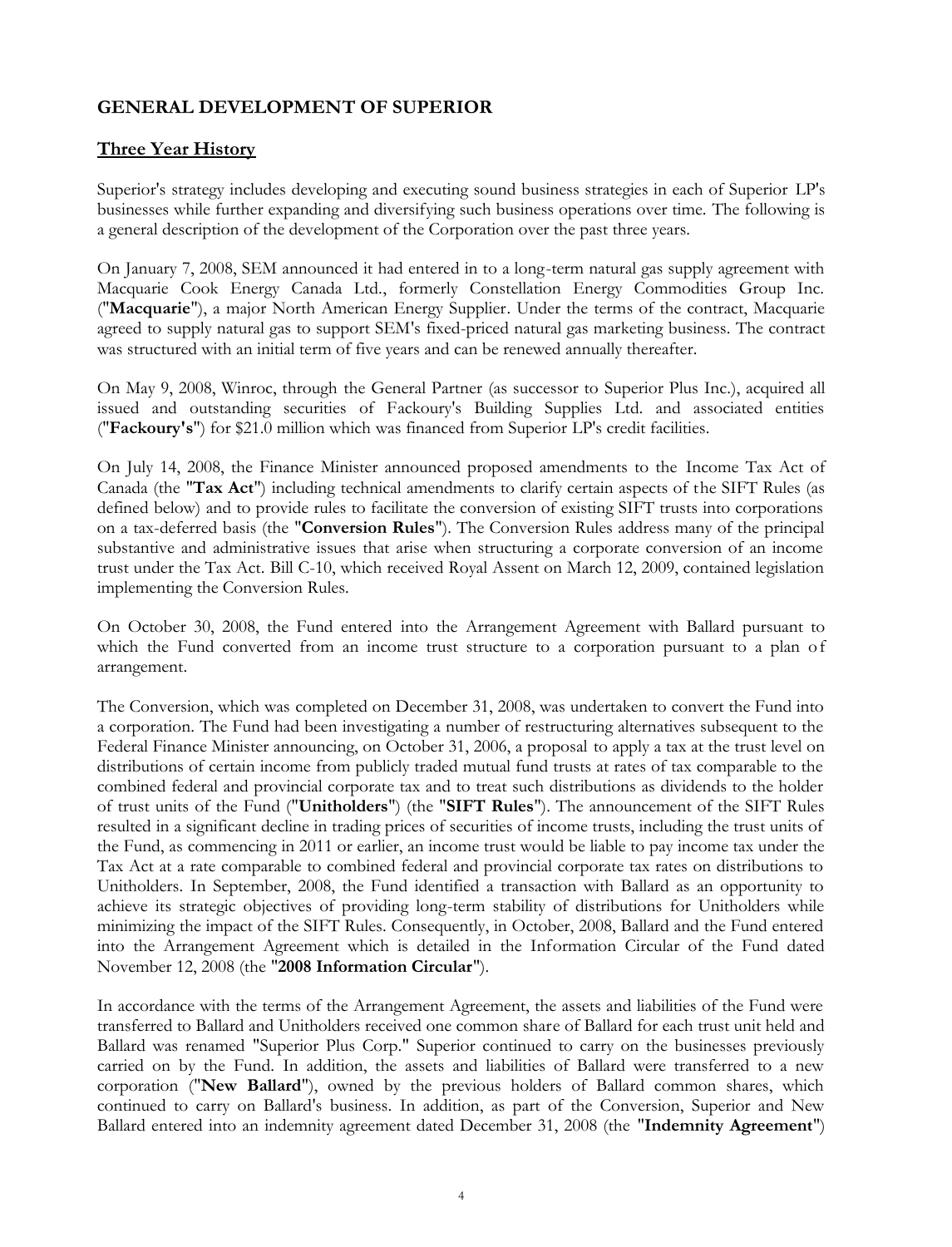pursuant to which New Ballard agreed to indemnify Superior from liabilities and obligations related to the business and operations of Ballard. Complete details of the terms of the Arrangement Agreement, including a copy of the Plan of Arrangement, are set out in the 2008 Information Circular filed under the Fund's profile on SEDAR (www[.sedar.com\).](www.sedar.com)

On January 1, 2009, Superior Plus Administration Inc. and Superior Plus Inc. were amalgamated and the successor was renamed Superior General Partner Inc.

On May 21, 2009, Superior LP and Superior Plus U.S. Holdings completed an extension of their \$570 million syndicated credit facility with eleven lenders to June 28, 2011 (the "**Credit Facility**"). The Credit Facility was subsequently amended by the Second Amending Agreement dated August 26, 2009. In addition, Superior LP extended its securitization program to June 29, 2010. Under the terms of the securitization program, Superior LP may sell up to \$130 million of certain accounts receivable on a 30 day revolving basis to a Canadian chartered bank to finance a portion of Superior LP's working capital requirements.

On August 6, 2009, Superior entered into an agreement by and among Superior Plus Acquisition 1 Inc., Superior Plus Acquisition 2 Inc., Superior, SPI and Evercore Capital Partners, L.P., as Holder Representative (the "**Merger Agreement**") to acquire SPI for an aggregate purchase price of US\$135 million (US\$132.1 inclusive of transaction costs and working capital adjustments), of which, approximately US\$30 million was satisfied through the issuance of an aggregate of 2,803,135 common shares in the capital of the Corporation ("**Common Shares**") (the "**SPI Acquisition**") with the remainder being satisfied from the net proceeds of the August 2009 Debenture Financing (as defined herein) and Superior drawing on its Credit Facility. The SPI Acquisition was completed by way of way of a plan of merger under Pennsylvania law. Following the closing of the acquisition and related transactions on September 24, 2009, SPI became a wholly-owned subsidiary of Superior Plus US Holdings Inc.

On August 28, 2009, Superior completed a public offering of \$69.0 million aggregate principal amount of 7.5% Debentures (including an over-allotment option) for net proceeds after commissions of approximately \$66.2 million (the "**August 2009 Debenture Financing**"). See "Capital Structure-Debentures". The net proceeds from the August 2009 Debenture Financing were used to finance a portion of the purchase price of the SPI Acquisition.

On September 23, 2009, Superior completed a public offering of 4,565,500 Common Shares (including an over-allotment option) at a price of \$11.35 per Common Share for net proceeds after commissions of approximately \$49.7 million (the "**September 2009 Financing**").

On September 2, 2009, Superior Plus US Holdings Inc., Sunoco, Inc. and Sunoco, Inc. (R&M) (collectively "**Sunoco**") entered into an asset purchase agreement pursuant to which Superior Plus US Holdings Inc. acquired certain assets of Sunoco that comprised its retail heat distribution business for aggregate consideration of US\$86.0 million (US\$90.2 inclusive of transaction costs and working capital adjustments) which was partially satisfied from the net proceeds of the September 2009 Financing with the remainder financed by Superior drawing on its Credit Facility. The acquisition of Sunoco closed on September 30, 2009.

On October 27, 2009, Superior LP successfully completed a private placement of \$150.0 million aggregate principal amount of 8.25% senior unsecured debentures (the "**Senior Debentures**") for net proceeds after commissions of \$147.0 million. See "Capital Structure – Debentures". The net proceeds from the financing were used to repay existing indebtedness under the Credit Facility.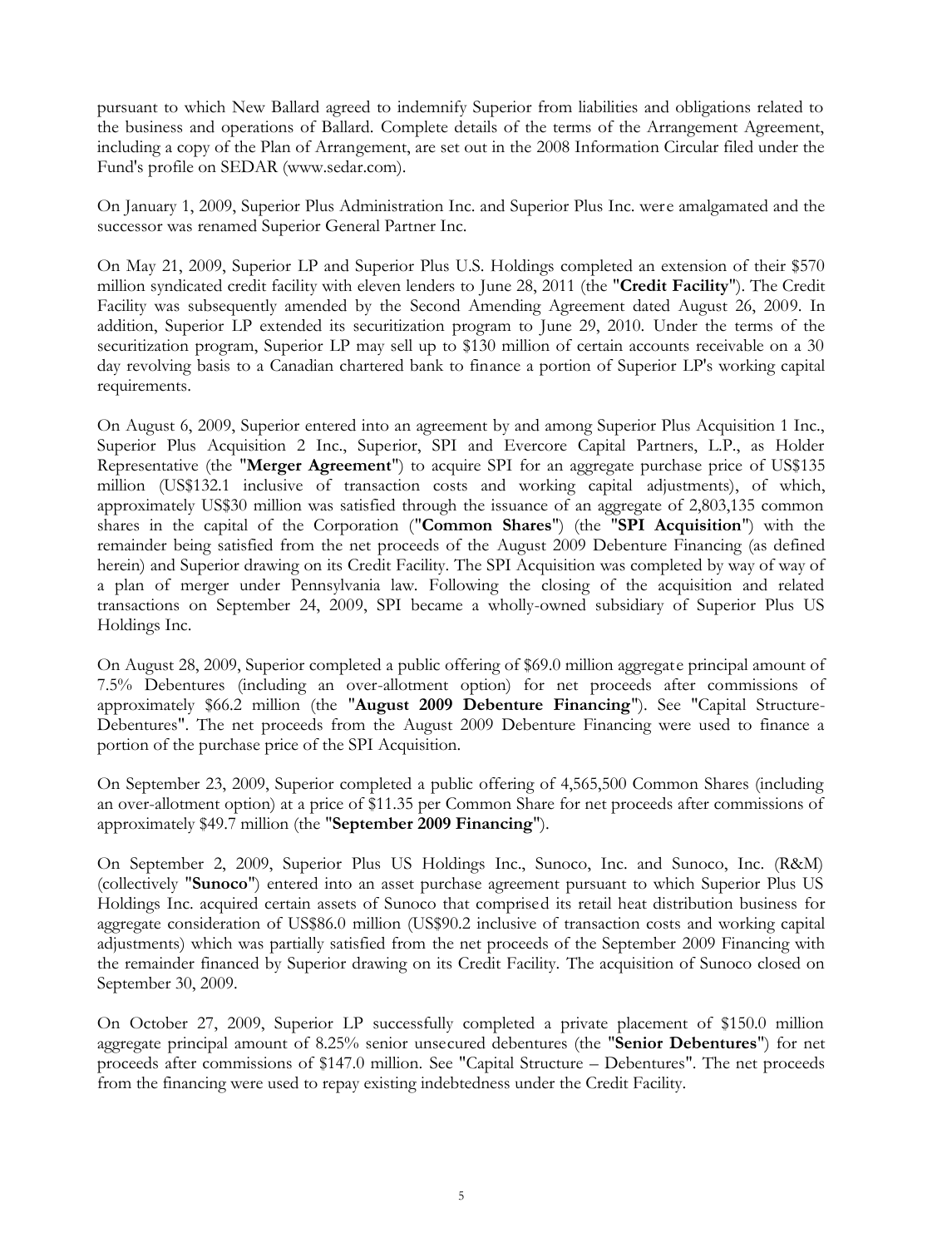On November 4, 2009, Superior Plus Energy Services LLC, a wholly-owned indirect subsidiary of Superior, and GES entered into an asset purchase agreement pursuant to which Superior Plus Energy Services LLC acquired certain assets of GES (the "**GES Acquisition**"), a subsidiary of CH Energy Group, Inc., that comprised a heating oil, propane and motor fuels distribution business for an aggregate purchase price of US\$76 million (US\$77.9 million inclusive of transaction costs and working capital adjustments). The GES Acquisition was partially financed by the net proceeds from the November 2009 Financing with the balance being financed by Superior drawing on its Credit Facility.

On November 26, 2009, Superior completed a public offering of 4,166,667 Common Shares (including an over-allotment option) at a price of \$12.00 per Common Share for net proceeds after commissions of approximately \$48.0 million (the "**November 2009 Financing**"). The net proceeds of the November 2009 Financing were used to partially finance the GES acquisition.

On January 20, 2010, Superior Plus US Energy Holdings LLC, a wholly-owned indirect subsidiary of Superior, and GHI, PNC Equity Partners, L.P. and certain shareholders of GHI entered into a stock purchase agreement and completed the acquisition by Superior Plus US Energy Holdings LLC of all of the issued and outstanding shares of GHI, a distributor of propane, heating oil and power fuels which operates primarily in New York state, for an aggregate purchase price of US\$140.6 million, including adjustments for working capital and transaction costs. Superior initially financed the acquisition by drawing on its Credit Facility. This was a significant acquisition as defined in National Instrument 51-102 and Superior filed a business acquisition report in the form required by 51-102F4 dated February 10, 2010.

On January 27, 2010, Superior increased the size of the Credit Facility from \$570 million to \$600 million. In addition, certain debt definitions and financial covenant ratios in the Credit Facility were amended. See "Long Term Debt".

On February 10, 2010, Superior completed a public offering of 5,002,500 Common Shares at a price of \$13.85 per Common Share for net proceeds after commissions of approximately \$69.3 million (the "**February 2010 Financing**"). The net proceeds of the February 2010 Financing were used to partially finance the GHI acquisition by repaying indebtedness incurred under the Credit Facility to acquire GHI.

On March 16, 2010, Superior completed a public offering of \$172.5 million aggregate principal amount of 5.75% Debentures 2010 (including an over-allotment option) for net proceeds after commissions of approximately \$166.0 million (the "**March 2010 Debenture Financing**"). See "Capital Structure – Debentures". The net proceeds from the March 2010 Debenture Financing were used to repay indebtedness under the Credit Facility.

On March 30, 2010, Superior LP amended certain financial covenant ratios of its U.S. Note Purchase Agreement dated October 29, 2003 to make them consistent with the financial covenant ratios under the Credit Facility. See "Long Term Debt".

In May 2010, Superior re-established its Dividend Reinvestment Program and Optional Share Purchase Plan ("**DRIP**"), commencing with the May 2010 dividend. The DRIP provides Shareholders with the opportunity to re-invest their cash dividends at a 5% discount to the market price of Common Shares. The proceeds from the DRIP are being used to repay indebtedness under the Credit Facility and to fund existing and future growth opportunities.

On June 25, 2010, Superior LP and Superior Plus U.S. Holdings completed a further extension of its Credit Facility with ten lenders and reduced the facility from \$600 million to \$450 million. The Credit Facility matures on June 28, 2013 and can be expanded up to \$750 million.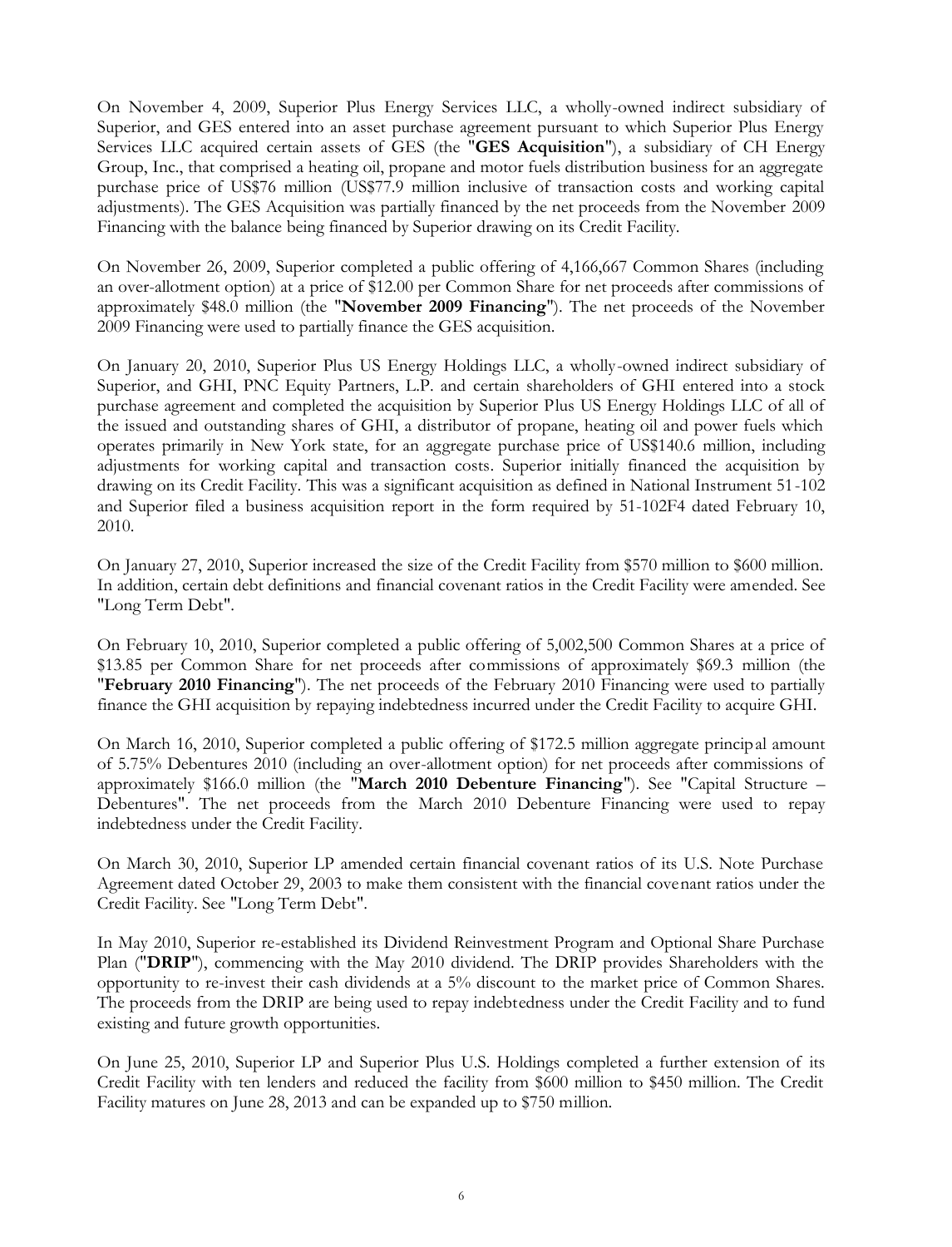On June 28, 2010, Superior LP completed the acquisition of a Western Canadian commercial and industrial insulation distributor (the "**Burnaby Assets**") for an aggregate purchase price of \$18.1 million, inclusive of transaction costs. The Burnaby Assets consist of three operating branches in Alberta and British Columbia and allows the Construction Products Distribution business to expand its commercial and industrial insulation distribution in Canada. The acquisition was financed by the issuance of \$16 million in Common Shares and the remainder by Superior drawing on its Credit Facility.

On July 2, 2010, Superior LP extended its securitization program to June 29, 2011. Under the terms of the securitization program, Superior LP may sell up to \$130 million of certain accounts receivable on a 30 day revolving basis to a Canadian chartered bank to finance a portion of its working capital requirements.

On October 26, 2010, Superior Plus Energy Services LLC, a Delaware limited liability company and indirect wholly owned subsidiary of Superior Plus U.S. Holdings Inc. acquired from KW Oil and Propane certain assets which make up a U.S. retail heating oil and propane distribution business (the "**KW Heating Oil Assets**") for an aggregate purchase price of approximately \$4.9 million before adjustments to working capital. The KW Heating Oil Assets allow Superior Energy Services to distribute a broad range of liquid fuels and propane gas and related services to markets in Pennsylvania. The acquisition was partially financed by deferred consideration of approximately \$0.5 million and the remainder was financed by Superior drawing on its Credit Facility.

On December 23, 2010, Superior completed a public offering of \$150.0 million aggregate principal amount of 6.0% Debentures for net proceeds after commissions of approximately \$144.4 million (the "**December 2010 Debenture Financing**"). See "Capital Structure – Debentures". The net proceeds from the December 2010 Debenture Financing were used to repay indebtedness under the Credit Facility.

## **SUPERIOR LP'S OPERATIONS**

Superior LP strives to generate stable cash flows and achieve long-term value-based growth driven from its core businesses.

Superior LP, through its three operating segments, is engaged in the distribution and retail marketing of propane, related products and services, distribution of liquid fuels such as heating oil and propane gas, provision of natural gas liquids wholesale marketing services and marketing of fixed-price energy services; the production and sale of specialty chemicals and related technology; and the distribution of construction products to retail, commercial and industrial markets.

Superior and its businesses have approximately 4,500 full-time employees. Superior's corporate office acts as strategic capital manager for the overall portfolio of Superior's assets. As such, the corporate office is focused on strategy execution, capital allocation, risk management and succession planning. The corporate office is comprised of 15 employees including executive management, treasury, tax, financial reporting, business development, business compliance and oversight, investor relations and corporate secretarial functions.

Since operational management is key, there is an experienced and strong management team in place at each business. Management at this level is compensated to maintain and grow cash flows generated by their business over time.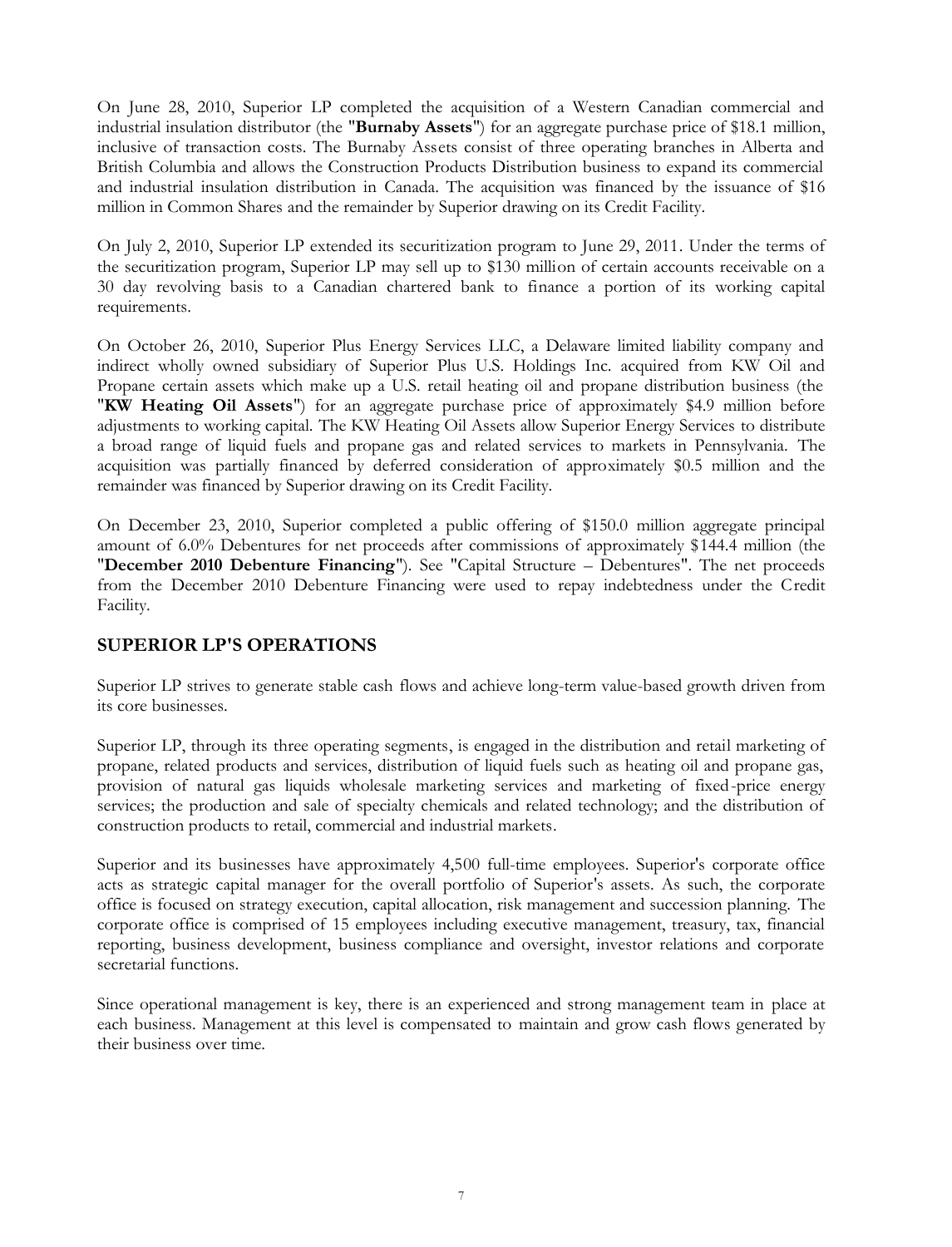The graph below details the composition of Superior's EBITDA from operations by operating segment for the 12-month period ended December 31, 2010. See "Forward-Looking Statements and Non-GAAP Measures".



**47% Specialty Chemicals**

**42% Energy Services**

## **11% Construction Products Distribution**

Geographically, for the year ended December 31, 2010, consolidated revenues from customers were derived: 47% from Canada, 50% from United States and 3% from other countries.

## **Energy Services**

Superior LP's Energy Services segment is engaged in the distribution and retail marketing of propane, related products and services, distribution of liquid fuels such as heating oil and propane gas, provision of natural gas liquids wholesale marketing services and marketing of fixed-price energy services.

## *Operational Overview*

## *Propane Distribution and Related Services*

The propane distribution and related services business operates under the trade name of "Superior Propane". Superior Propane began operations in 1951 and is engaged primarily in the distribution and retail sales of propane, refined fuels, propane consuming equipment and related services in Canada. The services provided include the rental of tanks, cylinders and other equipment as well as the supply, installation and repair of equipment and appliances, and warranty and preventative maintenance programs for installed equipment and appliances.

## *U.S. Refined Fuels*

With a series of acquisitions, the majority of which were completed in 2009, the Energy Services business expanded its product capabilities into the heating oil and refined fuels distribution business and its geographic reach into the north-eastern United States.

USRF distributes liquid fuels and propane gas in the states of Pennsylvania, Delaware, Maryland, New Jersey, Connecticut, Rhode Island, Massachusetts, Vermont and New York. Its products are used by a wide range of customers in a variety of applications, including home heating, water heating and motor vehicle fuel. In addition, USRF provides services, which include heating, ventilation and air-conditioning installation, maintenance and repair.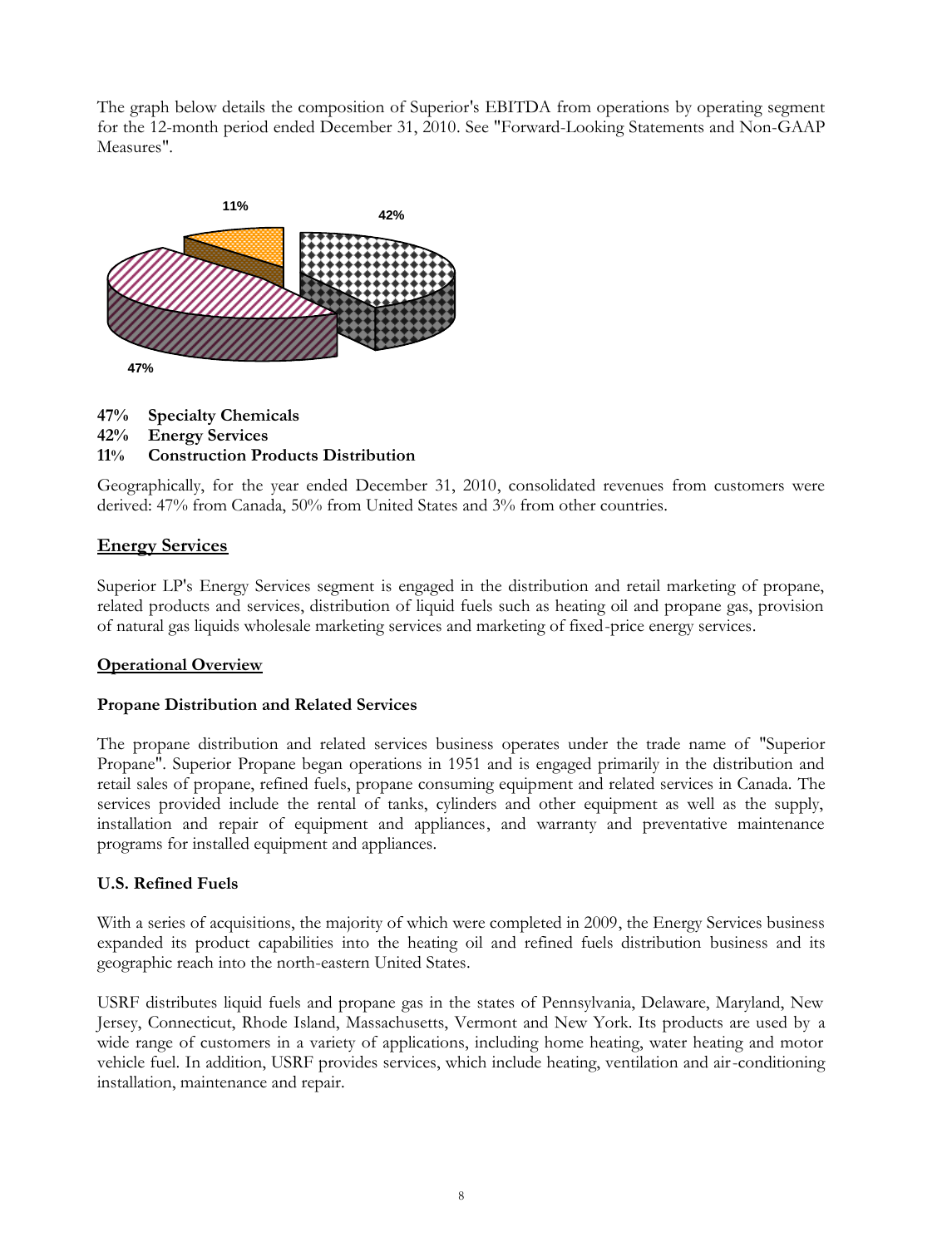On January 20, 2010, Superior completed the acquisition of GHI for US\$140.6 million, including adjustments for working capital and transaction costs. GHI, a retail and wholesale distributor of retail propane, heating oil and motor fuels in upstate New York, and its operational and financial results have been included in the USRF results for reporting purposes.

On October 26, 2010, Superior completed the acquisition of the KW Heating Oil Assets for approximately \$4.9 million (before adjustments to working capital). With the KW Heating Oil Assets a broad range of liquid fuels and propane gas and related services are distributed to markets in Pennsylvania.

## *Fixed-Price Energy Services*

The fixed-price energy services business commenced operations in June of 2002 under the trade name "Superior Energy Management". SEM started providing natural gas retailing services under fixed-price, term contracts, predominantly to residential and to mid-sized commercial and industrial customers in Ontario and added electricity products to this market in 2007. In Quebec, SEM also provides gas hedging products to commercial and light industrial market in the Gaz Metropolitain franchise region. In May of 2007, SEM initiated selling fixed-price natural gas retail contracts in the newly opened British Columbia market and subsequently closed those offices in July 2010, due to a change in the regulatory environment.

## *Supply Portfolio Management Services*

The Energy Services business also provides value-added supply portfolio management services under the trade name "Superior Gas Liquids", primarily to small and medium sized propane retailers in the United States and Canada. SGL provides transportation, storage, risk management, supply and logistics services to its customers.

## *Future Acquisitions and Expansions*

The U.S. Refined Fuels and Canadian propane distribution businesses are highly fragmented throughout the north-eastern United States and eastern Canada. Superior currently intends to pursue additional acquisition and consolidation opportunities in the Energy Services market to enhance its propane and service offerings, expand refined fuels at some of Superior Propane's locations and offer its fixed-price services to its Canadian propane and U.S. Refined Fuels customers.

## *Headquarters and Main Office Locations*

The Energy Services division is headquartered in Calgary, Alberta, where Superior Propane and SGL conduct their operations. SEM maintains an office in Mississauga, Ontario and USRF maintains its main business office in Rochester, New York.

## *Products and Services*

For 2010, products and services of the Energy Services division can generally be grouped into the following categories:

| <b>Product and Service category</b> | % of 2010 Gross Profit |
|-------------------------------------|------------------------|
| Propane and delivery                | $50\%$                 |
| Heating oil                         | 30%                    |
| Other services                      | 10%                    |
| Wholesale liquids marketing         | $3\%$                  |
| Fixed-price energy                  | $7\%$                  |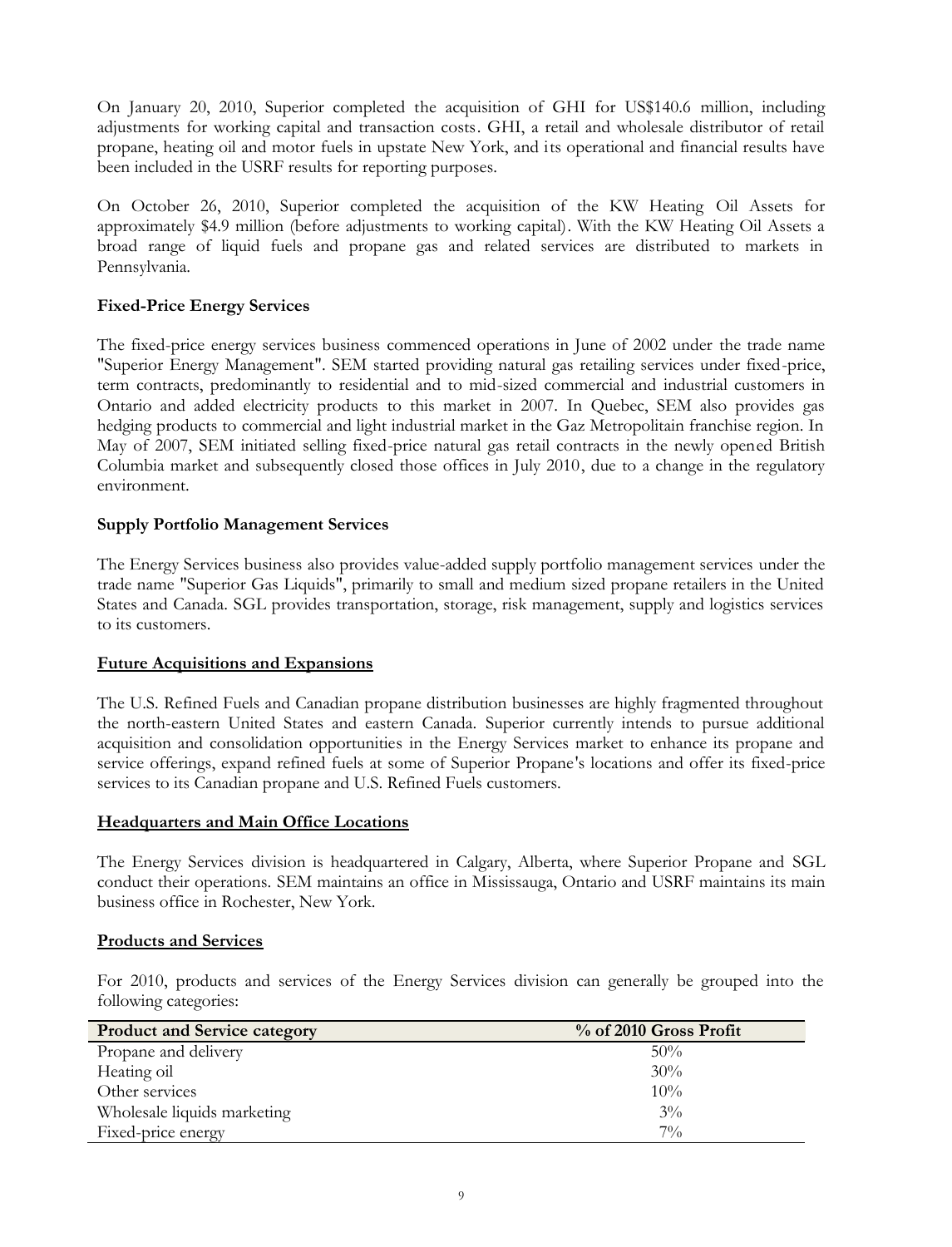## *Superior Propane, USRF and SGL*

Propane is extracted from natural gas during production and processing and both propane and heating oil are extracted from crude oil during the refining process. As propane and heating oil are colourless and odourless, an odourant is added to propane to facilitate its detection and a dye to heating oil and diesel for tax purposes.

Propane and heating oil are efficient energy sources. Heating oil is a low viscosity, flammable liquid petroleum product, mainly used as a fuel for furnaces in boilers and buildings. Propane gas can be compressed at low pressures into liquid form. When the pressure is reduced, the liquid propane becomes a gas which is ignited and burned to create energy for many different uses.

#### *Competitive Conditions*

Key competitive factors across Superior Propane, SGL and USRF include selling prices, service levels, cost efficiencies, logistical capability and competition from other sources of energy.

In Canada, Superior Propane through its 1,549 employees and 208 operating locations, serves approximately 160,000 customers from coast to coast. Superior Propane is Canada's largest national retailer with an estimated 40% of the total estimated propane retail market. Superior Propane competes in a highly fragmented industry with approximately 200 local and regional propane retailers across Canada. Propane distribution is a local, relationship based business in which Superior Propane competes for market share based on price and level of service.

The retail propane industry in Canada is mature, representing less than 2% of Canada's total energy consumption. Propane competes with other energy sources such as natural gas, fuel oil, electricity and wood for traditional uses, and gasoline and other alternative fuels for transportation uses. In Canada, the cheapest source of heating fuel is predominately natural gas. Where natural gas is available, propane can be used as a portable fuel and a standby fuel for peak period requirements in industrial applications. In areas where natural gas is not available, propane is an alternative due to its portability. Propane is generally less expensive than electricity but more expensive than fuel oil on a heat content basis depending upon regional market conditions. However, the cleanliness, versatility and operating efficiencies of propane make it competitive with fuel oil for heating purposes.

The wholesale natural gas liquids market is very competitive with companies trying to expand their presence in a market which has had little growth in demand. This increased competition has reduced volatility in the market, resulting in shrinking margins. Continuous innovation and a wider variety of pricing structures with customers will allow SGL to remain competitive.

The refined fuels market in the United States is highly fragmented. USRF through its 1,196 employees and 43 operating locations, serves approximately 224,000 heating oil and refined fuels customers in the north-eastern United States.

Approximately seven million households or roughly 32% use distillate fuel oil as their main space heating fuel in the north-eastern United States. Also known as number 2 high-sulfur fuel oil, heating oil is a low viscosity, flammable, liquid petroleum product produced at crude oil refineries as a part of the distillate fuel oil product family. Heating oil is mainly used as fuel for furnaces and boilers in buildings, making the demand highly seasonal. Based on the latest available data, residential customers in the north-eastern United States consumed over 3.9 billion gallons of heating oil.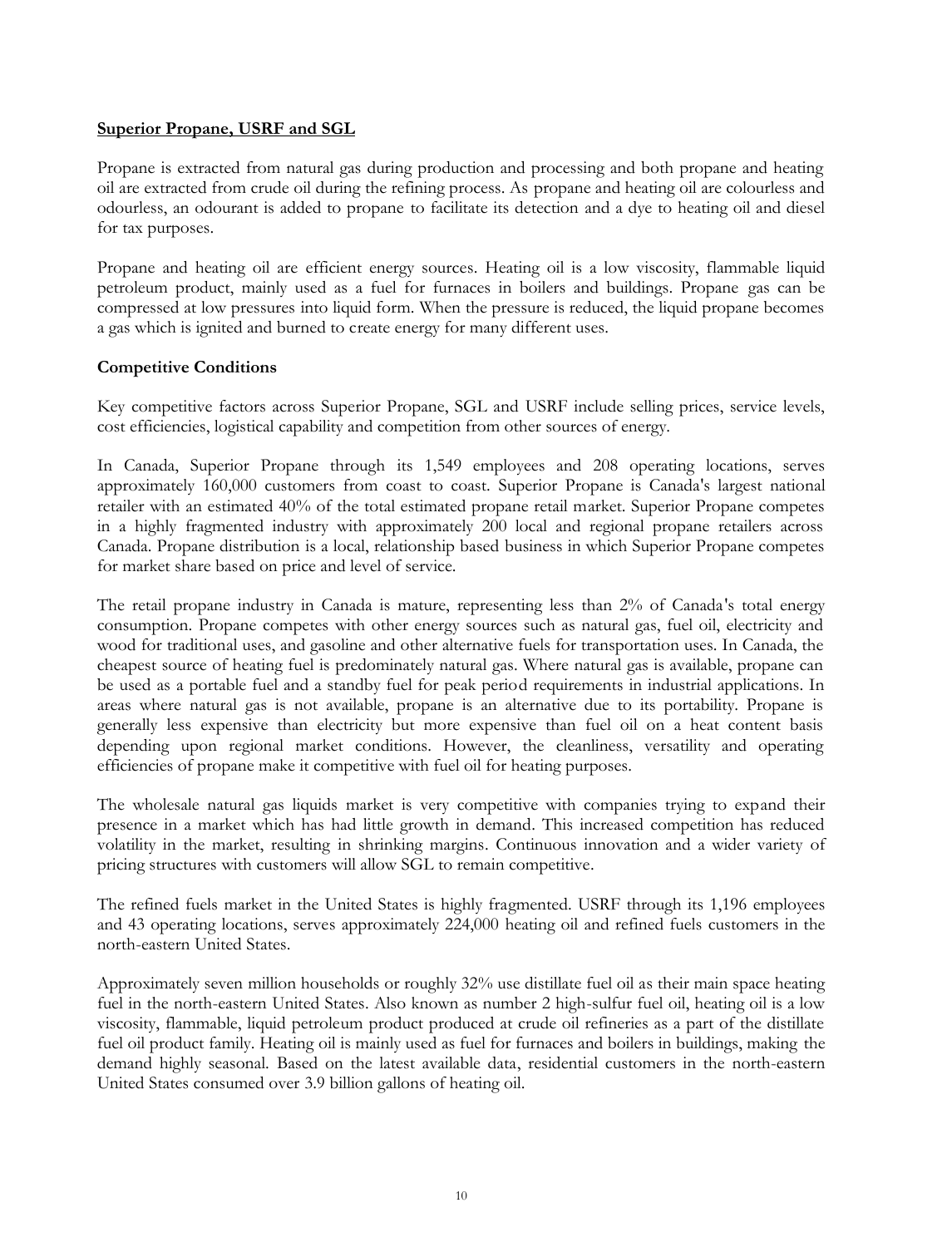The north-eastern United States has traditionally relied on heating oil as a household fuel source, but demand has gradually declined over the past 20 years, as propane and natural gas fuels have become more readily available. While heating oil no longer maintains an appreciable share of new home construction, turnover on existing homes is slow due to the cost requirements to switch. Therefore, heating oil demand remains steady in the north-eastern United States. Large fuel distribution platforms typically are very successful in retaining existing customers or gaining new customers that are switching from heating oil due to their brand recognition, service reputation, diverse offering of fuel alternatives, and ability to offer attractive prices.

### *Business Operations*

In Canada, Superior Propane operates in six geographical market regions, which are managed by general managers. The general managers have direct responsibility for several territories including satellite operations, customers, administration and the overall profitability of their geographic business units. Superior Propane's 50 larger territory centres, are typically located in a rural, industrial or commercial setting on two to five acre parcels of land with propane storage tanks, a cylinder dock, surplus land to store a working supply of customer tanks and cylinders, truck parking, warehouse space for rental equipment, appliance, materials and supplies inventories, and an office. These territory locations are supplemented by 158 satellite locations and storage yards. Product is delivered by a fleet of 779 delivery and service vehicles.

The satellite locations and storage yards are strategically located close to customers to minimize distribution costs and enhance security of supply, particularly during peak winter demand periods when road conditions may be poor and can interrupt efficient distribution. The operating area is generally limited to a radius of 80 to 150 kilometres around branch or satellite locations, depending on the nature of the customer base and local road infrastructure. Under Superior Propane's business structure, each territory maintains a local presence through field operational teams that include a Field Operation Manager, fuel delivery truck drivers and service technicians. Local selling opportunities are face-to-face sales and customer service. Each region provides leadership, program and administrative support through a regional office and the field is supported by two national operating centres and two sales and administration centres. The national operating centres are located in Ste. Catherines, Quebec and Guelph, Ontario. The sales and administration centres are located in Laval, Quebec and Thunder Bay, Ontario. The national operating centers perform all routing and scheduling activities for existing customers with fuel orders and service requests. The sales and administration centres assist new customers with opening an account and existing customers with general inquiries, billing inquiries and credit and collection issues. The field is further supported by services provided by Superior Propane's national offices in Calgary, Alberta and Mississauga, Ontario including, propane supply and transportation, invoicing, credit and collections, business systems, marketing, human resources, information systems and health and safety.

In the United States, USRF operates in nine geographical market areas, which are managed by seven regional managers. The regional managers have direct responsibility for their market areas, including satellite operations, customers, administration and the overall profitability of their geographic business units.

In order to effectively serve its customer base USRF utilizes an industry-leading operating infrastructure. Fuel storage assets and supply points are leveraged through pipeline supplied fuel terminals and 59 retail bulk plants that are strategically located in key markets and provide over 45 million gallons of storage capacity. These storage assets are complemented by throughput agreements and access to third party supply points, which provide flexible distribution capacity and market reach. Product is delivered though a fleet of 1,042 delivery and service vehicles that are maintained by in-house mechanics. Local sales representatives and customer service personnel are responsible for new customer acquisition and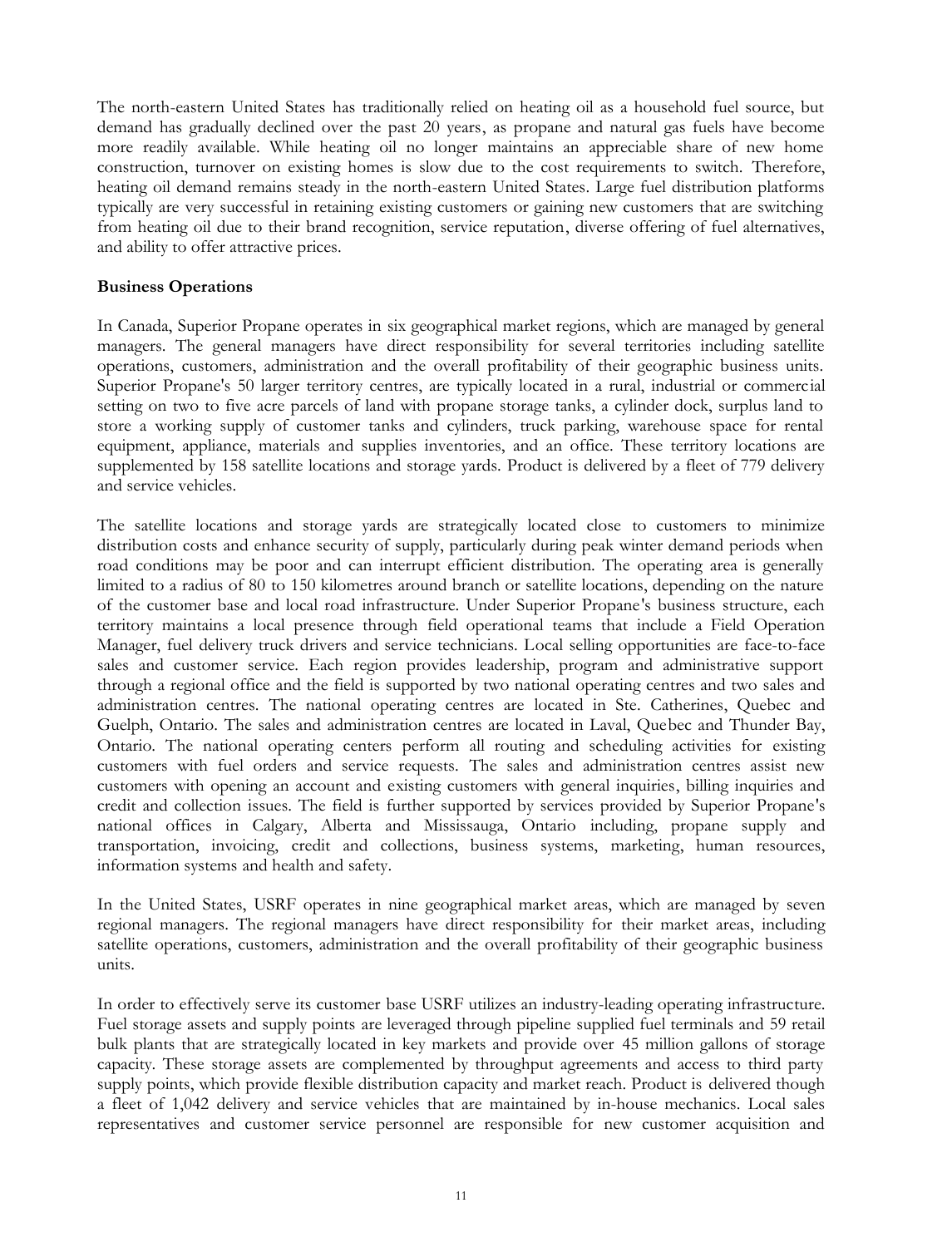customer retention in each market area. Each region provides leadership, program and administrative support locally. USRF utilizes an energy specific reporting system, which provides a highly integrated software solution that includes real-time inventory tracking, delivery coordination, billing, and daily reconciliation of account activity.

Superior Propane and USRF operate from and store product at 115 owned locations in Canada and 43 locations in the United States. In addition, 93 locations are leased from third parties under normal course operating leases in Canada and 32 in the United States. See Note 19 to the Financial Statements.

The Energy Services business maintains comprehensive service capabilities in both Canada and the United States. Services offerings through the USRF include heating, ventilation and air conditioning installation, maintenance and repair services. Services through Superior Propane include the supply, installation and repair of equipment and appliances as well as warranty and preventative maintenance programs for installed equipment and appliances. These services improve the ability of the Energy Services business to retain customers by providing them with a comprehensive energy supply and maintenance solution.

The Energy Services business constantly strives to improve its processes and services. During the year, Superior Propane completed a significant multiyear business transformation project. Through this project, Superior Propane implemented wide scale business process improvements and introduced significant new technologies to improve customer service levels and its overall cost structure. The new technologies included the following:

- On board truck computers which have been installed on all delivery and service trucks. These handheld devices receive and send customer information from the Enterprise Resource Planning ("**ERP**") systems and service and delivery details, including routing and scheduling.
- Vehicle telematics communications units which are being installed in all vehicles and which capture and relay the geocodes (longitude and latitude coordinates) through the on board truck computers.
- A routing and scheduling tool which plots the most efficient routes for drivers and service technicians.
- An upgrade to a more effective and efficient version of the existing ERP system. This will allow for increased automation of business processes.

Over the next year, Superior Propane intends to continue to implement process and operational improvements that more fully leverage the technologies implemented which is expected to lead to growth in operational efficiency and effectiveness. This is expected to enhance the customer experience by providing superior customer service at a reduced cost to serve.

Superior Propane experienced invoicing challenges subsequent to the implementation of the ERP system in April, 2010. The invoicing issues continue to be addressed; however, the resolutions introduced a number of lags in the cash collection cycle. The invoicing issues, as well as an increase in the cost of propane relative to the prior year, resulted in an overall increase of \$115 million in trade accounts receivable at December 31, 2010 compared to the prior year. Management has taken several actions to accelerate the collections of the accounts receivable; however, the receivables are at an atypical level compared to prior years.

In light of the recent acquisition activity, USRF has focused on an integration plan to deliver a single operational platform for its business. Key initiatives include:

A rebranding exercise is expected to commence after the heating season to rebrand the acquired businesses under the new trade name of "Superior Plus Energy Services".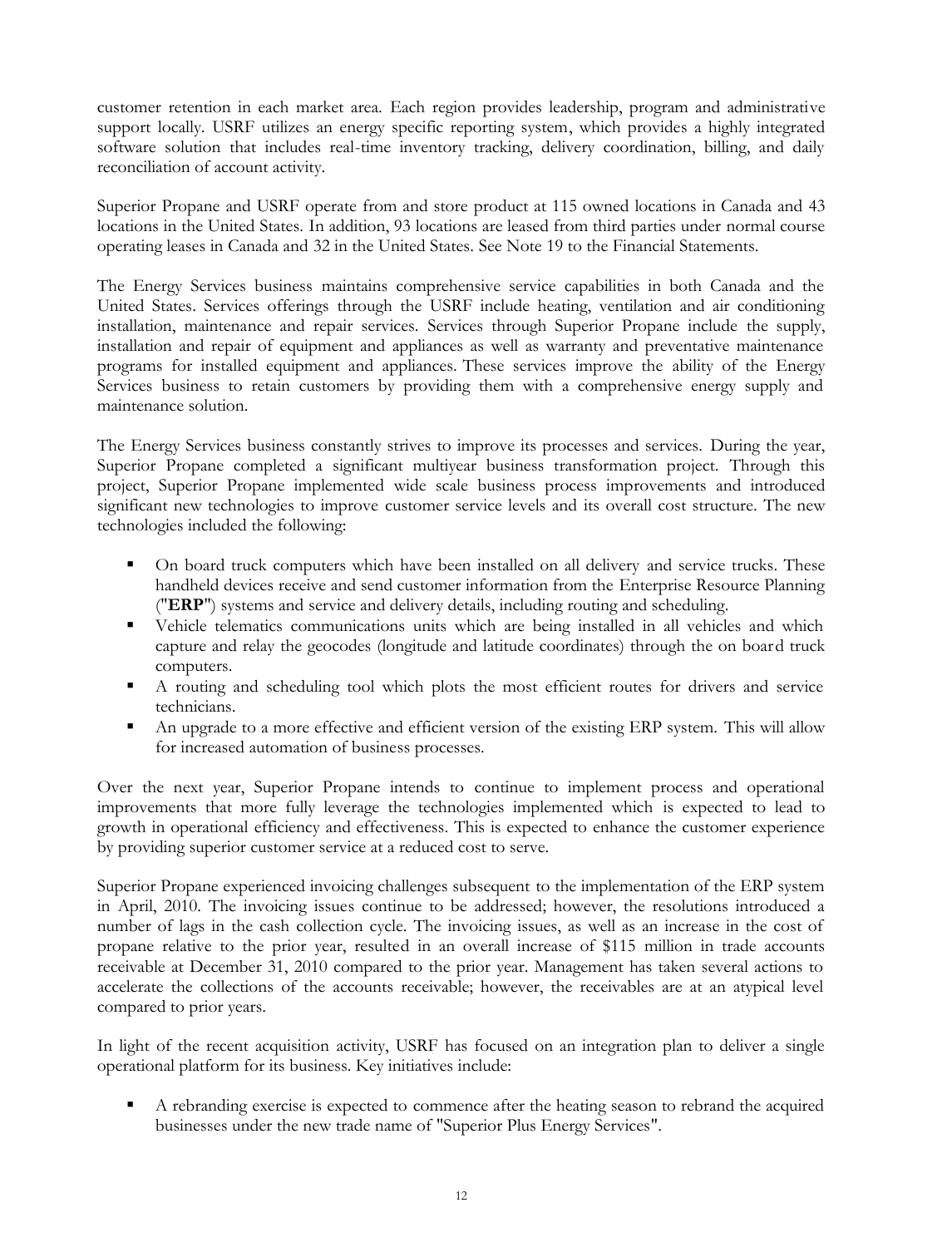- **Implementing a consistent and focused sales and marketing structure.**
- Integrating information system infrastructure to harmonize technology platforms.
- Leveraging GHI headquarters functions to support the entire business and integrate the management team with GES and SRH.

Superior PetroFuels offers a variety of fuels and lubricants to commercial, industrial, agricultural and residential customers throughout Southwestern Ontario. This business allows Superior's Energy Services division to apply its rural energy presence and experience in propane distribution to the fuels and lubricants market in Canada.

SGL offers value-added supply portfolio management services, primarily to small and medium sized propane retailers in the United States and Canada. It provides transportation, storage, risk management, supply and logistics services with annual sales volumes of approximately 1.9 billion litres with over 60 counterparties.

SGL's position in the energy value chain is that of an intermediary between upstream natural gas liquids producers and downstream retail customers. SGL's value proposition is to effectively manage the volume, delivery and pricing requirements of the end use customer (variable volumes, predictable pricing) and at the same time, meet the volume, delivery and pricing requirements of upstream producers (ratable volumes, variable pricing). Within this niche, is the opportunity for SGL to optimize storage, supply requirements, pipeline deliveries, railcar and truck transportation sales. Through effective management of pricing relationships between Edmonton Alberta, Sarnia Ontario, Conway Kansas, and Mt. Belvieu Texas, across various points in time, SGL attempts to maximize profitability while maintaining seamless supply for its customers throughout North America.

In support of this activity, SGL leases approximately 140 million litres of combined underground propane storage capacity in Marysville Michigan, Mt. Belvieu Texas, Conway Kansas, Regina Saskatchewan, Fort Saskatchewan Alberta, and Bath New York, primarily to secure supply for its fixedprice customer offerings and to enhance security of supply and distribution capacity in periods of supply disruption and high demand in the winter season. The storage lease agreements expire between March 31, 2011 and March 31, 2012 and SGL intends to negotiate extensions in the ordinary course of business, only entering into long-term storage contracts if it is economically advantageous to do so. SGL utilizes approximately 20 propane suppliers as well as numerous short-term storage positions to service its wholesale customers in North America. In order to satisfy customer needs and take advantage of opportunities, SGL will enter into short-term forward purchase and sale agreements.

## *Sales and Marketing*

In Canada, Superior Propane primarily sells propane and related products and services to the residential, commercial, agricultural, industrial and automotive customer markets. Approximately 45% of Superior Propane's sales volumes are related to heating related applications and 55% are related to non-heating commercial and industrial applications. Approximately 85% of Superior Propane's annual cash flows are typically generated in the October to March winter heating season.

Superior Propane has one customer, Canadian Natural Resources Limited ("**CNRL**"), that represents approximately 9% of revenues and 13% of sales volume for 2010.

*Residential/Commercial:* In these markets, propane is consumed primarily in areas where natural gas is not readily available. It is used for space heating, water and pool heating, cooking, refrigeration, laundry, off grid electrical generation, and residential fireplaces. Consumption in these markets is sensitive to winter weather conditions. In addition, residential consumption is dependent on product costs, while commercial consumption varies with economic activity levels.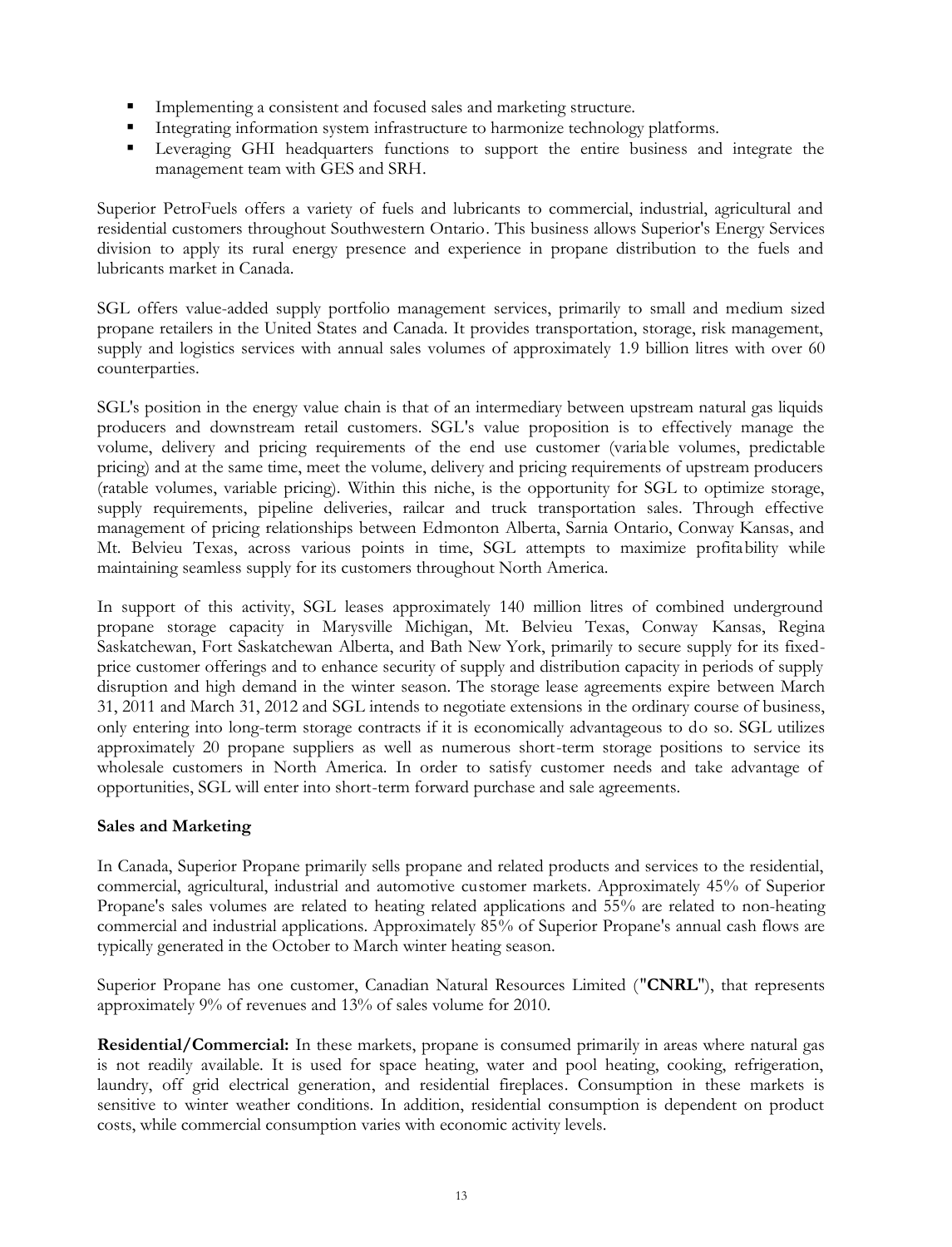*Agricultural:* In the agricultural market, propane is used for space heating, for brooding and greenhouse operations, grain drying, and tobacco curing and weed control. The agricultural business is extremely competitive, particularly as natural gas availability expands in rural markets. Propane demand for crop drying depends on weather conditions and crop values.

*Industrial:* Industrial usage includes forklift truck, welding, resale agent, construction and roofing markets, process heating and heat treatment for manufacturing, forestry, mining and fuel for oilfield applications in Western Canada. Industrial demand is generally tied to economic activity levels.

*Automotive:* In the automotive market, propane is used as a transportation fuel, particularly for public and private fleets and other large volume users. Engine technology has outpaced propane conversion technology, limiting the ability to convert new vehicles to propane. Propane vehicle emissions are low in greenhouse gas emissions and other pollutants that contribute to ground level ozone and respiratory health problems. Auto propane has the potential to make a significant contribution to Canada's greenhouse gas emission performance. However, the demand is expected to continue to decline in the medium term at an estimated rate of 10% to 15% per year due to a lack of government incentives to promote this alternative.

USRF sells heating oil, gasoline, diesel fuel, kerosene, propane and related services to a diverse group of commercial, residential and retail customers, including homeowners, agricultural and construction companies, municipalities and schools. The customer mix consists of approximately 20% retail heating oil and propane, 17% commercial and 63% wholesale/dealer, based on 2010 volumes, although more than 49% of profitability is driven by the residential business.

*Residential/Light Commercial:* In these markets, heating oil and propane is consumed primarily in areas where natural gas is not available. It is used for space heating, water and pool heating, cooking, and other requirements. Consumption in these markets is sensitive to winter weather conditions. In addition, residential consumption is dependent on product costs, while commercial consumption varies with economic activity levels.

*Wholesale/Dealer:* In this market, distillates are sold into large commercial and industrial customers, resellers, or State and School Board and other large organizations that have bulk fuel requirements. The fuels are consumed through heating, water heating and other general requirements. Consumption is somewhat weather dependent; but is more sensitive to overall economic conditions. This business is highly competitive and carries high volumes and lower margins over the other lines of service. In the dealer market, gasoline is sold through branded and unbranded fuel stations. This demand is driven by a combination of general economic conditions and pricing, as both can drive conservation. Gas stations also have retail confectionaries in addition to gasoline, which contribute to results.

#### *Pricing*

Refined fuel pricing to customers is primarily based on a margin above product and transportation costs. There are minor delays that affect retail margins as price changes from producers may not be immediately passed through to customers. When the wholesale price of refined fuels increases, the retail gross margins tend to erode in the short-term as it takes more time to pass on all of the price increases to customers. Conversely, when wholesale prices decrease, retail gross margins and profitability tend to increase.

Increases or decreases in retail prices can have an immediate and direct impact on competitors and customer demand. Refined fuel margins vary between end-use applications and geographic segments. Customer pricing is managed at the corporate, regional and local market level and reflects local marketplace and alternate fuel cost conditions. Factors contributing to the consumer's buying decision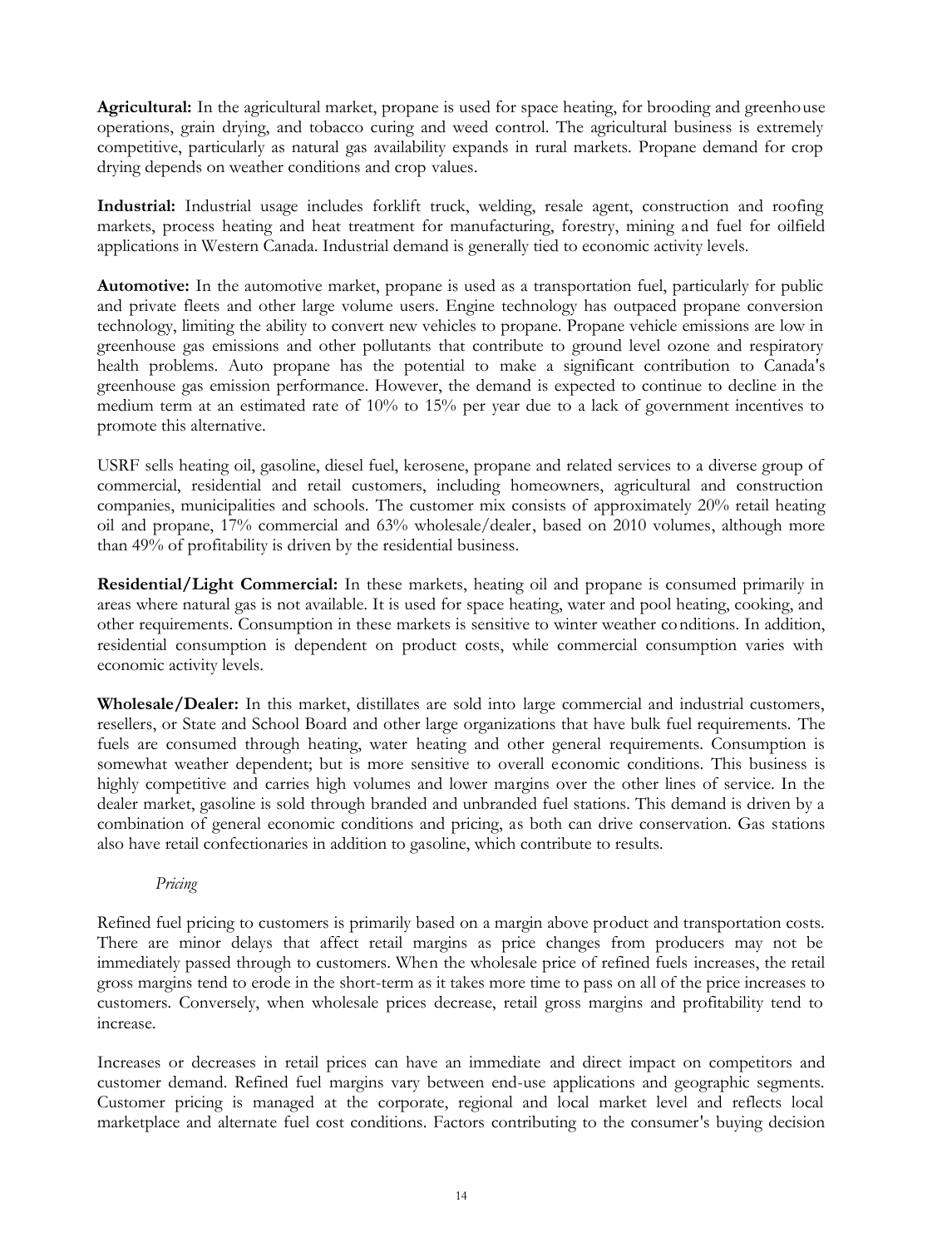include: reliability of supply, long-term availability, price, fuel quality, convenience, portability, storage requirements, available space, capital cost, equipment efficiency and the supplier's local presence and service reputation in the community.

## *Supply and Storage*

*Superior Propane:* An estimated 10 billion litres of propane are produced in Canada annually, of which, approximately five billion litres are consumed domestically in the energy and petro-chemical feedstock markets and the balance is exported to the United States. Approximately 85% of the propane produced in Canada is extracted from natural gas during gas processing operations at field plants or at large straddle plants located on the major natural gas trunk line systems. Extraction from crude oil occurring during the refining process accounts for the remaining 15% of propane produced. Superior's retail propane supply is currently purchased from approximately 20 propane producers and suppliers across Canada. Propane is purchased mainly under annual contracts, negotiated and administered by SGL, with pricing arrangements based on industry posted prices at the time of delivery. Superior Propane arranges propane supply to be provided at multiple supply points in order to match supply to where customer demand is located. Some of Superior Propane's supply contracts provide it with the ongoing option to increase or decrease its monthly volume of supply and thereby provide flexibility to meet fluctuating demand requirements. Propane supply from Superior Propane's various suppliers has, historically, been readily available because of the substantial surplus of propane in Canada and the relationship Superior Propane typically enjoys with its principal suppliers.

Superior Propane's supply contract year ends March 31, 2011 with new supply contracts negotiated in the normal course of business. Approximately 80% of Superior Propane's annual propane requirement is supplied by the following major suppliers, each of which supplies approximately 5% or more of Superior Propane's annual propane requirement:

- BP Canada Energy Resources Company (The single largest propane producer in Canada, which has supplied Superior Propane for over ten years).
- Keyera Partnership
- Spectra Energy Empress LP
- Imperial Oil Limited
- Shell Canada Limited, and
- Ultramar Ltd.

Approximately 15 other producer/suppliers supply the remaining 20% of Superior Propane's annual propane requirement. Superior Propane renews its supply contracts annually.

*U.S. Refined Fuels:* Product is purchased on a 15 day pipeline cycle, negotiated and administered by local supply experts working in conjunction with SGL with pricing arrangements based on industry posted prices at the time of delivery. USRF operates four pipeline-supplied terminals and 59 retail bulk plants which provide approximately 45 million gallons of storage capacity at strategic locations throughout its core service region. Additionally, it has access to multiple third party supply locations, providing flexible distribution capacity and market reach. Distillates, propane and gasoline, which have been readily available historically, are acquired through various suppliers. However, price fluctuations in these markets are not uncommon.

Approximately 50% of USRF's annual supply requirement is supplied by Sunoco Energy Products Inc. ("**Sunoco Energy**"), the remaining 50% is provided by numerous other suppliers under short-term contracts. The Sunoco Energy supply contract is open for renewal every two years.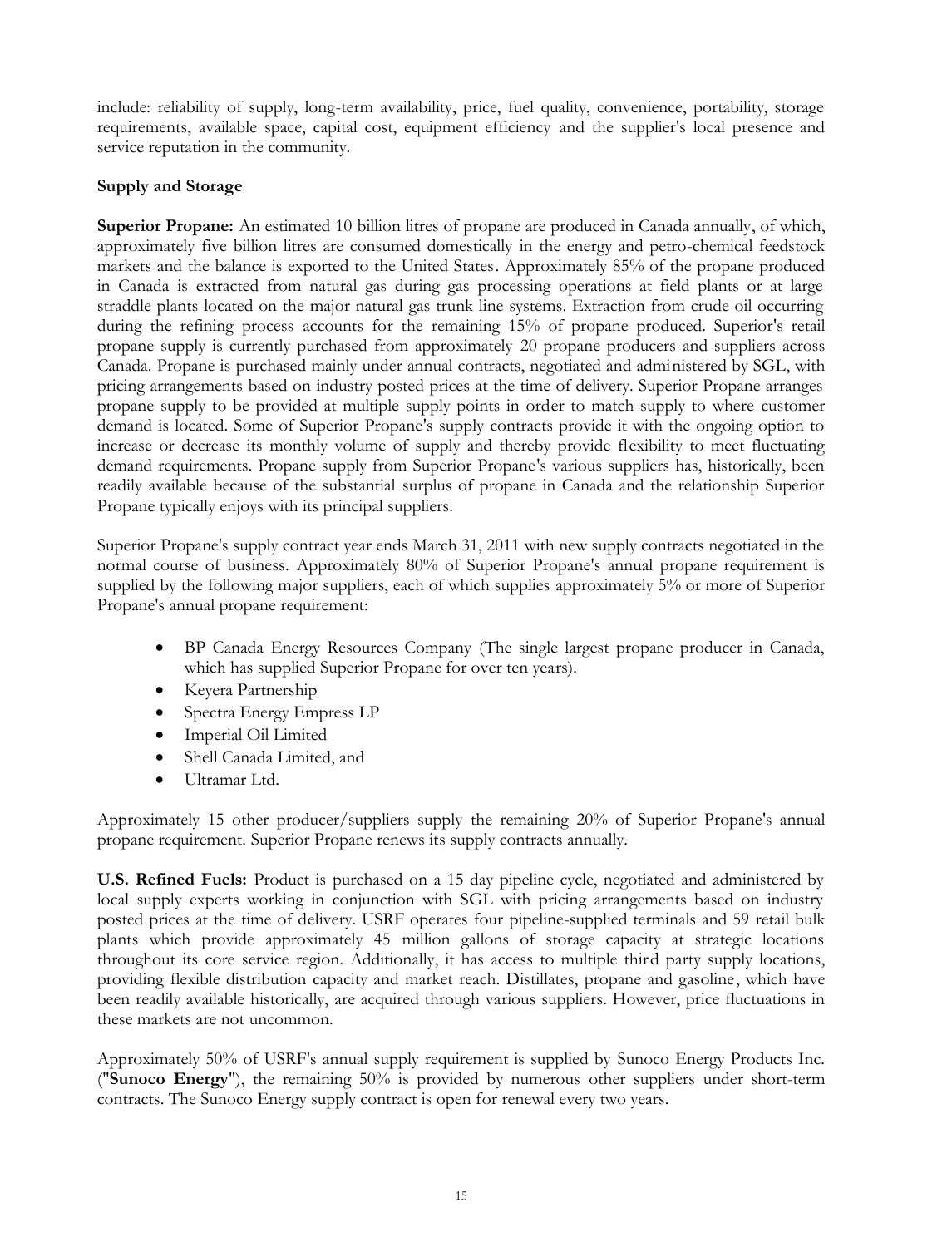## *Transportation*

### *Primary Distribution*

Primary transportation at Superior Propane is the delivery of propane from product supply points to territory and satellite locations or storage yards and to certain large volume customers. Road cargo liners and pressurized railcars are the two primary transportation modes. The capacities of the cargo liners vary from 35,000 to 65,000 litres per trailer. Railcars carry approximately 115,000 litres per car. Cargo liner requirements are provided by third party carriers.

Approximately 14% of Superior Propane's supply is transported by rail. Superior Propane leases approximately 110 railcars to provide an estimated 20% of its rail transportation requirements. Railcar lease agreements typically have a three year term. The remainder is transported in railcars provided by propane suppliers in conjunction with their annual propane supply contract obligations to Superior Propane.

SGL primarily transports propane volumes by truck, rail and pipeline to wholesale customers in both Canada and the United States.

For USRF, the primary transportation is the delivery of refined fuels from regional refineries via pipeline and barge to terminal locations located along the Buckeye and Sunoco Energy pipelines. Refined fuels are then transported to satellite locations and large volume customers via internal and contracted large volume tractor trailers. Propane is transported from refinery and pipeline terminals via internal and contract large volume tractor trailers to regional bulk storage facilities. The capacities of the tractor trailers vary from 8,000 to 13,000 gallons per trailer. Internal transportation assets account for 90% of the transportation and 10% is contracted with third party companies.

#### *Secondary Distribution*

For Superior Propane, secondary distribution is the delivery of propane, refined fuels and lubricants from territory and satellite locations, and storage yards to customers. Superior Propane operates a fleet of owned and leased trucks to transport the propane, refined fuels and lubricants it sells. Propane is delivered in bulk and in pressurized cylinders. Heating oil, refined fuels and lubricants are also transported and sold in bulk volumes. Superior Propane employs full-time, part-time and seasonal drivers who assist with deliveries during the peak winter demand periods. It operates 317 pressurized bulk delivery trucks that vary in load capacity from 13,000 litres to 32,000 litres, seven refined fuel and lubricant bulk delivery trucks with load capacities of 10,000 to 25,000 litres and 78 cylinder trucks with boxes that vary in length from 12 feet to 26 feet. It also operates 25 tractors and 32 pressurized trailers, which have capacities ranging from 25,000 litres to 54,000 litres for secondary distribution use. Additionally, it operates 53 crane trucks and 267 service vehicles. At December 31, 2010, 41% of the vehicles described above were owned by Superior LP while the remaining 59% were leased under operating leases.

For the USRF, the secondary distribution of propane, heating oil, refined fuels and lubricants to customers is from satellite locations, company owned pipeline terminals and third party terminals. USRF operates a fleet of owned and leased trucks to transport the propane, heating oil, refined fuels and lubricants it sells. Propane is delivered in bulk and in pressurized cylinders. Heating oil, refined fuels and lubricants are also transported and sold in bulk volumes. USRF employs full-time, part-time and seasonal drivers who assist with deliveries during the peak winter demand periods. It operates 100 pressurized propane delivery trucks that vary in load capacity from 2,400 gallons to 3,500 gallons, 432 refined fuels delivery trucks that vary in load capacity from 2,800 to 5,000 gallons, 55 tractors used to pull trailers and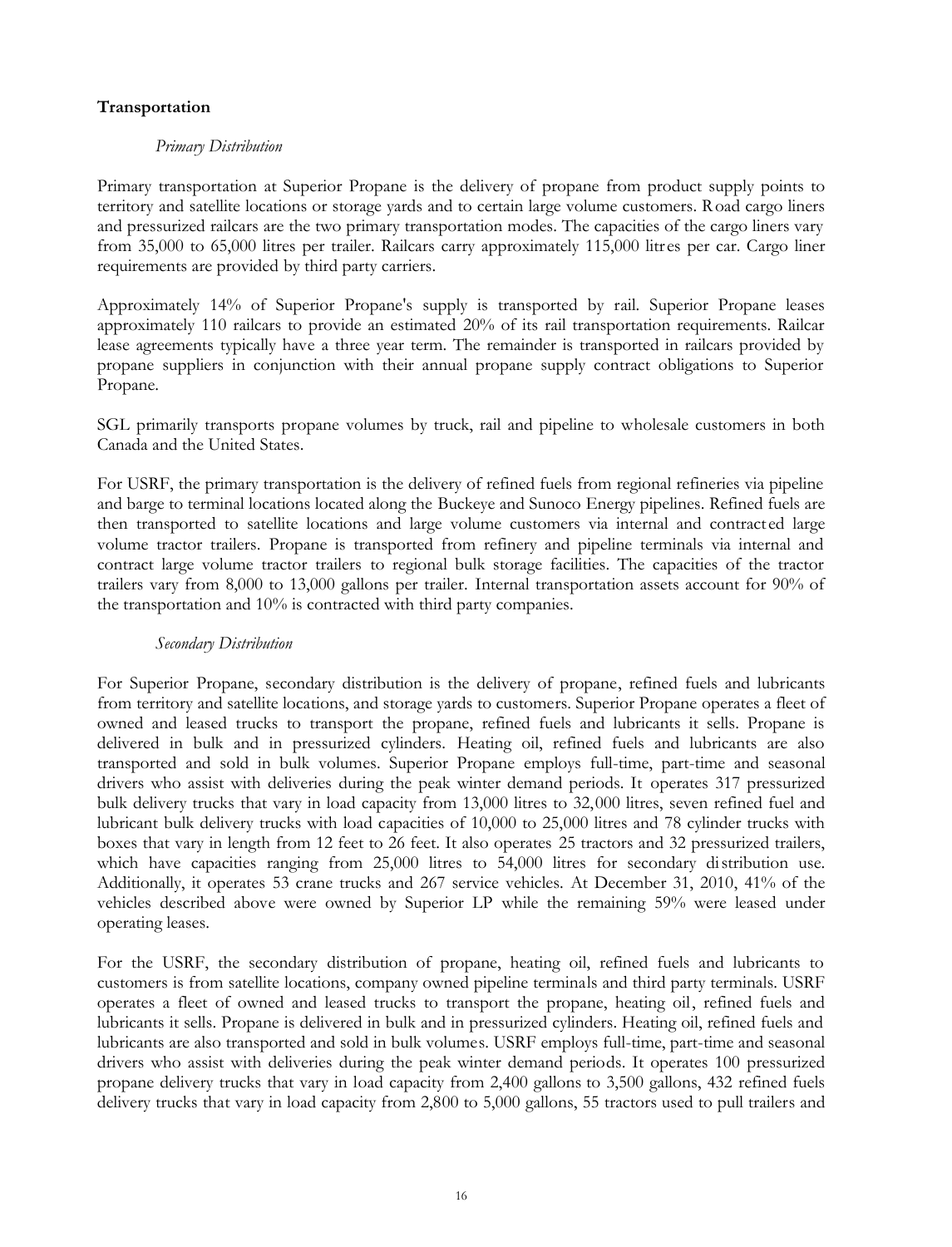64 refined fuel trailers with load capacities of 9,000 to 12,550 gallons. Additionally, it operates 242 service vehicles, 122 utility vehicles and 27 miscellaneous vehicles.

## *Environmental, Safety and Regulatory*

In Canada, Superior Propane, through its proprietary "Guardian" health and safety and environment management system, ensures safety practices and regulatory compliance are an important part of its business. Guardian's purpose is to help safeguard the lives, health and property of Superior Propane's employees, contractors and customers as well as the communities in which it operates. Beyond simply complying with the various provincial and federal acts which govern health, safety and environmental responsibilities, Guardian seeks to further enhance workplace and community health and safety by applying ongoing management, rigorous monitoring and frequent audits to provide continuous learning and improvement. The storage and transfer of propane has limited impact on the environment as there is limited impact to soil or water when propane is released, because it disperses into the atmosphere.

USRF has a centralized safety and environment management system, that ensures safety practices and regulatory compliance are an important part of its business. The Health, Safety and Environment ("**HS&E**") department's purpose is to help safeguard the lives, health and property of employees, contractors and customers of USRF as well as the communities in which it operates. USRF seeks to further enhance workplace and community health and safety by applying ongoing management, rigorous monitoring and frequent audits to provide continuous learning and improvement. The storage and delivery of refined fuels possess the potential for spills which impact the soils and water of storage facilities and customer properties. Tank storage areas and loading/unloading points have secondary containment to prevent spills from reaching soil or ground water. Customer locations are inspected by drivers and technicians during visits to identify potential release hazards and necessary corrections are performed before product is delivered. Releases that impact soil or groundwater are reported to the appropriate government agencies and clean up operations are conducted by internal and third party technicians. Each regional operation has a HS&E specialist responsible for ensuring facilities are operating in accordance with state and federal regulations. Some of the commodities sold by USRF, when used, create Greenhouse gases. The regulatory landscape related to Greenhouse gases could change, based on ongoing discussions in various political and environmental forums.

The Energy Services business has customer, technical, occupational health and safety and fleet support representatives operating nationally which support its regional and local operations. They are responsible for providing market area personnel with emergency response support services, inspections, advice and training in an effort to ensure that facilities and equipment are maintained and operated safely and in compliance with corporate and regulatory standards. They also provide support to the field operations in the design, construction and inspection of large scale customer installations.

## *SEM – Fixed Price Energy Services Business*

## *Competitive Conditions*

Key competitive factors across the fixed-price energy services business include commodity prices, sales channel activity, product diversification, cost efficiencies, and service.

SEM has been in the Ontario natural gas market since its inception in 2002 and has maintained a strong commercial and industrial base during this period. In April 2009, it discontinued new Ontario residential activity to focus on the commercial and industrial market. The value of SEM's product offering to customers is determined based on current commodity prices and its long term supply costs. New customer acquisitions and customer retention can vary significantly depending on the fluctuations between those two variables.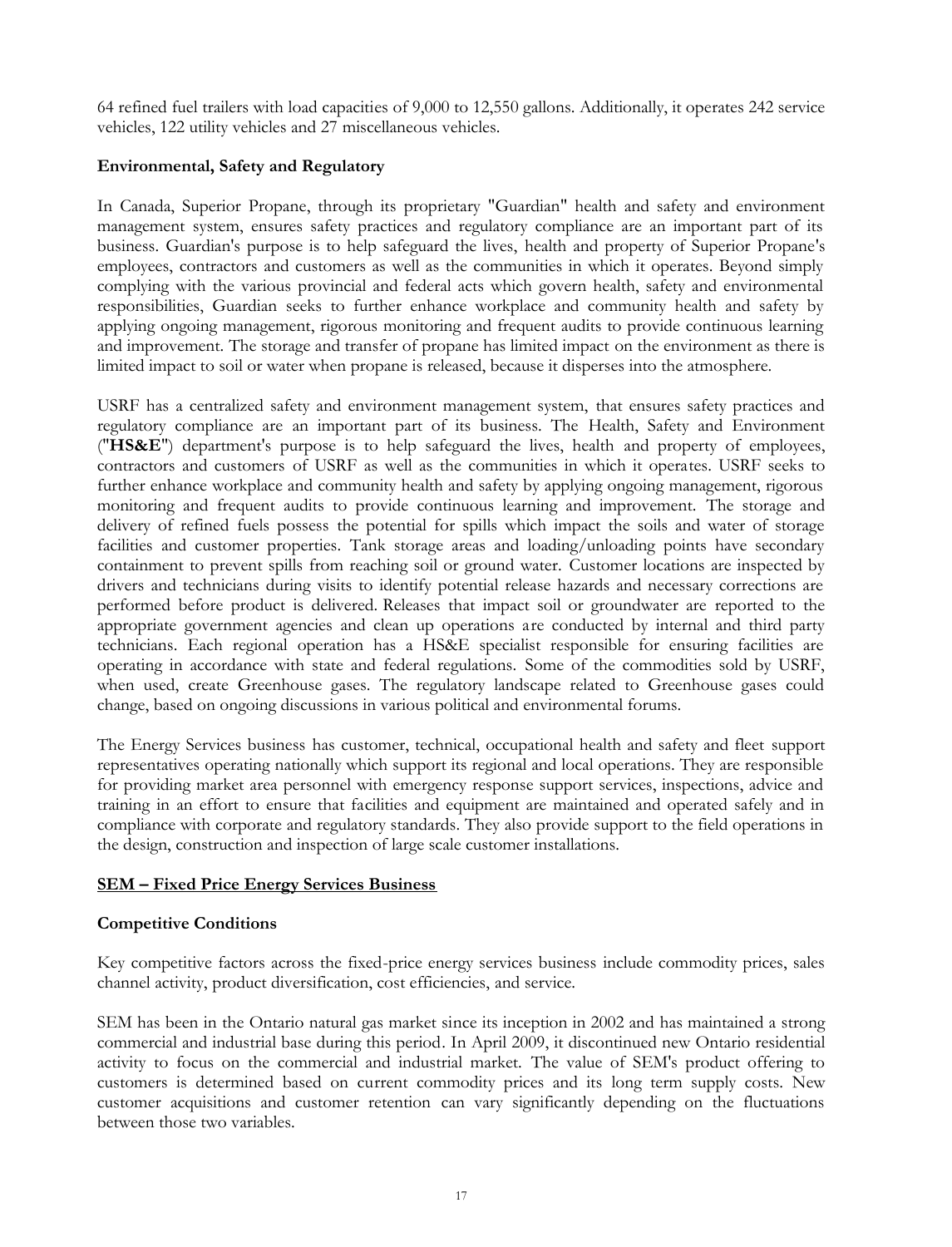During 2007, SEM expanded its market with the entry into the Ontario electricity market and the newly opened British Columbia natural gas market; however, in August 2010, it discontinued operations in British Columbia due to unfavourable regulations.

As a result of the challenges in the acquisition and retention of SEM's Ontario residential natural gas and electricity customers based on the regulatory framework and market rules, SEM has refocused its efforts away from direct residential natural gas and electricity marketing in Ontario. Instead, efforts are being concentrated on the acquisition and retention of commercial natural gas and electricity customers in Ontario and commercial natural gas customers in Quebec. The change in SEM's strategy has had a positive impact on its current cost structure, while maintaining the scalability and infrastructure of its existing business model which may allow SEM to re-enter the Ontario and British Columbia residential markets when direct residential conditions improve. SEM will continue to extend or renew its existing Ontario and British Columbia based residential customers.

#### *Natural Gas*

The natural gas market in Ontario has been deregulated since 1986 and since January 2004 in Quebec for commercial and light industrial customers who consume greater than 280 gigajoules per year. Consumers are able to choose their natural gas supplier and can elect between various prices and terms. The market of supplying fixed price gas to customers is competitive, with a number of companies supplying different market sectors. The residential sector in Ontario has approximately seven significant active market suppliers, while commercial and industrial consumers have approximately eight significant active market suppliers in Ontario and three in Quebec. Each competitor offers different options relating to price, term and service. Under deregulation, consumers also have the option of having their gas supply provided by their utility company at a variable price that is adjusted on a quarterly basis and is subject to retroactive adjustments.

The British Columbia office sales operations were discontinued in August 2010 due to unfavourable regulatory requirements and difficult gas markets within British Columbia. SEM intends to re-enter the British Columbia market when direct residential conditions improve.

Natural gas competes favourably with other fuel sources, such as oil, electricity and propane. Natural gas enjoys both environmental and price advantages over other fuel options. However, since gas is delivered through pipeline systems, its availability is constrained by distribution system infrastructure.

## *Electricity*

Ontario opened its electricity markets in April of 2002, however, a government sponsored rate freeze was implemented in the fall of 2002 essentially suspending retail opportunities until 2005. This price freeze was lifted in 2005, once again exposing consumers to price volatility and price increases which afforded retailers the opportunity to promote fixed price products. The Ontario electricity market is estimated at 142 TWh annually and currently serviced by 11 marketers. There are approximately 4,750,000 meters available for choice in the Ontario market and management believes approximately 625,000 (13%) meters are enrolled in long-term electricity contracts with a retailer. SEM has expanded its electricity sales to the commercial sector through a variety of structured and full requirement offerings.

## *Business Operations*

SEM provides fixed-price natural gas solutions for contract terms up to five years. In order to capture a fixed selling margin for the term of the customer contract, a fixed-price natural gas supply matching the volume and term of the customer obligation is contracted with various producers and financial counterparties. The local distribution companies (the "**LDCs**") are required to provide SEM with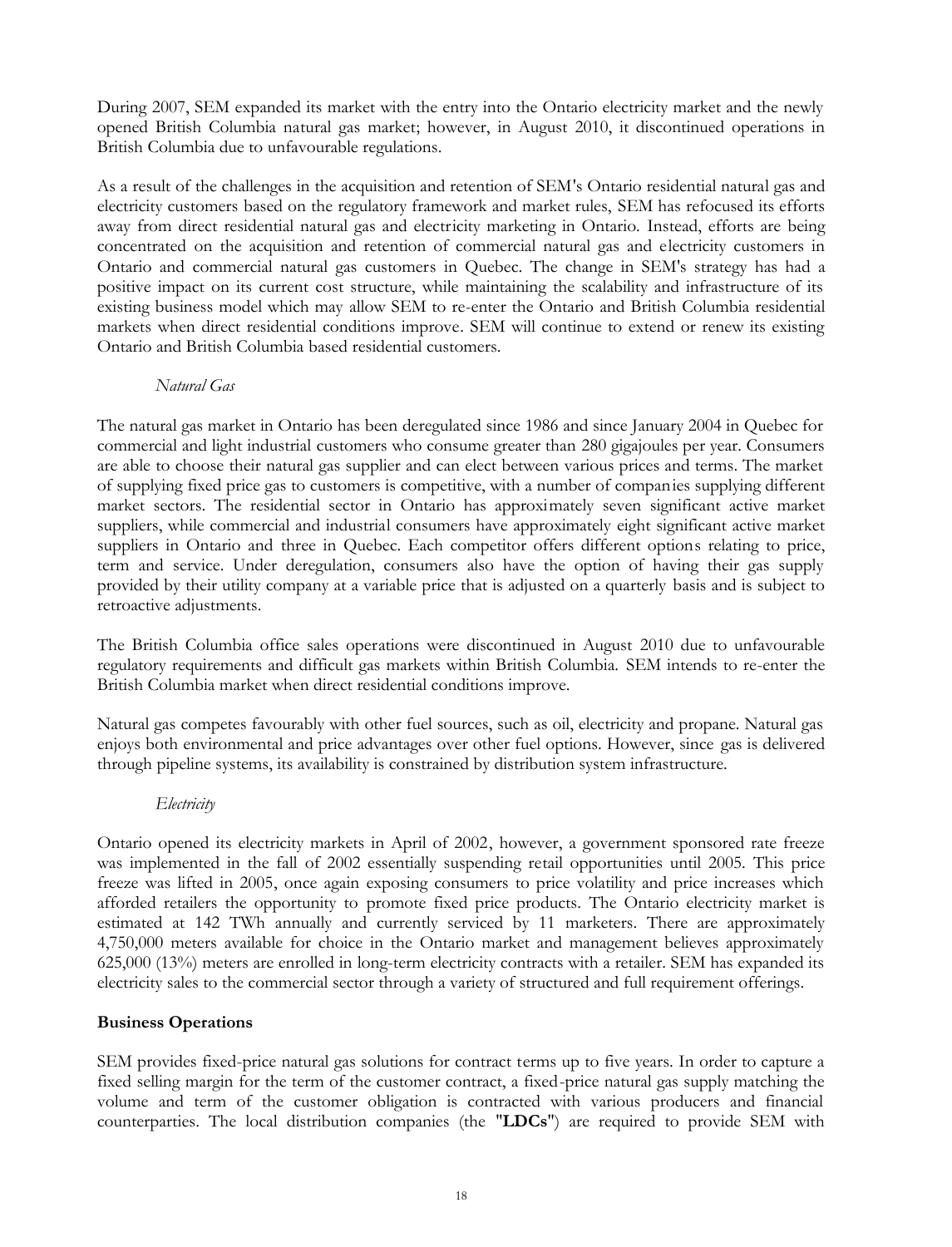transportation, storage and distribution services to SEM's customers as well as billing and collection services.

In 2007, SEM entered into a long-term natural gas supply agreement with Macquarie. Under the terms of the agreement, Macquarie will supply natural gas to support SEM's fixed-priced natural gas marketing business. The supply agreement has an initial term of five years and may renew annually thereafter. During the term of the agreement, SEM will purchase natural gas from Macquarie for customer contracts of terms up to five years. SEM continues to maintain relationships with a variety of other counterparties to support the existing book of commercial business and for certain types of new customers as allowed under the terms of the Macquarie supply agreement.

SEM entered the residential and small-mid size commercial electricity market in Ontario in August 2007. In June 2007, SEM entered into a long-term electricity supply agreement with Bruce Power. Bruce Power agreed to provide fixed-price electricity to SEM in order to fix prices for residential and small commercial customers for terms up to five years. During the term of the agreement, SEM will purchase supply from Bruce Power for customer contract terms of up to five years to which Bruce Power will continue to supply beyond the contract term to match the customer contracts. In April 2009, SEM discontinued new residential activity to focus on the commercial and industrial market. SEM enters into electricity financial swaps with three counterparties to manage the economic exposure of providing fixedpriced electricity to its customers.

## *Sales and Marketing*

For the year ended December 31, 2010, SEM supplied approximately 27.4 million Gigajoules (2009 – 32.8) of natural gas to approximately 71,561 (2009 – 85,824) residential and 58,861 (2009 – 6,111) commercial flowing customers under term, fixed-price contracts in Ontario, British Columbia and Quebec. SEM markets its gas supply service to consumers throughout Ontario, Quebec and British Columbia through an internal sales force and through independent sales agencies. Commercial sales channels are also through a combination of internal and external sales forces and association affiliations. SEM continues to leverage off its current strong commercial base as it strives to further develop commercial sales channels. Customer contracts are registered with and administered by the LDCs. The gas supply contracts have terms typically ranging from one to five years and are at a fixed-price. At December 31, 2010, the average remaining customer contract life was  $23$  months  $(2009 - 22$  months).

In August 2007, SEM commenced selling electricity in Ontario and focuses on commercial customers and flowed 366.6MW in 2010 (193.0 MW in 2009). Customer counts are not references as they are not relevant when referencing commercial electricity customers.

A detailed analysis of sales volumes and gross profit is provided in the Financial Statements.

## *Supply and Transportation*

During 2010, SEM had four financial and physical natural gas suppliers and contracts for natural gas for fixed-term and price to match contractual customer supply requirements. SEM's largest supplier represented approximately 68% of its supply commitments at December 31, 2010. SEM's supply commitments for the next five years as at December 31, 2010, are detailed in the notes to the Financial Statements. The financial condition of each counter party is evaluated and credit limits are established to reduce SEM's exposure to the credit risk of non-performance.

Although customers purchase their gas supply through SEM, LDCs such as Union Energy, Enbridge Gas, Terasen Gas and Gaz Metropolitan are required on a regulated basis to distribute the gas to SEM's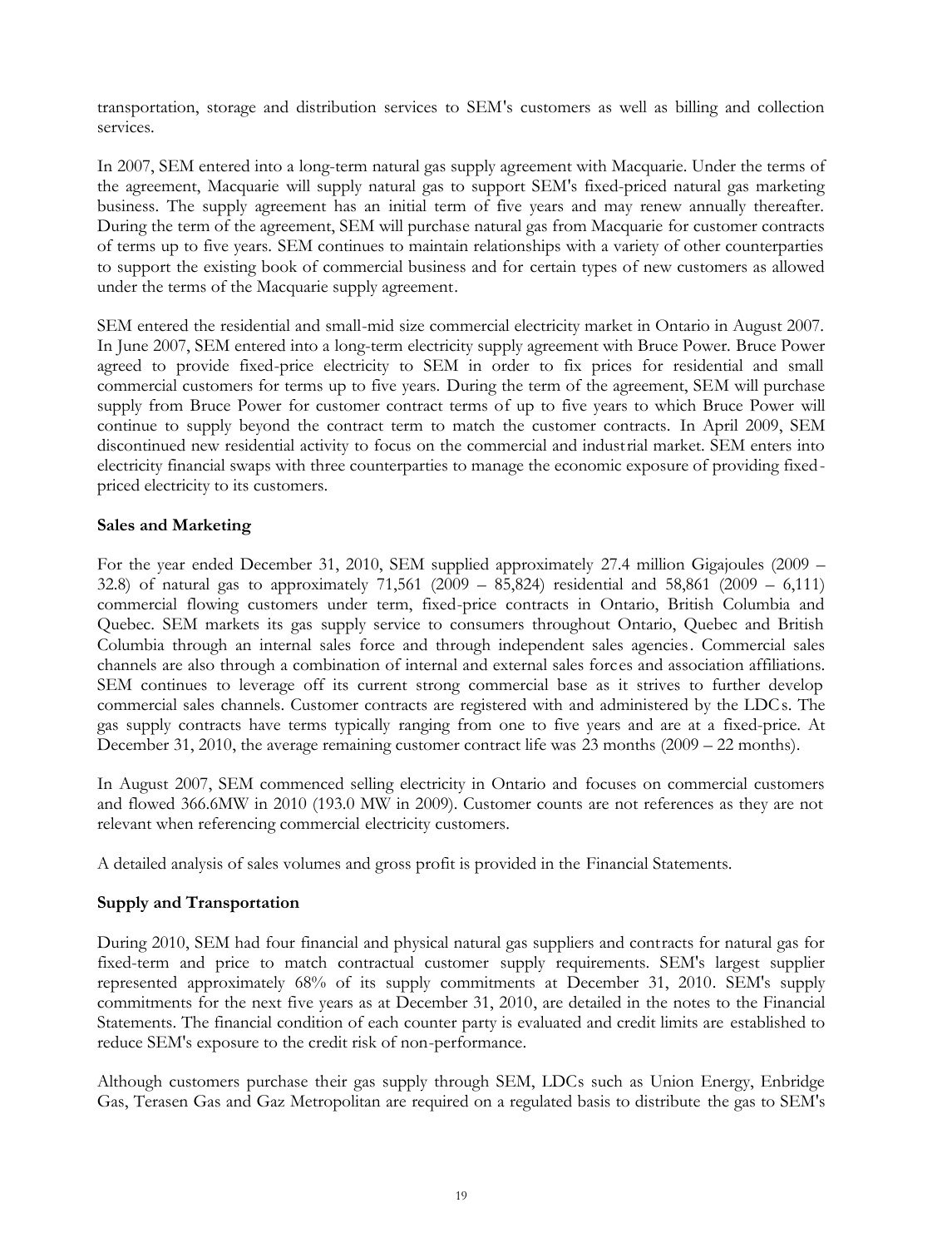customers. LDCs are also required to assign SEM pipeline transportation and storage capability sufficient to service its customers under contract.

## *Environmental, Safety and Regulatory*

SEM supplies natural gas to end-use customers. The natural gas is transported through pipeline systems by pipeline and utility companies. These pipeline and utility companies are regulated by the National Energy Board, the Ontario Energy Board, the British Columbia Utilities Commission and the Régie du L'Enegie and are required to maintain environmental and safety standards.

The Ontario government passed new legislation (Bill 235) that took effect January 1, 2011. The legislation includes limitations on renewals; increased marketer accountability, including licensing of individual sales agents; the elimination of telemarketing; and increased cancellation alternatives for residential consumers, including limitations of exit fees.

#### *Employee and Labour Relations*

As at December 31, 2010, the Energy Services business had 2,524 fulltime, 89 part-time and 197 temporary, casual and seasonal employees as follows:

*Superior Propane* had 1,330 fulltime, 25 part-time employees and 194 temporary, casual, and seasonal employees. Approximately 311 of these employees are unionized through provincial or regional certifications in British Columbia/Yukon and Quebec. There are three union agreements, with expiry dates ranging from December 31, 2010 to April 30, 2011. Collective bargaining agreements are renegotiated in the normal course of business.

*USRF* had 1,133 fulltime, 61 part-time and two temporary employees. Approximately 44 of these employees are unionized. Two of the union agreements expired in 2010 and are being renegotiated, while the third expires in May, 2013. Collective bargaining agreements are renegotiated in the normal course of business.

**SEM** had 47 full time, three part-time and one temporary non-union employees. Approximately 15 independent contract sales agencies were engaged at December 31, 2010 in the marketing of energy contracts.

**SGL** had 14 full-time employees located in Calgary, Alberta.

#### *Intellectual Property*

Superior LP owns all the right, title and interest in the "Superior Propane" ("Superieur" in French), and "Superior Energy Management" trademarks, related design and other trade names, registered or acquired at various times over the years and relating to specific programs or services provided by Superior Propane or to marketing activities of Superior Propane. Superior Propane's trademarks are significant as they provide it with ownership of the names, designs and logos associated with its business which are recognizable to the public and useful in developing and maintaining brand loyalty. The duration of each of the trademarks is 15 years from the date they were first registered subject to renewals for further 15 year periods. In addition, Superior LP has registered "Superior Plus Energy Services" as a trade name.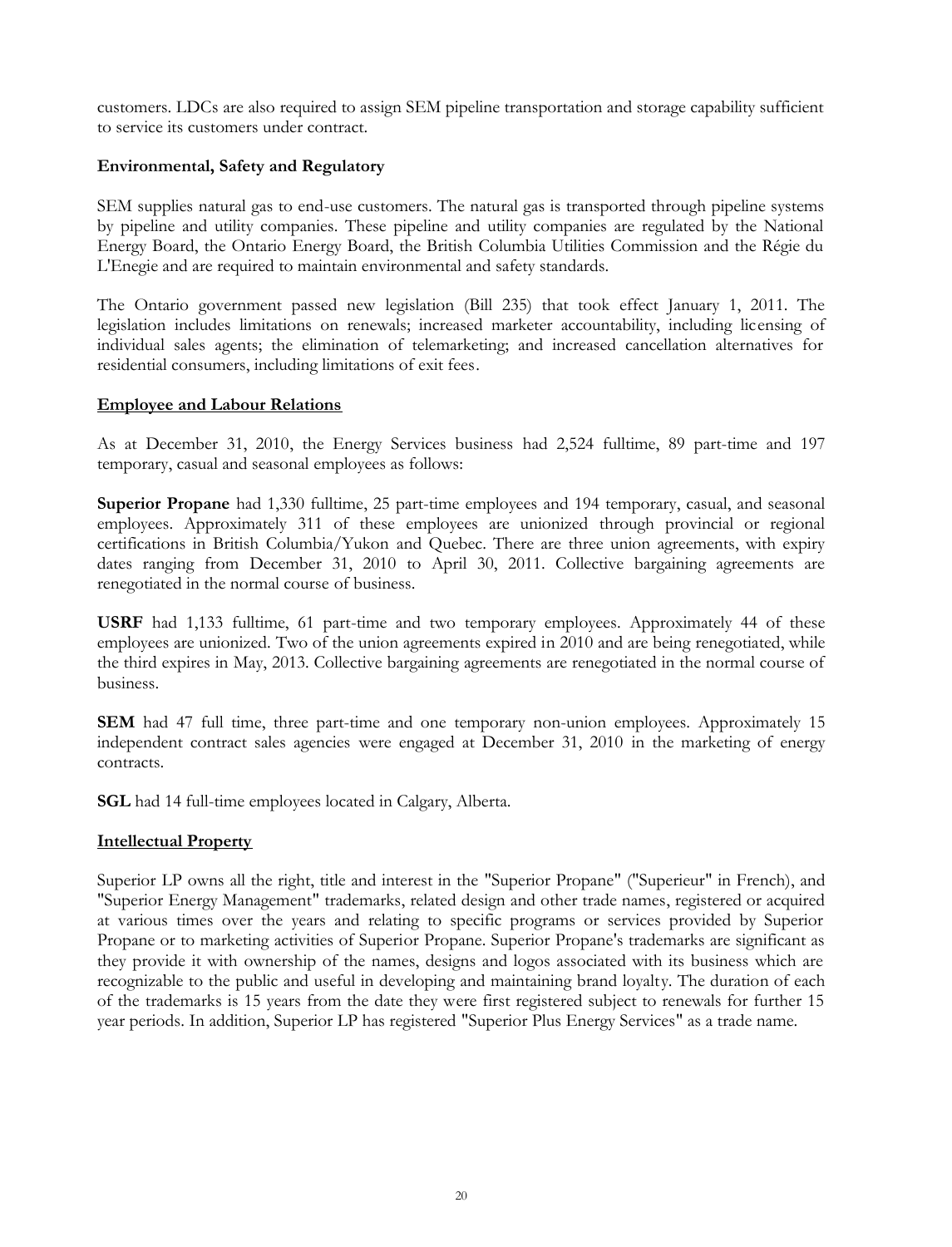# *Financial Information*

For selected historical financial information for the past five years, see "Selected Financial Information – Energy Services".

## *Risk Factors*

For the risk factors related to the Energy Services business see "Risk Factors – Energy Services".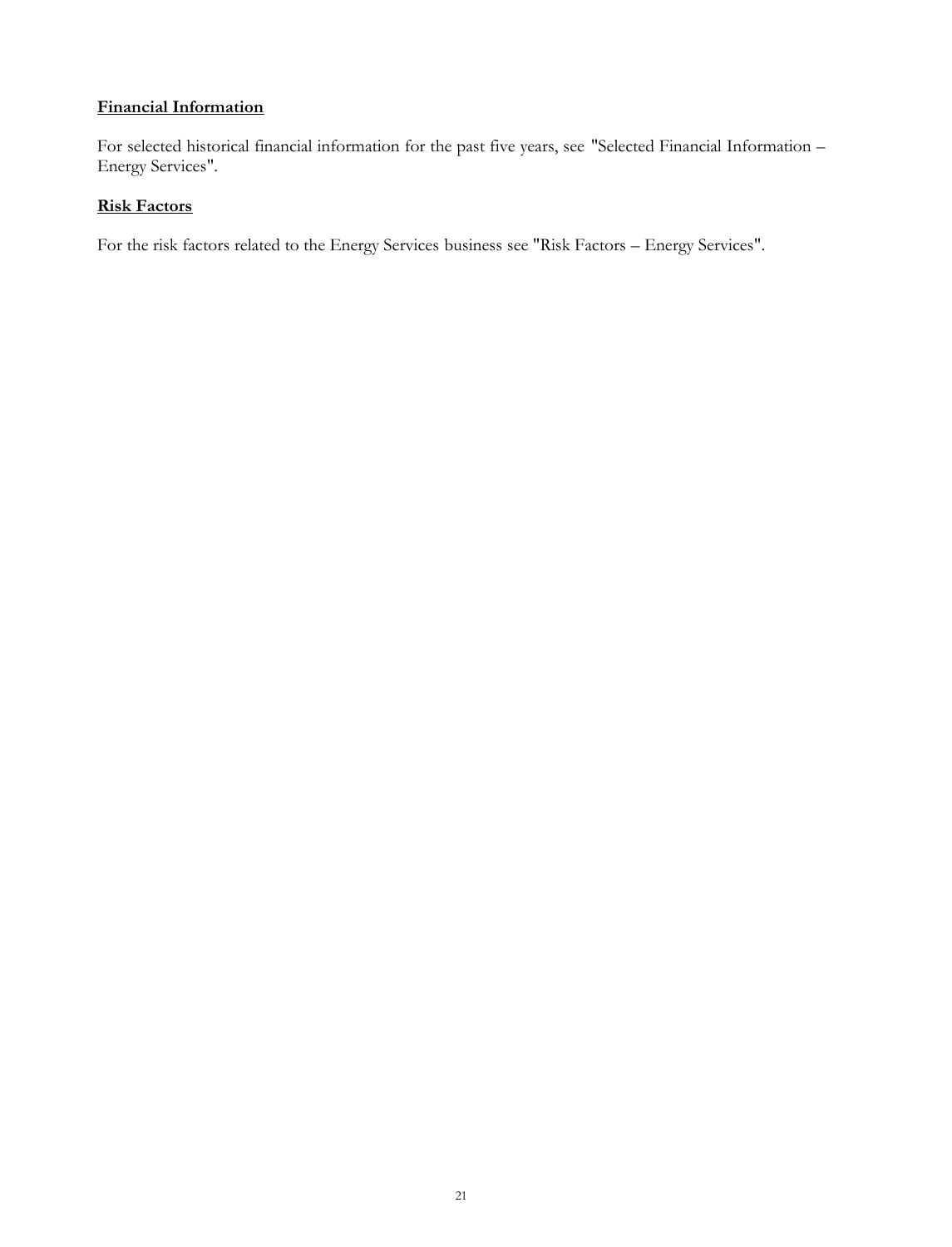## **Specialty Chemicals**

The specialty chemicals business operates under the trade name of ERCO Worldwide, a leading provider of specialty chemicals and related technology. The business, which is headquartered in Toronto, Ontario, has been operating since the late 1890s.

## *Product*

ERCO Worldwide is a manufacturer of sodium chlorate, chlorine dioxide, sodium chlorite, chlorine, caustic soda, hydrochloric acid, potassium hydroxide and produces hydrogen as a by-product to the electrolysis processes. It owns and operates eight production facilities across North America and one in Chile. In addition, ERCO Worldwide provides chlorine dioxide generators and related technology to pulp and paper customers worldwide. Chlorine dioxide generators use sodium chlorate as the primary feedstock in the production of chlorine dioxide, an environmentally preferred bleaching agent used in the production of bleached pulp for paper.

## *Competitive Conditions*

Key competitive factors across its business include selling prices, cost efficiencies, product quality, logistical capability, reliability of supply, technical expertise and service.

ERCO Worldwide is the second largest producer of sodium chlorate in North America and second largest worldwide with an estimated production capacity share of 25% and 14%, respectively. The sodium chlorate industry is consolidated with the four largest producers comprising approximately 87% and 66% of estimated North American and global market capacity, respectively.

ERCO Worldwide's patented chlorine dioxide generators and related technology are installed in the majority of pulp and paper mills worldwide. Chlorine dioxide is the basis for elemental chlorine free ("**ECF**") bleaching. ECF bleaching is considered to be the best available technology for the production of bleached pulp for paper around the world.

In the sodium chlorate business, ERCO Worldwide (14%) competes primarily with three other producers on a worldwide basis with respect to estimated production capacity, Eka Chemicals (26%), Canexus (12%) and Kemira (14%). Only ERCO Worldwide and Eka Chemicals provide chlorine dioxide generators. By providing generator technology and services in addition to chemicals, ERCO Worldwide is able to establish strong, long-term relationships with customers and gain an in-depth forward view on market developments.

ERCO Worldwide is the third largest producer of potassium chloralkali products in North America and has a strong competitive position. In the potassium hydroxide (caustic potash) business, ERCO Worldwide (15%) competes with three other companies in North America based on production capacity, Occidental Chemical Corporation (47%), Olin Corporation (25%) and ASHTA Chemicals Inc. (13%).

The five companies that account for approximately 81% of total North American chloralkali production capacity are the Dow Chemical Company (26%), Occidental Chemical Corporation (23%), Olin Corporation (13%), PPG Industries (13%), and Formsa Plastics Corporation (6%). Chlorine production by Dow Chemical Corporation and Formosa Plastics Corporation is integrated into their chlorine derivatives production, and chlorine production from Occidental Chemical Corporation, PPG Industries and Olin Corporation is partially integrated, with all three participating in significant merchant market sales. Most caustic soda production in North America is sold into the merchant domestic and export markets.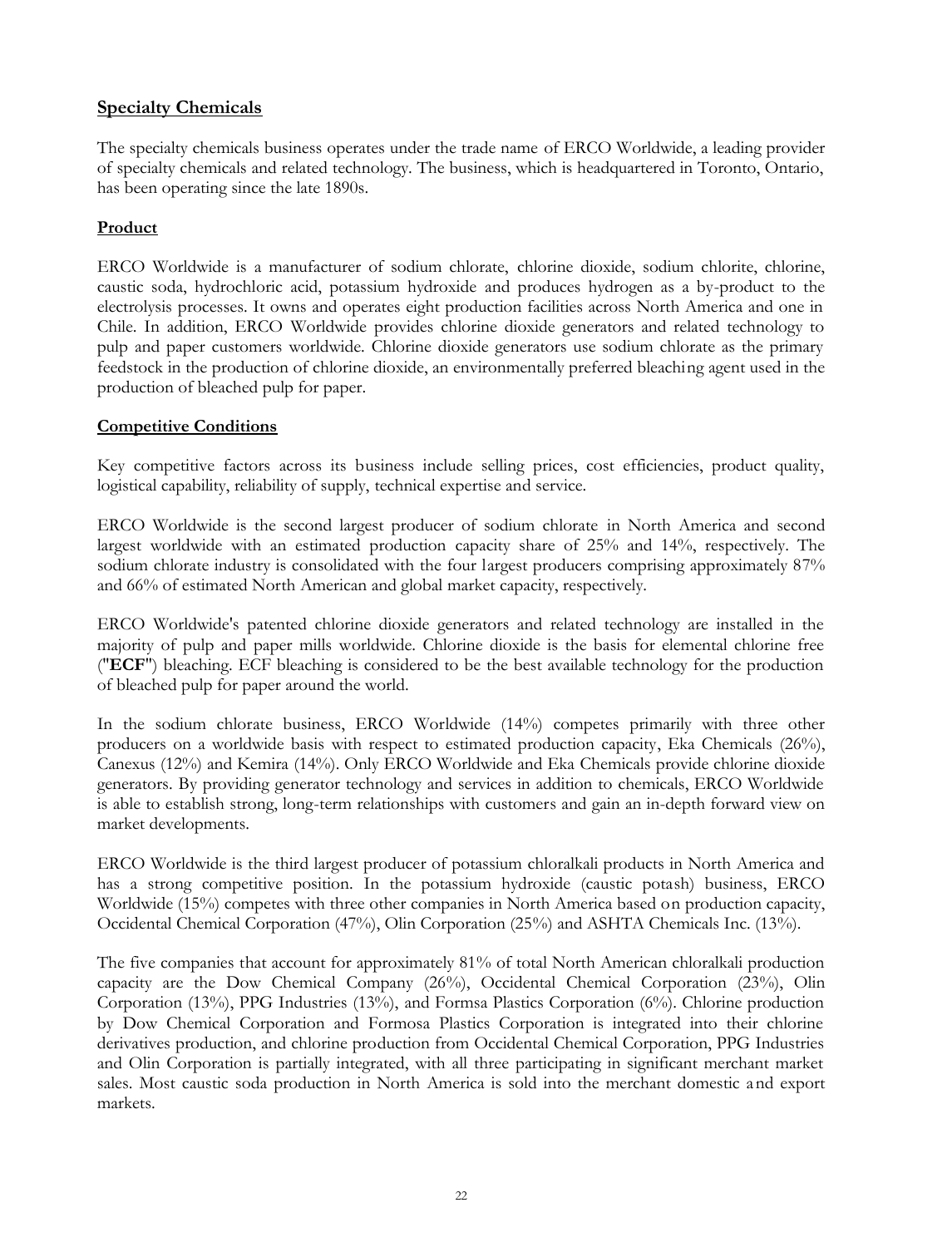ERCO Worldwide is a regional competitor in the chloralkali business in Western Canada and the United States Midwest. Its total production capacity represents less than 1% of North American chloralkali production capacity.

## *Business Operations*

ERCO Worldwide's operations have become increasingly more diversified with the acquisition of the Port Edwards, Wisconsin chloralkali/potassium facility in June 2005, and the completion of the sodium chlorate plant in Chile in September 2006, reducing its dependency on the North American pulp and paper industry. Furthermore, investments in export capacity at the Buckingham, Quebec sodium chlorate plant have enabled growth of export sales.

For the year ended December 31, 2010, global sodium chlorate, sodium chlorite and technology related sales represented 65% of ERCO Worldwide's revenue. Chloralkali products in total represented 35% of revenue. Geographically, 30% of revenue is derived from customers in Canada, 52% from the United States and 18% from outside North America.

The following chart provides a detailed overview of ERCO Worldwide's business operations:

| <b>Product Line</b>                                                                                            | $%$ of<br>2010<br>Revenue | <b>Market</b><br><b>Structure</b>                                            | Product<br><b>Fundamentals</b>                                                                                                                                                    | Technology<br>Capability                                                                                                                                                                                                   | Revenue<br>Diversification                                                                              | Operating<br><b>Efficiency</b>                                                                                                                                                                                                                              |
|----------------------------------------------------------------------------------------------------------------|---------------------------|------------------------------------------------------------------------------|-----------------------------------------------------------------------------------------------------------------------------------------------------------------------------------|----------------------------------------------------------------------------------------------------------------------------------------------------------------------------------------------------------------------------|---------------------------------------------------------------------------------------------------------|-------------------------------------------------------------------------------------------------------------------------------------------------------------------------------------------------------------------------------------------------------------|
| Sodium Chlorate,<br>related chlorine<br>dioxide<br>technology and<br>Sodium Chlorite                           | 65%                       | Leader in its<br>market                                                      | • Mature to<br>declining in<br>North America<br>$\bullet$ Growing<br>globally<br>$\bullet$ Industry<br>operates<br>historically in<br>excess of $90\%$<br>capacity<br>utilization | · Leading global<br>installer of<br>chlorine dioxide<br>generators<br>$\bullet$ ERCO<br>"SMARTS"<br>technology<br>enables<br>optimization of<br>customer chlorine<br>dioxide generator<br>process<br>$\bullet$ 176 patents | $\bullet$ 63% Chemical<br>sales<br>$2\%$ Technology<br>$\bullet$<br>$\bullet$ More than 50<br>customers | • Competitive cost<br>position in North<br>America<br>• Seven plants and<br>ability to ramp<br>production up or<br>down quickly<br>enables centralized<br>production<br>management and<br>industry leading<br>operational<br>flexibility                    |
| Chloralkali:<br>Products<br>• Chlorine<br>• Hydrochloric<br>acid<br>• Potassium<br>hydroxide<br>• Caustic Soda | 35%                       | Leader in<br>regional<br>Western<br>Canada and<br>U.S.<br>Midwest<br>markets | · Stable regional<br>demand<br>supported by<br>robust North<br>American pricing<br>environment                                                                                    | • New membrane<br>technology<br>conversion<br>completed in Port<br>Edwards in 2009                                                                                                                                         | $\bullet$ More than 100<br>customers                                                                    | $\bullet$ Average cost<br>structure, supported<br>by transportation<br>cost advantage in<br>regional markets<br>· Port Edwards<br>product flexibility<br>facilitates profit<br>optimization<br>· Competitive cost<br>structure and<br>operating flexibility |

#### *Production Facilities*

ERCO Worldwide's production facilities use proven and safe manufacturing processes and are located close to major rail terminals and reliable supplies of raw materials. Electrical energy costs generally represent 70 to 85% and salt approximately 10% of the variable costs of producing sodium chlorate.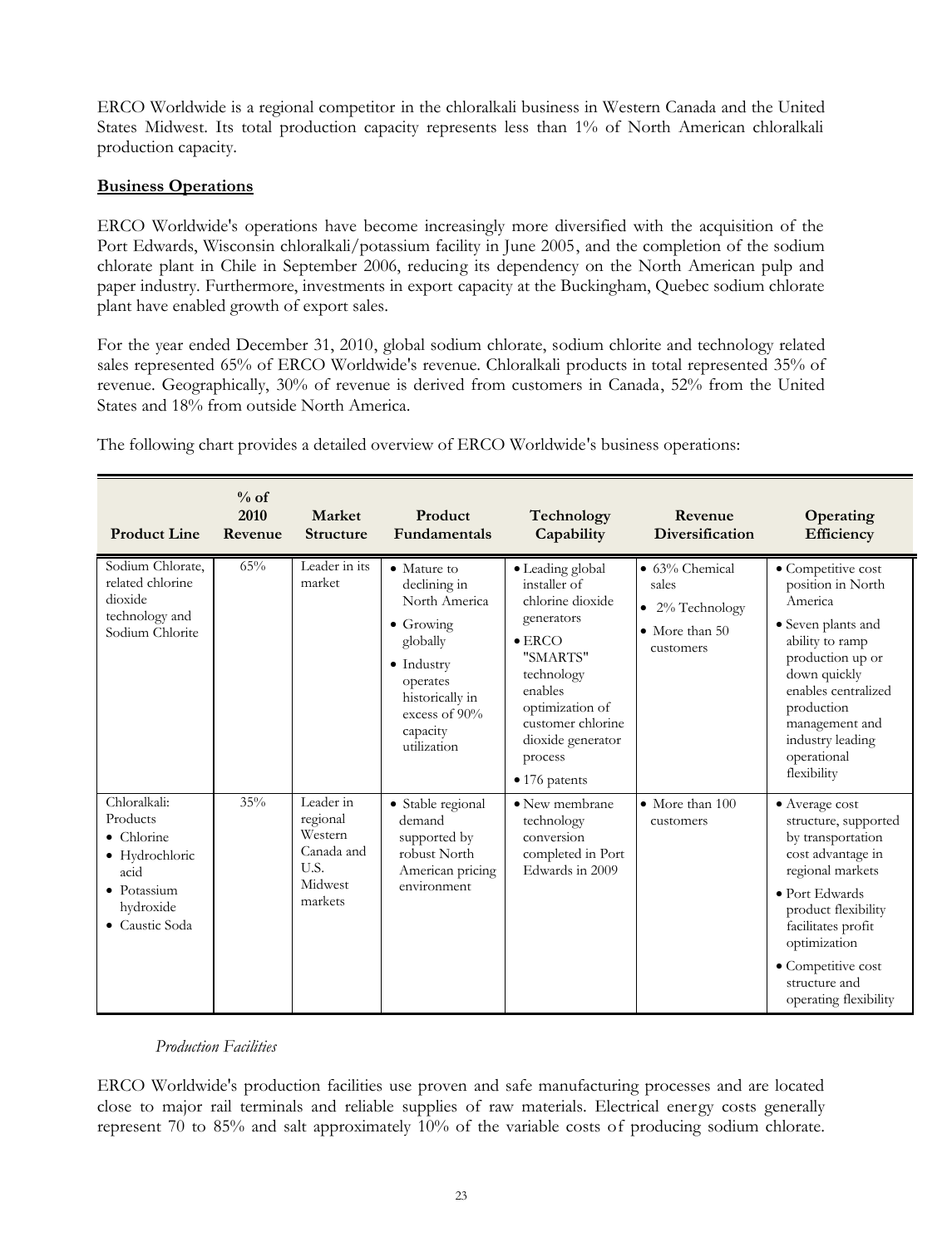Chloralkali/potassium products also utilize electrical energy and potassium chloride ("**KCL**") each of which is a significant input cost.

ERCO Worldwide's current production capacity at the six sodium chlorate plants in North America equals 447,000 MT. Internationally, ERCO Worldwide designed and oversaw construction of a 55,000 MT facility in Chile. The facility commenced production in September 2006, taking advantage of continued growth opportunities in lower cost pulp and paper producing regions of South America. This brings ERCO Worldwide's total annual sodium chlorate production capacity to approximately 502,000 MT.

ERCO Worldwide's annual sodium chlorite capacity is 10,000 MT.

In August 2007, ERCO Worldwide announced the approval to convert its Port Edwards, Wisconsin potassium chloralkali facility from an older mercury-based process to newer membrane technology. The conversion was completed in 2009 for US\$138 million. This conversion was prudent, as new legislation was tabled in the United States in 2009, requiring mercury-based chloralkali manufacturers to convert or cease production by 2015. Although this legislation has not yet been passed, the membrane technology now in place at ERCO Worldwide's Port Edwards plant combined with the membrane technology at the Saskatoon, Saskatchewan production facility strengthens ERCO Worldwide's market position and expands access to non-mercury grade customers. Furthermore, the conversion provides significant improvement in process efficiency with increased capacity of 30% to 102,000 ST, as stated in electrochemical units ("ECUs") at Port Edwards.

ERCO Worldwide's annual chloralkali capacity as stated in ECUs is 132,000 MT.

|                         |                     | Production<br>Capacity | Power                   |                                       |
|-------------------------|---------------------|------------------------|-------------------------|---------------------------------------|
| Facility                | Product             | (MT/Year)              | Source                  | Transportation                        |
| Buckingham,             | Sodium Chlorate     | 125,000                | Regulated               | Rail, truck and ocean freight         |
| Ouebec                  | Sodium Chlorite     | 3,600                  | Hydro Quebec            |                                       |
| North Vancouver,        |                     |                        | Regulated               | Rail, truck and                       |
| <b>British Columbia</b> | Sodium Chlorate     | 92,000                 | <b>BC</b> Hydro         | ocean barges and freight              |
| Grande Prairie,         |                     |                        | Deregulated             | Rail, truck and pipeline              |
| Alberta                 | Sodium Chlorate     | 50,000                 | Fixed-price PPA         |                                       |
|                         |                     |                        | Expiry: Dec, 2017       |                                       |
| Saskatoon,              | Sodium Chlorate     | 40,000                 | Regulated               |                                       |
| Saskatchewan            | Chlorine            | 39,000                 | Sask Hydro              | Rail and truck                        |
|                         | Caustic Soda        | 39,200 dry             |                         |                                       |
|                         | Hydrochloric acid   | 22,000 dry             |                         |                                       |
| Hargrave,               |                     |                        | Regulated               | Rail                                  |
| Manitoba                | Sodium Chlorate     | 40,000                 | Manitoba Hydro          |                                       |
| Thunder Bay,            |                     |                        |                         |                                       |
| Ontario                 | Sodium Chlorite     | 6,400                  | N/A                     | Rail                                  |
| Valdosta,               | Sodium Chlorate     | 100,000                | Regulated               | Rail                                  |
| Georgia                 |                     |                        | Georgia Power           |                                       |
|                         | Chlorine            | 63,500                 | Regulated               | Rail and Truck                        |
| Port Edwards,           | Caustic Soda        | 72,000 dry             | Energy                  |                                       |
| Wisconsin               | Hydrochloric Acid   | 36,000 dry             | Wisconsin Power & Light |                                       |
|                         | Potassium Hydroxide | 80,000 dry             |                         |                                       |
| Mininco,                |                     |                        | Provided by             | Liquids piped to adjacent CMPC mills; |
| IX Region, Chile        | Sodium Chlorate     | 55,000                 | <b>CMPC</b>             | some products trucked to customers    |

The chart below provides a summary of ERCO Worldwide's production facilities: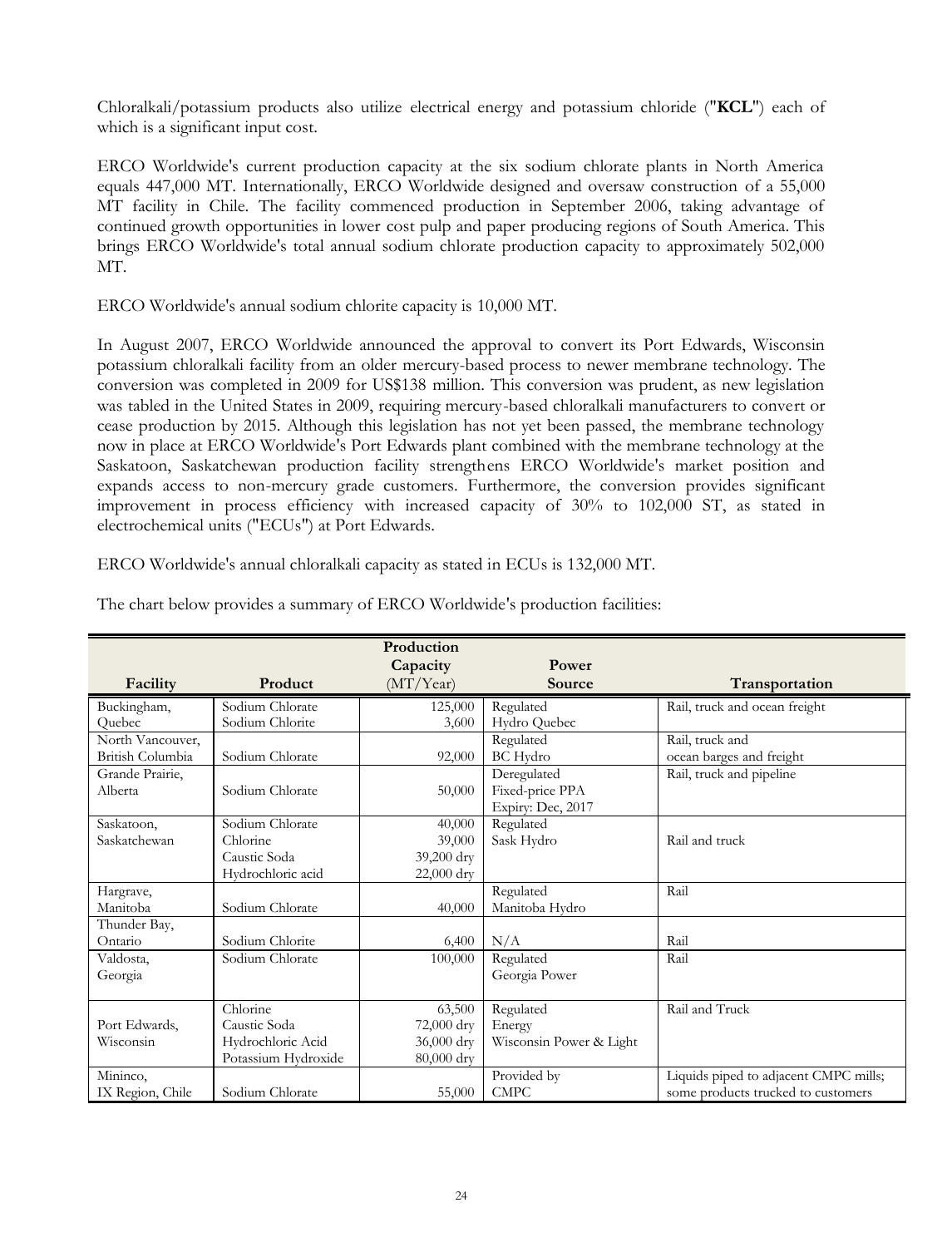## *Products*

## *Sodium Chlorate*

*General Overview:* Sodium chlorate is an inorganic chemical manufactured through the electrolysis of brine. Sodium chlorate is primarily used to produce chlorine dioxide, an environmental preferred bleaching agent used in the production of bleached pulp. ERCO Worldwide is one of two suppliers in the world to offer patented chlorine dioxide generator technology to the pulp and paper industry as well as the primary raw material (sodium chlorate). Sodium chlorate is an essential ingredient in pulp bleaching and accounts for approximately 5% or less of the cash cost to manufacture bleached pulp. A minor amount of sodium chlorate is also used in the production of agriculture herbicides and defoliants and other industrial applications.

The current market demand for sodium chlorate in North America is estimated at 1.6 million MT and the world market at 3.2 million MT. The demand for sodium chlorate in North America is mature and further growth is expected from developing economic regions of the world, particularly the Asia Pacific and South American regions, as they increase their paper consumption and adopt more stringent environmental standards. North American bleached pulp producers continue to experience global competitive pressures as a result of increased fibre and energy costs and the impact of foreign exchange rates. Increasingly, new world scale pulp mills locate and/or expand production capacity in off-shore regions with significant access to low cost, renewable wood fibre, relatively stable energy supply and supportive government policies. Given the large size of these projects and the transportation challenges experienced in the South American and Asia Pacific markets, these customers prefer to have sodium chlorate facilities constructed in close proximity to their pulp and paper mills and captive to their requirements.

**Production Process**: As electrical energy costs generally represent 70% - 85% of the variable costs of manufacturing sodium chlorate, ERCO's ability to manage its North American customer demand with production from its six geographically diverse sodium chlorate plants facilitates efficient and cost effective supply to its customer base.

An electrochemical process using salt, water and electricity as the primary raw materials, which is summarized in the diagram below, produces sodium chlorate. Salt is dissolved in water and the solution, known as saturated brine, is fed through a series of electrolytic cells used to conduct direct electrical current. The chlorine ions in the brine form chlorine gas. The chlorine gas mixes and reacts further with the brine to form sodium chlorate in solution. The hydrogen atoms separate from the water molecules and form hydrogen gas.

A co-product, hydrogen gas, is produced in the electrolytic cells and is purified. Some of the hydrogen gas is then fed to boilers where it is burned as fuel to produce steam for process heating. The hydrogen gas that is not required for fuel can be vented, sold or used as fuel for other applications.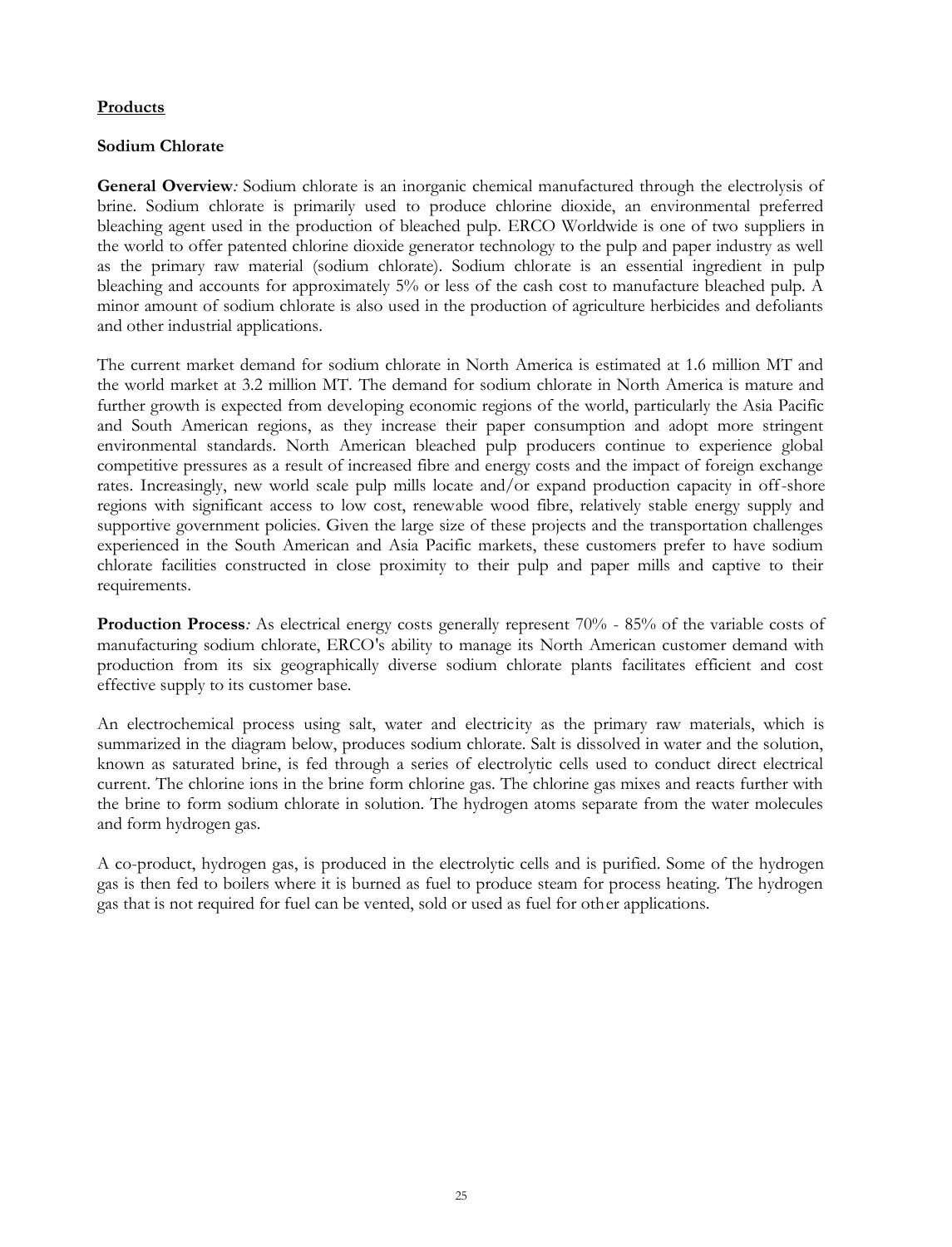The following is a flow chart of the production process:



The sodium chlorate solution produced is treated and filtered to remove impurities and crystallized by removing excess water. Once cooled, the final product resembles a white crystal that is transported to customers by rail car, truck, pipeline or is bagged and shipped to international customers. ERCO Worldwide exports sodium chlorate from its Vancouver, British Columbia and Buckingham, Quebec production facilities.

#### *Chlorine Dioxide Generators*

ERCO Worldwide is the largest worldwide supplier of modern chlorine dioxide generators, which converts sodium chlorate into chlorine dioxide. Chlorine dioxide bleaching is recognized worldwide as the best available technology in the production of bleached pulp for paper. These generators, which are sold under the ERCO™ brand name, are designed and engineered for pulp mills to meet their specific needs for size, technology, pulping conditions, desired whiteness and strength of the final bleached product. ERCO Worldwide provides engineering, design, equipment specification, equipment procurement, on-site technical assistance and operator training and plant start-up services. The business, which licenses its technology to its customers, also provides ongoing technical support services and spare parts. Each mill that uses chlorine dioxide as a bleaching agent requires at least one chlorine dioxide generator. Revenues from the sale of chlorine dioxide generators are received as the gene rators are constructed at customer sites.

The ERCO Smarts<sup> $TM$ </sup> product provides customers with an advanced automation software package that optimizes the operating efficiency of the chlorine dioxide generator. Nine customers currently use the  $ERCO$  Smarts<sup>™</sup> product, and two other customers are implementing it.

## *Sodium Chlorite*

Sodium chlorite is used as a feedstock in the production of chlorine dioxide in smaller scale operations, a disinfectant for municipal water treatment, industrial process applications, a biocide/disinfectant for food processing and sanitization, a bacteria scavenger in ethanol production as well as other industrial applications. The primary feedstock for sodium chlorite is sodium chlorate. ERCO Worldwide currently produces sodium chlorite at its plants located in Buckingham, Quebec and Thunder Bay, Ontario.

Demand for the product increased significantly in 2007, as new industrial environmental applications and more stringent water treatment regulations arose. This has continued through 2010.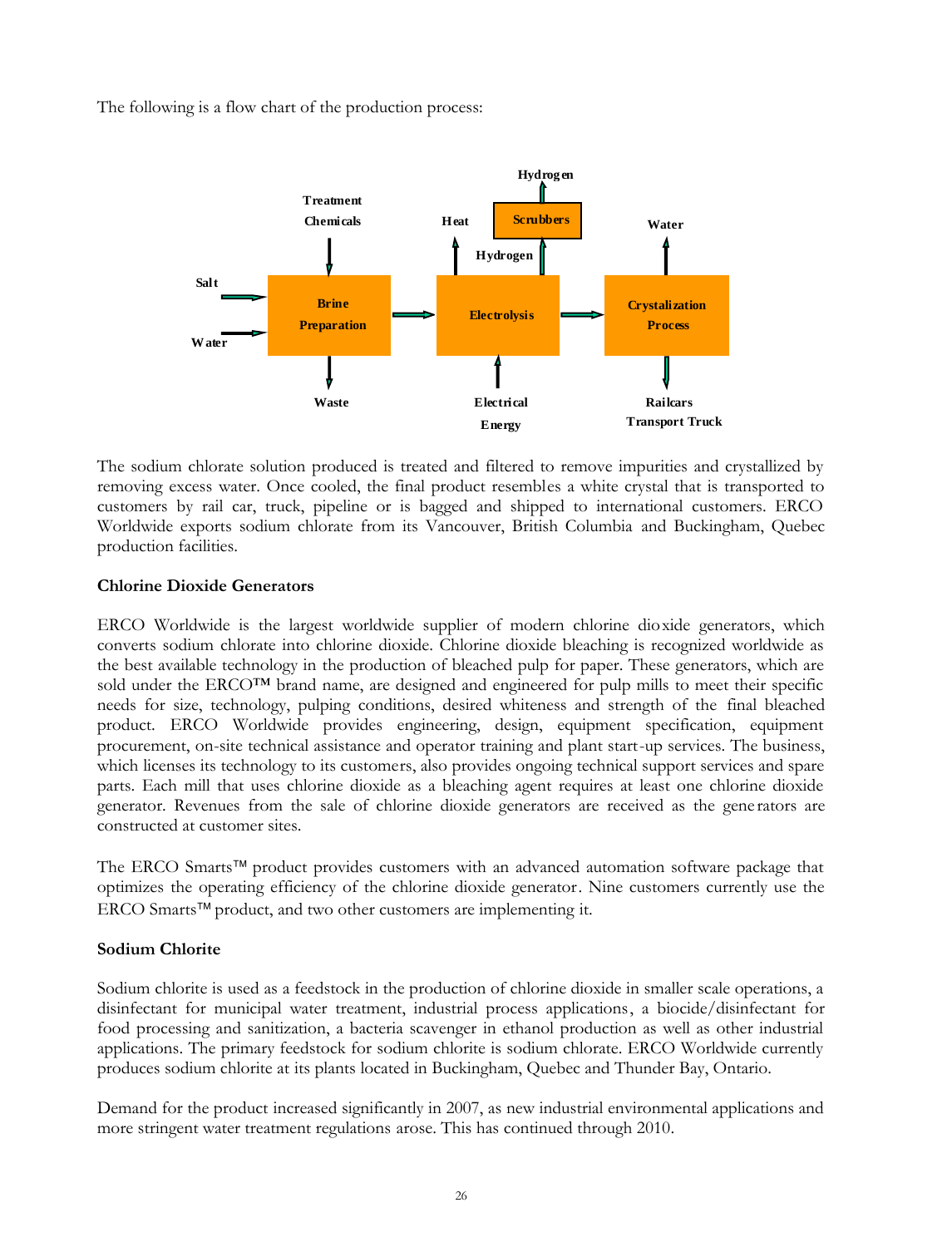## *Chloralkali Products*

ERCO Worldwide's chloralkali operations are located at Saskatoon, Saskatchewan and Port Edwards, Wisconsin. Both of these locations produce caustic soda, chlorine and hydrochloric acid. In addition, Port Edwards produces potassium hydroxide.

ERCO Worldwide was a manufacturer of potassium carbonate in Wisconsin but has mothballed its potassium carbonate unit in order to focus more on its growth opportunities in the potassium hydroxide sector.

Chloralkali products provide for an important diversification of ERCO Worldwide's product lines, as nearly all of ERCO Worldwide's chlorine, hydrochloric acid and potassium hydroxide production are sold to end markets not related to the pulp and paper industry.

*Chlorine:* The market for chlorine in North America is estimated at 11.5 million MT. Chlorine is used in a variety of chemical processes including the production of polyvinyl chloride "PVC", water treatment disinfection and other chemical businesses. Chlorine is used directly or in bleach form to eliminate waterborne diseases in drinking water. Chlorine is also used to produce hydrochloric acid, which is used in a variety of industrial applications, including application in the oil and gas industry and steel pickling.

The basis of chlorine production involves dissolving salt (either NaCl or KCL) in water, flowing the brine solution between two electrodes and passing an electric current through it. The chlorine ions (negative) move towards the anode (positive) where they are oxidized to form chlorine gas. The water molecule in the brine solution goes through a similar electrolytic reaction, whereby the hydrogen ion (positive) is reduced at the cathode (negative), releasing hydrogen gas, a by-product of the chlor-alkali process. ERCO Worldwide recovers some hydrogen for sale, to produce hydrochloric acid or to make steam.

The sodium (or potassium) ions that remain from the salt electrolysis then react with the hydroxide ions left from the water to create the sodium (or potassium) hydroxide. Overall the chemical equation (using sodium salt as the example) is:

 $2NaCl + 2H_2O \rightarrow 2NaOH + Cl_2 + H_2$ 

The basic reaction follows the laws of chemistry and therefore the chemicals are produced in a definite and consistent ratio to one another. Chemical equivalent amounts of the products will always be produced. Specifically, for every ton of chlorine produced with sodium salt, approximately 1.12 tons of caustic soda will be produced. In the case of potassium salt the ratio is approximately 1.56.

ERCO Worldwide's Saskatoon plant runs exclusively on sodium salt and uses the membrane cell process to produce chlorine and caustic soda. The Port Edwards facility operates membrane technology.

Caustic Soda: The market for caustic soda in North America is estimated at 12.6 million dry MTs. Caustic soda is used primarily in the pulp and paper, soaps and detergents, alumina, textile and petroleum industries as a chemical intermediate.

*Potassium Hydroxide:* The market for potassium hydroxide in North America is estimated at 460,000 STs. Potassium hydroxide is used primarily in the production of potassium carbonate, potassium phosphates, potassium soaps and other potassium chemicals such as potassium acetate. Generally, potassium hydroxide is used in applications where the potassium ions are of value. Potassium acetate is gaining popularity as a deicing agent for airport runways due to environmental pressures to reduce use of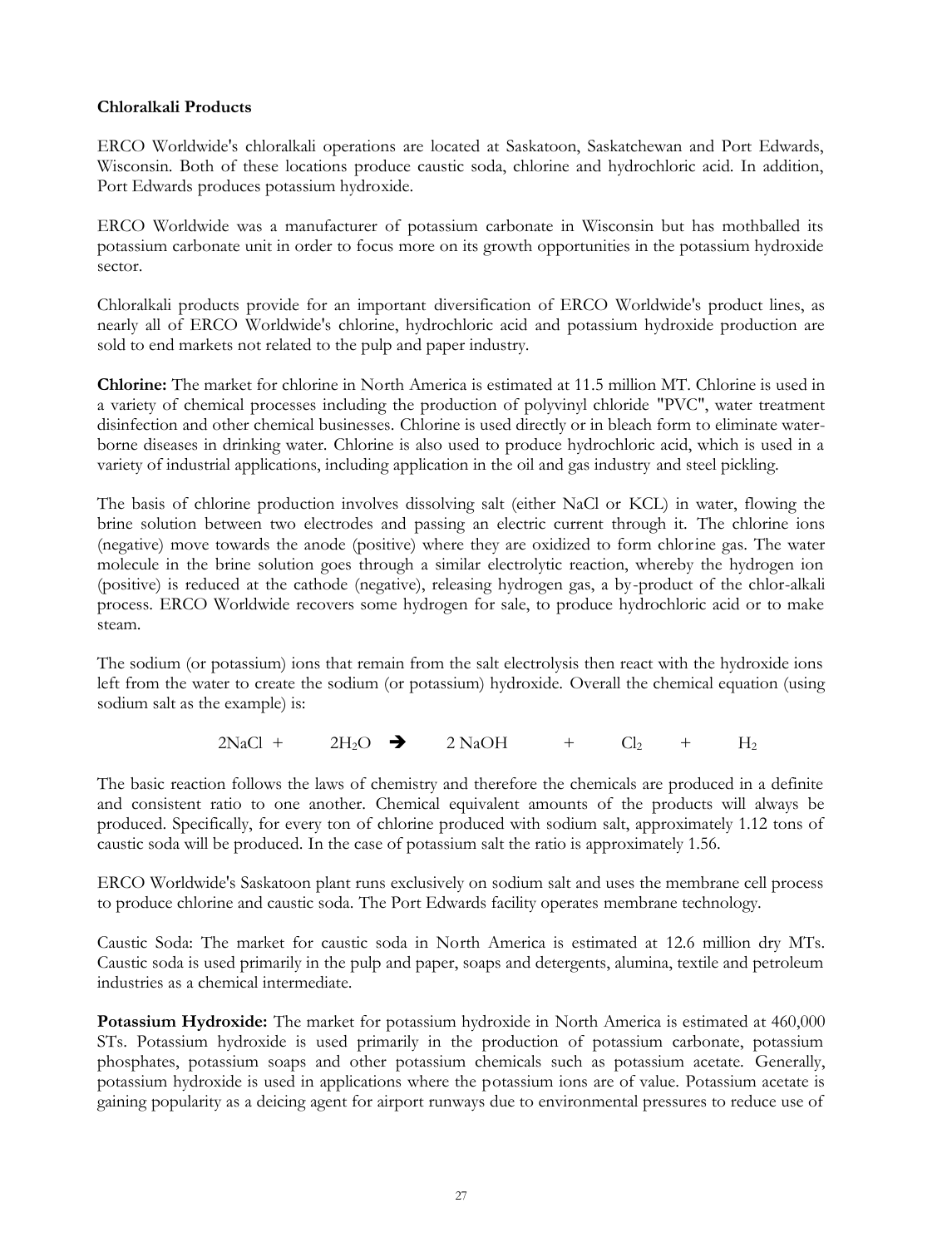glycol or urea based deicers. The replacement of sodium with potassium in food is also gaining popularity.

## *Sales and Marketing*

ERCO Worldwide sodium chlorate sales are conducted by its business managers who have technical expertise related to chlorine dioxide generation and pulp bleaching applications. They develop long-term relationships with clients through the provision of technical service and support. ERCO Worldwide sells sodium chlorate directly to pulp and paper mills typically under one to five year supply arrangements, most of which provide for a significant percentage of total mill requirements at market-based prices. Due to the highly technical nature of ERCO Worldwide's chlorine dioxide generator operations, a coordinated selling approach between its product sales and marketing team and its technical service and engineering groups is employed.

Increasing portions of ERCO Worldwide's sodium chlorate sales are to the growing South American and Asia/Pacific markets and ERCO Worldwide has offices in Chile, Japan and China.

Chloralkali products are sold through a combination of dedicated sales people and distributors.

ERCO Worldwide's top ten customers account for approximately 51% of its revenues with its largest customer comprising approximately 8% of its revenues.

## *Supply Arrangements*

ERCO Worldwide uses four primary raw materials to produce its chemical products: electrical energy, sodium chloride, potassium chloride and water. The business has tariff driven long-term contracts or contracts that renew automatically with power producers in each of the jurisdictions in which its plants are located with the exception of the plant in Grande Prairie, Alberta where electricity is publicly traded. In Alberta, 100% of its power requirements were hedged through 2017 under an electrical sales agreement with TransCanada Energy Ltd., whose parent company TransCanada Corporation holds a power purchase agreement with TransAlta Corporation. Effective February 8, 2011, TransAlta Corporation issued a notice of termination for destruction on its Sundance 1 and 2 coal-fired generation units under the terms of the Sundance A Power Purchase Agreement (the "**PPA**"), as TransAlta had determined that the units cannot be economically repaired. On February 9, 2011 TransCanada Corporation announced it had received a notice from TransAlta Corporation and would resolve any issues arising through the dispute resolution procedure under the terms of the PPA. See Note 19(iii) to the Financial Statements. Without the power purchase agreement, ERCO Worldwide will incur marketbased power rates at the Alberta facility.

Also, in Georgia, ERCO Worldwide has a power arrangement with Georgia Power based on a combination of a standard Real Time Pricing ("**RTP**") and a firm tariff.

The electricity contracts generally provide ERCO Worldwide with some portion of firm power and a portion that may be interrupted by the producer based on the terms of the various agreements. ERCO Worldwide can quickly reduce its power consumption at minimal cost, which in some jurisdictions, allows ERCO Worldwide to reduce its overall power costs by selling ancillary services back to the power producer or to the power grid.

ERCO Worldwide purchases sodium and potassium salts from six third-party suppliers to fulfill the requirements at six of its eight plants. The salt contracts are typically fixed-price contracts with terms of one or more years, often with automatic renewals. The Hargrave and Saskatoon facilities are self-supplied through solution mining at the plant site.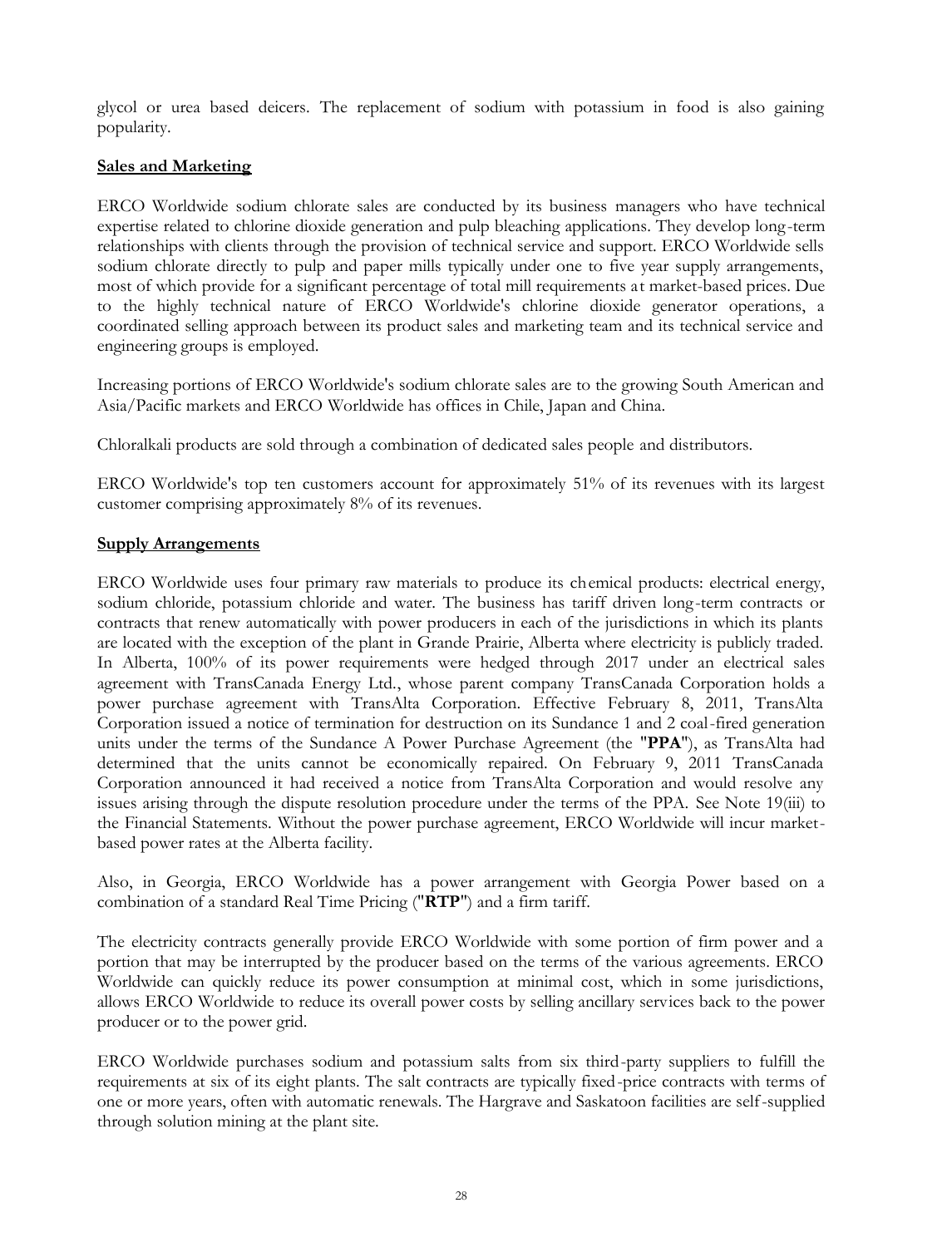KCL is a major raw material used in the production of Potassium Hydroxide ("**KOH**") at ERCO Worldwide's Port Edwards, Wisconsin facility. Substantially all of ERCO Worldwide's KCL is received from PotashCorp. ("**PCS**"). PCS operates two KCL mines that are able to provide the product specifications required by ERCO Worldwide. ERCO Worldwide currently has a limited ability to source KCL from additional suppliers.

## *Transportation*

Approximately 64% of ERCO Worldwide's North American product transportation requirements are provided by railcar, 25% by transport truck and the remaining 11% by pipeline and ocean vessel. ERCO Worldwide's South American product is transported via pipeline (40%) and in trucks (60%). ERCO Worldwide utilizes third party carriers to transport all of its products. Rail transportation requirements are provided by 1,298 railcars, of which 221 are owned and 1,077 are leased with staggered expiration terms through to 2021. ERCO Worldwide generally extends leases in advance of the expiration date. In 2010, ERCO Worldwide purchased 17 chlorine railcars, which can operate until the mid 2020's, ensuring access to a sufficient number of specialized cars until the next generation cars are available.

All of the plants are located close to major rail terminals and customer sites to facilitate delivery of ERCO Worldwide products to the relevant markets.

## *Employee and Labour Relations*

As at December 31, 2010, ERCO Worldwide had 516 full-time employees of which 129 were unionized. The three plants in Vancouver, Saskatoon and Buckingham are subject to collective bargaining agreements. Vancouver's agreement was renegotiated in 2009 and expires on November 30, 2012. The Saskatoon and one of the two Buckingham agreements was renegotiated in 2010. The second Buckingham agreement expires in 2011. Collective bargaining agreements are renegotiated in the normal course of business.

## *Environmental, Safety and Regulatory*

ERCO Worldwide's operations involve the handling, production, transportation, treatment and disposal of materials that are regulated by environmental, safety, and transportation laws and regulations. ERCO Worldwide is a founding member of Responsible Care®, an initiative of the Chemistry Industry Association of Canada, the American Chemistry Council, and ASIQUIM (in Chile). Responsible Care® is the chemistry industry's commitment to sustainability - the betterment of society, the environment and the economy. ERCO has been verified against the Responsible Care® ethic and codes of practice for a fifth time, which represents over 16 years of externally verified compliance to the codes. ERCO Worldwide continually strives to achieve an environmental and safety record that is "best-in-class" in the chemistry industry. ERCO has received many awards for its safety and environmental performance. In addition, the conversion to membrane technology at the Port Edwards chloralkali facility has eliminated future legacy and liability risks associated with mercury use and emissions at the facility.

## *Intellectual Property*

Superior LP owns all the right, title and interest in the "ERCO Worldwide" ("ERCO Mondial" in French) trade name in Canada, the "ERCO" trademark and related design and certain other trademarks and patents registered or acquired at various times over the years relating to specific technology, products or services that it provides. ERCO Worldwide is also in the process of registering the "ERCO Worldwide" Trade-mark in various other countries. ERCO Worldwide's trademarks are significant as they provide it with ownership of the names, designs and logos associated with its business and technology and are well recognized internationally in the pulp and paper and the water treatment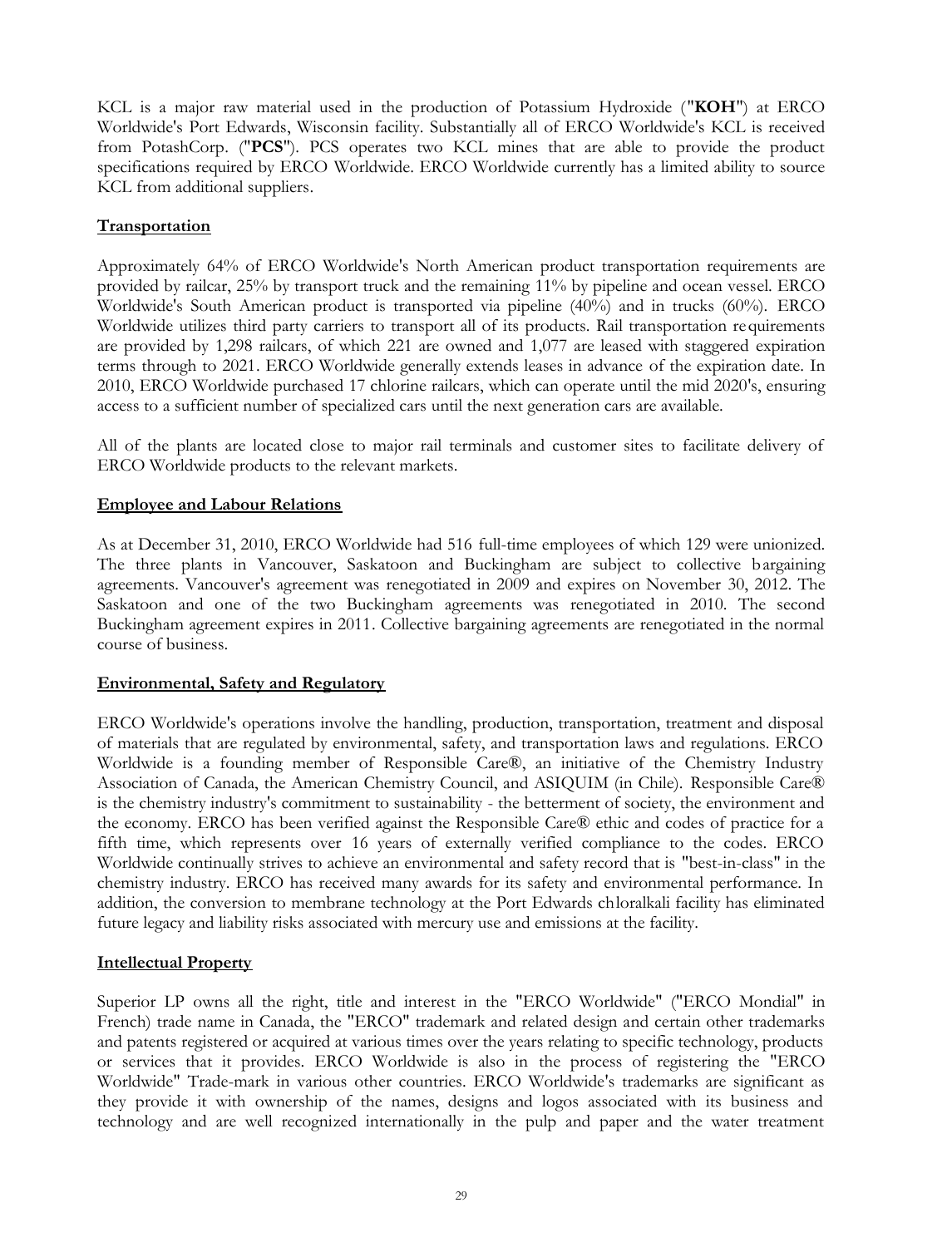industries. The duration of each of the trademarks is between 10 and 15 years from the date of the first registration, subject to renewals for further 10 to 15 year periods, depending on the country of registration.

The patents and patent applications held by the General Partner (as successor to Superior Plus Inc.) are in the process of being transferred to Superior LP. Once this process is completed, it is expected that Superior LP will have over 167 patents and patent applications worldwide (152 patents granted and 15 applications pending) protecting its proprietary chlorine dioxide, sodium chlorate and sodium chlorite technologies. The duration of each patent is between 15 and 20 years from the date the patent was first registered, depending on the country of registration.

#### *Financial Information*

For selected historical financial information for ERCO Worldwide for the last five years, see "Selected Historical Information – Specialty Chemicals".

## *Risk Factors*

For the risk factors related to ERCO Worldwide's business see "Risk Factors – Specialty Chemicals".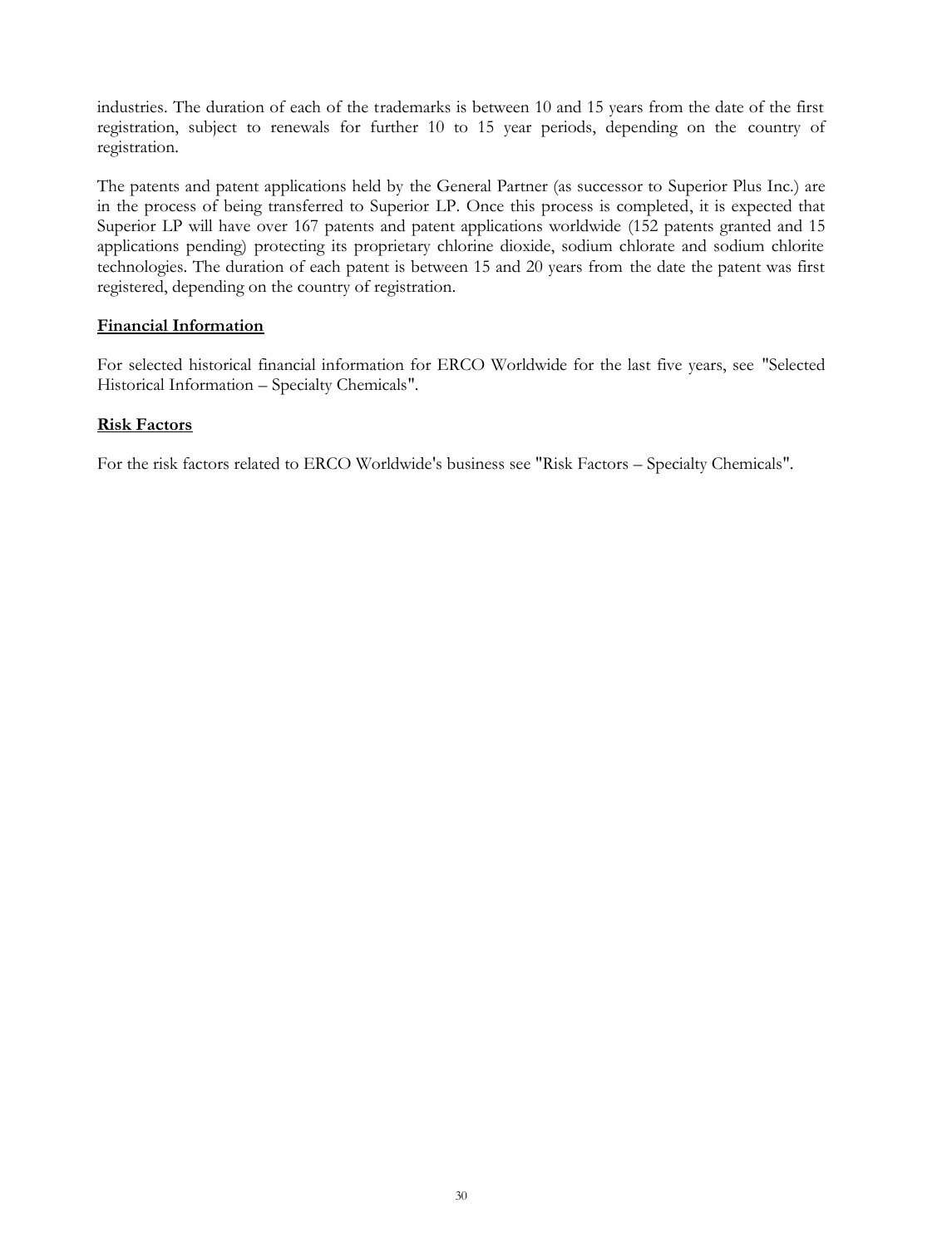# **Construction Products Distribution**

The Construction Products Distribution ("**CPD**") business is one of North America's leading distributors of commercial and industrial insulation and specialty walls and ceiling products. It is the largest distributor of specialty construction products to the walls and ceilings industry in Canada. CPD operates under a number of trade names in Canada and the U.S. See "Construction Products Distribution – Intellectual Property".

Gypsum Specialty Distribution includes the distribution of a full line of construction products related to the walls and ceilings industry in both Canada and the United States, including drywall and components, acoustical ceilings, steel framing and accessories, building insulation and stucco, tools and other related products. The majority of the GSD business came from the acquisition of Winroc in 2004 and a number of smaller acquisitions since that time. Winroc was founded in 1971.

Commercial and Industrial Insulation distribution includes the distribution of insulation as well as value added fabrication services in North America. Fabrication services involve converting raw insulation materials to exact size and shape specifications for industrial and commercial uses. CPD entered the C&I market as a result of the acquisition of SPI in 2009. SPI was founded in 1982. With the acquisition of the Burnaby Assets in June of 2010, CPD entered the Canadian C&I market.

With the acquisition of SPI, the CPD business began expanding SPI's existing U.S. architectural facilities to carry the full line of walls and ceilings products and services that Winroc provides at its locations. The CPD business recognized the many opportunities to create synergy between GSD and C&I, which enhances the product mix available to customers and geographic service capabilities.

The CPD business is headquartered in Calgary, Alberta, with a U.S. regional office in East Petersburg, Pennsylvania for operational and administrative activities.

#### *Products*

Sales of the CPD business can generally be grouped into the following product categories:

| <b>Product category</b>              | $\%$ of 2010 revenue |
|--------------------------------------|----------------------|
| Commercial and industrial insulation | 38%                  |
| Drywall and components               | 20%                  |
| Ceilings                             | 19%                  |
| Residential insulation               | $9\%$                |
| Steel framing and accessories        | $8\%$                |
| Stucco, tools and miscellaneous      | $6\%$                |

#### *Competitive Conditions*

Selling price, service quality, product availability and ability to source product at competitive prices are major competitive factors in the CPD market.

The sectors in which CPD operates are largely fragmented. A small number of competitors cover multiple states or provinces. CPD will generally attempt to attain a minimum market position in key products in any market area. Local market position, distribution and service network, and purchasing volume, including the additional volume from third party buying group members, provide CPD and its buying group members with an advantage over smaller competitors.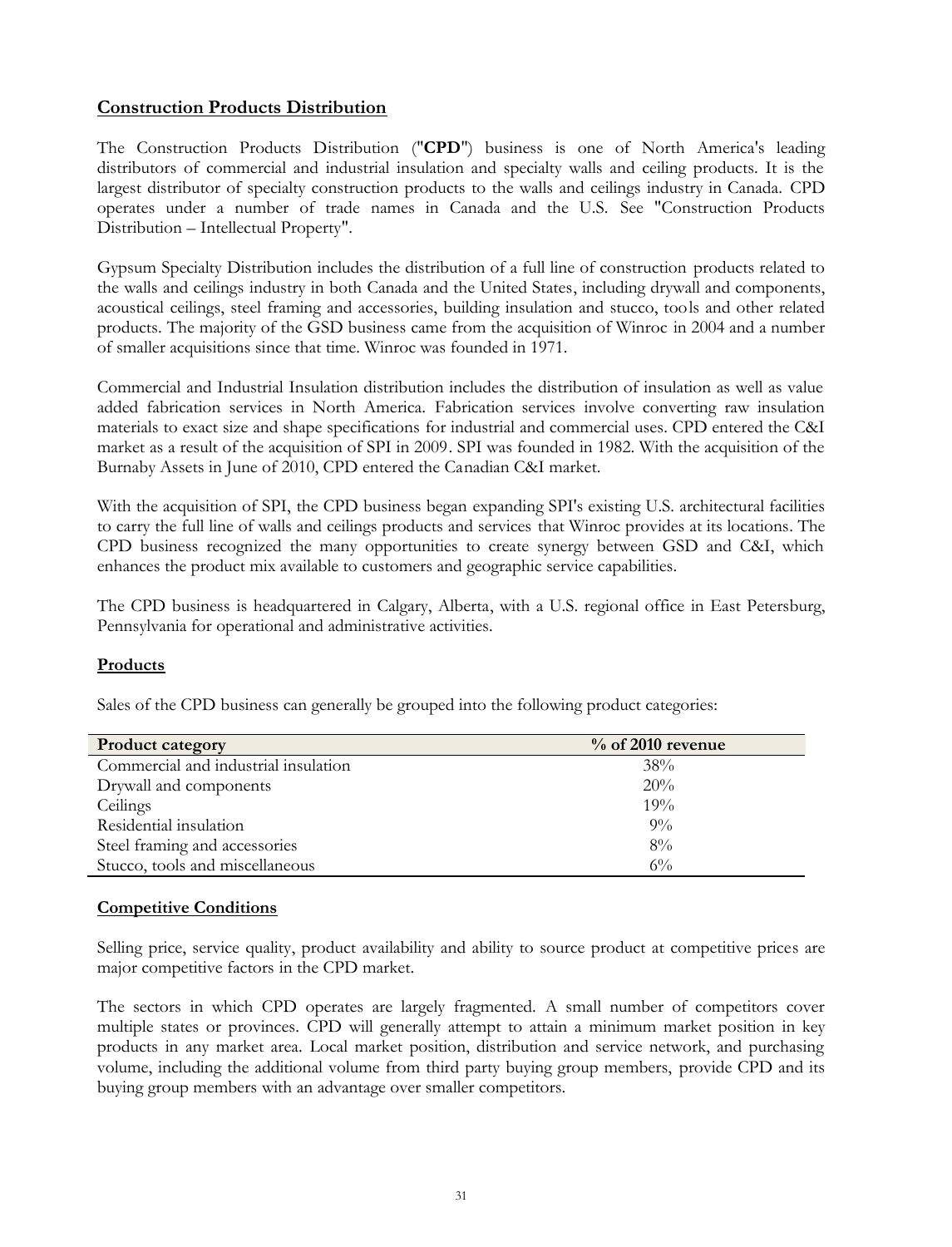The business is a local, relationship-based business in which distributors compete for installing contractors' purchases on the basis of both price and service, and additionally in the case of insulation, competing with other distributors to sell to end users like industrial plants for a portion of the business. Barriers to entry are relatively low, but include proficiency in stock and scatter service, the ability to aggregate significant purchase quantities and corresponding volume discounts. CPD establishes its position in a market as a productivity partner with the installing contractor, providing value added "stock and scatter" job site service for GSD, and in carrying a full line of complimentary products and services including fabrication of insulation products, thereby allowing the contractor to focus on installation and optimization of jobsite labour efficiency.

The business approach is to maintain (a) strategically located centres, stocked with a comprehensive selection of products, (b) a knowledgeable team to ensure quick order turnaround, (c) a close working relationship with the customers to understand exact product needs and ensure on-time delivery while managing inventory levels, and (d) a close working relationship with suppliers to achieve joint market objectives.

#### *Business Operations*

With the acquisition of SPI in 2009 and the Burnaby Assets in 2010, CPD now operates 115 distribution branches which are generally run by local managers that have direct responsibility for customer sales and service, pricing, warehouse and delivery operations, expense management and branch administration. Of these 115 operating locations, 11 locations are either primarily insulation fabrication facilities or include such operations. Two facilities are owned and the remaining 113 are leased from third parties under normal course operating leases. See Note 19(i) to the Financial Statements.

The branches are typically located in industrial or commercial settings and range from smaller warehouse locations, to full operations on up to five acres of land, complete with office and showroom areas, covered and uncovered product storage areas, and receiving and shipping space. The operating area for a branch is usually focused within a radius of 100 kilometres around branch locations, depending on the nature of the customer base and local road infrastructure.

#### *Sales and Marketing*

CPD enjoys considerable geographic and customer diversification, servicing over 18,000 active customers across 115 distribution branches with 78 branches in the United States and 37 locations in Canada. The ten largest customers represent approximately \$54 million of annual distribution sales or 8%. Sales are modestly seasonal, with slightly over 52% typically generated during the second and third quarters. Geographically, 42% of 2010 sales are derived from customers in Canada and 58% from the United States. This reflects a partial year contribution of the Burnaby Assets.

A detailed analysis of sales volumes and gross profit is provided in the Financial Statements.

## *Demand Profile*

For walls and ceiling products, the demand factors include demographic trends, level of activity in the residential and non-residential construction markets, interest rates, employment levels, consumer confidence, availability of financing and overall economic growth. These factors impact the level of existing housing sales, new home construction, new non-residential construction and office/commercial space turnover.

Housing starts reflect the level of new residential construction activity. New commercial construction activity has historically lagged new residential activity, as commercial infrastructure is later put in place to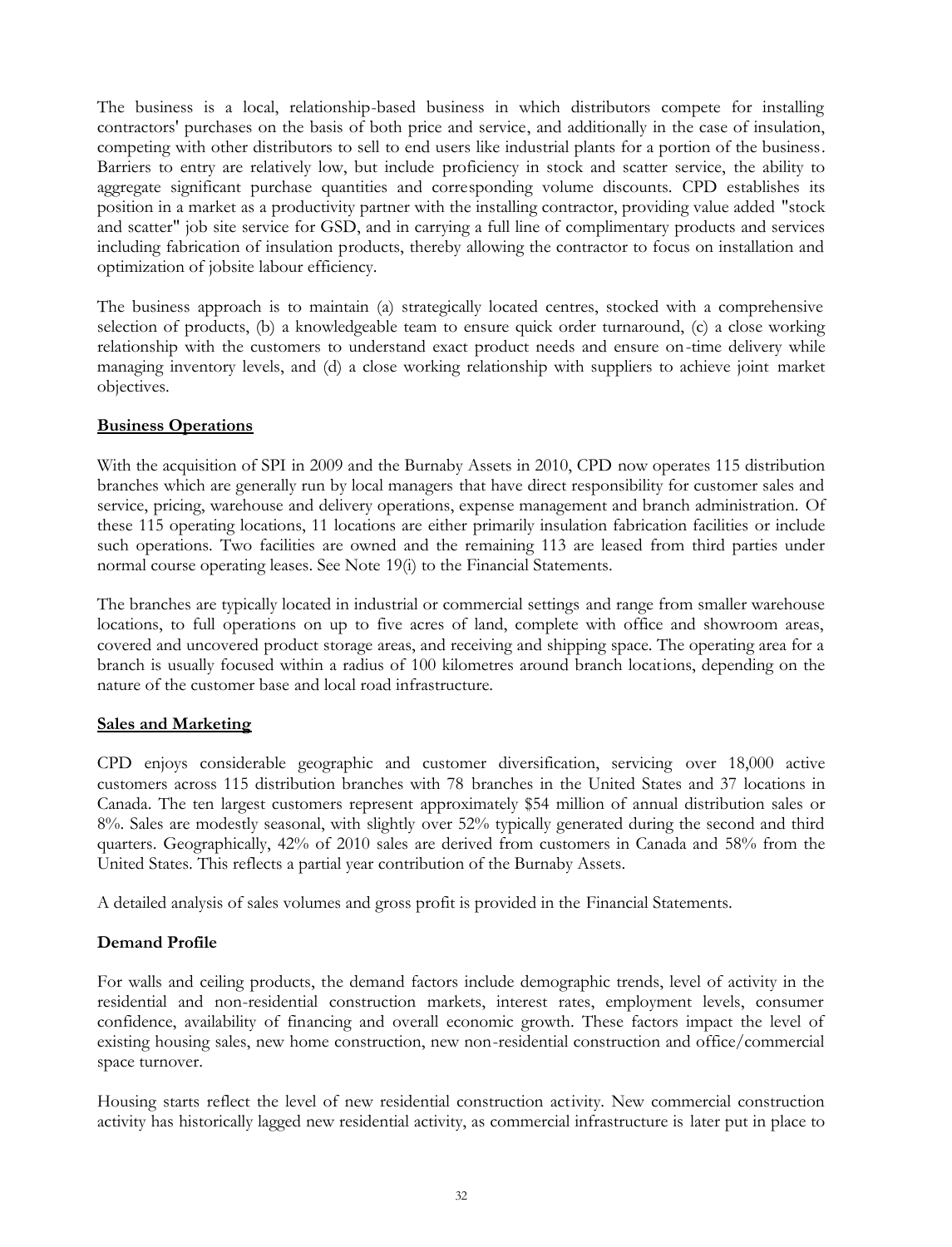service residential development. Renovation activity trends have historically followed re-sale of existing homes and turnover of commercial building space. CPD sales are comprised of 56% commercial (new construction and renovation segments), 28% residential (new construction and renovation segments) and 16% industrial segments. A full product line, excluding industrial insulation, is sold to commercial and residential customers. Gypsum board and accessories, insulation and plaster products are the primary products sold to residential construction customers while industrial insulation is primarily sold to the industrial segments.

Annual sales revenues for the North American GSD industry are estimated to exceed \$15 billion. CPD is estimated to be the largest gypsum specialty distributor in Canada and a leading GSD dealer in North America. Specialty distributors, such as CPD servicing the builder/renovation contractor market, represent an estimated 50% to 60% of total industry revenues with the remainder sold through retailers and independent lumber yards who service the builder/contractor market as well as the do-it-yourself market.

In the C&I market, demand is driven largely by C&I construction spending and economic growth. Products are provided for use in new construction, renovation of existing facilities, ongoing maintenance and OEM applications. It is estimated that 35% of CPD's C&I products are used in replacement/ remodeling applications with the remaining 65% used in new construction projects.

During the development of the C&I insulation business, manufacturers sold direct to the specialty insulation contractors. Manufacturers have continued this practice with pre-existing insulation contractor relationships, increasing support of distributors as a sales channel to insulation contractors over time.

Sectors within the C&I market that influence demand include commercial construction and renovation, construction or expansion of industrial process facilities, such as oil refineries and petrochemical plants, as well as institutional facilities (eg. government, healthcare and schools). The U.S. C&I market is estimated at US\$1.6 to US\$1.7 billion in 2010. It is estimated that slightly more than 80% of manufacturers' sales to end-users are through distributors, with the balance sold directly to contractors.

## *Product Pricing*

Subject to market conditions, pricing to customers is primarily based on required supply and demand. At times, price changes from manufacturers are not immediately passed through to customers, which can create variation in profit margins. In addition, product gross margins vary between products and geographic areas. Customer pricing is managed at both the regional and local market level.

## *Supply Arrangements*

Product purchasing is a critical component of the CPD business. The cost of products, product specification and knowledge, and the ability to source products in periods of tight supply are key to differentiating the division's service position to its customers. Additionally, the ability to place product creates value for suppliers.

Products are purchased from over 800 suppliers, of which the top ten provide 79% of the CPD's total supply requirements. A large portion of the GSD purchasing operations are conducted through the Allroc trade name. Allroc also provides third party purchasing services for 10 other independent companies. This relationship allows the business to further leverage its purchasing power and improves buying group member profitability. CPD purchases its products pursuant to various purchasing programs and does not enter into long-term purchasing contracts.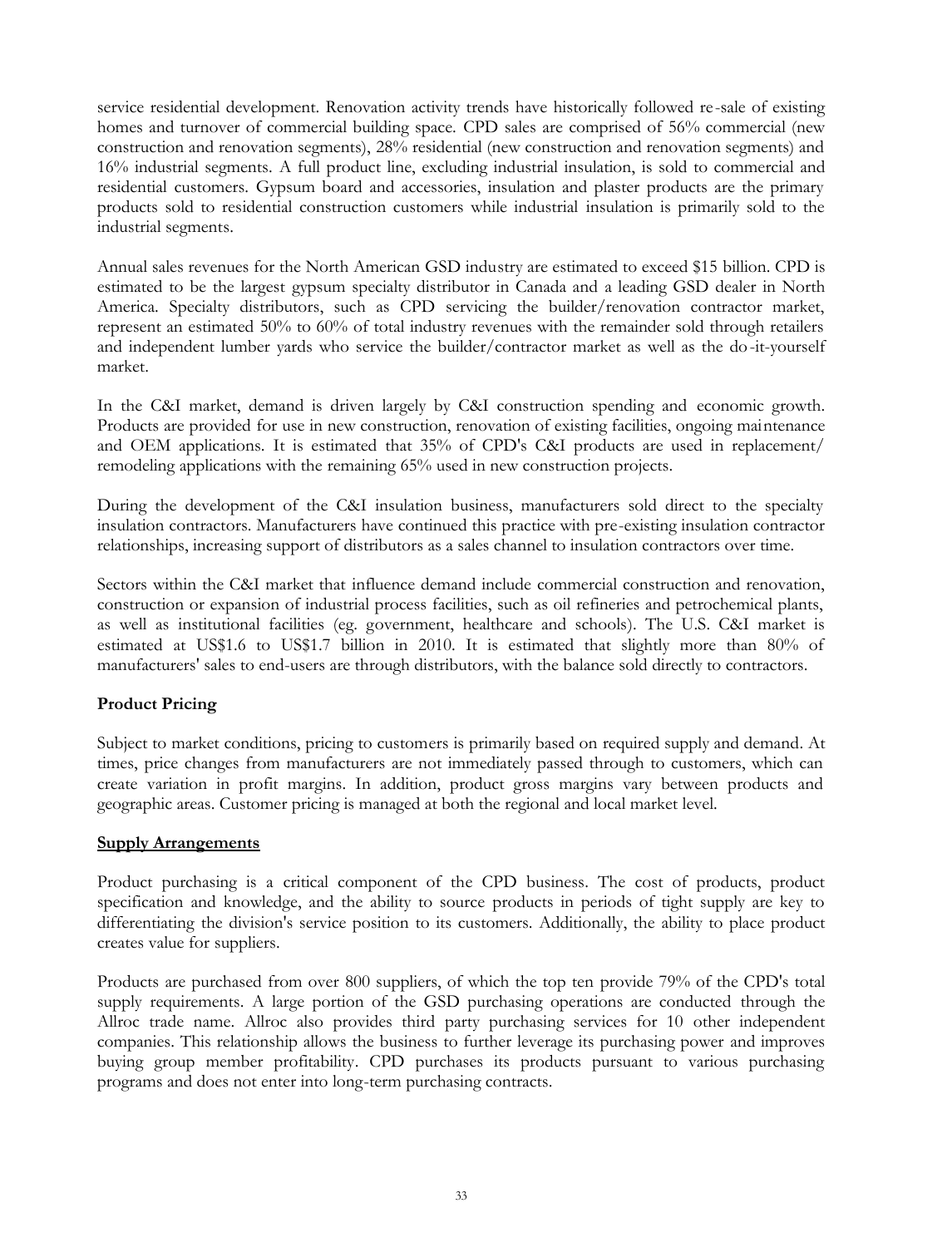# *Transportation*

Suppliers are typically responsible for arranging transportation of products from the manufacturing facility to the operating locations or, in a small percentage of cases, directly to the customer job site. Deliveries are primarily made via common highway carrier or rail.

The CPD business operates a fleet of trucks and forklifts, both owned and leased, to transport product from its branch locations to customer job sites and to handle product within its branch locations. It employs full-time, part-time and seasonal drivers and stockers who deliver products. As at December 31, 2010, the business owned and leased 461 primary delivery vehicles and 133 trailers. In addition, it owned or leased 262 forklifts, which are used at its warehouse locations and customer job sites to load and unload product from delivery vehicles. Trucks leases are not full service leases.

## *Employee and Labour Relations*

As at December 31, 2010, Superior's CPD business had 1,451 employees, of which 620 were salaried and 831 were hourly employees, of which 63 are unionized through collective bargaining agreements at eight of its operating locations (Victoria, Langford, Campbell River, Nanaimo and Court enay in British Columbia, London and Windsor in Ontario, and Oakdale in Minnesota), with expiry dates for all, excluding Windsor and Minnesota, in March 2011.

The Windsor branch is newly unionized and negotiations are underway for their first contract. The Minnesota branch has completed negotiations with the union and is in the stage of finalization of the agreement. Collective bargaining agreements are renegotiated in the normal course of business.

## *Environmental, Safety and Regulatory*

Distribution of walls and ceilings and certain C&I products is a physically challenging job. In addition, fabricating insulation products require care and skill in operating equipment. The business invests significant resources and time in maintaining a safe, clean and healthy workplace. This is achieved through proper procedures and direction, incorporating a comprehensive delivery hazard assessment process and safe utilization of equipment such as forklifts, boom trucks, fabrication equipment and carts/dollies. The business handles and stores a variety of construction materials and maintains appropriate material handling compliance programs.

The division participates in a number of environmental programs with its suppliers, including return/recycling of supply materials and return/recycling of acoustical ceiling products removed from renovation jobs by their customers.

## *Intellectual Property*

The CPD business owns all the rights, title and interest in "Winroc", "Allroc", "Interior Building Supplies" "Inland Building Supplies (IBS)", "Fackoury's Building Supplies", "Leon's Insulation", "SPI", "International Technifab", "Construction Systems", "CSI", "Pamrod", "Paragon Industries Inc.", "Presnell Insulation Co.", "Extol of Texas", "Pamrod Products", "House of Ladders", "Richlar Industries", "Abacus", "Proven Products SPI" and "Mulligan" trademarks, and in certain cases, the related design and certain trade names, registered or acquired at various times over the years and relating to specific programs or services provided.

CPD's trademarks are significant as they provide it with ownership of the names, designs and logos associated with the business, which are recognizable to the public and useful in developing and maintaining brand loyalty.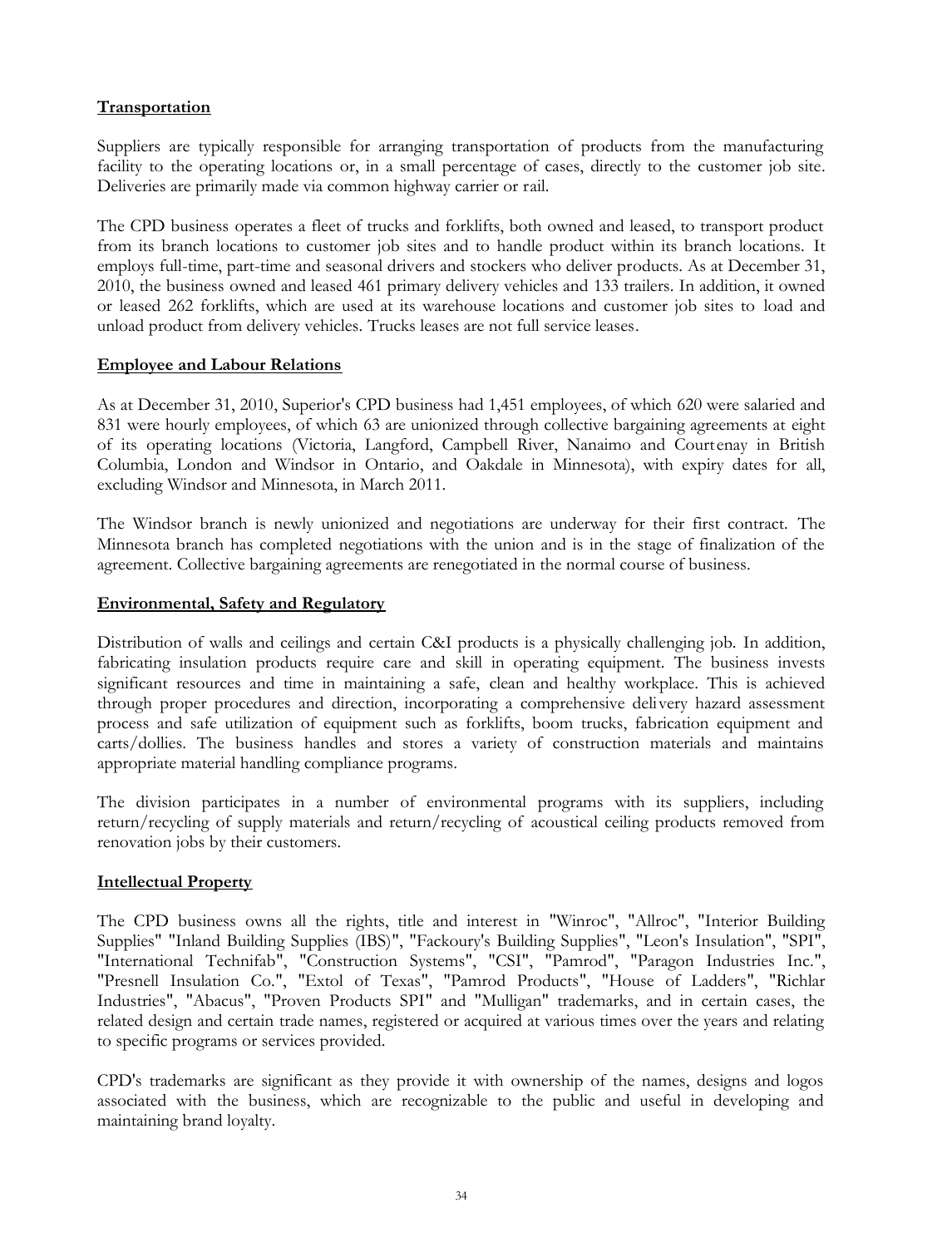# *Financial Information*

For selected historical financial information for the past five years see "Selected Financial Information – Construction Products Distribution".

# *Risk Factors*

For the risk factors related to the construction products distribution division, see "Risk Factors – Construction Products Distribution".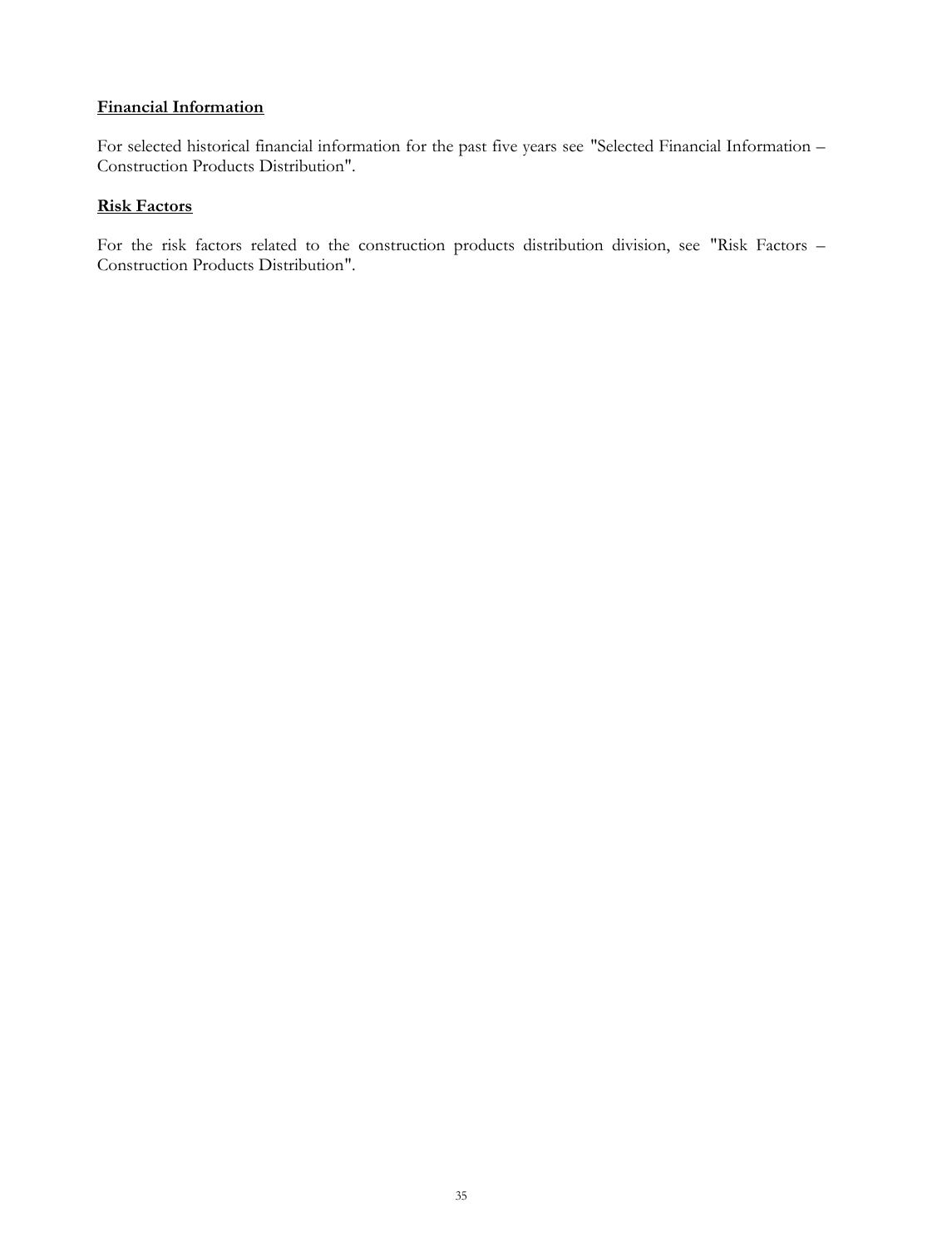# **SELECTED FINANCIAL INFORMATION**

#### **ENERGY SERVICES**

|                                          | Years Ended December 31 |              |         |         |         |
|------------------------------------------|-------------------------|--------------|---------|---------|---------|
| (millions of dollars)                    | $2010^{(2)}$            | $2009^{(1)}$ | 2008    | 2007    | 2006    |
| Revenues                                 | 2,340.5                 | 1,312.1      | 1.491.2 | 1,396.1 | 1,311.0 |
| Cost of products sold                    | 1,905.6                 | 971.9        | 1,159.3 | 1,070.8 | 1,016.4 |
| Gross profit                             | 434.9                   | 340.2        | 331.9   | 325.3   | 294.6   |
| Cash operating, and administrative costs | 343.8                   | 242.6        | 228.6   | 213.8   | 193.3   |
| EBITDA from operations                   | $91.1^{(4)}$            | $97.6^{(4)}$ | 103.3   | 111.5   | 101.3   |

(1) SRH and GES were acquired effective September 30, 2009 and December 11, 2009, respectively.

(2) GHI was acquired effective January 20, 2010.

# **SPECIALTY CHEMICALS**

|                                          | Years Ended December 31 |         |       |       |       |
|------------------------------------------|-------------------------|---------|-------|-------|-------|
| (millions of dollars)                    | 2010                    | 2009    | 2008  | 2007  | 2006  |
| Revenues                                 | 481.4                   | 456.8   | 479.6 | 453.2 | 437.2 |
| Cost of products sold                    | 261.4                   | 246.8   | 244.3 | 248.0 | 233.1 |
| Gross profit                             | 220.0                   | 210.0   | 235.3 | 205.2 | 204.1 |
| Cash operating, and administrative costs | 119.1                   | 117.0   | 118.8 | 113.4 | 117.1 |
| <b>EBITDA</b> from operations            | 100.9(4)                | 93.0(4) | 116.5 | 91.8  | 87.0  |

#### **CONSTRUCTION PRODUCTS DISTRIBUTION**

|                                          | <b>Years Ended December 31</b> |              |       |       |       |
|------------------------------------------|--------------------------------|--------------|-------|-------|-------|
| (millions of dollars)                    | 2010                           | 2009(1)      | 2008  | 2007  | 2006  |
| Revenues                                 | 717.6                          | 469.5        | 523.6 | 512.3 | 518.7 |
| Cost of products sold                    | 545.3                          | 347.2        | 382.9 | 382.5 | 386.5 |
| Gross profit                             | 172.3                          | 122.3        | 140.7 | 129.8 | 132.2 |
| Cash operating, and administrative costs | 147.6                          | 99.5         | 103.3 | 93.1  | 87.1  |
| EBITDA from operations                   | $24.7^{(4)}$                   | $22.8^{(4)}$ | 37.4  | 36.7  | 45.1  |

(1) SPI was acquired effective September 24, 2009.

## **CONSOLIDATED FINANCIALS**

|                                                                                                                                            |          | Years Ended December 31 |         |         |                 |  |
|--------------------------------------------------------------------------------------------------------------------------------------------|----------|-------------------------|---------|---------|-----------------|--|
| (millions of dollars except average number of shares/trust<br>units and per share/trust unit amounts)                                      | 2010     | 2009                    | 2008    | 2007    | 2006            |  |
| Revenues                                                                                                                                   | 3,529.2  | 2,246.7                 | 2,487.3 | 2,355.4 | $2,264.3^{(1)}$ |  |
| Gross profit                                                                                                                               | 787.6    | 653.4                   | 669.1   | 661.8   | $630.9^{(1)}$   |  |
| EBITDA from operations                                                                                                                     | 216.7(4) | 213.4(4)                | 257.2   | 240.0   | $233.4^{(1)}$   |  |
| Adjusted operating cash flow                                                                                                               | 136.1    | 163.9                   | 192.3   | 179.5   | 197.0           |  |
| Per share/trust unit                                                                                                                       | \$1.29   | \$1.80                  | \$2.18  | \$2.08  | \$2.30          |  |
| Average number of shares/trust units outstanding (millions)                                                                                | 105.6    | 91.0                    | 88.3    | 86.5    | 85.5            |  |
| Capital expenditures, net                                                                                                                  | 215.7    | 456.5                   | 147.5   | 22.2    | $66.8^{(1)}$    |  |
| Total assets                                                                                                                               | 2,449.6  | 2,274.0                 | 2,026.9 | 1,542.8 | 1,536.9         |  |
| Total revolving term bank credit and term loans (2)                                                                                        | 670.2    | 738.1                   | 577.7   | 441.0   | 441.7           |  |
| $\sqrt{4}$ , $\frac{1}{2}$ , $\frac{1}{2}$ , $\frac{1}{2}$ , $\frac{1}{2}$ , $\frac{1}{2}$ , $\frac{1}{2}$ , $\frac{1}{2}$ , $\frac{1}{2}$ |          |                         |         |         |                 |  |

(1) Adjusted for discontinued operations.

(2) Includes accounts receivable securitization program.

(3) See "Forward-looking Statements and Non-GAAP Measures".

(4) See Financial Statements for reconciliation to net income or loss.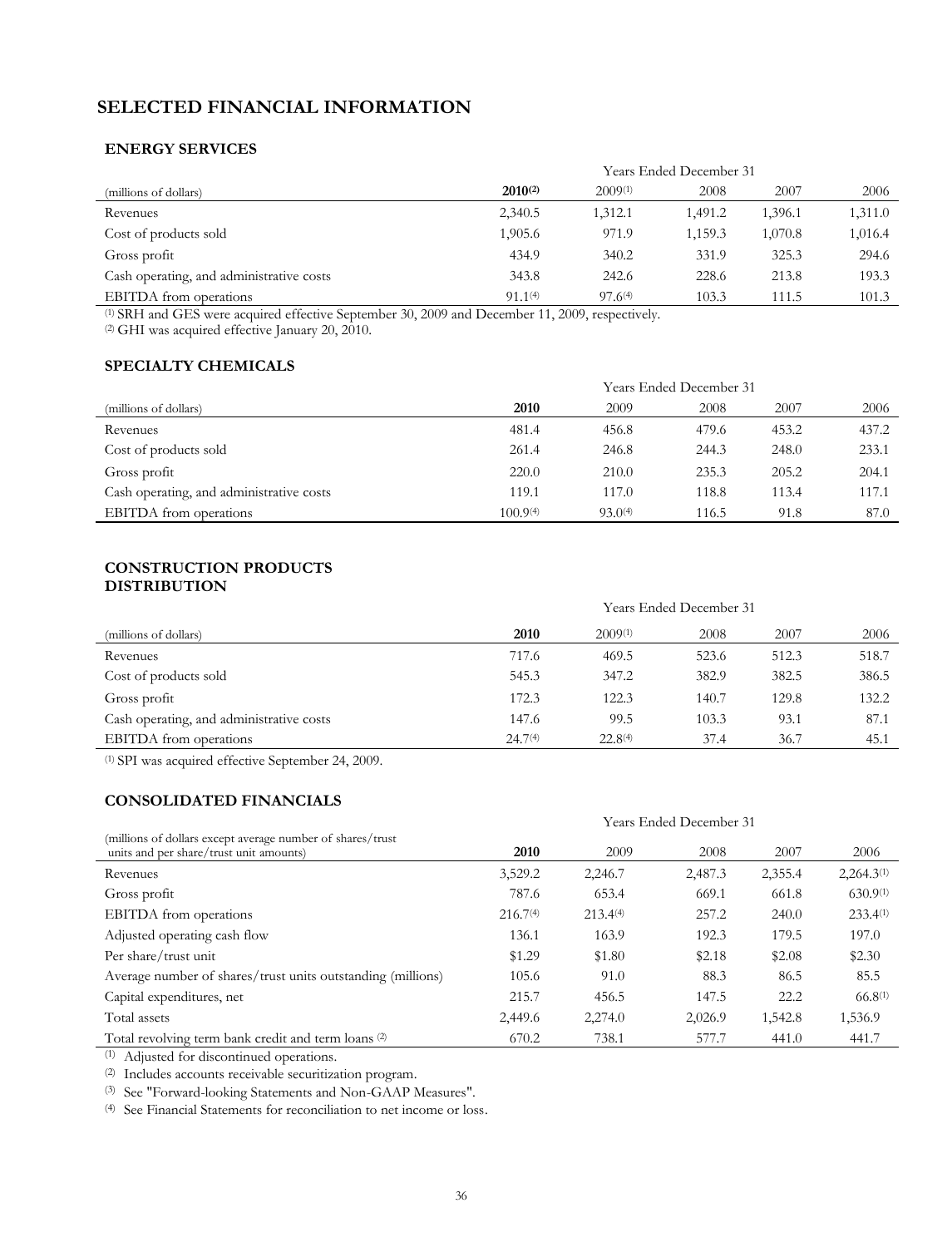# **CAPITAL STRUCTURE**

The following is a summary of the material attributes and characteristics of the securities of Superior, including the Common Shares and Debentures.

# **Share Capital**

Superior is authorized to issue an unlimited number of Common Shares and an unlimited number of preferred shares, issuable in series. The following is a summary of the rights, privileges, restrictions and conditions of the Common Shares and preferred shares. As at the date of this AIF, approximately 108.2 million Common Shares and no preferred shares are issued and outstanding.

## *Common Shares*

The holders of Common Shares are entitled to: dividends if, as and when declared by the board of directors; one vote per share at meetings of the holders of Common Shares; and upon liquidation, dissolution or winding up of Superior, receive pro rata the remaining property and assets of Superior, subject to the rights of shares having priority over the Common Shares.

## *Preferred Shares*

The preferred shares are issuable in series and each class of preferred shares will have such rights, restrictions, conditions and limitations as the board of directors may from time to time determine. The holders of preferred shares will be entitled, in priority to holders of common shares, to be paid rateably with holders of each other series of preferred shares the amount of accumulated dividends, if any, specified to be payable preferentially to the holders of such series and upon liquidation, dissolution or winding up of Superior, to be paid rateably with holders of each other series of preferred shares the amount, if any, specified as being payable preferentially to holders of such series.

## *Debentures*

Superior has five separate series of Debentures consisting of the 5.75% Debentures, 5.85% Debentures 7.5% Debentures, 5.75% Debentures (2010), and 6.0% Debentures (collectively, the "**Outstanding Debentures**" and any one series, the "**Debentures**"). The 5.75% Debentures and 5.85% Debentures are issued pursuant to an amended and restated indenture (the "**First Indenture**") between Superior and Computershare, as trustee (the "**Debenture Trustee**") dated December 31, 2008. The 7.5% Debentures, 5.75% Debentures (2010) and 6.0% Debentures are issued pursuant to an indenture (the "**Second Indenture**") between Superior and the Debenture Trustee dated August 28, 2009, as amended and supplemented. The 5.75% Debentures and the 5.85% Debentures are governed by the First Indenture and the 7.5% Debentures, 5.75% Debentures (2010) and 6.0% Debentures are governed by the Second Indenture (the First Indenture and Second Indenture collectively referred to as the "**Indentures**"). Superior can issue additional debentures under the Indentures from time to time.

## *5.75% Debentures*

As at the date of this AIF, there are approximately \$174.9 million aggregate principal amount of 5.75% Debentures issued and outstanding which mature on December 31, 2012. The 5.75% Debentures are issuable in denominations of \$1,000 principal amount and bear interest at a rate of 5.75% per annum, payable semi-annually in arrears on June 30 and December 31 of each year. The 5.75% Debentures are convertible at the holder's option into Common Shares at any time prior to the close of business on December 31, 2012 and the business day immediately prior to a date specified by Superior for redemption of the 5.75% Debentures at a conversion price of \$36.00 per Common Share.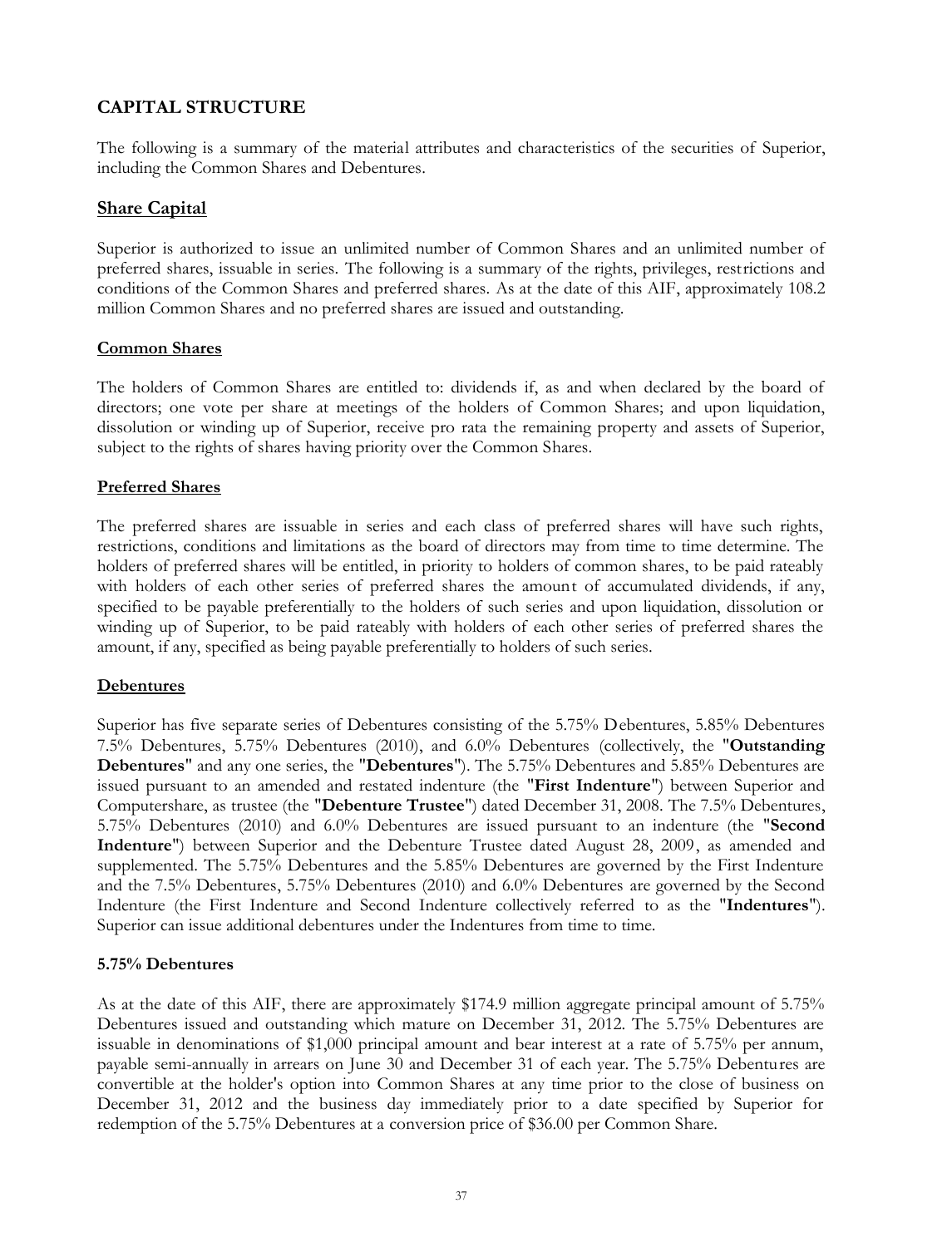The 5.75% Debentures are not redeemable by Superior before July 1, 2008. On or after July 1, 2008 and prior to July 1, 2010, the 5.75% Debentures are redeemable in whole or in part from time to time at the option of Superior on not more than 60 days and not less than 30 days notice at a price equal to the principal amount thereof plus accrued and unpaid interest, provided that the volume weighted average trading price of the Common Shares on the TSX during the 20 consecutive trading days ending on the fifth trading day preceding the date on which the notice of redemption is given (the "**Current Market Price**") is not less than 125% of the conversion price. On or after July 1, 2010, the 5.75% Debentures are redeemable prior to maturity in whole or in part from time to time at the option of Superior on not more than 60 days and not less than 30 days prior notice at a price equal to the principal amount thereof plus accrued and unpaid interest.

## *5.85% Debentures*

As of the date of this AIF, there are approximately \$75.0 million aggregate principal amount of 5.85% Debentures issued and outstanding which mature on October 31, 2015. The 5.85% Debentures are issuable in denominations of \$1,000 principal amount and bear interest at a rate of 5.85% per annum, which is payable semi-annually in arrears on April 30 and October 31 of each year. The 5.85% Debentures are convertible at the holder's option into Common Shares at any time prior to the close of business on October 31, 2015 and the business day immediately prior to a date specified by Superior for redemption of the 5.85% Debentures at a conversion price of \$31.25 per common share.

The 5.85% Debentures are not redeemable by Superior on or before October 31, 2008. On or after November 1, 2008 and on or before October 31, 2010, the 5.85% Debentures are redeemable in whole or in part from time to time at the option of Superior on not more than 60 days and not less than 30 days notice at a price equal to the principal amount thereof plus accrued and unpaid interest provided that the Current Market Price on the day preceding the notice of redemption is at least 125% of the conversion price. On or after November 1, 2010, the 5.85% Debentures are redeemable prior to maturity in whole or in part from time to time at the option of Superior on not more than 60 days and not less than 30 days prior notice at a price equal to the principal amount thereof plus accrued and unpaid interest.

#### *7.5% Debentures*

As of the date of this AIF, there are approximately \$69.0 million aggregate principal amount of 7.5% Debentures issued and outstanding which mature on December 31, 2014. The 7.5% Debentures are issuable in denominations of \$1,000 principal amount and bear interest at a rate of 7.5% per annum, payable semi-annually in arrears on June 30 and December 31 of each year. The 7.5% Debentures are convertible at the holder's option into Common Shares at any time prior to the close of business on December 31, 2014 and the business day immediately prior to a date specified by Superior for redemption of the 7.5% Debentures at a conversion price of \$13.10 per Common Share.

The 7.5% Debentures are not redeemable by Superior on or before August 31, 2012. On or after August 31, 2012 and on or before August 31, 2013, the 7.5% Debentures are redeemable in whole or in part from time to time at the option of Superior on not more than 60 days and not less than 30 days notice at a price equal to the principal amount thereof plus accrued and unpaid interest provided the Current Market Price on the day preceding the notice of redemption is at least 125% of the conversion price. On or after August 31, 2013, the 7.5% Debentures are redeemable prior to maturity in whole or in part from time to time at the option of Superior on not more than 60 days and not less than 30 days prior notice at a price equal to the principal amount thereof plus accrued and unpaid interest.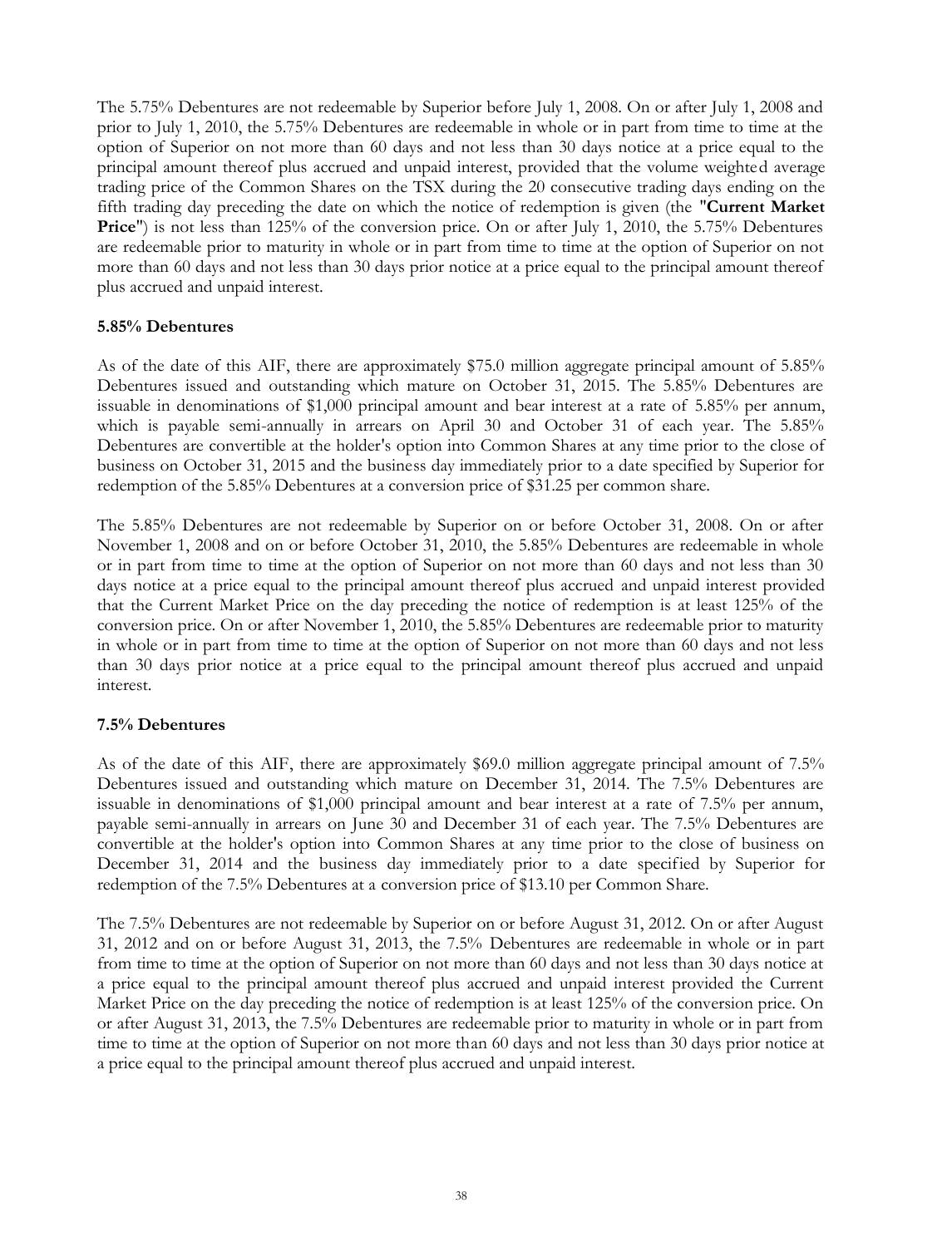## *5.75% Debentures (2010)*

As at the date of this AIF, there are approximately \$172.5 million aggregate principal amount of 5.75% Debentures (2010) issued and outstanding which mature on June 30, 2017. The 5.75% Debentures (2010) are issuable in denominations of \$1,000 principal amount and bear interest at a rate of 5.75% per annum, payable semi-annually in arrears on June 30 and December 31 of each year. The 5.75% Debentures (2010) are convertible at the holder's option into Common Shares at any time prior to the close of business on June 30, 2017 and the business day immediately prior to a date specified by Superior for redemption of the 5.75% Debentures (2010) at a conversion price of \$19.00 per Common Share.

The 5.75% Debentures (2010) are not redeemable by Superior on or before June 30, 2013. On or after June 30, 2013 and on or before June 30, 2015, the 5.75% Debentures (2010) are redeemable in whole or in part from time to time at the option of Superior on not more than 60 days and not less than 30 days notice at a price equal to the principal amount thereof plus accrued and unpaid interest provided the Current Market Price on the day preceding the notice of redemption is at least 125% of the conversion price. On or after June 30, 2015, the 5.75% Debentures (2010) are redeemable prior to maturity in whole or in part from time to time at the option of Superior on not more than 60 days and not less than 30 days prior notice at a price equal to the principal amount thereof plus accrued and unpaid interest.

## *6.0% Debentures*

As at the date of this AIF, there are approximately \$150.0 million aggregate principal amount of 6.0% Debentures issued and outstanding which mature on June 30, 2018. The 6.0% Debentures are issuable in denominations of \$1,000 principal amount and bear interest at a rate of 6.0% per annum, payable semiannually in arrears on June 30 and December 31 of each year. The 6.0% Debentures are convertible at the holder's option in Common Shares at any time prior to the close of business on June 30, 2018 and the business day immediately prior to a date specified by Superior for redemption of the 6.0% Debentures at a conversion price of \$15.10 per Common Share. Upon conversion of the Debentures, in lieu of delivering Common Shares, Superior may, at its option, elect to pay the holder cash (the "**Cash Conversion Option**"). If Superior elects, in its sole discretion, to settle the conversion obligation in cash, Superior shall deliver to the holder an amount in cash based on the daily volume weighted average price of the Common Shares on the TSX as measured over a period of 10 consecutive trading days commencing on the third day following the conversion date. Any payments pursuant to the Cash Conversion Option are subject to the subordination provisions contained in the Second Indenture as though such payments were payments of principal or interest on the Debentures.

The 6.0% Debentures are not redeemable by Superior on or before June 30, 2014. On or after June 30, 2014 and on or before June 30, 2016, the 6.0% Debentures are redeemable in whole or in part from time to time at the option of Superior on not more than 60 days and not less than 30 days notice at a price equal to the principal amount thereof plus accrued and unpaid interest provided the Current Market Price on the day preceding the notice of redemption is at least 125% of the conversion price. On or after June 30, 2016, the 6.0% Debentures are redeemable prior to maturity in whole or in part from time to time at the option of Superior on not more than 60 days and not less than 30 days prior notice at a price equal to the principal amount thereof plus accrued and unpaid interest.

## *General Terms*

Each series of Outstanding Debentures have the following general terms:

Superior will, on redemption or maturity of the Outstanding Debentures, repay the indebtedness represented by the Outstanding Debentures by paying the Debenture Trustee an amount equal to the principal amount of the Outstanding Debentures, together with accrued and unpaid interest thereon.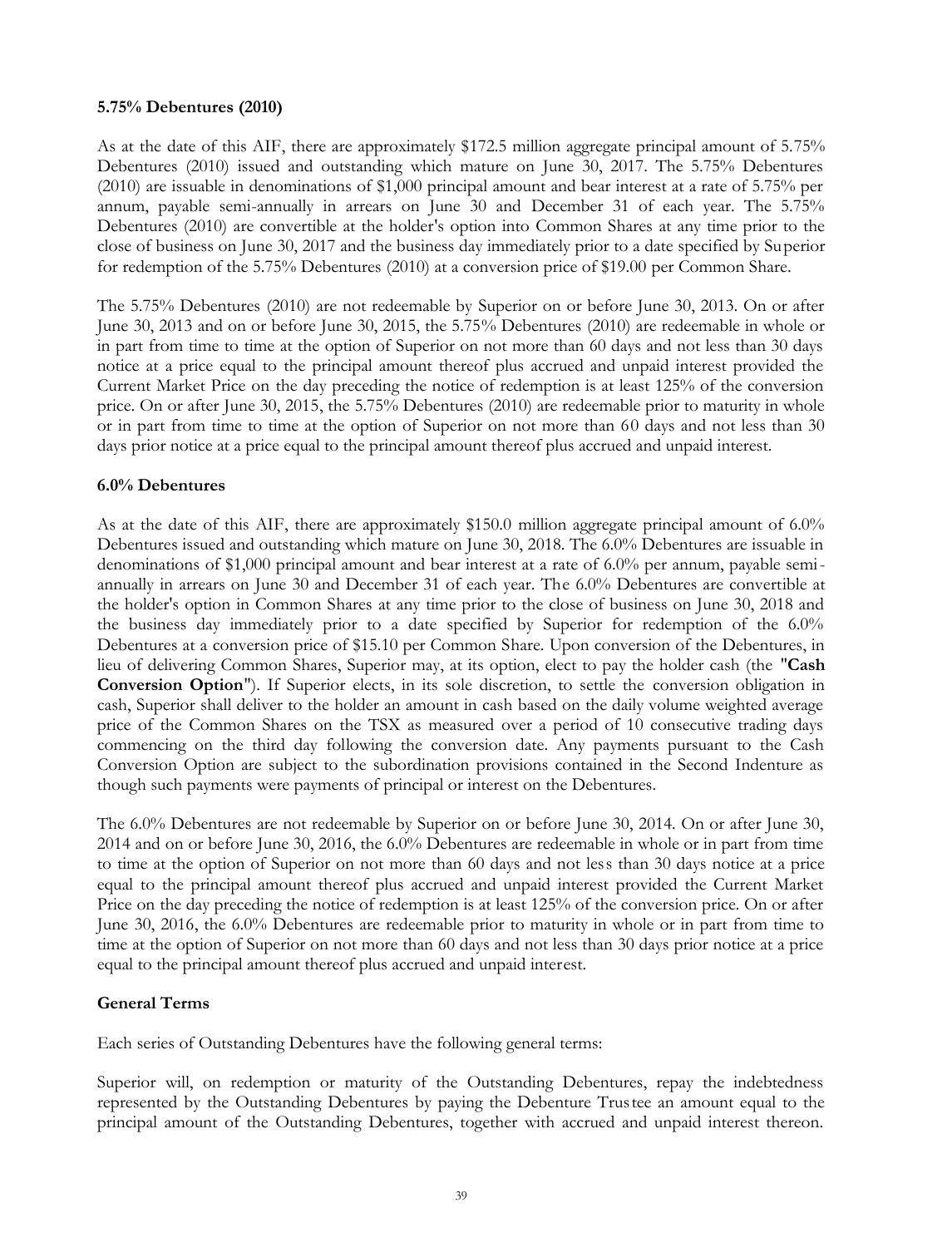Superior has the option, on not more than 60 days and not less than 30 days (40 days in respect of the 7.5% Debentures, the 5.75% Debentures (2010) and the 6.0% Debentures) prior notice and subject to regulatory approval, to satisfy its obligation to repay the principal amount and/or accrued interest thereon of the Outstanding Debentures which are to be redeemed or have matured, by issuing common shares to holders thereof. The number of common shares to be issued will be determined by dividing the aggregate principal amount to be redeemed (or applicable portion thereof) or which have matured by 95% of the Current Market Price of the particular series of Debentures on the date fixed for redemption or maturity, as the case may be.

The payment of the principal of, and interest on, the Outstanding Debentures is subordinated in right of payment to the prior payment (or provision made for such payment) in full of all Senior Indebtedness. "Senior Indebtedness" in this context generally means the principal of and premium, if any, and interest on and other amounts in respect of all indebtedness of Superior, other than indebtedness evidenced by the Debentures and all other existing or future indebtedness or other instruments of Superior which, by the terms of the instrument creating or evidencing the indebtedness, is expressed to be pari passu with, or subordinate in right of payment to, the Debentures.

The Indentures provide that an event of default ("**Event of Default**") in respect of Outstanding Debentures issued under the Indentures, will occur if any one or more of the following described events has occurred and is continuing with respect to such Outstanding Debentures: (i) failure for 15 days to pay interest on such Debentures when due; (ii) failure to pay principal or premium, if any, on such Debentures when due, whether at maturity, upon redemption, by declaration or otherwise; or (iii) certain events of bankruptcy, insolvency or reorganization of Superior under bankruptcy or insolvency laws. If an Event of Default has occurred, is continuing and is not otherwise waived by the respective holders of Debentures, the Debenture Trustee may, in its discretion, and shall, upon request of holders of not less than 25% in principal amount of such Debentures, declare the principal of and interest on all outstanding Debentures issued under the Indentures, to be immediately due and payable.

With respect to the 5.75% Debentures and 5.85% Debentures, upon the occurrence of a change of control of Superior involving the acquisition of voting control or direction over 66 2/3% or more of the common shares of Superior or securities convertible into or carrying the right to acquire common shares of Superior (a "**Extraordinary Change of Control**"), each holder of debentures may require Superior to purchase, on the date which is 30 days following the giving of notice of the Extraordinary Change of Control (the "**Put Date**"), the whole or any part of such holder's debentures at a price equal to 101% of the principal amount thereof (the "**Put Price**") plus accrued and unpaid interest up to, but excluding, the Put Date. If 90% or more in aggregate principal amount of the debentures issued and outstanding under a particular Indenture on the date of the giving of notice of the Extraordinary Change of Control have been tendered for purchase on the Put Date, Superior will have the right to redeem all the remaining debentures issued under such Indenture on such date at the Put Price, together with accrued and unpaid interest up to, but excluding, such date. Notice of such redemption must be given to the Debenture Trustee prior to the Put Date and as soon as possible thereafter, by the Debenture Trustee, to the holders of the debentures not tendered for purchase.

With respect to the 7.5% Debentures, 5.75% Debentures (2010) and 6.0% Debentures, upon the occurrence of a change of control of Superior involving the acquisition of voting control or direction over 50% or more of the Common Shares but excluding an acquisition, merger, reorganization, amalgamation, arrangement, combination or other similar transaction if the holders of voting securities of Superior immediately prior to such transaction hold securities representing at least 50% of the voting control or direction in Superior or the successor entity upon completion of the transaction (a "**Change of Control**"), each holder of debentures may require Superior to purchase, on the date which is 30 days following the giving of notice (the "**Debenture Offer**") of the Change of Control (the "**Change of Control Purchase Date**"), the whole or any part of such holder's debentures at a price equal to 100% of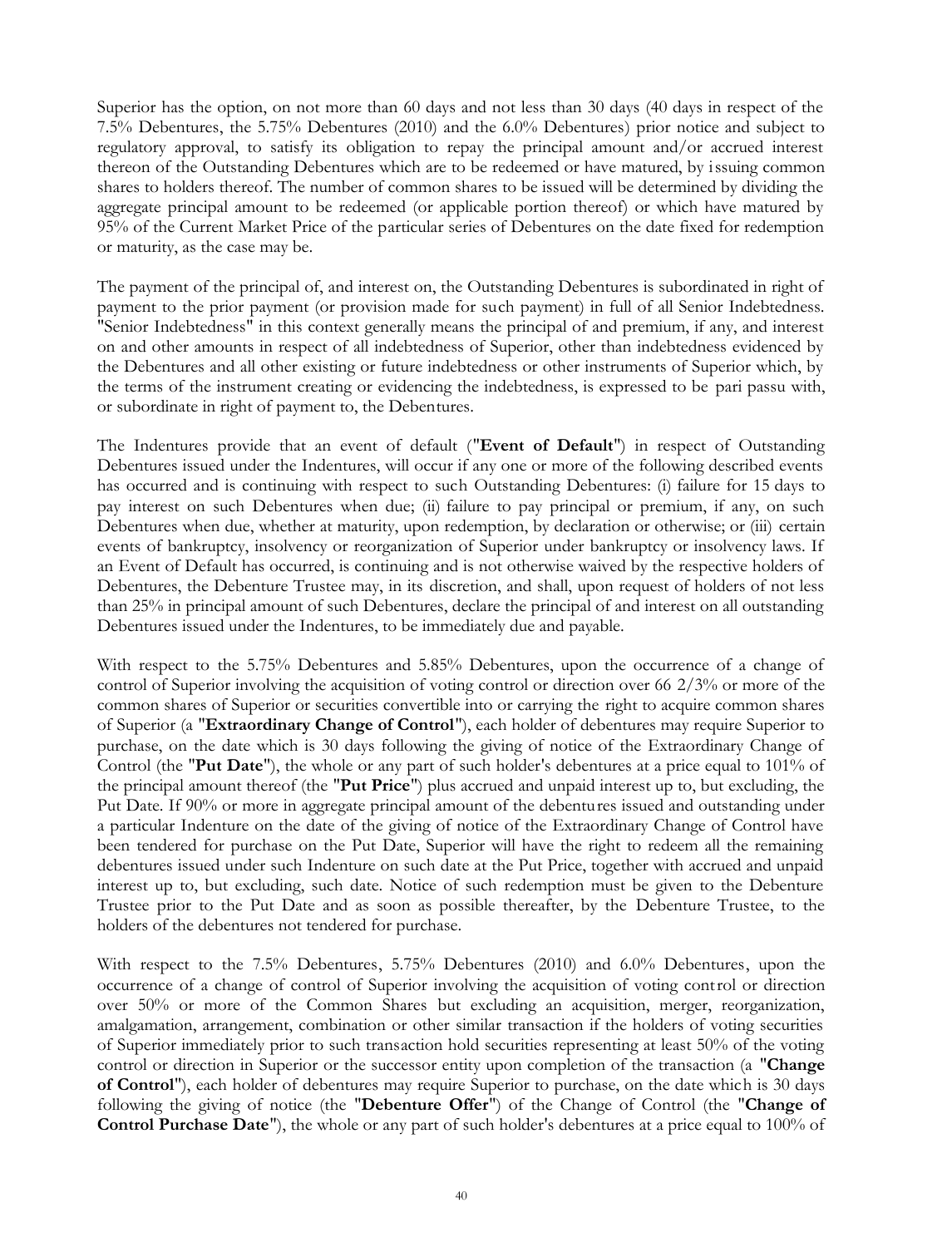the principal amount thereof (the "**Offer Price**") plus accrued and unpaid interest up to, but excluding, the Change of Control Purchase Date. If 90% or more in aggregate principal amount of the debentures issued and outstanding under a particular Indenture on the date of the giving of notice of the Change of Control have been tendered for purchase on the Change of Control Purchase Date, Superior will have the right to redeem all the remaining debentures issued under such Indenture on such date at the Offer Price, together with accrued and unpaid interest up to, but excluding, such date. Notice of such redemption must be given to the Debenture Trustee prior to the Change of Control Date and as soon as possible thereafter, by the Debenture Trustee, to the holders of the debentures not tendered for purchase.

Furthermore, and with respect to the 7.5% Debentures, 5.75% Debentures (2010) and 6.0% Debentures, if a Change of Control occurs in which 10% or more of the consideration for the voting shares in the transaction or transactions constituting a Change of Control consists of: (i) cash; (ii) equity securities that are not traded or intended to be traded immediately following such transactions on a stock exchange; or (iii) other property that is not traded or intended to be traded immediately following such transactions on a stock exchange, then during the period beginning ten trading days before the anticipated date on which the Change of Control becomes effective and ending 30 days after the Debenture Offer is delivered, holders of Debentures will be entitled to convert their Debentures at a discounted conversion price determined in accordance with the terms of the Second Indenture.

The Indentures provides that if an offer is made for all of the outstanding Debentures issued under the Indenture, which is a take-over bid for Debentures within the meaning of the Securities Act (Alberta) and not less than 90% of such Debentures (other than Debentures held at the date of the take -over bid by or on behalf of the offeror or associates or affiliates of the offeror (the "Offeror")) are taken up and paid for by the Offeror, the Offeror will be entitled to acquire such Debentures held by the holders of such Debentures who did not accept the offer on the same terms as the Offeror acquired the first 90% of the Debentures.

The rights of the holders of the Debentures as well as any other series of debentures that may be issued under the Indentures may be modified in accordance with the terms of the Indentures. For that purpose, among others, the Indentures contain certain provisions which make binding on all holders of Debentures, resolutions passed at meetings of holders of Debentures issued under the Indenture s by the holders of not less than 66 2/3% of the principal amount of the Debentures issued under the Indenture which are voted at the meeting, or rendered by instruments in writing signed by the holders of not less than 66 2/3% of the principal amount of the Debentures issued under such Indenture. In certain cases, the modification will require the prior approval of the TSX or such other exchange on which the Debentures are then listed.

# **RATINGS**

# **Credit Ratings**

Credit ratings are intended to provide banks and capital market participants with a framework for comparing the credit quality of securities. Disruptions in the banking and capital markets not specifically related to Superior LP may affect its ability to access these funding sources or cause an increase in the return required by investors. Credit rating agencies consider quantitative and qualitative factors when assigning a rating to an individual company. Outlooks fall into one of four categories: positive, negative, stable, or developing and should not be seen as a precursor to a rating change or future action. Superior LP provides the Rating Agencies with confidential, in-depth information in support of the rating process. Credit ratings are not recommendations to buy, sell or hold securities and are subject to revision or withdrawal at any time by the assigning rating agency. Superior LP's credit ratings at the date of this AIF were as follows: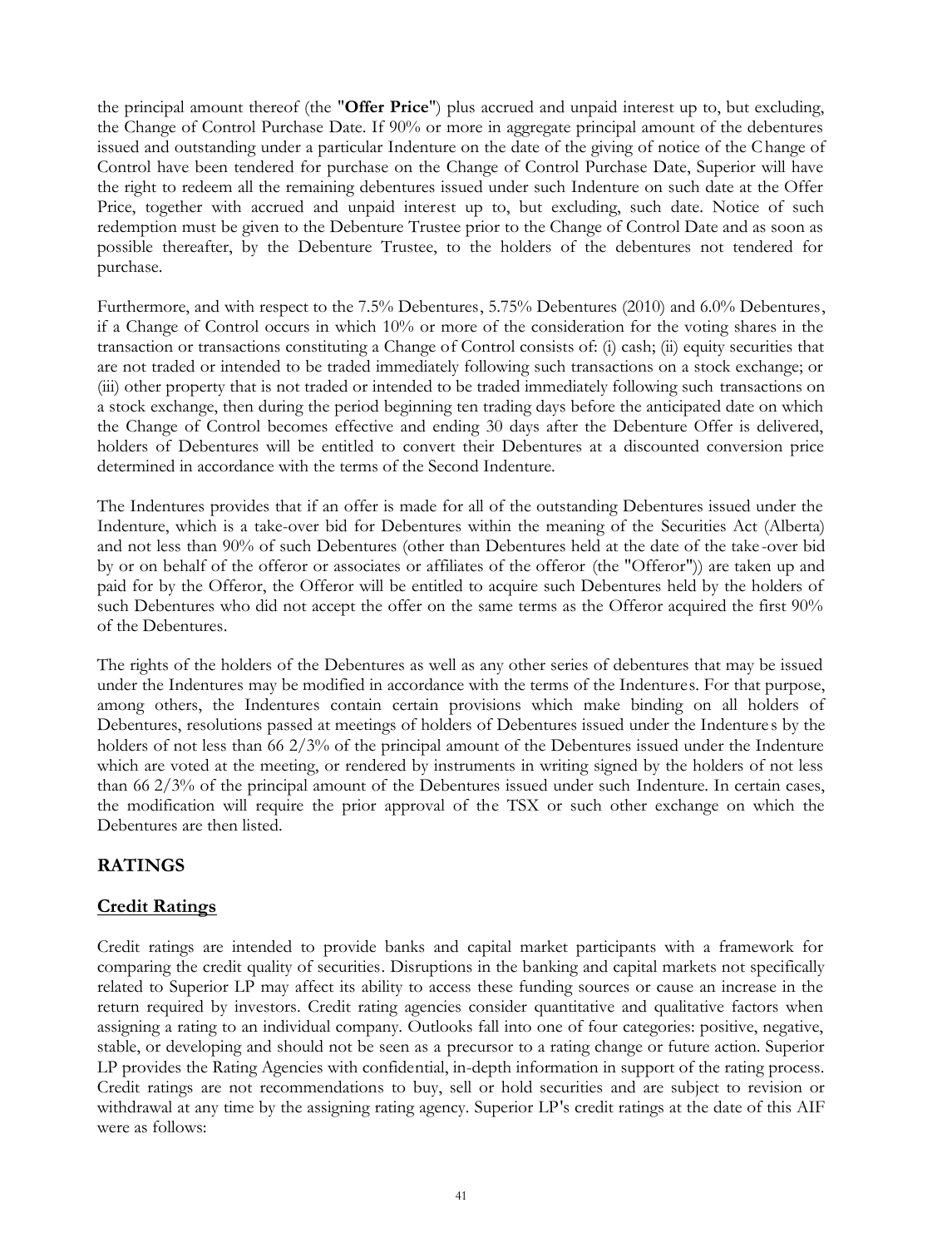# **Dominion Bond Rating Services Limited ("DBRS")**

Senior Secured Notes BBB(low) Negative Trend

Senior Unsecured Debentures BB(high) Negative Trend

## **Standard & Poor's ("S&P")**

Corporate Credit Rating BB Stable

Senior Secured Notes BBB (–)

Senior Unsecured Debentures BB (–)

## *DBRS Ratings*

DBRS' credit ratings for long-term debt instruments range from AAA to D. A rating of BB is defined to be speculative and non-investment grade, where the degree of protection afforded interest and principal is uncertain, particularly during periods of economic recession. Entities in the BB range typically have limited access to capital markets and additional liquidity support. In many cases, deficiencies in critical mass, diversification, and competitive strength are additional negative considerations. A rating of B is defined to be highly speculative, and there is a reasonably high level of uncertainty as to the ability of the entity to pay interest and principal on a continuing basis in the future, especially in periods of economic recession or industry adversity. Long-term debt rated BBB is of adequate credit quality. Protection of interest and principal is considered acceptable, but the entity is fairly susceptible to adverse changes in financial and economic conditions, or there may be other adverse conditions present which reduce the strength of the entity and its rated securities.

DBRS uses the "high" and "low" grades to indicate the relative standing of a credit within a particular rating category. The lack of one of these designations indicates a rating that is essentially in the middle of the category.

DBRS also uses "rating trends" to provide guidance regarding the outlook for the rating, with rating trends falling into one of three categories – "Positive", "Stable" and "Negative". The rating trend indicates the direction in which DBRS considers the rating is headed should present tendencies continue, or in some cases, unless challenges are addressed.

#### *S&P Ratings*

S&P's credit ratings for long-term debt instruments range from AAA to D. A rating of BB is defined as less vulnerable to non-payment than other speculative issues. However, it faces major ongoing uncertainties or exposure to adverse business, financial, or economic conditions that could lead to the obligor's inadequate capacity to meet its financial commitment on the obligation. A rating of B is defined as more vulnerable to non-payment than obligations rated BB, but the obligor currently has the capacity to meet its financial commitment on the obligation. Adverse business, financial, or economic conditions will likely impair the obligor's capacity or willingness to meet its financial commitment on the obligation.

A plus (+) or minus (-) on an S&P credit rating is used to show the relative standing of an issue within the major rating categories.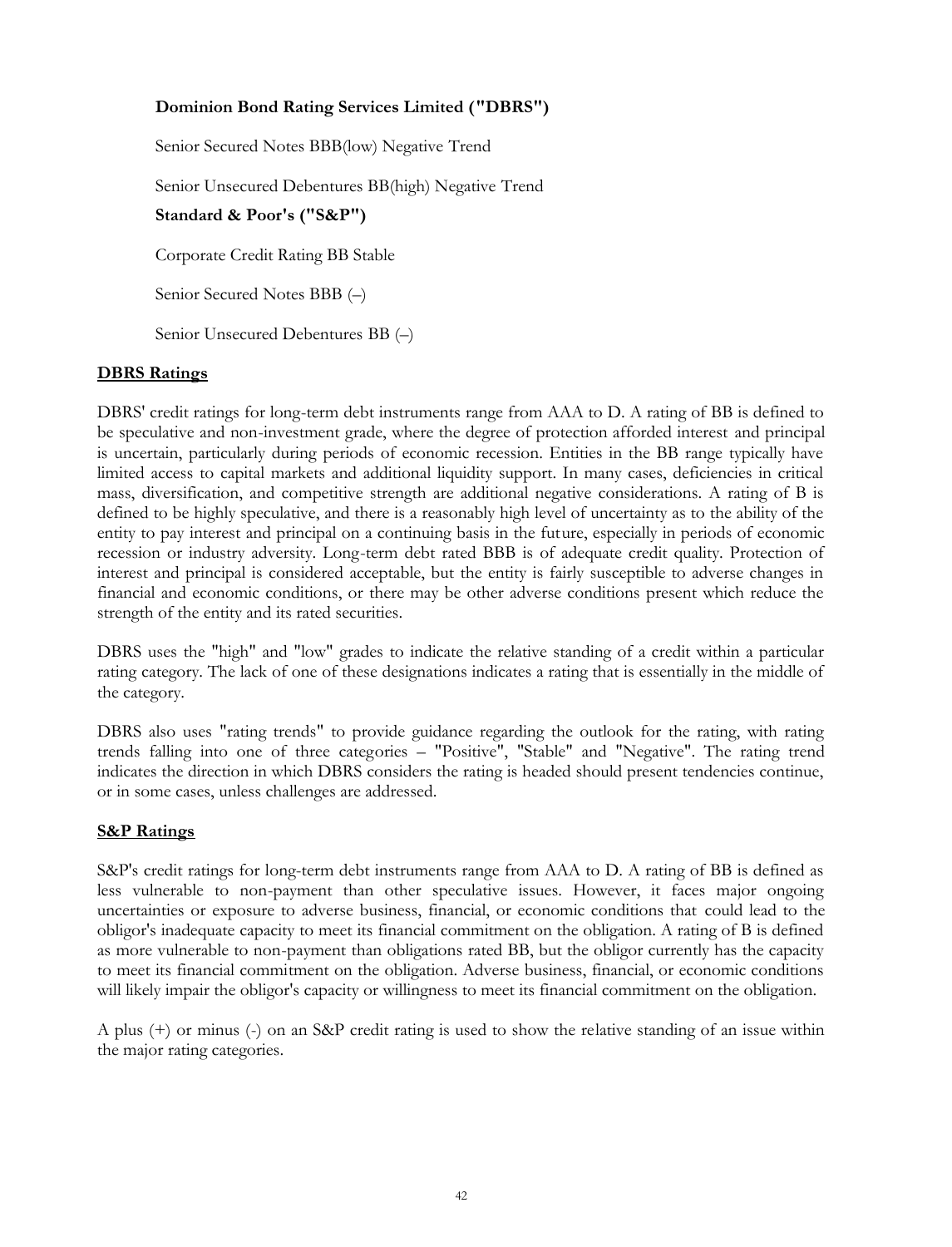# **LONG-TERM DEBT**

# **Credit Facility**

On December 31, 2008 and in connection with the Conversion, Superior and its subsidiaries including Superior Plus LP and Superior Plus US Holdings Inc. as borrowers (the "**Borrowers**") along with ERCO Worldwide Inc., The Winroc Corporation (Arizona), The Winroc Corporation (Midwest), The Winroc Corporation (Nevada), The Winroc Corporation (Utah), Allroc Building Products (U.S.A.) Limited and Superior International Inc., as guarantors ("**Guarantors**"), entered into an amended and restated credit agreement ("**Amended and Restated Credit Agreement**") with eleven financial institutions as lenders (and such additional lenders as may be added from time to time) ("**Lenders**") providing for, among other things, a revolving term credit facility in the aggregate amount of \$595 million (the "**Credit Facility**").

Pursuant to an amending agreement dated May 19, 2009 among the Borrowers, the Guarantors and the Lenders, the Credit Facility was amended to add an additional lender to the consortium of lenders, extend the maturity date from June 28, 2010 to June 28, 2011 and reduce the size of the facility from \$595 million to \$570 million. The Credit Facility was further amended on August 26, 2009 to address certain amendments of a "house-keeping" nature.

On January 27, 2010, Superior and its subsidiaries, Superior LP and Superior Plus U.S. Holdings, completed an expansion of the Credit Facility from \$570 million to \$600 million. The Credit Facility was subsequently reduced to \$450 million on June 25, 2010. In addition, certain debt definitions used in the calculation of Superior's financial covenant ratios in the Credit Facility were amended, together with corresponding amendments to the related financial covenant ratios. Under the amended Credit Facility, Superior must maintain a Consolidated Secured Debt (which excludes the Senior Debentures issued by Superior LP but includes obligations owing under the accounts receivable securitization) to Compliance EBITDA ratio of not more than 3.0 to 1.0 and a Consolidated Debt, excluding convertible unsecured subordinated debentures, to Compliance EBITDA coverage ratio of no more than 5.0 to 1.0. Additionally, distributions (including payments to Debenture holders and to Superior and its shareholders) cannot exceed Compliance EBITDA less cash income taxes, plus \$35.0 million on a trailing twelve month rolling basis. However, Superior, as a result of acquisitions is permitted to increase its Consolidated Secured Debt to Compliance EBITDA ratio to 3.5 times for a period of 90 days. For compliance purposes, convertible unsecured subordinated debentures are excluded from the determination of financial covenant ratios. Effective June 25, 2010, the Credit Facility was reduced to \$450 million and the maturity date was extended to June 28, 2013. In addition, Superior cannot make any distributions or pay dividends to its shareholders if a default or event of default exists under the Amended and Restated Credit Agreement or would occur as a result thereof.

At December 31, 2010, the Consolidated Secured Debt to Compliance EBITDA ratio when calculated in accordance with Superior's Credit Facility was 2.4 times to 1.0 (December 31, 2009 – 2.2 times) and the Consolidated Debt to Compliance EBITDA ratio when calculated in accordance with Superior's Credit Facility was 3.1 times to 1.0 (December 31, 2009 – 2.8 times). These ratios are within the requirements contained in Superior's debt covenants under the Credit Facility and the U.S. Notes, which restrict its ability to incur additional long-term debt and make payment of dividends to Superior and its shareholders.

# **U.S. Notes**

On October 29, 2003, Superior Plus Inc. issued, by way of private placement pursuant to an agreement between Superior (as successor to Superior Plus Inc.) and certain U.S. private placement investors, primarily consisting of U.S. insurance companies (the "**U.S. Note Agreement**"), an aggregate of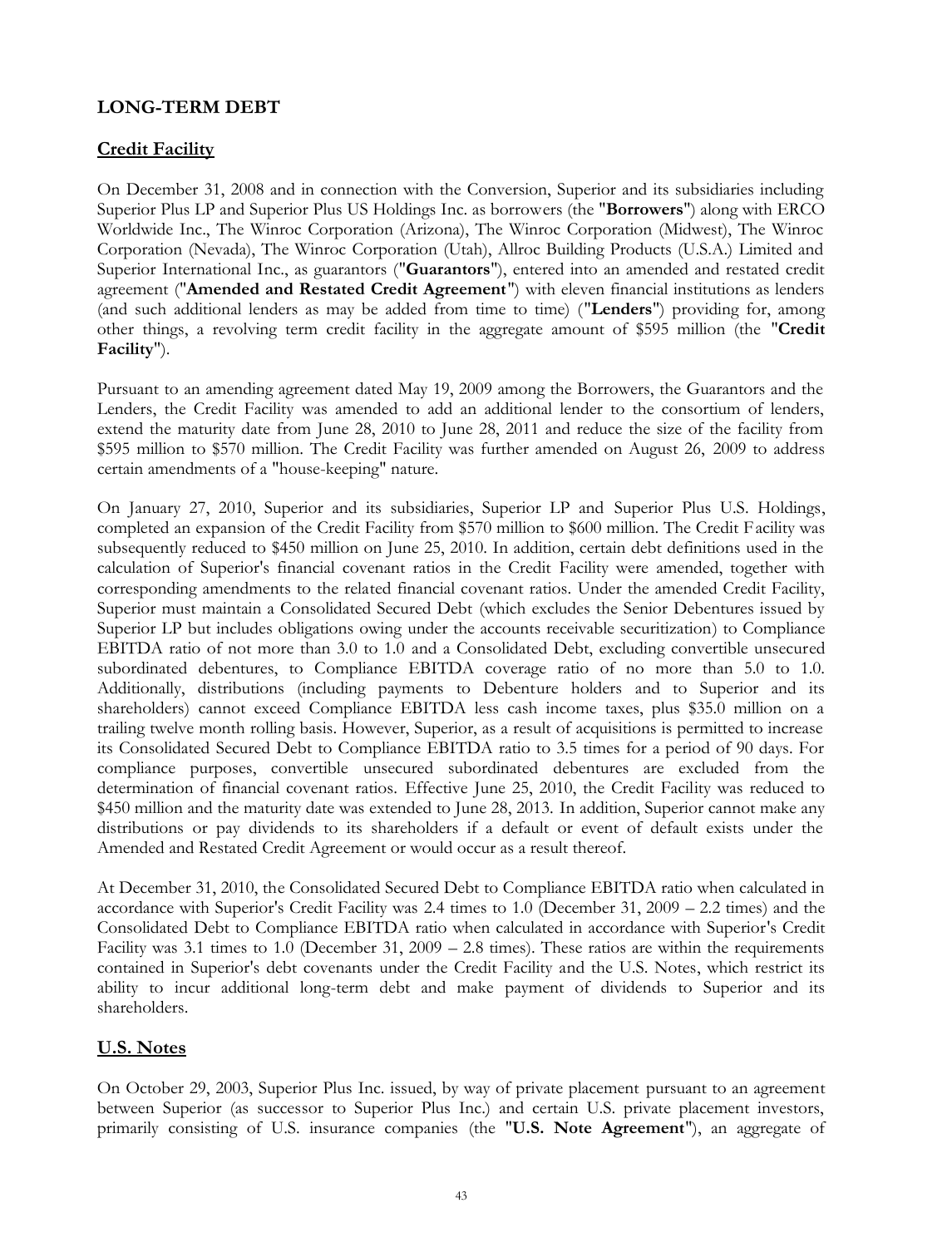US\$160.0 million Senior Secured Notes (the "**U.S. Notes**"), of which US\$10.0 million mature on October 29, 2013 (the "**Series A Notes**") with the remainder maturing on October 29, 2015 (the "**Series B Notes**"). The Series A Notes have annual principal repayments commencing October 29, 2009 with the Series B Notes having equal annual repayments commencing October 29, 2011. The U.S. Notes bear interest at fixed rates and floating rates. Pursuant to the terms of the U.S. Notes, repayment of principal began in 2009.

On March 30, 2010, certain financial covenant ratios of the U.S. Note Agreement were amended to make them consistent with the financial covenant ratios under its amended Credit Facility other than the exclusion of any obligations owing under from the accounts receivable securitization program from the calculation of Consolidated Secured Debt for purposes of the Consolidated Secured Debt to Compliance EBITDA ratio calculation. Accordingly, under the amended U.S. Note Agreement, Superior is not permitted to have a Consolidated Secured Debt (which excludes obligations owing under the accounts receivable securitization) to Compliance EBITDA ratio of more than 3.0 to 1.0 and a Consolidated Debt to Compliance EBITDA ratio of more than 5.0 to 1.0.

In addition, Superior LP cannot make any distributions to Superior or its shareholders if i) a default or event of default exists under the U.S. Note Agreement or would occur as a result thereof, or ii) if the ratio of Consolidated Secured Debt to Consolidated EBITDA for the immediately preceding four consecutive fiscal period exceeded 3 to 1.

## **Senior Unsecured Debentures**

Pursuant to an indenture among Superior, Superior LP and Computershare (the "**Senior Debt Indenture**") dated October 27, 2009, Superior LP issued an aggregate of \$150 million senior unsecured debentures ("**Senior Debentures**") with a final maturity date of October 27, 2016. The Senior Debentures bear interest at a rate of 8.25% per annum payable semi-annually in arrears on April 27 and October 27 of each year, commencing on April 27, 2010.

Under the terms of the Senior Debentures, Superior LP cannot make distributions to Superior or its shareholders if (i) a default or event of default exists under the Senior Debt Indenture or would occur as a result thereof, or (ii) if after giving effect thereto Superior LP, the General Partner or any Designated Subsidiary (as defined in the Senior Debt Indenture) could not, on a pro forma basis, incur at least \$1.00 of additional Debt (other than Permitted Debt as defined in the Senior Debt Indenture) without the Consolidated Debt to Consolidated EBITDA ratio under the Senior Debt Indenture exceeding 5 to 1. In addition, Superior LP cannot make distributions to Superior or its shareholders in any fiscal quarter if after making such payment the aggregate amount of Restricted Payments (as defined in the Senior Debt Indenture) made for that fiscal quarter and the three previous fiscal quarters would exceed an amount equal to Adjusted Operating Cash Flow for such four fiscal quarters plus \$35.0 million.

# **Accounts Receivable Securitization Program**

Superior sells, with limited recourse, certain trade accounts receivable on a revolving basis to an conduit entity sponsored by a Canadian chartered bank pursuant to a Receivables Purchase and Sale Agreement among Superior, Merit Trust and TD Securities Inc. dated June 29, 2001 as amended most recently effective July 2, 2010 (the "**Receivables Agreement**"). The accounts receivable are sold to the conduit at a discount to face value based on prevailing money market rates. Superior has retained the servicing responsibility for the accounts receivable sold and has therefore recognized a servicing liability. The level of accounts receivable sold under the program fluctuates seasonally with the level of accounts receivable. As at December 31, 2010, proceeds of \$90.1 million had been received. The existing accounts receivable securitization program matures on June 29, 2011, but may be extended by agreement.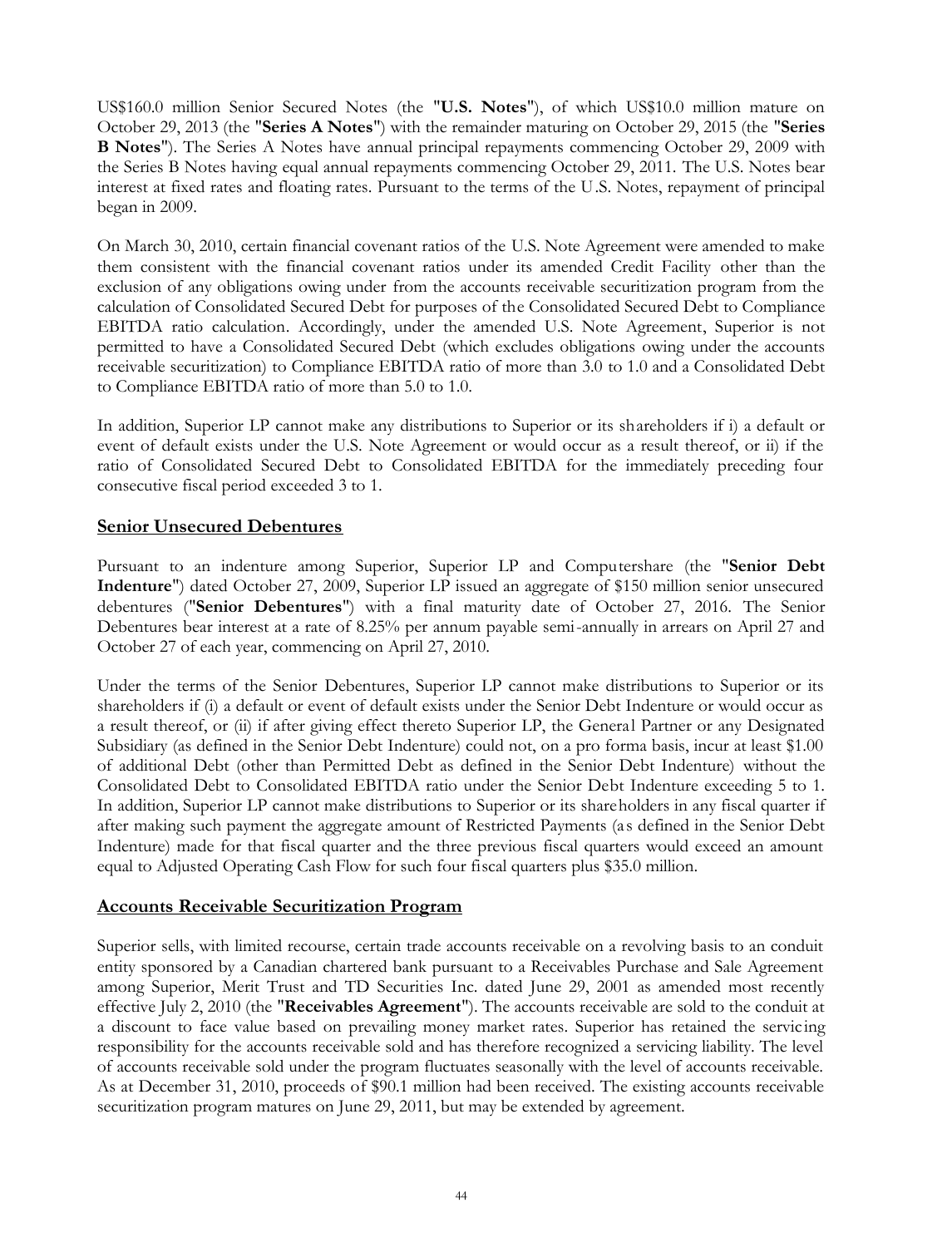In April, 2010, Superior commenced the implementation of a new system to track and bill accounts receivable for certain operating divisions. As a result of technical difficulties arising from the implementation of the new system, a temporary delay occurred in the collection of certain accounts receivable. This temporary delay in turn has caused certain collection performance standards under the Receivables Agreement to not be met as at September 30, 2010, and thereafter, given the rolling average nature of the calculations involved. Superior has received waivers related to collection performance standards from the accounts receivable securitization purchasers and expects the issues to be resolved in due course. Superior's liquidity is not expected to be impacted by the collections issue and credit capacity is considered sufficient to meet net working capital and expected capital expenditure funding requirements.

# **DIVIDENDS/CASH DISTRIBUTIONS**

# **Dividend/Distribution Policies**

The board of directors of Superior has the discretion to determine if and when dividends are declared and the amount that is paid to Shareholders through any such dividends of Superior. As a CBCA corporation, the dividend policy must comply with the requirements of the CBCA, including the satisfaction of the liquidity test contained therein.

The members of the board of directors adopted a dividend policy to provide sustainable dividends to Shareholders to the extent that it is appropriate considering cash flow from operations, financial condition, financial leverage, working capital requirements and investment opportunities. Dividends are expected to continue to be paid monthly to Shareholders of record on the last business day of each calendar month with actual payment to be made to such Shareholders on or about the 15th day of the following month, subject to any contractual restrictions on such dividends including any agreements entered into with lenders of Superior or its affiliates. The board of directors of Superior can modify the dividend policy from time to time in its discretion.

On February 17, 2011, Superior announced that it has revised its monthly dividend to \$0.10 per Common Share or \$1.20 per Common Share on an annualized basis from the prior monthly level of \$0.135 per Common Share or \$1.62 per Common Share on an annualized basis, effective with Superior's March 2011 dividend. Superior continues to carefully monitor the results of its businesses to ensure that the existing dividend is consistent with the outlook for sustainable cash flow generated by Superior's businesses considering the financial strength of Superior's balance sheet and capital requirements.

The directors of the General Partner of Superior LP have the discretion, subject to the limits prescribed in the Partnership Agreement, to determine the amount and the frequency of Superior LP's distributions to Superior. The directors of the General Partner have implemented a distribution policy that enables Superior to maintain its dividend policy from time to time, subject to any contractual restrictions on such distributions including any agreements entered into with lenders of Superior LP or its affiliates. However, the board of directors of the General Partner can modify the current distribution policy from time to time in its discretion. Superior will designate all dividends to be "eligible dividends" for purposes of the Tax Act such that Superior Shareholders who are individuals will benefit from the enhanced gross-up and dividend tax credit mechanism under the Tax Act.

# **Cash Dividends**

The following table sets forth the amount of dividends Superior has paid on the Common Shares for the two most recently completed financial years and cash distributions the Fund paid on the trust units for the previous financial year.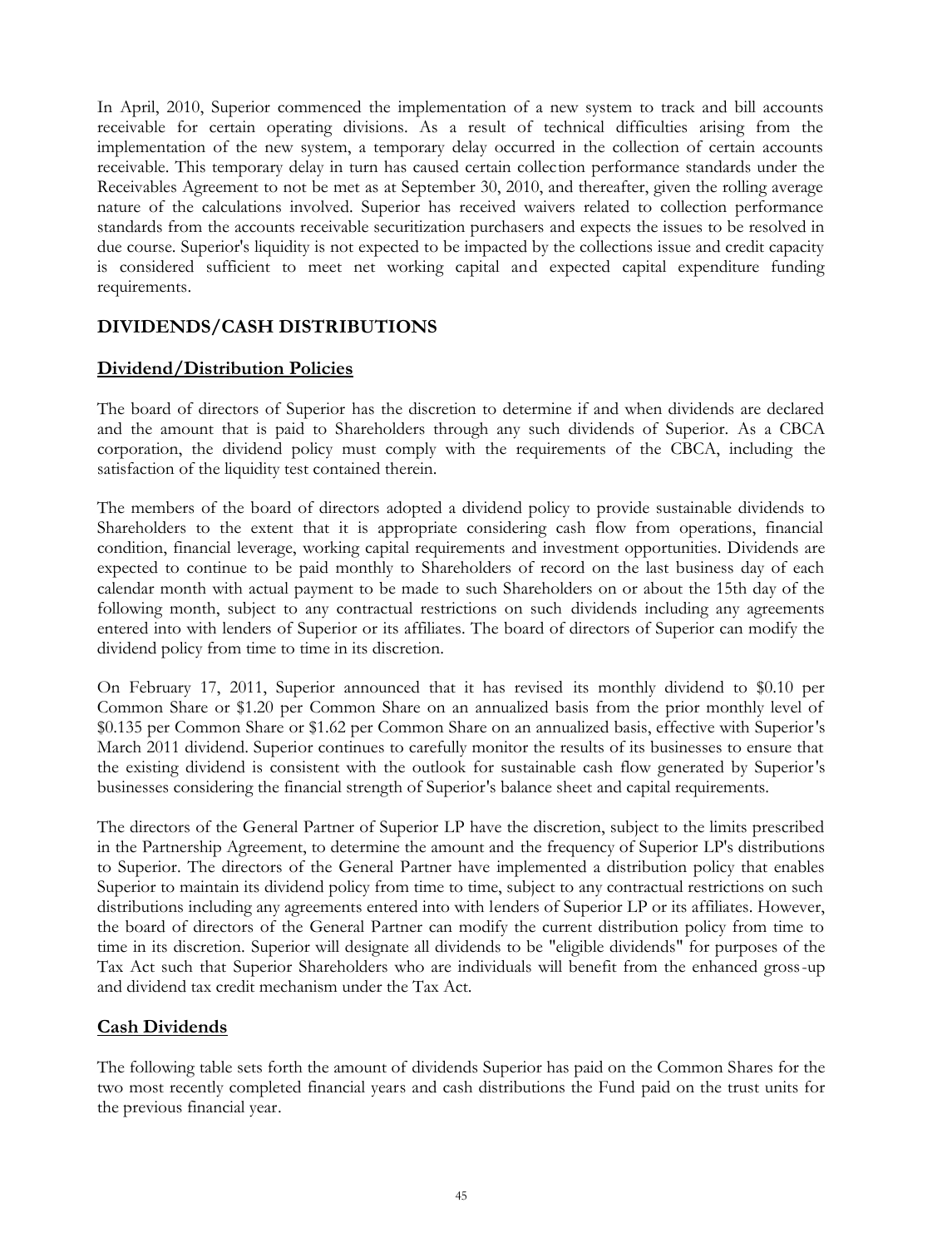|                    |                                 | Dividend/<br>Distribution |                            |
|--------------------|---------------------------------|---------------------------|----------------------------|
|                    |                                 | Per Common                |                            |
| <b>Record Date</b> | <b>Payment Date</b>             | Share/Trust Unit (\$)     | <b>Annual Distribution</b> |
| December 31, 2010  | January 14, 2011                | 0.135                     | 2010: \$1.62               |
| November 30, 2010  | December 15, 2010               | 0.135                     |                            |
| October 31, 2010   | November 15, 2010               | 0.135                     |                            |
| September 30, 2010 | October 15, 2010                | 0.135                     |                            |
| August 31, 2010    | September 15, 2010              | 0.135                     |                            |
| July 31, 2010      | August 14, 2010                 | 0.135                     |                            |
| June 30, 2010      | July 15, 2010                   | 0.135                     |                            |
| May 31, 2010       | June 15, 2010                   | 0.135                     |                            |
| April 30, 2010     | May 15, 2010                    | 0.135                     |                            |
| March 31, 2010     | April 15, 2010                  | 0.135                     |                            |
| February 28, 2010  | March 13, 2010                  | 0.135                     |                            |
| January 31, 2010   | February 16, 2010               | 0.135                     |                            |
| December 31, 2009  | January 15, 2010                | 0.135                     | 2009: \$1.62               |
| November 30, 2009  | December 15, 2009               | 0.135                     |                            |
| October 31, 2009   | November 13, 2009               | 0.135                     |                            |
| September 30, 2009 | October 15, 2009                | 0.135                     |                            |
| August 31, 2009    | September 15, 2009              | 0.135                     |                            |
| July 31, 2009      | August 15, 2009                 | 0.135                     |                            |
| June 30, 2009      | July 15, 2009                   | 0.135                     |                            |
| May 31, 2009       | June 13, 2009                   | 0.135                     |                            |
| April 30, 2009     | May 15, 2009                    | 0.135                     |                            |
| March 31, 2009     | April 15, 2009                  | 0.135                     |                            |
| February 28, 2009  | March 15, 2009                  | 0.135                     |                            |
| January 31, 2009   | February 15, 2009               | 0.135                     |                            |
| December 31, 2008  | January 15, 2009 <sup>(1)</sup> | 0.135                     | 2008: \$1.61               |
| November 30, 2008  | December 15, 2008               | 0.135                     |                            |
| October 31, 2008   | November 14, 2008               | 0.135                     |                            |
| September 30, 2008 | October 15, 2008                | 0.135                     |                            |
| August 31, 2008    | September 15, 2008              | 0.135                     |                            |
| July 31, 2008      | August 15, 2008                 | 0.135                     |                            |
| June 30, 2008      | July 15, 2008                   | 0.135                     |                            |
| May 31, 2008       | June 13, 2008                   | 0.135                     |                            |
| April 30, 2008     | May 15, 2008                    | 0.135                     |                            |
| March 31, 2008     | April 15, 2008                  | 0.135                     |                            |
| February 29, 2008  | March 14, 2008                  | 0.13                      |                            |
| January 31, 2008   | February 15, 2008               | 0.13                      |                            |

# **Note:**

(1) As a result of the Conversion, the December 31, 2008 distribution, normally payable on January 15, 2009, was paid on December 31, 2008.

#### **Dividend Reinvestment Program**

In January 2007, the Fund implemented a DRIP that allowed participants to have their monthly cash distributions reinvested in additional Units of the Fund. The DRIP was terminated on December 19, 2008 in connection with the Conversion.

In May 2010, Superior restarted the DRIP, allowing participants to have their monthly cash dividends reinvested in additional Common Shares at an effective discount of 5% of the average market price of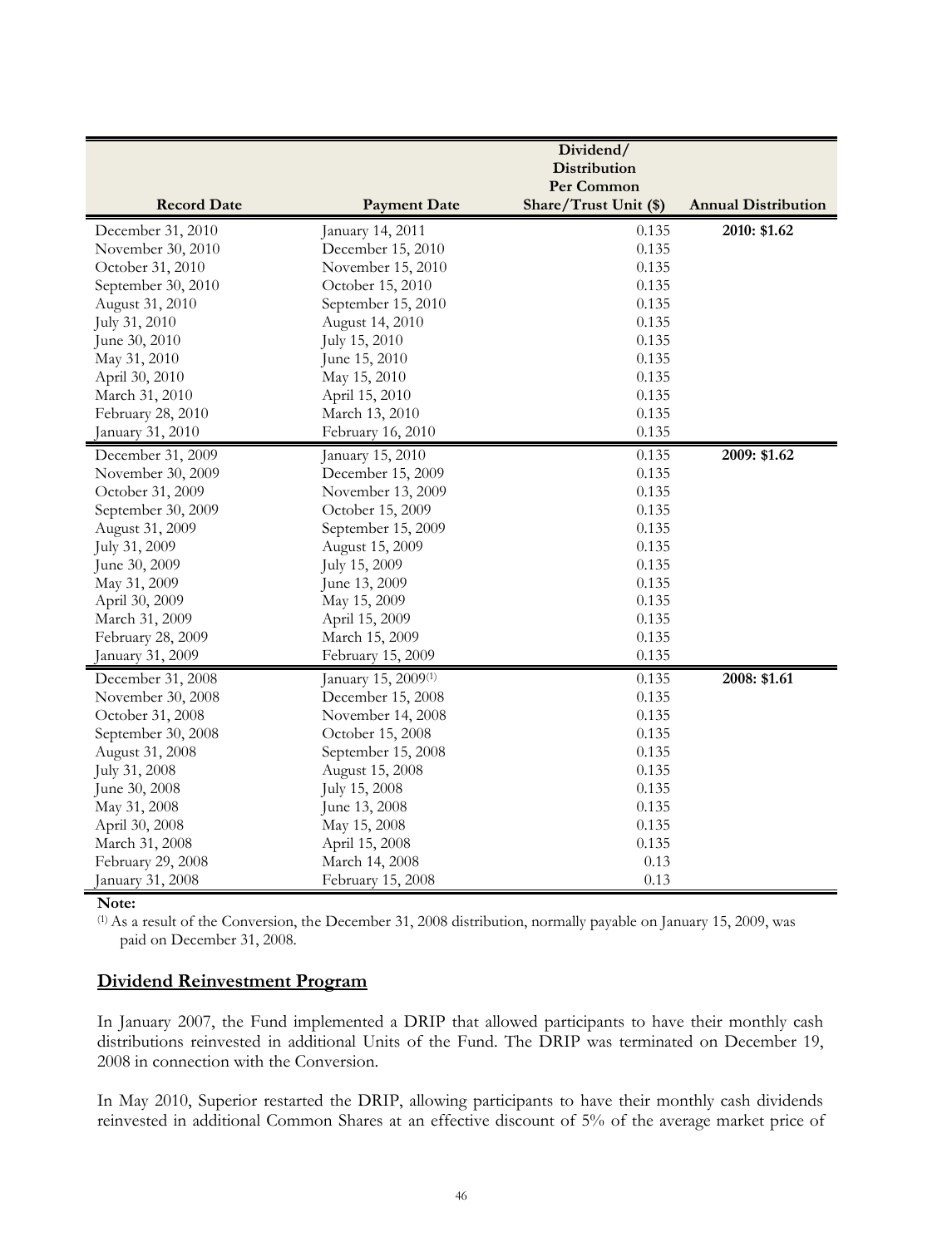the Common Shares over the five day trading period ending on the business day immediately prior to the dividend payment date.

# **MARKET FOR SECURITIES**

Superior's Common Shares and Debentures trade on the Toronto Stock Exchange (the "TSX") under the following symbols:

| <b>Trading Symbol</b> | Security                   |
|-----------------------|----------------------------|
| <b>SPB</b>            | Common Shares              |
| SPB.db.b              | 5.75% Debentures           |
| SPB.db.c              | 5.85% Debentures           |
| SPB.db.d              | 7.5 % Debentures           |
| SPB.db.e              | $5.75\%$ Debentures (2010) |
| SPB.db.f              | $6.0\%$ Debentures         |

The following table summarizes the trading activity of Superior's securities on the TSX for the year ended December 31, 2010:

| <b>Common Shares: SPB</b> | High  | Low   | Volume     |
|---------------------------|-------|-------|------------|
| January                   | 14.99 | 13.44 | 7,740,253  |
| February                  | 14.10 | 13.34 | 5,959,227  |
| March                     | 14.38 | 13.65 | 6,839,738  |
| April                     | 14.50 | 13.72 | 5,319,677  |
| May                       | 13.94 | 11.00 | 8,199,859  |
| June                      | 13.65 | 12.52 | 3,056,773  |
| July                      | 13.82 | 12.60 | 2,839,329  |
| August                    | 13.49 | 11.12 | 8,250,445  |
| September                 | 12.22 | 11.71 | 4,602,390  |
| October                   | 12.34 | 11.81 | 4,472,631  |
| November                  | 12.12 | 10.37 | 9,374,433  |
| December                  | 11.29 | 10.54 | 6,017,863  |
| 2010                      | 14.99 | 10.37 | 72,672,618 |

| 5.75% Debentures:<br>SPB.db.b | High   | Low    | Volume  |
|-------------------------------|--------|--------|---------|
| January                       | 103.25 | 100.00 | 22,760  |
| February                      | 103.00 | 100.00 | 18,170  |
| March                         | 104.00 | 101.00 | 19,645  |
| April                         | 104.00 | 101.50 | 13,670  |
| May                           | 102.65 | 99.26  | 14,210  |
| June                          | 102.25 | 100.00 | 10,950  |
| July                          | 107.00 | 101.00 | 14,210  |
| August                        | 102.75 | 100.25 | 60,940  |
| September                     | 101.30 | 100.26 | 99,050  |
| October                       | 101.40 | 100.63 | 25,610  |
| November                      | 101.39 | 100.05 | 25,260  |
| December                      | 101.30 | 99.00  | 31,590  |
| 2010                          | 107.00 | 99.00  | 356,065 |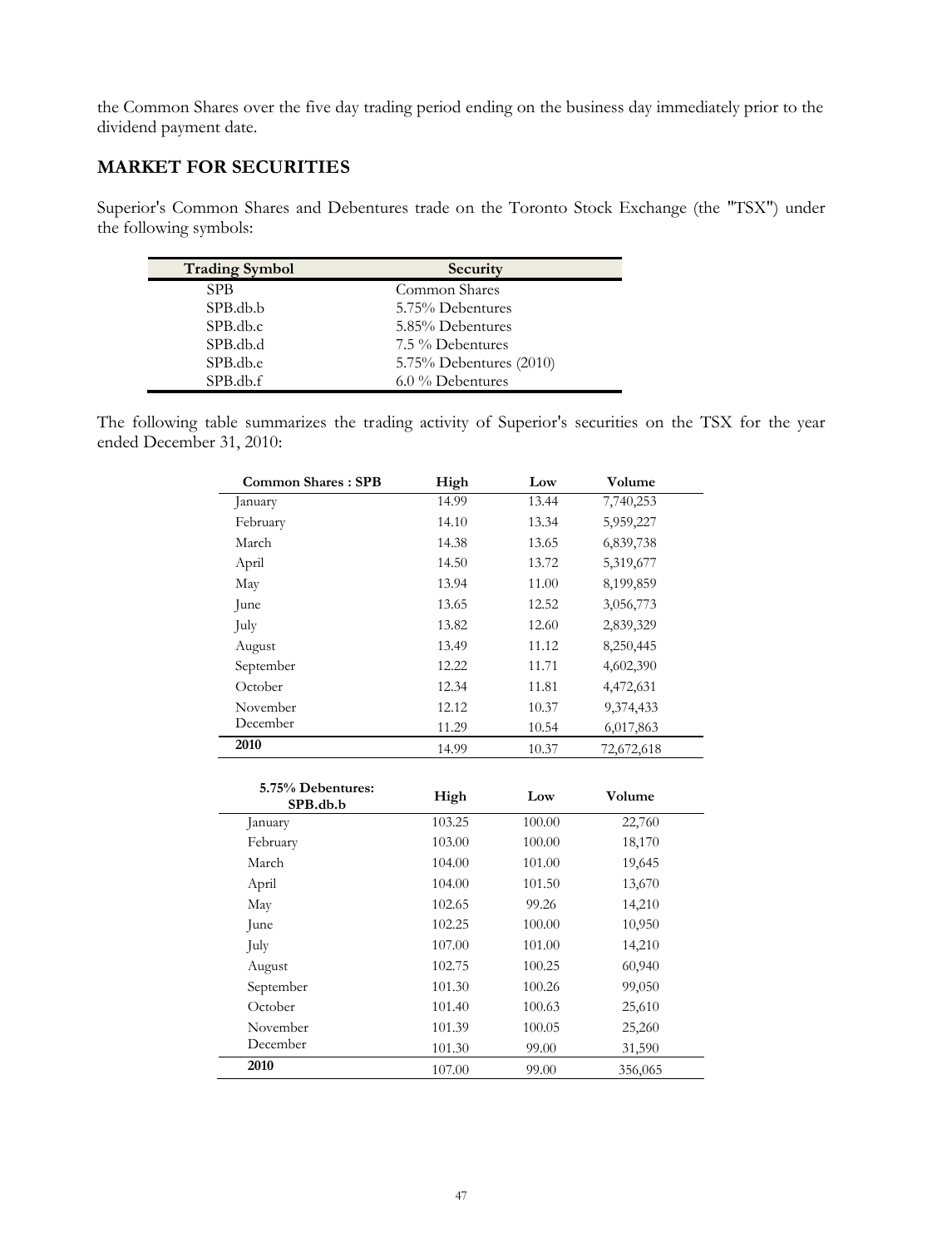| 5.85% Debentures:<br>SPB.db.c | High   | Low    | Volume  |  |
|-------------------------------|--------|--------|---------|--|
| January                       | 99.50  | 98.50  | 62,115  |  |
| February                      | 102.50 | 99.50  | 50,900  |  |
| March                         | 102.50 | 100.50 | 14,955  |  |
| April                         | 101.50 | 100.30 | 6,980   |  |
| May                           | 101.99 | 98.55  | 7,910   |  |
| June                          | 101.75 | 100.00 | 10,880  |  |
| July                          | 103.00 | 100.75 | 8,040   |  |
| August                        | 103.25 | 100.03 | 12,750  |  |
| September                     | 102.50 | 100.91 | 7,590   |  |
| October                       | 102.75 | 101.00 | 7,420   |  |
| November                      | 102.68 | 100.00 | 7,510   |  |
| December                      | 100.40 | 95.50  | 5,780   |  |
| 2010                          | 103.25 | 95.50  | 202,830 |  |

| 7.5% Debentures:<br>SPB.db.d | High   | Low    | Volume  |  |
|------------------------------|--------|--------|---------|--|
| January                      | 115.02 | 108.00 | 28,800  |  |
| February                     | 111.99 | 108.50 | 40,810  |  |
| March                        | 111.51 | 108.50 | 22,780  |  |
| April                        | 112.00 | 109.90 | 18,950  |  |
| May                          | 110.00 | 105.00 | 10,780  |  |
| June                         | 111.99 | 107.00 | 7,260   |  |
| July                         | 111.00 | 107.00 | 12,660  |  |
| August                       | 110.98 | 101.00 | 39,980  |  |
| September                    | 107.00 | 105.00 | 27,930  |  |
| October                      | 107.50 | 106.30 | 21,900  |  |
| November                     | 107.50 | 101.00 | 82,080  |  |
| December                     | 104.07 | 102.35 | 62,620  |  |
| 2010                         | 115.02 | 101.00 | 376,550 |  |

| 5.75% Debentures<br>$(2010)$ :<br>SPB.db.e | High  | Low   | Volume  |  |
|--------------------------------------------|-------|-------|---------|--|
| March                                      | 99.99 | 99.50 | 99,465  |  |
| April                                      | 99.88 | 97.00 | 33,410  |  |
| May                                        | 99.00 | 95.00 | 19,645  |  |
| June                                       | 98.00 | 95.00 | 17,990  |  |
| July                                       | 99.30 | 96.50 | 23,040  |  |
| August                                     | 99.50 | 96.50 | 37,650  |  |
| September                                  | 99.50 | 97.00 | 32,620  |  |
| October                                    | 99.75 | 97.82 | 32,380  |  |
| November                                   | 99.50 | 94.00 | 34,015  |  |
| December                                   | 96.00 | 91.50 | 27,910  |  |
| 2010                                       | 99.99 | 91.50 | 358,125 |  |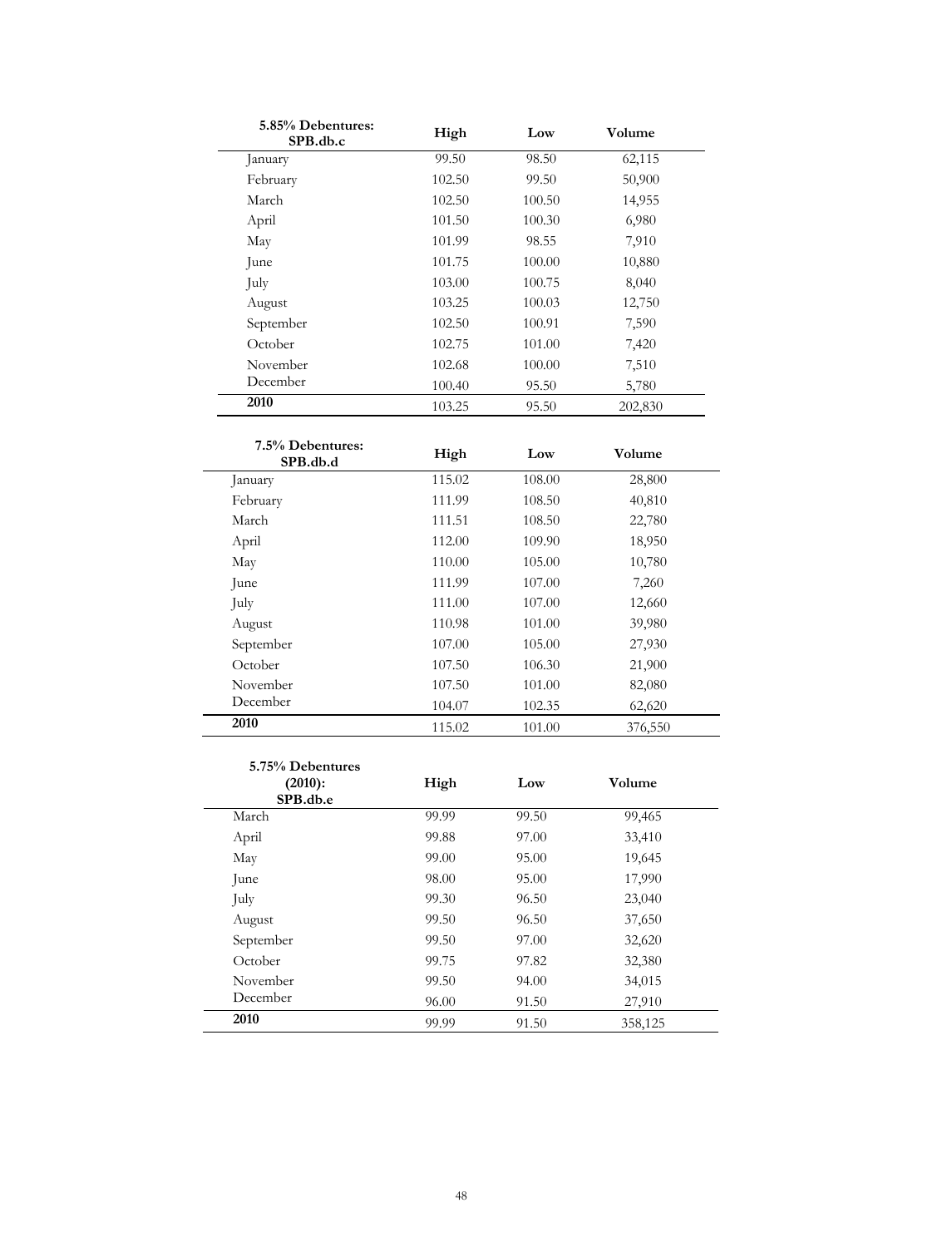| $6.0\%$ Debentures:<br>SPB.db.f | High  | Low   | Volume |  |
|---------------------------------|-------|-------|--------|--|
| December                        | 99.25 | 96.25 | 796    |  |
| 2010                            | 99.25 | 96.25 | 790    |  |

### **ESCROWED SECURITIES**

In connection with the acquisition of SPI and as security for the indemnification obligations of the Equityholders (as defined in the Merger Agreement (as defined herein)), certain Common Shares of Superior issued as partial consideration for the acquisition of SPI are subject to an es crow agreement entered into as of September 24, 2009 (the "**Closing Date**") among Superior, Evercore Capital Partners, L.P. in its capacity as the Holder Representative under the Merger Agreement and the Bank of New York Mellon (the "**Escrow Agent**") as Escrow Agent (the "**Escrow Agreement**"). As at the date hereof, the following Common Shares of Superior are held by the Escrow Agent and are subject to the terms of the Escrow Agreement:

| <b>Designation of Class</b> | Number of Securities held in Escrow | <b>Percentage of Class</b> |  |
|-----------------------------|-------------------------------------|----------------------------|--|
| Common shares               | $237.124^{(1)}$                     | $0.22\%$                   |  |

#### **Note:**

(1) The Common Shares that are subject to the provisions of the Escrow Agreement are to be released to the Equityholders as follows: (i) on the business day following the eighteen month anniversary of the Closing Date, the Escrow Agent shall release from the Escrow Account an amount of funds and Common Shares of Superior so that after such release the amount of the Escrow Account is equal to an aggregate value of at least \$2,000,000 plus any Losses (as defined in the Merger Agreement) claimed in good faith by Superior on such date (pursuant to and in accordance with the terms of the Merger Agreement and the Escrow Agreement) and (ii) on the business day following the third anniversary of the Closing Date, the Escrow Agent shall release all remaining funds and Common Shares of Superior that are not subject to Losses claimed in good faith by Superior on such date, in which case an amount of cash and Common Shares of Superior with an aggregate value equal to the Losses shall be held until the resolution of any and all such claims (all in accordance with the terms of the Merger Agreement and the Escrow Agreement).

## **DIRECTORS AND OFFICERS OF SUPERIOR**

The names, municipalities of residence, and principal occupations for the five most recently completed financial years and committee membership of the directors of Superior as of the date of this AIF are set out below. Each current director was appointed to serve until the next annual meeting or until a successor is elected or appointed.

As at February 22, 2011, the directors and executive officers of the Corporation as a group owned, directly or indirectly 2,684,732 Common Shares of Superior, representing approximately 2.5% of Superior's outstanding Common Shares. The number of common shares of the Corporation that each director beneficially owns, directly or indirectly, or exercises control or direction over, as at February 22, 2011, is included in the following table. The information as to the ownership or control or direction of Common Shares, not being within the knowledge of the Corporation, has been furnished by the directors individually.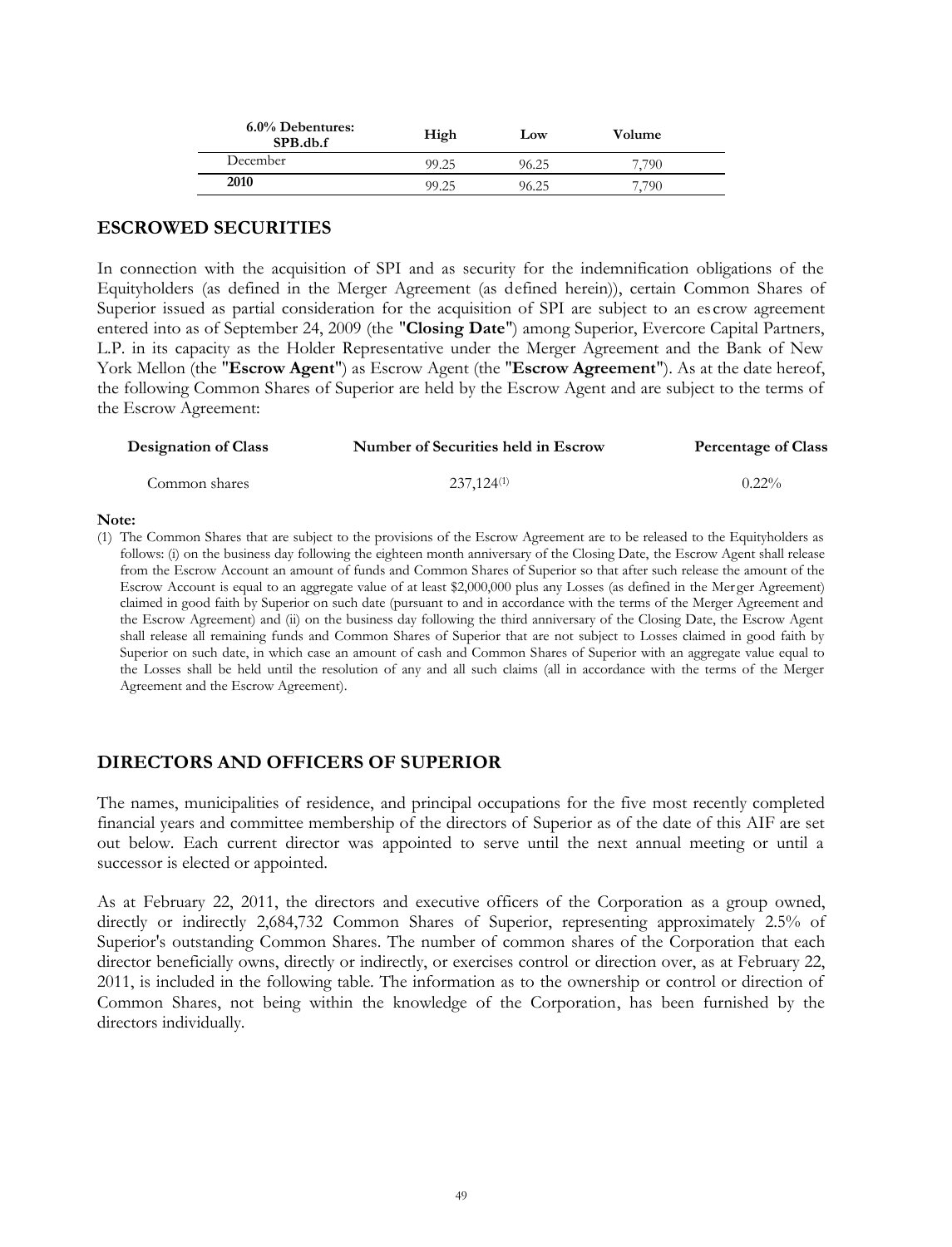| Name, Province and<br><b>Country of Residence</b>          | Director<br><b>Since</b>                     | Number of<br><b>Common Shares</b> | <b>Principal Occupation</b>                                                                                                                                                                                                                                                                  |
|------------------------------------------------------------|----------------------------------------------|-----------------------------------|----------------------------------------------------------------------------------------------------------------------------------------------------------------------------------------------------------------------------------------------------------------------------------------------|
| Catherine M. (Kay) Best (1)<br>Alberta, Canada             | 2007                                         | 7,000                             | Corporate Director and Consultant. Ms. Best<br>was Executive Vice-President, Risk<br>Management and Chief Financial Officer of<br>the Calgary Health Region from 2000 - 2008,<br>and Executive Vice-President and Chief<br>Financial Officer of Alberta Health Services<br>until March 2009. |
| Grant D. Billing (5) (6)<br>Alberta, Canada                | 1994                                         | 2,002,636                         | Chairman and Chief Executive Officer of<br>Superior.                                                                                                                                                                                                                                         |
| Robert J. Engbloom, Q.C. <sup>(2)</sup><br>Alberta, Canada | 1996                                         | 17,352                            | Partner, Macleod Dixon LLP (law firm).                                                                                                                                                                                                                                                       |
| Randall J. Findlay (2)(4)<br>Alberta, Canada               | 2007                                         | 20,000                            | Corporate Director. From 2001 until 2006, Mr.<br>Findlay was President of Provident Energy<br>Ltd. (a diversified energy business).                                                                                                                                                          |
| Norman R. Gish(3) (5) (7) (8)<br>Alberta, Canada           | 2003                                         | 39,640                            | Corporate Director and independent<br>businessman.                                                                                                                                                                                                                                           |
| Peter A.W. Green (1) (2) (9)<br>Ontario, Canada            | 1996                                         | 20,466                            | Chairman of The Frog Hollow Group Inc.<br>(international business advisors).                                                                                                                                                                                                                 |
| James S.A. MacDonald (3) (6)(10)<br>Ontario, Canada        | $2000$ (10) (also, May<br>28/98 - Dec 11/98) | 149,676                           | Non-executive Chairman of Cormark<br>Securities Inc. and a Corporate Director. Prior<br>thereto, Chairman and Managing Partner of<br>Enterprise Capital Management Inc.<br>("ECMI") (investment management<br>company).                                                                      |
| Walentin (Val) Mirosh (3)(5)<br>Alberta, Canada            | 2007                                         | 3,000                             | Corporate Director and President of Mircan<br>Resources Ltd. (private investment and<br>consulting company). Prior to December 2009,<br>Vice President and Special Advisor to the<br>President and Chief Operating Officer of<br>NOVA Chemicals Corp.                                        |
| David P. Smith (1)<br>Ontario, Canada                      | 1998                                         | 21,048                            | Corporate Director. Prior thereto, Managing<br>Partner of ECMI.                                                                                                                                                                                                                              |
| Peter Valentine (1)(6)<br>Alberta, Canada                  | 2004                                         | 4,257                             | Corporate director and consultant.                                                                                                                                                                                                                                                           |

Notes:

(1) Member of Audit Committee.

(2) Member of Governance and Nominating Committee.

(3) Member of Compensation Committee.

(4) Mr. Findlay was a director of Wellpoint Systems Inc. ("**Wellpoint**") from June 2008 to January 31, 2011. Wellpoint was placed into receivership by two of its lenders on January 31, 2011. Wellpoint is a TSX-V company, supplying software to the energy industry in Canada, the U.S. and internationally.

(5) Messrs. Billing, Gish and Mirosh also own \$3,030,000, \$100,000 and \$45,000 principal amount of convertible Debentures of Superior, respectively.

(6) Messrs. Billing, MacDonald and Valentine also own \$1,000,000, \$250,000 and \$150,000 principal amount of Senior Debentures, respectively.

(7) Mr. Gish served as a trustee of the Fund from September 2000 to October 2003 and as Chairman of ICG Propane Inc. ("**ICG**") from December 1998 to September 2000, at which time ICG was amalgamated with Superior.

(8) Mr. Gish was until August 20, 2009 a director of 4504020 Canada Inc. (formerly Railpower Technologies Corp. ("**Railpower**")), a reporting issuer in all provinces and territories of Canada that filed for court protection under the *Companies' Creditors Arrangement Act (Canada)* in Canada and under Chapter 15 of the *U.S. Bankruptcy Code* with the United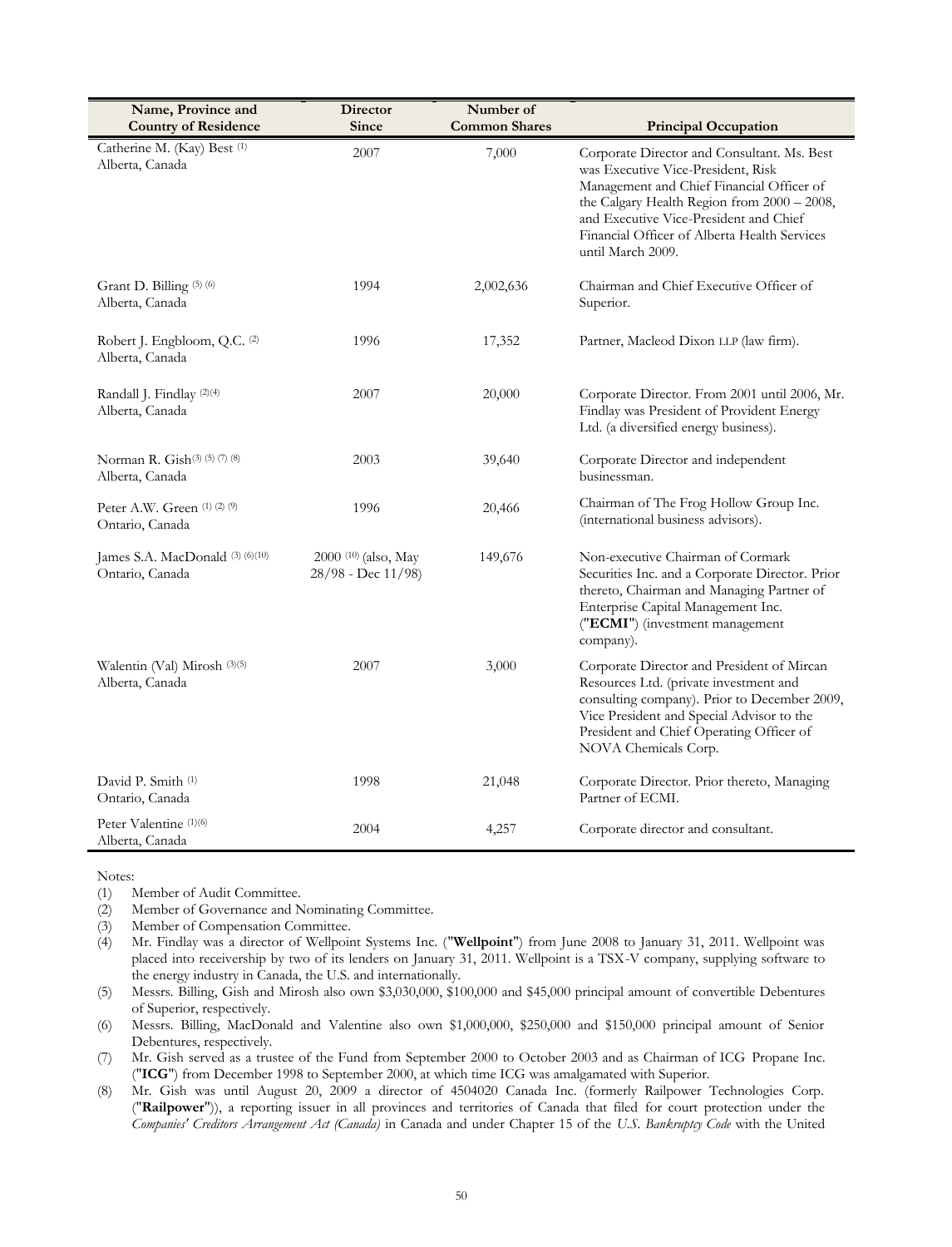States Bankruptcy Court for the Western District of Pennsylvania on February 4, 2009 and February 6, 2009, respectively. On May 29, 2009, Railpower has concluded the sale of all of its assets, except cash on hand and on deposit in financial institutions, the land and property located in St-Jean-sur-Richelieu (Québec) and two road switching locomotives, to R.J. Corman Railroad Group, LLC, a Kentucky limited liability company. The largest creditor, Ontario Teacher's Pension Plan, subsequently filed a Petition in Bankruptcy against Railpower which was granted on March 8, 2010.

- (9) Mr. Green was appointed Lead Director of Superior on August 11, 2003. Mr. Green has been appointed as a director and officer of companies that have financial difficulties to assist such companies with financial restructuring, proposals or compromise arrangements. In this capacity, Mr. Green briefly became the Chairman and C.E.O. of Norigen Inc. which went into receivership in August, 2001.
- (10) Mr. MacDonald was the Director of ICG for the duration of the Hold-Separate Order of the Competition Bureau which required Superior to keep ICG's operations separate from its own. ICG was amalgamated with Superior effective September 30, 2000.
- (11) The Corporation does not have an Executive Committee.

## **Executive Officers of Superior who are not Directors**

| Name and Municipality<br>of Residence | <b>Principal Occupation</b>                                                                                                                                                                                                                                                                                                                                                                                                                                                                                                                                                                                                                                                                                                                           |  |
|---------------------------------------|-------------------------------------------------------------------------------------------------------------------------------------------------------------------------------------------------------------------------------------------------------------------------------------------------------------------------------------------------------------------------------------------------------------------------------------------------------------------------------------------------------------------------------------------------------------------------------------------------------------------------------------------------------------------------------------------------------------------------------------------------------|--|
| Wayne M. Bingham<br>Calgary, Canada   | Executive Vice-President and Chief Financial Officer of Superior and its predecessor<br>since November 1, 2006. Also Executive Vice-President and Chief Financial Officer of<br>Finning International Inc., (a heavy equipment distribution business) from May 1, 2003 to<br>January 31, 2006 and, Executive Vice-President and Chief Financial Officer of Ontario<br>Power Generation from April, 1999 to April, 2003.                                                                                                                                                                                                                                                                                                                               |  |
| Eric McFadden<br>Canmore, Canada      | Executive Vice-President, Business Development of Superior and its predecessor since<br>October 2008. Prior thereto, Mr. McFadden managed a windpower business from 2004 to<br>2007. From 1990 to 2004, he held various roles at Scotia Capital where his last position<br>was Managing Director and Co-Head Investment Banking in Calgary.                                                                                                                                                                                                                                                                                                                                                                                                           |  |
| Doug Elliott<br>Calgary, Alberta      | President of Superior Propane since January 1, 2011 and various positions with Superior<br>and its predecessor since November, 2006. Prior thereto, Mr. Elliott held a number of<br>leadership positions in sales and marketing, commercial supply and enterprise<br>development with Labatt Breweries (a consumer packaged goods company) since 1995.                                                                                                                                                                                                                                                                                                                                                                                                |  |
| Greg McCamus<br>Branchton, Ontario    | President of SEM since September 2005 and President of U.S. Refined Fuels business<br>since November 2009. Prior thereto (from 2001 to 2005), he was President of Sprint<br>Canada Business Solutions (a telecommunications company) and prior thereto held<br>various executive positions within the deregulated telecom industry.                                                                                                                                                                                                                                                                                                                                                                                                                   |  |
| Paul Timmons<br>Mississauga, Ontario  | President of Specialty Chemicals (ERCO Worldwide) and predecessor entities.                                                                                                                                                                                                                                                                                                                                                                                                                                                                                                                                                                                                                                                                           |  |
| Dave Tims<br>Calgary, Alberta         | Senior Vice-President, Commodity Portfolio Management since November 4, 2009. Prior<br>thereto, from May 2009 to October 2009, Mr. Tims was Vice-President of Moneta Energy<br>Services Ltd., (a natural gas storage development and trading company). From September<br>2007 to May 2009, he was President and CEO of Era Gas Storage Inc. (an Alberta natural<br>gas storage development company) prior to its sale to Moneta. From April 2005 to<br>September 2007, Mr. Tims was President of Energylogix, Inc. (a company that developed<br>structured energy investment and risk management products). From 1997 to 2004, Mr.<br>Tims held various roles at BMO Nesbitt Burns where his last position was Managing<br>Director, Capital Markets. |  |
| Paul Vanderberg<br>Calgary, Alberta   | President of Construction Products Distribution and predecessor entities.                                                                                                                                                                                                                                                                                                                                                                                                                                                                                                                                                                                                                                                                             |  |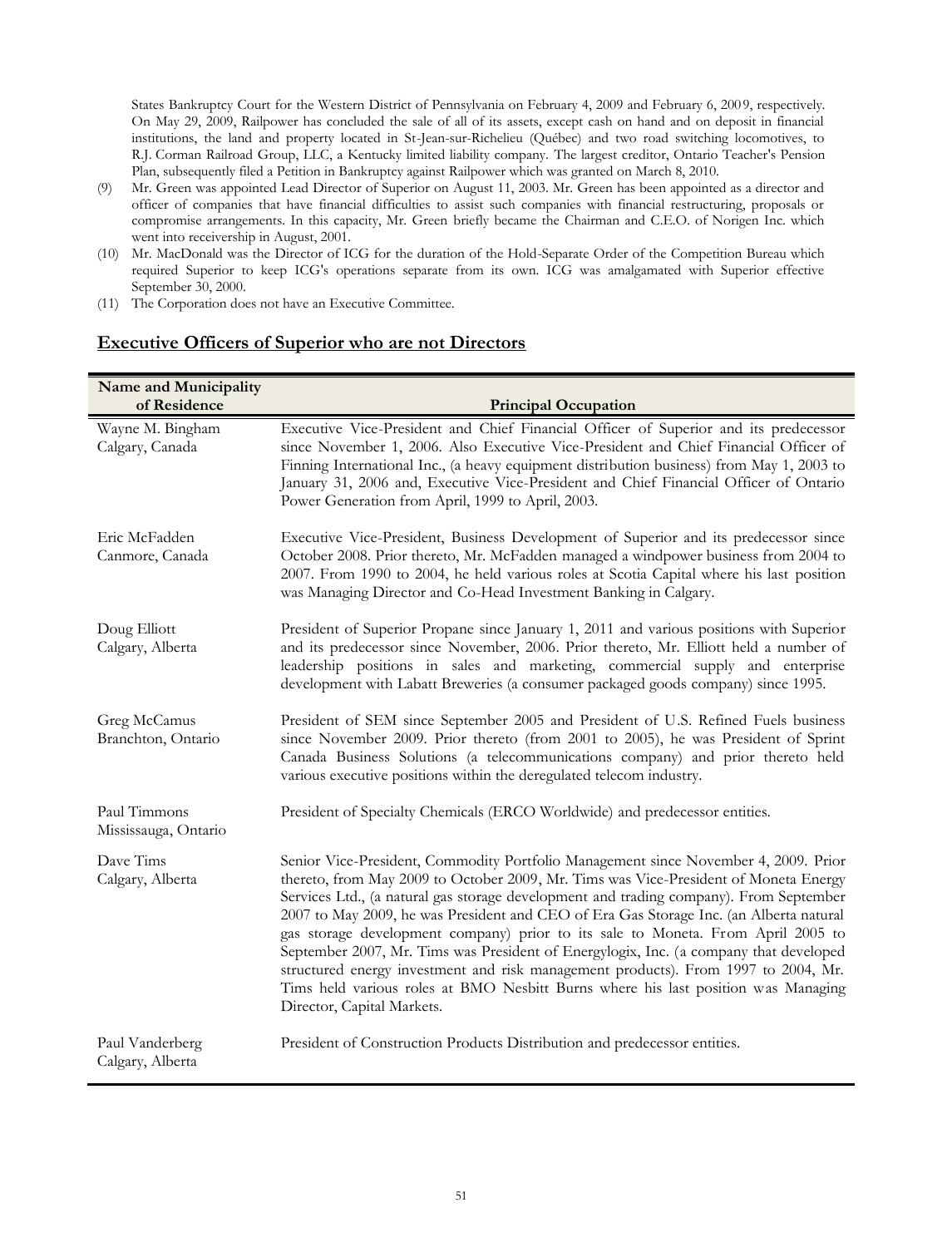# **AUDIT COMMITTEE**

## **Independence of Boards and Committee Members**

Director independence is determined by the Board based on the definition of independence in National Instrument 52-110 - "Audit Committees" (the "**Audit Committee Rule**"), which is incorporated by reference in National Instrument 58-101 – "Disclosure of Corporate Governance Practices" and National Policy 58-201 - "Corporate Governance Guidelines".

## **Composition and Qualifications**

The Audit Committee of the board of directors of Superior consists of four directors, Mr. Smith (Chair), Ms. Best, and Messrs. Green and Valentine all of whom are "financially literate", and "independent" within the meaning of the Audit Committee Rule. In considering criteria for the determination of financial literacy, the board of directors looks at the ability to read and understand a balance sheet, an income statement and a statement of cash flow of a public entity. Mr. Smith is a chartered financial analyst with almost 30 years experience in the investment banking, investment research and management industry. His experience includes investment research, mergers and acquisitions, project finance, privatization and corporate finance. Mr. Smith is a corporate director and was a managing director and founding partner of Enterprise Capital Management Inc. Ms. Best is a chartered accountant with over 30 years experience. Ms. Best is a corporate director and consultant. Previously, she served as Executive Vice-President, Risk Management and Chief Financial Officer for the Calgary and Alberta Health Region where she is responsible for all finance functions, including financial operations, budgeting, forecasting and planning, business support for operating and corporate portfolios, performance reporting, business planning and treasury management. Ms. Best was a chartered accountant at Ernst & Young for nineteen years, the last ten years as Corporate Audit Partner. Mr. Green is a chartered accountant and international business advisor with over 30 years of experience in senior executive roles, including 25 years as Chief Executive Officer or Chief Operating Officer of international companies. Mr. Valentine is a consultant and corporate director. Mr. Valentine is a chartered accountant, served as Auditor General of Alberta from 1995 to 2002 and held various senior accounting, audit and advisory positions with KPMG over a 38-year period. He served as a member of the Accounting Standards Committee and the Public Sector Accounting Standards Board of the Canadian Institute of Chartered Accountants. Mr. Valentine also served as senior advisor to the CEO, Calgary Health Region and senior advisor to the Dean of Medicine, University of Calgary until 2007.

## **Responsibilities and Terms of Reference**

The Audit Committee reviews with management and the external auditors, and recommends to the board of directors for approval, the annual and interim financial statements of Superior, the reports of the external auditors thereon and related financial reporting, including management's discussion and analysis and financial press releases. The Audit Committee reviews and oversees, in conjunction with the external auditors and management, audit plans and procedures and meets with the auditors independent of management at each quarterly meeting. The Audit Committee is responsible for reviewing auditor independence, approving all non-audit services, reviewing and making recommendations to the board of directors on internal control procedures and management information systems. In addition, the committee is responsible for assessing and reporting to the board of directors on financial risk management positions and monitoring the processes and compliance with respect to National Instrument 52-109 "Certification of Disclosure in Issuer's Annual and Interim Filings" requirements. The complete text of the mandate of the Audit Committee is available on SEDAR at *www. sedar.com* and on Superior's website at *www.superiorplus.com* and is incorporated by reference in this AIF.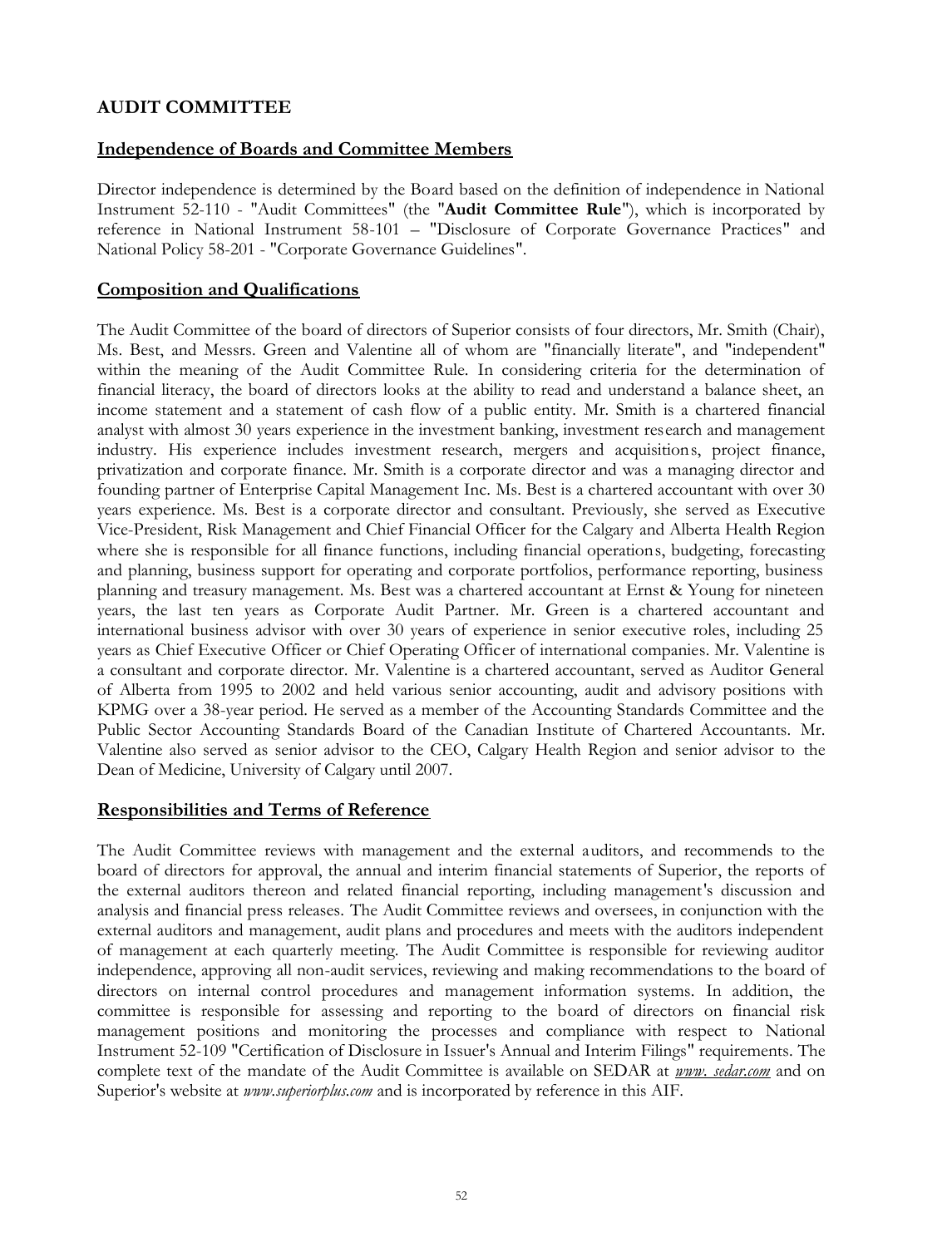# **Audit Fees**

Fees payable to Deloitte & Touche, Superior's auditors, for the years ended December 31, 2009 and December 31, 2010 are detailed in the following table:

|                    | Year Ended December 31, 2009 (\$) | Year Ended December 31, 2010 (\$) |
|--------------------|-----------------------------------|-----------------------------------|
| Audit fees         | 787,868                           | 1,128,509                         |
| Audit-related fees | 371,140                           | 530,585                           |
| All other fees     | 327,379                           | 698,562                           |
|                    | 1,486,387                         | 2,357,656                         |

Audit fees were paid for professional services rendered by the auditors for the audit of the Financial Statements and Superior LP's annual financial statements or services provided in connection with statutory and regulatory filings. Audit-related fees were paid for review of quarterly financial statements, attendance at quarterly audit meetings, pension plan audits, regulatory reviews, and for services provided in connection with financings and accounts receivable securitization program requirements, including French translation services provided in connection therewith.

All permissible categories of non-audit services require approval from the Audit Committee. "All other fees" reported in the above table in respect of 2009 consists of fees paid to Deloitte & Touche LLP in connection with benchmark studies with respect to best risk practices, due diligence with respect to prospectus and tax matters, and IFRS training sessions. "All other fees" reported in the above table in respect of 2010 consists of fees paid to Deloitte & Touche LLP in connection with IFRS reviews and due diligence with respect to prospectus and tax matters.

# **RISK FACTORS**

# **General**

## *Cash Dividends to Shareholders are Dependent on the Performance of Superior LP*

Superior is entirely dependent upon the operations and assets of Superior LP. Superior's ability to make dividend payments to Shareholders is dependent upon the ability of Superior LP to make distributions on its outstanding limited partnership units as well as the operations and business of Superior LP.

There is no assurance regarding the amounts of cash to be distributed by Superior LP or generated by Superior LP, and therefore, funds available for dividends to Shareholders. The actual amount distributed in respect of the limited partnership units will depend on a variety of factors, including without limitation, the performance of Superior LP's operating businesses, the effect of acquisitions or dispositions on Superior LP, and other factors that may be beyond the control of Superior LP or the Corporation. In the event significant sustaining capital expenditures are required by Superior LP or the profitability of Superior LP declines, there would be a decrease in the amount of cash available for dividends to Shareholders and such decrease could be material.

Superior's dividend policy and the distribution policy of Superior LP is subject to change at the discretion of the board of directors of Superior or the board of directors of the General Partner, as applicable. Superior's dividend policy and the distribution policy of Superior LP are also limited by contractual agreements including agreements with lenders to Superior and its affiliates and by restrictions under corporate law. See "Dividends/Cash Distributions" and "Long Term Debt".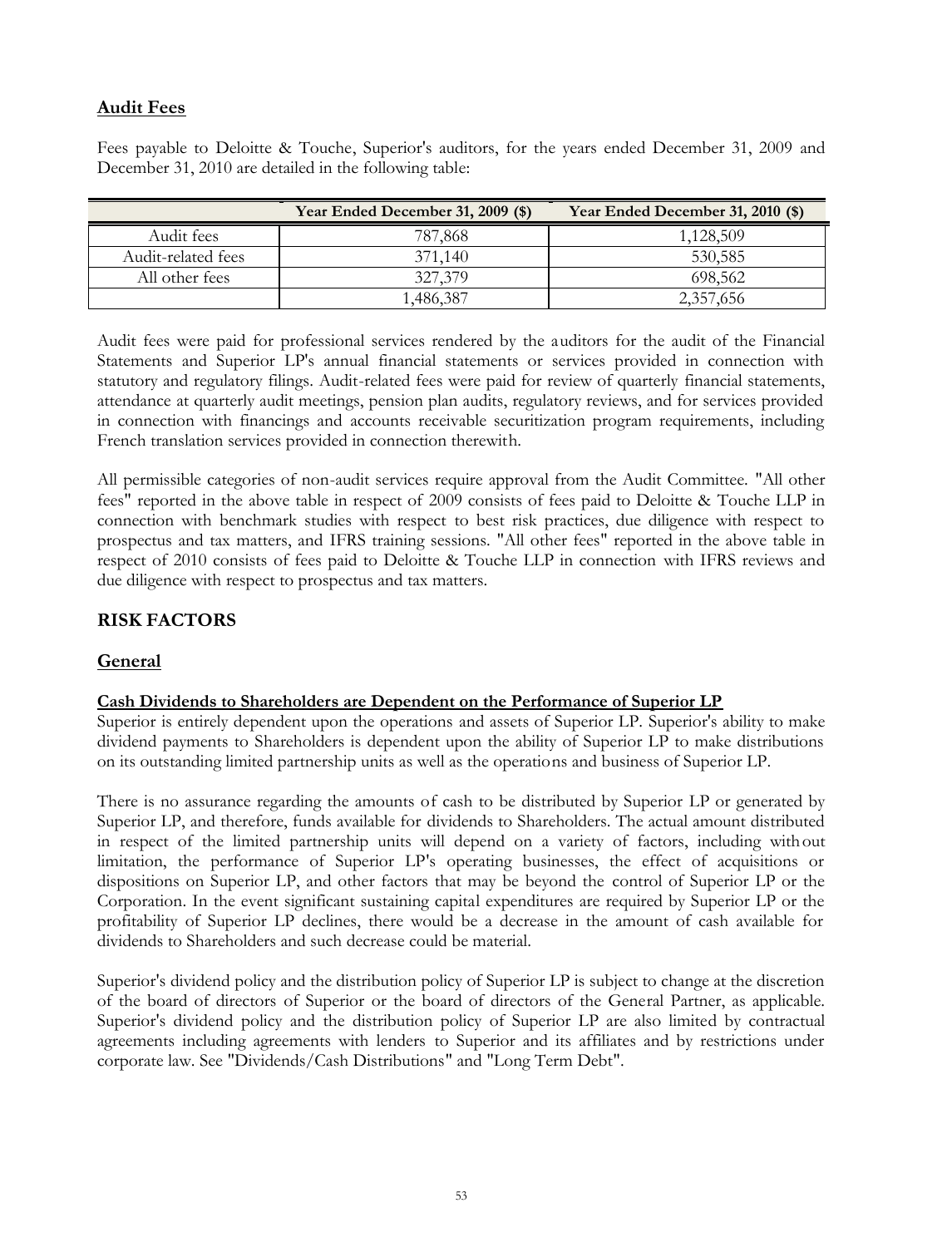### *Access to Capital*

The credit facilities and U.S. Notes of Superior LP contain covenants that require Superior LP to meet certain financial tests and that restrict, among other things, the ability of Superior LP to incur additional debt, dispose of assets or pay dividends/distributions in certain circumstances. These restrictions may preclude Superior LP from returning capital or making distributions on the limited partnership units. See "Long Term Debt" for a description of the requirements contained in Superior's debt covenants.

The payout by Superior LP of substantially all of its available cash flow means that capital expenditures to fund growth opportunities can only be made in the event that other sources of financing are available. Lack of access to such additional financing could limit the future growth of the business of Superior LP and, over time, have a material adverse effect on the amount of cash available for dividends to Shareholders.

To the extent that external sources of capital, including public and private markets, become limited or unavailable, Superior's and Superior LP's ability to make the necessary capital investments to maintain or expand its current business and to make necessary principal payments, uncertainties and assumptions under its term credit facilities may be impaired.

#### *Interest Rates*

Superior maintains a substantial floating interest rate exposure through a combination of floating interest rate borrowings and the use of derivative instruments. Demand levels for a significant portion of Energy Services' sales and substantially all of Specialty Chemicals and Construction Products Distribution's sales are affected by general economic trends. Generally speaking, when the economy is strong, interest rates increase as does sales demand from Superior's customers, thereby increasing Superior's ability to pay higher interest costs and vice versa. In this way, there is a common relationship between economic activity levels, interest rates and Superior's ability to pay higher or lower rates. However, increased interest rates can affect Superior's borrowing costs, which may have an adverse effect on Superior.

#### *Changes in Legislation and Expected Tax Profile*

There can be no assurances that income tax laws in the numerous jurisdictions in which Superior operates will not be changed, interpreted or administered in a manner which adversely affects Superior and its Shareholders. In addition, there can be no assurance that the Canada Revenue Agency (or a provincial tax agency), U.S. Internal Revenue Service (or a state or local tax agency), or the Chilean Internal Revenue Service (collectively the "**Tax Agencies**") will agree with how Superior calculates its income for tax purposes or that the various Tax Agencies will not change their administrative practices to the detriment of Superior or its Shareholders.

Without limiting the generality of the foregoing, since the beginning of 2010, the Canada Revenue Agency has requested and reviewed information from Superior relating to the Arrangement and the Conversion transaction. While Superior is confident in the appropriateness of its tax filing position and the expected tax consequences of the Arrangement and the Conversion transaction, there remains a possibility that, if the Canada Revenue Agency elects to challenge Superior's tax filing and such challenge is successful, it could potentially affect the availability or quantum of the tax basis or other tax accounts of Superior. Although it is difficult to quantify the potential impact of any such outcome, it could be materially adverse to Superior.

## *Forward-Looking Information May Prove Inaccurate*

Numerous statements containing forward-looking information are found in this AIF, documents incorporated by reference in this AIF and other documents forming part of Superior's public disclosure record. Such statements and information are subject to risks and uncertainties and involve certain assumptions, some, but not all, of which are discussed elsewhere in this document. The occurrence or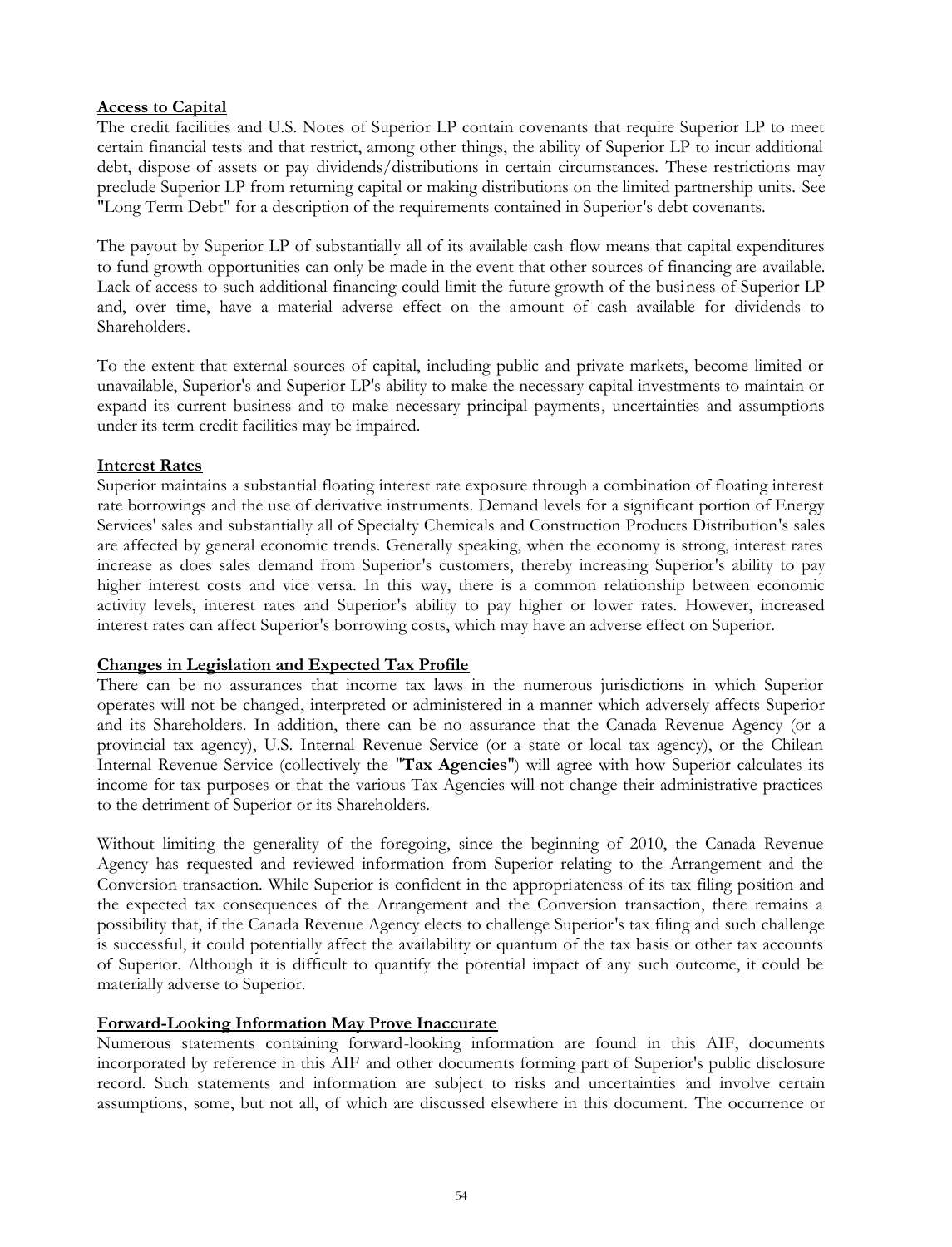non-occurrence, as the case may be, of any of the events described in such risks could cause actual results to differ materially from those expressed in the forward-looking information.

### *Foreign Exchange Risk*

A portion of Superior's net cash flows are denominated in U.S. dollars. Accordingly, fluctuations in the Canadian/United States dollar exchange rate can impact profitability. Superior attempts to mitigate the short-term impact of this risk by hedging.

#### *Capital Investment*

The timing and amount of capital expenditures incurred by Superior LP or by its subsidiaries will directly affect the amount of cash available to Superior for dividends to Shareholders. Dividends may be reduced, or even eliminated, at times when significant capital expenditures are incurred or other unusual expenditures are made.

#### *Operating Risks and Insurance Coverage*

Superior LP's operations are subject to the risks associated with the operations of each of its businesses some of which are outlined below. Superior LP is and will continue to be involved in various legal proceedings and litigation that arises in the normal course of its business. Superior LP maintains insurance policies with insurers in such amounts and with such coverages and deductibles as it believes are reasonable and prudent. However, there can be no assurance that such insurance will be adequate to protect Superior LP from all material expenses related to potential future claims related to the operations of its businesses or that such levels of insurance will be available in the future at economical prices. Also there can be no assurance that Superior's insurance providers will have the ability to satisfy all future claims in accordance with our policies.

#### *Superior LP May Not Be Successful in Making Acquisitions*

Superior LP and its predecessors have historically expanded their business through organic growth and acquisitions. Superior LP intends to consider and evaluate opportunities for growth acquisitions. There can be no assurance that Superior LP will find attractive acquisition candidates in the future, or that Superior LP will be able to acquire such candidates on economically acceptable terms.

#### *Collections from Customers*

Superior's operating segments are dependent in part on the viability of its customers for collections of trade accounts receivable and notes receivable. Superior cannot assure that its customers will not experience financial difficulties in the future or that it will be able to collect all of its trade accounts receivable or notes receivable.

#### *Third Party Credit and Commitment Risk and Reliance on Key Customers*

Superior contracts with numerous third parties, some of which represent a significant source of revenue and other which are important suppliers to Superior. In particular, BP Canada Resources Company, Shell Canada Limited, Imperial Oil Limited, Spectra Energy Limited, Keyera Energy Partnership, Provident Energy Trust, Ultramar Ltd., Bruce Power L.P., by its general partner, Bruce Power Inc., Marcquarie Cook Energy Canada Ltd., Sunoco Energy Products Inc., TransCanada Energy Ltd., PotashCorp., CMPC Celulosa S.A., Armstrong World Industries, and CGC Inc., a USG company. As a result, if such third parties fail to fulfill their commitments or meet their contractual obligations to Superior, despite the fact that Superior takes steps to mitigate these risks, such failures could have a mat erial adverse effect on the business, financial condition or operations of Superior.

#### *Recent Acquisitions*

Pursuant to the terms of the agreements providing for the purchase of SPI, SRH, GES and GHI, Superior was provided with certain representations, warranties and indemnities from the respective vendors subject to certain applicable limitations and thresholds and conducted due diligence prior to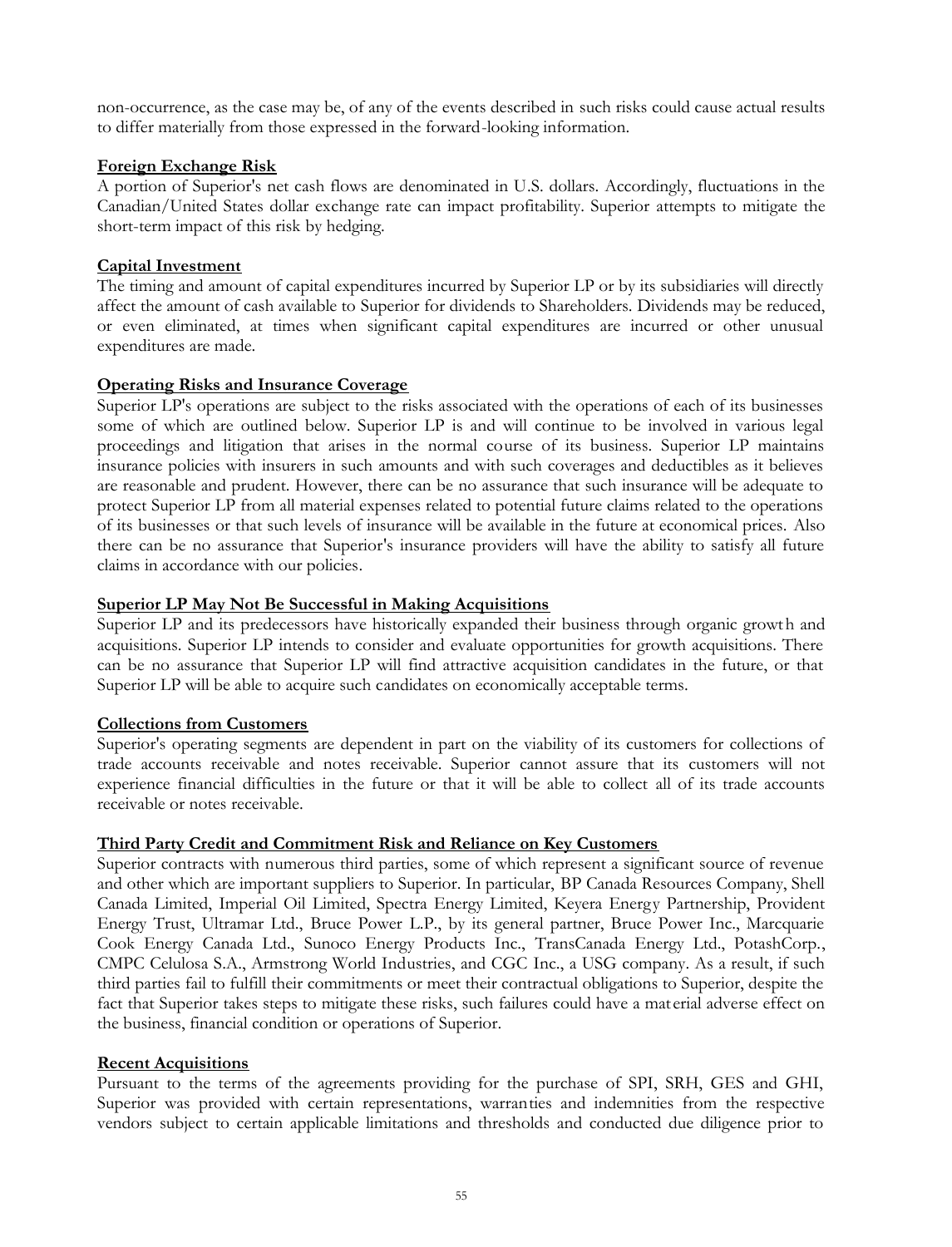completion of such acquisitions. However, if such representations and warranties are inaccurate or limited in applicability or if any liabilities that are discovered exceed such limits or are not covered by the representations, warranties or indemnities, or the applicable vendors default in their obligations or if certain liabilities are not identified in such agreements, Superior could become liable for any such liabilities which may have an adverse effect on Superior. In addition, there may be liabilities or risks that were not discovered in such due diligence investigations which could have an adverse effect on Superior.

### *Ballard Operational Risks*

The Fund has, through the contractual provisions in the agreements implementing the Conversion, including the Indemnity Agreement, and through securing certain insurance coverage, attempted to ensure that the liabilities and obligations relating to the business of Ballard are transferred to and assumed by New Ballard, that Superior is released from any such obligations and, even where such transfer or release is not effective or is not obtained, Superior is indemnified by New Ballard for all such obligations. However, in the event New Ballard fails or is unable to meet such contractual obligations to Superior, Superior could be exposed to liabilities and risks associated with the operations of Ballard which include, without limitation, risks relating to claims with respect to intellectual property matters, product liability or environmental damages.

#### *Limited Liability*

Superior holds a 99.9% limited partnership interest in Superior LP. As a limited partner of a limited partnership existing under the laws of the Province of Ontario, Superior's liability for indebtedness, claims and other liabilities of Superior LP is limited to its investment in such partnership. However, there are certain circumstances in which Superior could lose its limited liability in connection with its investment in Superior LP. For example, if Superior were to directly assume active management of Superior LP, its limited liability would be jeopardized.

#### *Additional Shares*

If the board of directors of the Corporation decides to issue additional Common Shares, preferred shares or securities convertible into Common Shares, existing Shareholders may suffer significant dilution.

## *Litigation and Fines*

Superior is currently involved in certain legal proceedings and although management of Superior does not believe that an adverse decision in any such proceedings would have a material adverse effect on the financial condition of Superior, the outcome of litigation cannot be predicted with certainty. A significant judgment against Superior, or the imposition of a significant fine or penalty, as a result of a finding that Superior has failed to comply with laws or regulations could have an adverse effect on Superior.

#### *Dependence on Personnel*

Superior's success has been largely dependent on the skills and expertise of its employees. The failure to attract and retain a sufficient number of qualified professionals and support staff could also have an adverse effect on Superior's profitability. Such shortages may result in the inability of Superior to accept new customers or to meet existing customer obligations. It would also be expected to result in an escalation of compensation levels its employees which Superior may not be successful in offsetting. The continued success of Superior will be dependent upon its ability to retain the services of such personnel, as well as experienced management, and recruit and retain other key employees for its business.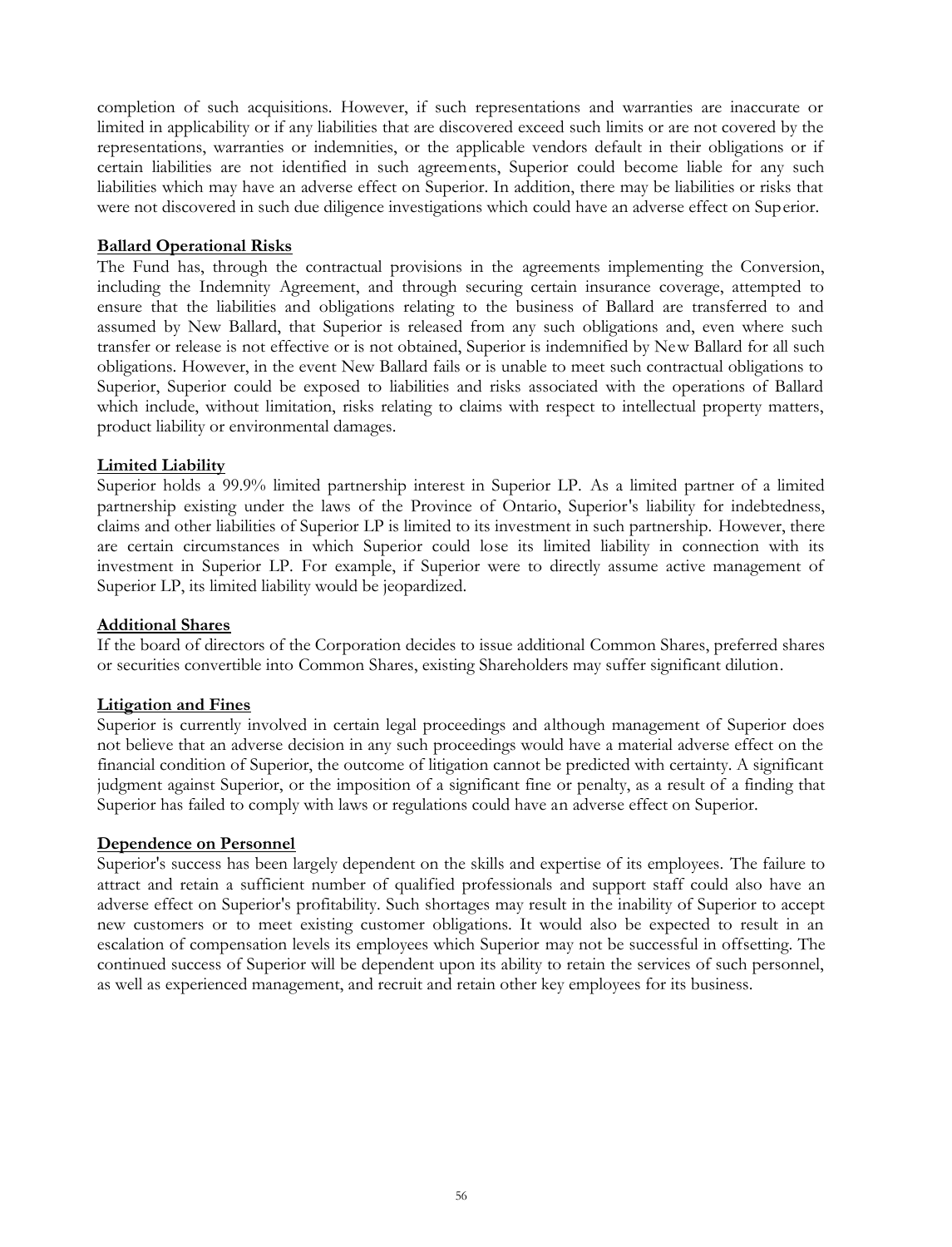# **Energy Services**

## *Superior Propane, U.S. Refined Fuels and SGL*

## *Competition*

Propane is sold in competition with other energy sources such as fuel oil, electricity and natural gas, some of which are less costly on an energy equivalent basis. While propane is usually more cost effective than electricity, electricity is a major competitor in most areas. Fuel oil is also used as a residential, commercial and industrial source of heat and, in general, is less costly on an equivalent energy basis, although operating efficiencies, environmental and air quality factors help make propane competitive with fuel oil. Except for certain industrial and commercial applications, propane is generally not competitive with natural gas in areas where natural gas already exists. Other alternative energy sources such as compressed natural gas, methanol and ethanol are available or could be further developed and could have an impact on the propane industry and Superior Propane in the future. The trend towards increased conservation measures and technological advances in energy efficiency may have a detrimental effect on propane demand and Superior Propane's sales. Demand for automotive uses is presently declining at a rate of approximately 10% to 15% per year due to the development of more fuel efficient and complicated engines which increase the cost of converting engines to propane and reduce the savings per kilometre driven. Propane commodity prices are affected by crude oil and natural gas commodity prices.

Although Superior Propane is the largest provider of propane in Canada, it faces intense competition in each region of the country where it carries on business from a variety of competitors. In addition to competition from other energy sources, Superior Propane competes with approximately 200 other retail marketers. Propane retailing is a local, relationship-based business, in which propane competes for market share based on price and level of service. The industry is mature, with limited growth potential and barriers to entry are relatively low. Superior Propane's ability to remain an industry leader depends on its ability to provide reliable service at competitive selling prices. There can be no assurance that Superior Propane will be able to compete successfully against its current or future competitors or that competition will not have a material adverse effect on Superior's results of operations and financial condition, and on the amount of cash available for dividends to Shareholders.

Competition in USRF's business markets generally occurs on a local basis between large full service, multi-state marketers and smaller local independent marketers. Although the industry has seen a continued trend of consolidation over the past several years, the top ten multi-state marketers still contribute only one-third of total retail sales in the United States. Marketers primarily compete based upon price and service and tend to operate in close proximity to customers, typically within a 35-mile marketing radius from a central depot, to lower delivery costs and provide prompt service.

Among USRF's largest competitors, pricing tends to be competitive and generally based upon a reasonable markup of overall cost of fuel, delivery, and service. USRF is well positioned to compete with these corporations given its volume, terminal and bulk storage facilities, and attractive customer density footprint. USRF is also well positioned to compete with its other smaller regional and local suppliers, who generally have fewer than 3,000 residential customers and do not have sufficient volume or infrastructure to achieve the cost efficiencies that USRF is able to achieve.

Competition also arises from suppliers of alternative sources of energy, such as natural gas. The rate of conversion from the use of home heating oil is primarily affected by the viability of natural gas, fuel prices, and the cost of replacing the home's existing oil-fired heating system.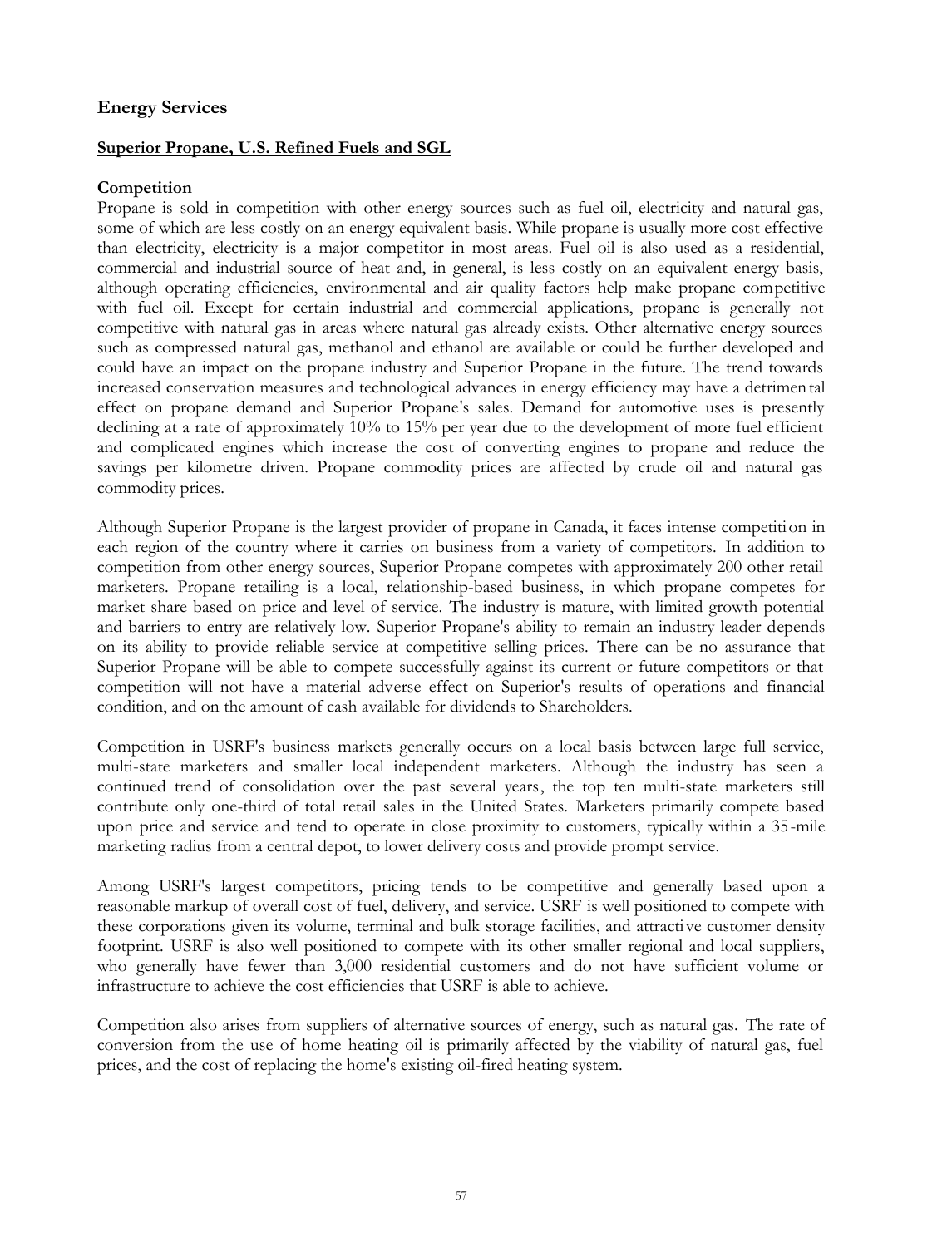## *Volume Variability, Weather Conditions and Economic Demand*

Historically, overall propane demand from non-automotive end-use applications has been stable. However, weather and general economic conditions affect propane market volumes. Weather influences the demand for propane primarily for space heating uses and also for agricultural applications, such as crop drying. Approximately 85% of Superior Propane's annual cash flow is typically generated in the October to March winter heating season. Superior Propane accumulates propane inventory during the summer months for delivery to its fixed-price customers during the winter heating season.

Harsh weather can create conditions that impede the transportation and delivery of propane and increase Superior Propane's operating costs and may reduce customers' demand for propane, any of which may have an adverse effect on Superior.

Due to the nature of SGL's supply arrangements, storage contracts and available hedging strategies, in periods of declining prices and low demand, SGL may be faced with a mismatch in the timing of inventory sales and prevailing market prices.

For USRF's demand from end-use heating applications is predictable. However, weather and general economic conditions affect distillates market volumes. Weather influences the demand for distillates primarily for heating; equally volumetric demand declines due to economic conditions as customers trend towards conservation and supplement heating with alternative sources such as wood pellets.

#### *Demand, Supply and Pricing*

Propane represents less than 2% of the overall Canadian energy market and is used in a wide range of applications, including residential, commercial, industrial, agricultural and automotive uses. Demand for traditional propane end-use applications is increasing marginally with general economic growth. However, increases in the cost of propane encourage customers to reduce fuel consumption and to invest in more energy efficient equipment, reducing demand. Automotive propane demand is presently declining at a rate of approximately 10% to 15% per year due to the development of more fuel-efficient and complicated engines which increase the cost of converting engines to propane and reduce the savings per kilometre driven. Reversal of this market trend will require increased support of governments and original equipment vehicle manufacturers. Based on the most recently available industry data, it is estimated that on an annual basis, approximately 10 billion litres of propane are produced in Canada of which approximately five billion litres are consumed domestically. The remainder is exported to the United States. Superior Propane's supply is currently purchased from approximately 20 propane producers and suppliers in Canada. If Superior Propane was not able to obtain the required supply from such producers, it could have an adverse effect on its business. The retail propane business is a "marginbased" business where the level of profitability is largely dependent on the difference between retail sales prices and wholesale product costs. Changes in propane supply costs are normally passed through to customers, but timing lags may result in positive or negative gross margin fluctuations.

Approximately seven million households or roughly 32% use distillate fuel oil as their main space heating fuel located in the north-eastern United States. Also known as number 2 high-sulfur fuel oil, heating oil is a low viscosity, flammable, liquid petroleum product produced at crude oil refineries as a part of the distillate fuel oil product family. Residential space heating is the primary use for heating oil, making the demand highly seasonal. Based on the latest available data, residential customers in the north-eastern United States consumed over 3.9 billion gallons of heating oil.

The north-eastern United States has traditionally relied on heating oil as a household fuel source, but demand has gradually declined over the past 20 years as propane and natural gas fuels have become more readily available. While heating oil no longer maintains an appreciable share of new home construction, turnover on existing homes is slow due to the cost requirements to switch. Therefore, heating oil demand remains steady in the north-eastern United States. USRF is a "margin-based" business where the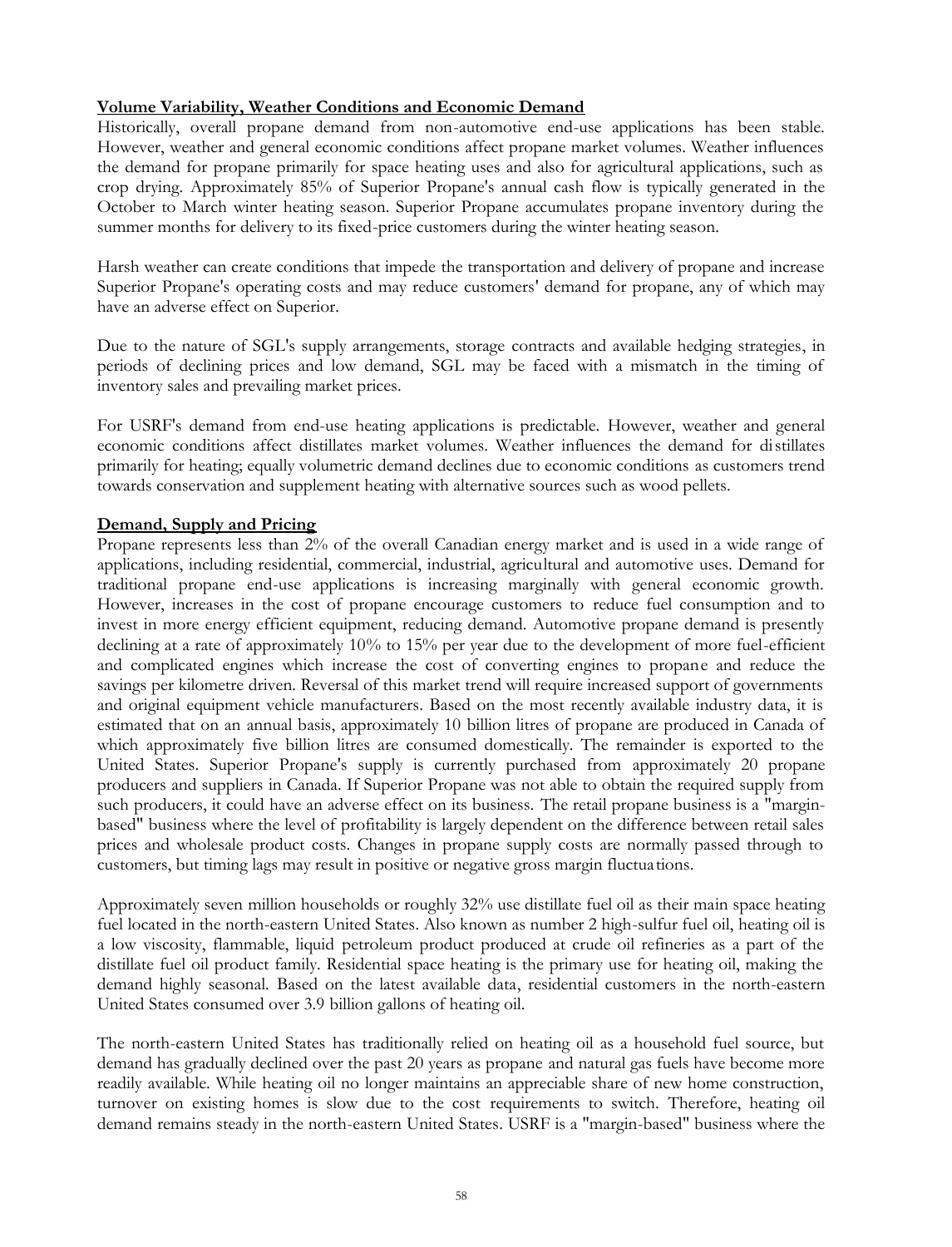level of profitability is largely dependent on the difference between retail sales prices and whole sale product costs. Changes in supply costs are normally passed through to customers, but timing lags may result in positive or negative gross margin fluctuations.

SGL sources its fixed-price term propane sales commitments by entering into various physical propane purchase and sale contracts for similar terms and volumes to create an effective fixed-price cost of supply. SGL transacts with approximately 20 propane counterparties. There can be no assurance that any of these counterparties will not default on any of its obligations to SGL requiring SGL to find another source to meet its supply commitment and, any such default, could have a material adverse effect on Superior. However, the financial condition of each counterparty is evaluated and credit limits are established in an effort to minimize SGL's exposure to this risk.

#### *System Upgrade*

During the second quarter of 2010, Superior's Canadian propane distribution business upgraded its JD Edwards enterprise system to the most recent version in order to enhance efficiencies and core business functions. As a result of the upgrade, Superior experienced complications with processing certain sales transactions and producing accurate invoices which delayed customer collections and increased net working capital. As at December 31, 2010, net working capital was approximately \$100 million higher than the prior year due to the system upgrade complications. Throughout the third and fourth quarter of 2010, Superior has continued to resolve implementation implications and has substantially increased customer collection efforts in order to reduce working capital. As at December 31, 2010, Superior has resolved the majority of the system implementation complications and expects net working capital to return to historical levels in the second half of 2011.

#### *Health, Safety and Environment*

Slight quantities of propane may be released during transfer operations. The storage and transfer of propane has limited impact on soil or water given that a release of propane will disperse into the atmosphere. To mitigate risks, Superior Propane has established a comprehensive program directed at environmental, health and safety protection. This program consists of an environmental policy, codes of practice, periodic self-audits, employee training, quarterly and annual reporting and emergency prevention and response.

Superior Propane's operations are subject to the risks associated with handling, storing and transporting propane in bulk. The potential exists for accidents to occur or equipment to fail which could result in the release of propane and any such release could result in a fire or explosion causing damage to facilities, death or injury and liabilities to third parties.

In response to the August 2008 Sunrise Propane accident, the Ontario government's independent regulator of fuels, the Technical Standards and Safety Authority ("TSSA"), has implemented increased regulations for fuel storage locations to comply with the new regulations to allow the business to renew its Ontario Transfer Facility license. The new regulations require businesses to conduct a health and safety risk assessment and depending on the results of the assessment, the business must remediate the risks to an acceptable level. If the risks cannot be mitigated to an acceptable level then the business must close and relocate the storage location. Superior Propane is currently conducting the risk assessments and assessing the results as it's earliest license renewals are due at the end of May 2011. It is unknown at this time what the actual costs to comply with these enhanced regulations will be but it is currently expected to be approximately \$1.0 - \$2.0 million.

USRF's operations are subject to the risks associated with handling, storage and transporting refined fuels in bulk. The potential exists for accidents to occur or equipment to fail which could result in the release of such substances and any such release could result in a fire or explosion, causing damage to facilities, death or injury and liabilities to third parties.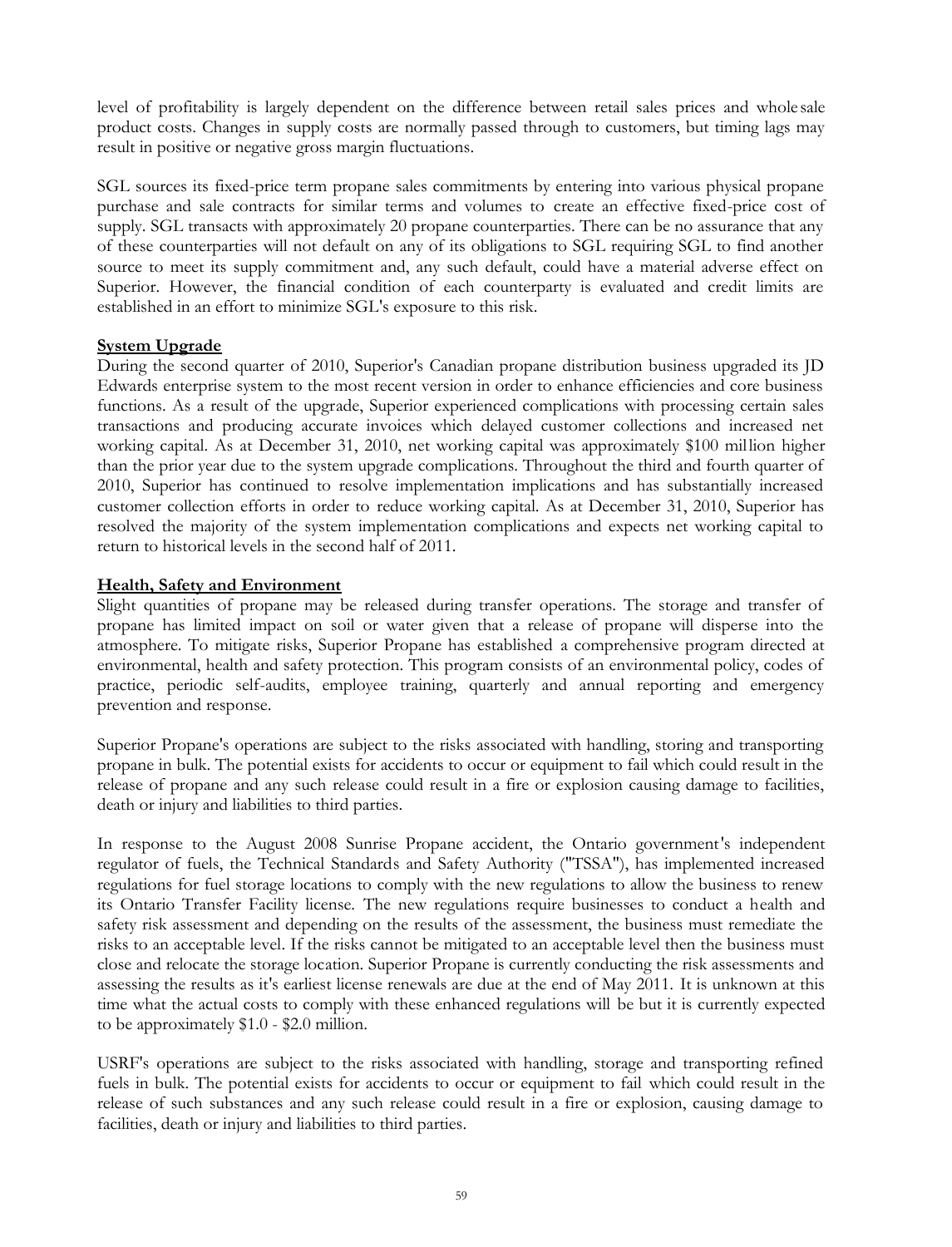USRF safety practices and regulatory compliance are an important part of its business. This is being managed through a centralized safety and environment management system. The storage and delivery of refined fuels posses the potential for spills which impact the soils and water of storage facilities and customer properties. All tank storage areas and loading/unloading points have secondary containment to prevent spills from reaching soil or ground water. Customer locations are inspected by drivers and technicians during visits to identify potential release hazards and necessary corrections are performed before product is delivered. Releases that impact soil or groundwater are reported to the appropriate government agencies and clean up operations are conducted by internal and third party technicians. USRF's commodities create Greenhouse gases. The regulatory landscape related to Greenhouse gases could change based on ongoing discussions in various political and environmental forums.

#### *Employee and Labour Relations*

As of December 31, 2010, Superior Propane had 1,330 full-time, 25 part-time and 194 temporary, casual, and seasonal employees. Approximately 311 or 19% of its employees are unionized through three provincial or regional certifications in British Columbia, Yukon and Quebec with expiry dates ranging from December 31, 2010 to April 30, 2011. Collective bargaining is currently ongoing with the agreements that expired on December 31, 2010 and it is expected negotiations will commence in the March timeframe for the agreement ending April 30, 2011. While labour disruptions are not expected, there is always risk associated with the re-negotiation process that could have an adverse impact to Superior.

As of December 31, 2010, the USRF had 1,133 fulltime, 61 part-time and two temporary employees. Approximately 44 of its employees are unionized. Two of the union agreements expired in 2010 and are being negotiated, while the third expires in May 2013. Collective bargaining agreements are renegotiated in the normal course of business. If Superior is unable to renegotiate such collective bargaining agreements, it could result in an adverse affect on Superior.

## *Fixed-Price Offerings*

Superior Propane offers its customers various fixed-price propane programs. In order to mitigate the price risk from offering these services, Superior Propane uses its physical inventory position, supplemented by forward commodity transactions with various third parties having terms and volumes substantially the same as its customers' contracts. In periods of high propane price volatility the fixed price programs create exposure to over or under supply positions as the demand from customers may significantly exceed or fall short of supply procured. In addition, if propane prices decline significantly subsequent to customers signing up for a fixed price program there is a risk that customers will default on their commitments. See Note 19(ii) to the Financial Statements for fixed-price propane purchase and sale commitment amounts. To the extent that Superior Propane has an exposure related to US dollars, the exposure is mitigated through foreign currency hedge contracts. See "Foreign Currency Hedging" and Note 13 to the Financial Statements.

USRF offers its customers some limited fixed-price and capped-price programs. In order to mitigate the price risk from offering these services, USRF uses call options, physical positions, supplemented by forward commodity transactions with various third parties having terms and volumes substantially the same as its customers' contracts. In periods of high commodity prices volatility in the fixed price programs create exposure to over or under supply positions as the demand from customers may significantly exceed or fall short of supply procured. In addition, if commodity prices decline significantly subsequent to customers signing up for a fixed price program there is a risk that customers will default on their commitments. See Note 19(ii) to the Financial Statements for refined fuel purchase and sale commitment amounts. Fixed Price Offerings make up under 5% of the USRF's flowing volumes.

SGL primarily purchases and sells propane, as well as butane and other refined fuel products to meet its estimated commitments to its wholesale customers based upon, among other things, the historical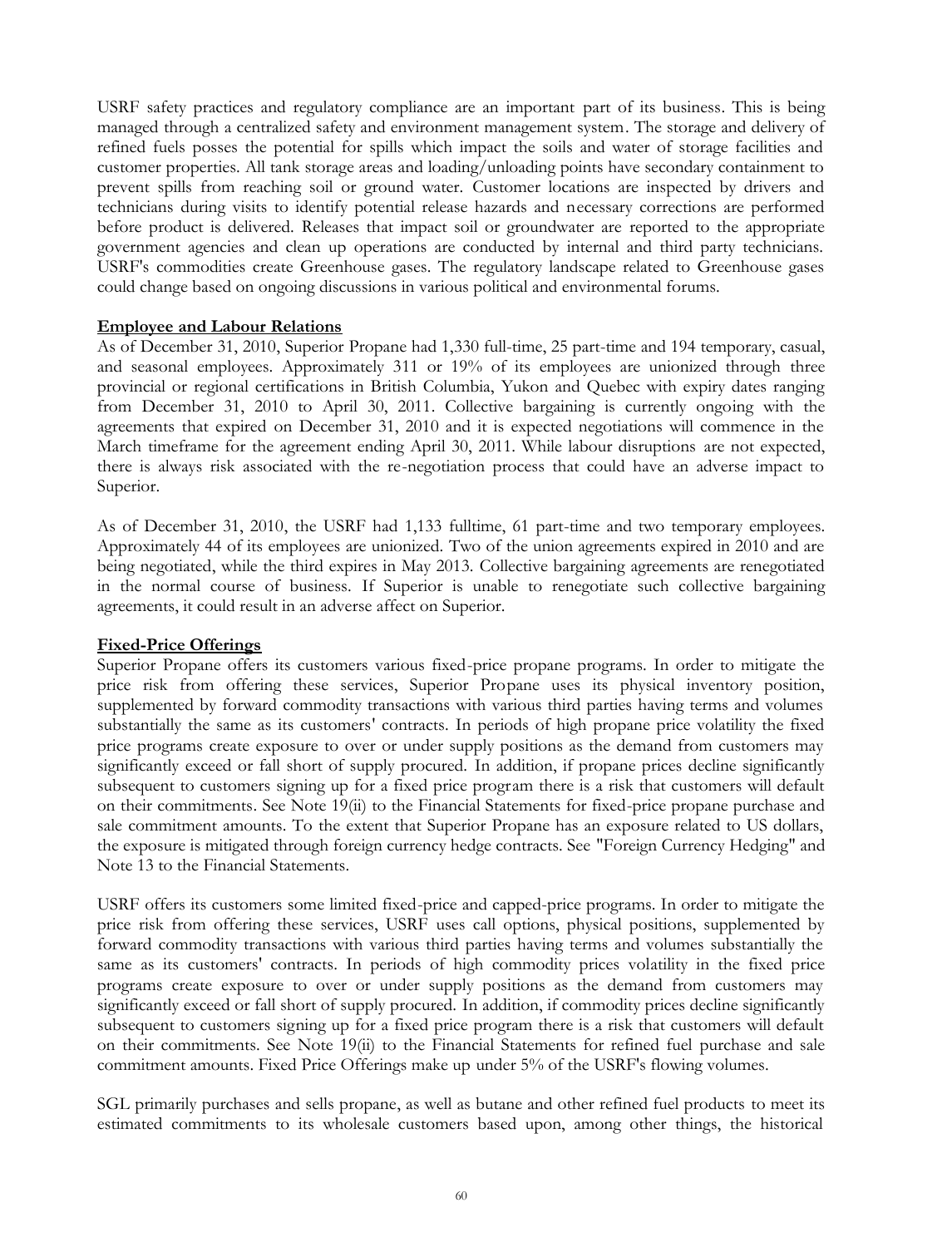consumption of propane of its customers. Depending on a number of factors, including weather, pricing, customer attrition and economic conditions, customer consumption may vary from the volume purchased. This variance may require SGL to purchase or sell its products at market prices which may have a material adverse effect on the financial results of Superior. To mitigate potential balancing risk, SGL closely monitors its balancing position and leases storage facilities to secure supply for its customers, in an effort to minimize imbalances.

### *Regulatory Environment and Legislative Change*

USRF is subject to extensive federal, state and local laws and regulations, including those relating to the protection of the environment, waste management, discharge of hazardous materials and the characteristics and composition of refined products. Certain of these laws and regulations may also require assessment or remediation efforts at USRF's facilities and at third party sites. Environmental laws applicable to USRF are subject to frequent change and often become more stringent over time. Compliance with current and future environmental laws and regulations may require significant expenditures, increasing the overall cost of operating the business. Failure to comply with these laws and regulations could also result in substantial fines or penalties against Superior or orders that could limit its operations and have an adverse effect on Superior.

USRF is based and operates in the United States and Canada and, as a result, such operations could be affected by changes to laws, rules or policies which may either be more favourable to competing energy sources or increased costs or otherwise negatively affect the operations of USRF in comparison to such competing energy sources. Any such changes could have an adverse effect on Superior.

## *Superior Energy Management*

#### *Competition*

The energy retailing business is competitive and many of SEM's competitors have greater financial and other resources than SEM. It is possible that new entrants may enter the market and compete directly for the customer base that SEM targets, slowing or reducing its market share. Such competition may have an adverse effect on the results of this business.

## *Fixed-Price Offering*

*Gas Fixed-Price Offerings.* SEM purchases natural gas to meet its estimated commitments to its customers based upon the historical consumption of gas of its customers. Depending on a number of factors, including weather, customer attrition and poor economic conditions affecting commercial customers' production levels, customer natural gas consumption may vary from the volume purchased. This variance must be reconciled and settled at least annually and may require SEM to purchase or sell natural gas at market prices which may have an adverse impact on the results of this business. To mitigate potential balancing risk, SEM closely monitors its balancing position and takes measures such as adjusting gas deliveries and transferring gas between pools of customers, so that imbalances are minimized. In addition, SEM maintains a reserve for potential balancing costs. The reserve is reviewed on a monthly basis to ensure that it is sufficient to absorb any losses that might arise from balancing.

*Power Fixed-Price Offerings.* SEM matches its customers estimated electricity requirements by entering into electricity swaps in advance of acquiring customers. Depending on several factors, including weather, customer's energy consumption may vary from the volumes purchased by SEM. SEM is able to invoice existing commercial electricity customers for balancing charges when the amount of energy used is greater than or less than the tolerance levels set initially. In certain circumstances, there can be balancing issues for which SEM is responsible when customer aggregation forecasts are not realized.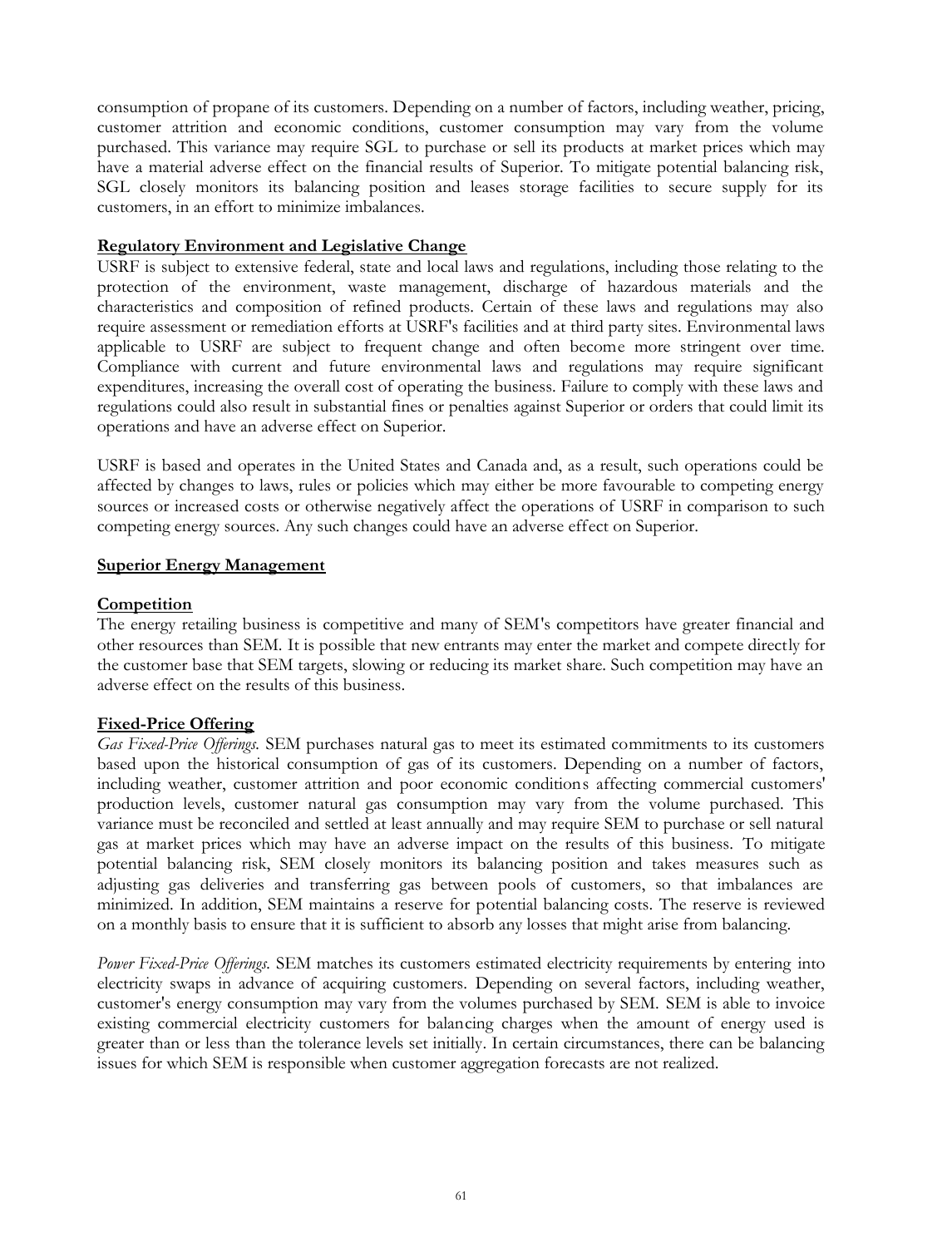## *Supply and Third Party Credit*

SEM resources its fixed-price term natural gas sales commitments by entering into various physical natural gas and U.S. dollar foreign exchange purchase contracts for similar terms and volumes to create an effective Canadian dollar fixed-price cost of supply. SEM transacts with ten financial and physical natural gas counterparties. There can be no assurance that any of these counterparties will not default on any of its obligations to SEM. However, the financial condition of each counterparty is evaluated and credit limits are established to minimize SEM's exposure to this risk. There is also a risk that supply commitments and foreign exchange positions may become unmatched, however, this is monitored daily in compliance with SEM's risk management policy.

Starting with 2008, the supply for new natural gas business in Canada billed through the utility was transacted with Macquarie, accordingly, failure by Macquarie to meet its obligations may have a material adverse effect on the results of SEM; however, SEM monitors this credit risk on a regular basis.

For the electricity business, SEM has entered into a long-term electricity supply agreement with Bruce Power, Ontario's largest independent electricity generator. Under the terms of the agreement, Bruce Power has agreed to supply electricity to SEM in order to fix prices for residential and small commercial customers for terms up to five years. While SEM has the ability to select alternative suppliers under certain circumstances, failure by Bruce Power to meet its obligations would have a material adverse effect on the results of SEM, however SEM monitors this credit risk on a regular basis.

## *Dependence on Sales Agents*

SEM must retain qualified sales agents in order to properly execute its business strategy. The continued growth of SEM is reliant on the services of agents to sign up new customers. There can be no assurance that competitive conditions will allow these agents to achieve these customer additions. Lack of success in the marketing programs of SEM would limit future growth of cash flow.

## *Regulatory*

SEM operates in the highly regulated energy industry in the provinces of Ontario and Quebec. Changes to existing legislation could impact this business's operations. As part of the current regulatory framework, local delivery companies are mandated to perform certain services on behalf of SEM, including invoicing, collection, assuming specific bad debt risks and storage and distribution of natural gas. Any elimination or change to these rules could have a significant adverse effect on the results of this business.

In conjunction with this order, SEM is enabled to bill an additional transportation "line item" to some of its customers. In an effort to offset these additional costs SEM is passing through to customers some of these transportation costs directly to customers. SEM needs to balance these additional costs with customers concerns/queries regarding rate changes and have developed a communication plan in SEMs call centre.

The Ontario Energy Board issued an update to the revised Codes of Conduct supporting the Energy Consumer Protection Act. Although the industry had anticipated automatic renewal of natural gas accounts on a month-to-month basis, the OEB has confirmed that the automatic renewal of natural gas contracts will be allowed for a period of one year capped at the customer's existing rate. Only one automatic renewal will be allowed emphasizing the need to positively convert automatic renewals to other products before the customer is returned to the utility at the end of the renewal term. Renewal notifications will require a standard disclosure form and a price comparison between SEM's renewal price and the utility default rate.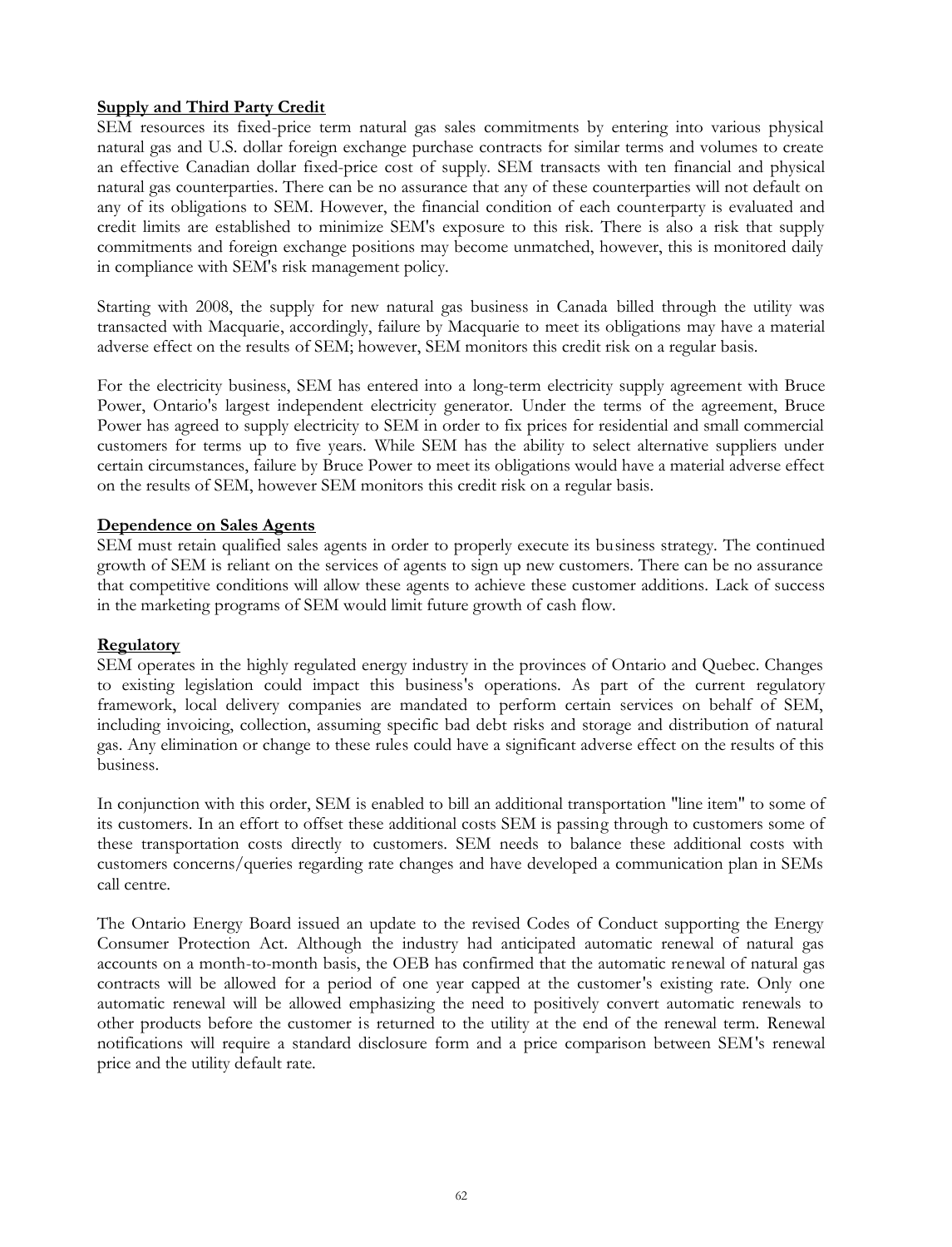# **Specialty Chemicals**

### *Competition*

ERCO Worldwide, one of four global sodium chlorate companies, competes with Eka, Kemira and Canexus on a worldwide basis. The business also competes with a number of smaller regional producers. Key competitive factors include price, product quality, logistics capability, reliability of supply, and technical capability and service. Of the global producers, Kemira and Canexus do not provide chlorine dioxide generators or related technology. The business also competes with chloralkali producers, such as Dow Chemicals, Occidental Chemicals, Olin Corporation, Ashta Chemicals and PPG Industries as well as Canexus in North Vancouver.

In addition, the end-use markets for ERCO Worldwide's products are correlated to the general economic environment and the competitiveness of its customers which is outside of its control. North American bleached pulp producers are experiencing global competitive pressure as a result of increased fibre and energy costs and the impact of exchange rates which may result in reduced demand for sodium chlorate in North America. In addition, North American demand for chlorine and chlorine related products may be impacted by the general economic environment, which can directly impact the pricing for chloralkali products. During recessionary times pricing for alkali products (NaOH) is elevated as the slowdown usually decreases demand for Cl2 causing a tight alkali market.

#### *Intellectual Property*

ERCO Worldwide's chlorine dioxide generators and the related technology are protected by approximately 167 patents and patent applications (152 patents have been granted and 15 applications are pending). Over time, patents expire and, as ERCO Worldwide employs new technology, new patent applications are made and in certain cases new patents are obtained protecting such technology. However, in the case of expired patents or applications that are not granted, ERCO Worldwide would no longer have the exclusive right to use the subject of the patent, and as a result, such technology may be available to be utilized by a competitor which could have an adverse effect on Superior.

#### *Supply Arrangements*

ERCO Worldwide uses four primary raw materials to produce its chemical products: electricity, salt, potash and water. Electricity comprises 70% to 85% of variable production costs for sodium chlorate. The business has long-term contracts or contracts that renew automatically with power producers in each of the jurisdictions in which its plants are located. These contracts generally provide ERCO Worldwide with some portion of firm power supply and a portion that may be interrupted by the producer based on the terms of the various agreements. The business can reduce its power consumption quickly and at minimal cost, which allows it, in some jurisdictions, to reduce its overall power costs by selling ancillary services back to the power producer or to the power grid. In jurisdictions where electrical costs are deregulated, fixed-price term supply contracts are entered into in order to manage production costs. Approximately 10% of ERCO Worldwide's annual power requirements are located in deregulated electricity jurisdictions, of which 100% has been sourced through fixed-price electrical contracts, for remaining terms up to nine years. Electricity for ERCO Worldwide's Chilean facility is supplied from CMPC and is supplied as part of ERCO's long-term sodium chlorate supply agreement with CMPC. See Note 19(iii) to the Financial Statements for a summary of ERCO's fixed-price electricity commitments.

ERCO Worldwide purchases salt from third-party suppliers at each of its plants with the exception of the Hargrave and Saskatoon facilities, which are self-supplied through long-term salt reserves that are solution-mined on site. Salt purchase contracts are typically fixed-price contracts with terms of one year or greater, often with automatic renewals. Salt costs typically comprise about 10% of variable production costs of sodium chlorate.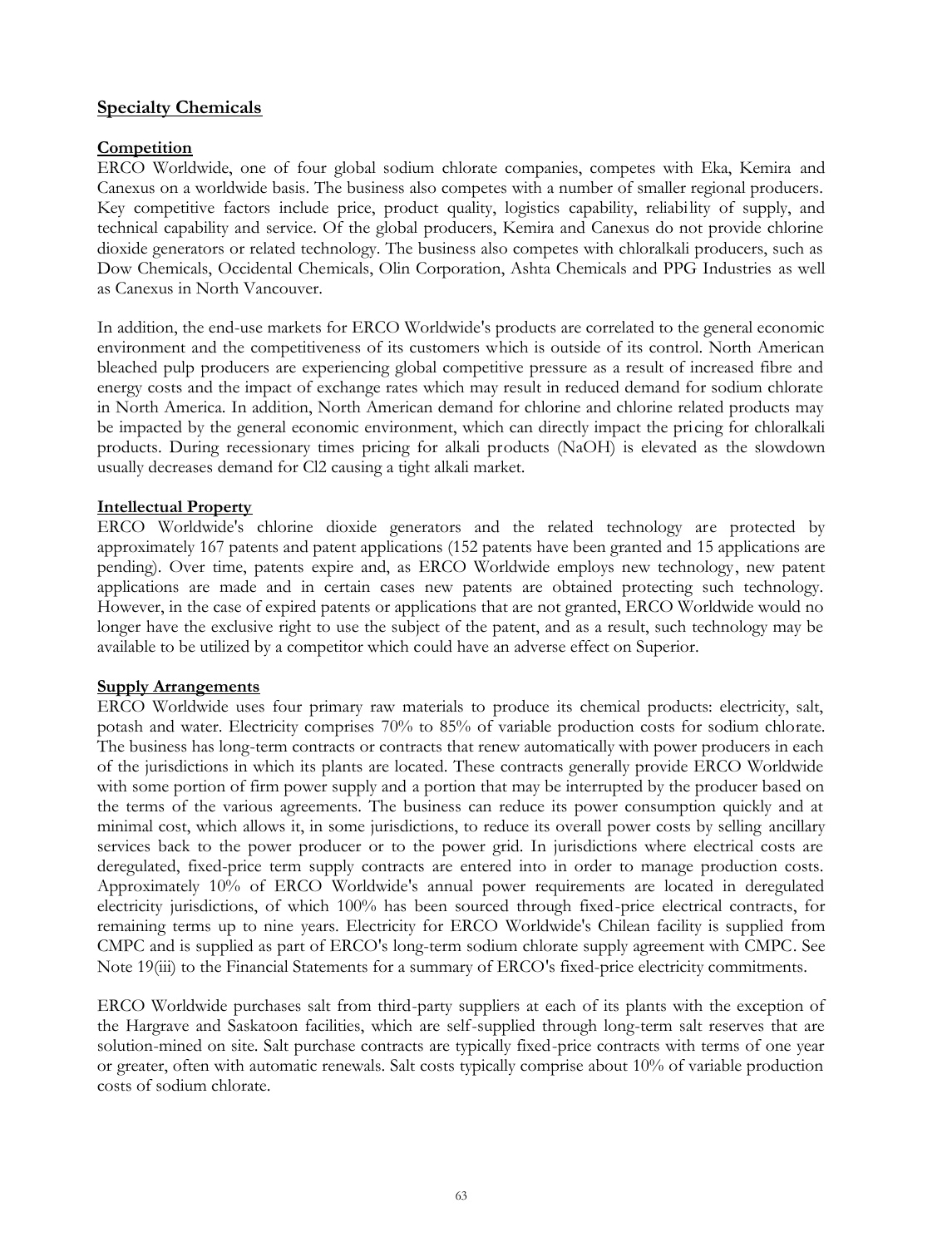KCL is a major raw material used in the production of KOH at ERCO Worldwide's Port Edwards Wisconsin facility. Substantially all of ERCO Worldwide's KCL is received from PCS. PCS operates two KCL mines that are able to provide the product specifications required by ERCO. ERCO Worldwide currently has a limited ability to source KCL from additional suppliers. In the event of a KCL supply interruption, ERCO's Port Edwards facility is able to switch production to the sodium molecule from the potassium molecule. The ability to switch between sodium and potassium significantly reduces the risks associated with a single point of supply for KCL.

The cost of electricity is far greater than all other costs of production combined for ERCO Worldwide. Therefore, supply of electricity at reasonable prices and on acceptable terms is critical. If ERCO Worldwide is unable to obtain electricity at reasonable prices and on acceptable terms, it will have a negative impact on its results of operations. The electricity that ERCO Worldwide uses is supplied by others and may be subject to wide price fluctuations for a variety of reasons beyond ERCO Worldwide 's control. The current trend towards deregulation of electric power makes short-term future costs for electric power uncertain in certain jurisdictions in which this business operates. There is no assurance that ERCO Worldwide will continue to be able to secure adequate supplies of electricity at reasonable prices or on acceptable terms.

#### *Foreign Currency Exchange*

ERCO Worldwide's exposure to fluctuations in the United States dollar and Canadian dollar foreign currency exchange rates is expected to be approximately \$140 million to \$150 million in 2011, and consists of US denominated net revenue from Canadian operations and the net cash flow generated from operations in the United States and Chile. ERCO Worldwide manages its exposure to fluctuations between the United States and Canadian dollar by entering into hedge contracts with external third parties and internally with other Superior businesses. Approximately 68% and 54% of ERCO Worldwide's estimated United States dollar exposure for 2011 and 2012 have been hedged.

#### *Health, Safety and Environment*

ERCO Worldwide's operations involve the handling, production, transportation, treatment and disposal of materials that are regulated by environmental, safety, and transportation laws and regulations. ERCO Worldwide is a founding member of Responsible Care®, an initiative of the Chemistry Industry Association of Canada, the American Chemistry Council, and ASIQUIM (in Chile). Responsible Care® is the chemistry industry's commitment to sustainability - the betterment of society, the environment and the economy. ERCO has been verified against the Responsible Care® ethic and codes of practice for a fifth time, which represents over 16 years of externally verified compliance to the codes. ERCO Worldwide continually strives to achieve an environmental and safety record that is "best-in-class" in the chemistry industry. ERCO has received many awards for its safety and environmental performance. In addition, the conversion to membrane technology at the Port Edwards chloralkali facility has eliminated future legacy and liability risks associated with mercury use and emissions at the facility.

#### *Regulatory*

ERCO Worldwide's operations and activities in various jurisdictions require regulatory approvals for the handling, production, transportation and disposal of chemical products and waste substances. The failure to obtain or comply fully with such applicable regulatory approvals may materially adversely affect ERCO Worldwide.

## *Operational Matters*

The operations of ERCO Worldwide are subject to the risks normally incident to the handling, production, transportation and disposal of chemical products. ERCO Worldwide's facilities produce large volumes of chemicals, using equipment with fine tolerances. The potential exists for the relea se of highly toxic and lethal substances, including chlorine. Equipment failure could result in damage to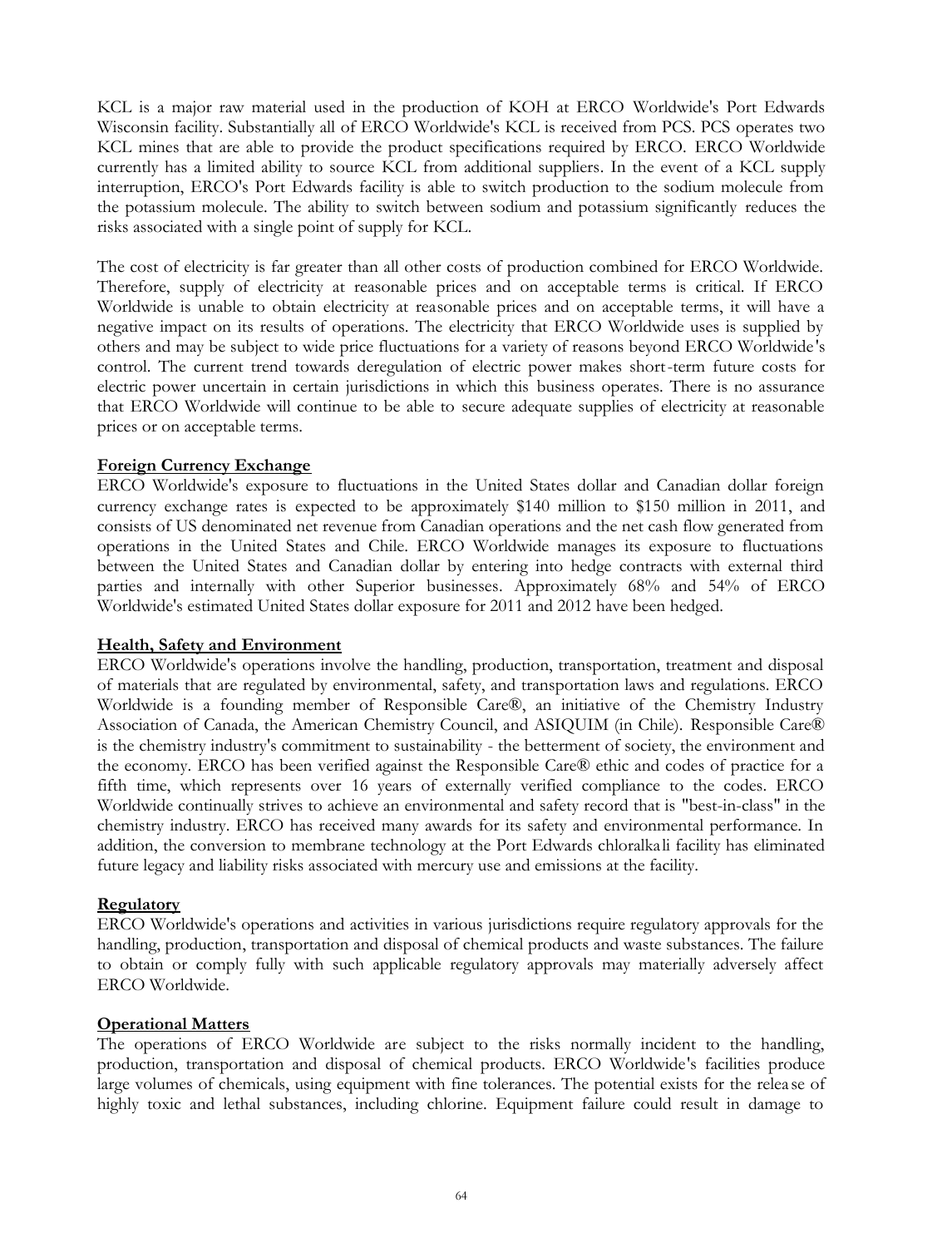facilities, death or injury and liabilities to third parties. If at any time the appropriate regulatory authorities deem any of the facilities unsafe, they may order that such facilities be shut down.

## *Employee and Labour Relations*

As at December 31, 2010, ERCO Worldwide had 516 full-time employees of which 129 were unionized. The three plants in Vancouver, Saskatoon and Buckingham are subject to collective bargaining agreements. Vancouver's agreement was renegotiated in 2009 and expires on November 30, 2012. The Saskatoon and one of the two Buckingham agreements was renegotiated in 2010. The second Buckingham agreement expires in 2011. Collective bargaining agreements are renegotiated in the normal course of business. If Superior is unable to renegotiate such collective bargaining agreements, it could result in an adverse affect on Superior.

## **Construction Products Distribution**

Activity in the CPD business is subject to changes in the level of general economic activity and in particular to the level of activity in residential and non-residential construction subsectors. New construction in residential markets is subject to such factors as household income, employment levels, customer confidence, population changes and the supply of residential units in any local area. Residential renovation is not as sensitive to these factors and can provide some balance in the demand for residential construction product distribution.

Non-residential activity can be subdivided into commercial, industrial and institutional. New construction activity in these sectors is subject to many of the same general economic factors as for residential activity. In the industrial and institutional subsectors, government and regulatory programs can also have a significant impact on the outlook for product distribution, particularly as related to our insulation businesses. As a result, changes to the level of general economic activity or any of the above mentioned factors that affect the amount of construction or renovations in residential and non-residential markets can have an adverse affect on the CPD business and Superior.

#### *Competition*

The North American GSD business is estimated to generate annual sales revenues of more than \$15 billion. Specialty distributors, such as CPD, service the builder/contractor market, traditionally representing 50% to 60% of total industry revenues. The remainder of industry revenues is earned through big-box home centres and independent lumber yards, which service the "do-it-yourself" market, as well as direct sales to modular home manufacturers.

The GSD sector is fragmented with the top 6 competitors representing an estimated one-third of overall North American industry revenues. The specialty walls and ceilings distribution business is a local, relationship-based business in which distributors compete on the basis of price and service. Barriers to entry are relatively low, but the multi-location distribution network, strong market position, purchasing scale, product line breadth and product and customer knowledge, all provide the business with a competitive advantage over smaller competitors.

The C&I market is estimated at US\$1.6 to US\$1.7 billion in 2010. It is estimated that slightly more than 80% of manufacturers' sales to end-users are through distributors, with the balance sold directly to contractors.

#### *Demand, Supply and Pricing*

The CPD business is a "margin-based" business where the level of profitability is dependent on the difference earned between selling prices and wholesale product cost, as well as management of operating expenses and managing working capital turnover. Changes in product costs are normally passed through to customers, but timing lags may result in both positive and negative fluctuations of gross margins.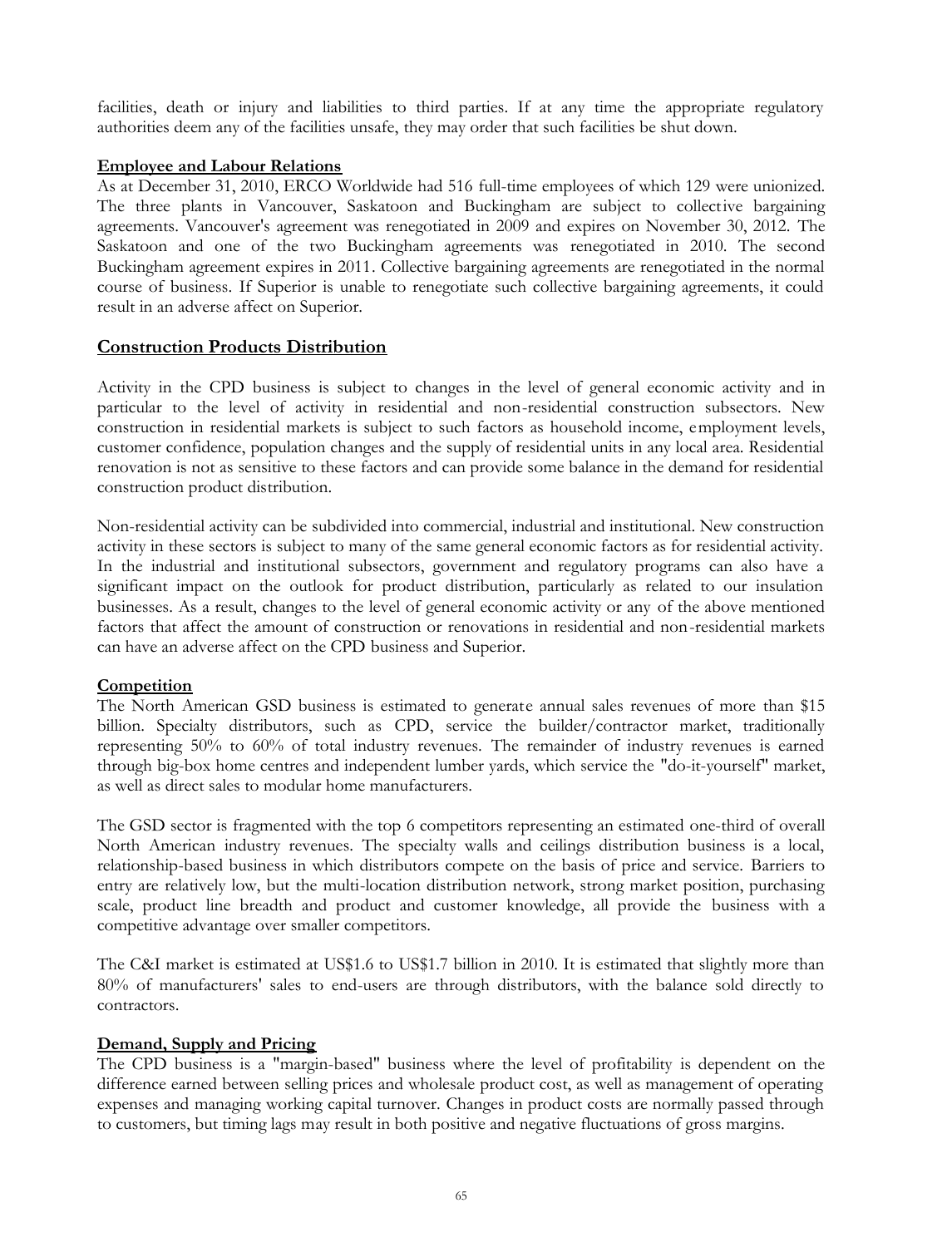During periods of reduced overall demand for the CPD's products and services, market prices can become depressed as manufacturing suppliers seek to increase capacity utilization, and specialty distribution competitors seek to protect business levels and cover fixed costs through price competition.

The business carries a comprehensive product line comprised of approximately 60,000 stock-keeping units. Its six principal product lines include products that are sourced from over 800 suppliers. The business is not reliant on any one supplier to source product within its principal product lines. The division purchases its products pursuant to various purchasing programs and does not enter into longterm purchase contracts.

Demand for walls and ceilings building materials is affected by changes in general and local economic factors including demographic trends, employment levels, interest rates, consumer confidence and overall economic growth. These factors in turn impact the level of existing housing sales, new home construction, new non-residential construction, and office/commercial space turnover. Housing starts reflect the level of new residential construction activity. The level of new commercial construction activity has historically lagged new residential activity as commercial infrastructure is put in place to service residential development. Renovation activity trends have historically followed existing home resales and turnover of occupants in commercial building space. Sales are modestly seasonal with approximately 52% generated during the second and third quarters.

The C&I market is driven largely by C&I construction spending and economic growth. Sectors within the C&I market that are particularly influential to demand include commercial construction and renovation, construction or expansion of industrial process facilities, such as oil refineries and petrochemical plants, as well as institutional facilities (eg. government, healthcare and schools).

#### *Health, Safety and Environment*

The distribution of walls and ceilings and C&I products involves risks, including the failure or substandard performance of equipment, human error, natural disasters, suspension of operations and new governmental statutes, regulations, guidelines and policies. Operations are also subject to various hazards incidental to the handling, processing, storage and transportation of certain hazardous materials, including industrial chemicals. These hazards can result in personal injury including fatalities, damage to and destruction of property and equipment and environmental damage. There can be no assurance that as a result of past or future operations, there will not be claims of injury by employees or members of the public due to exposure, or alleged exposure, to these materials. There can be no assurance as to the actual amount of these liabilities or the timing of them, if any. The business maintains safe working practices through proper procedures and direction and utilization of equipment such as forklifts, boom trucks, fabrication equipment and carts/dollies. The business handles and stores a variety of construction materials and maintains appropriate material handling compliance programs in accordance with local, state/provincial and federal regulations.

#### *Employee and Labour Relations*

As at December 31, 2010, the business had 1,451 employees of which 63 (4%) were unionized at 8 locations. Collective bargaining agreements expire in March 2011 and are renegotiated in the normal course of business. The contracts in Windsor and Minnesota are presently under negotiation. If Superior is unable to renegotiate such collective bargaining agreements, it could result in an adverse affect on Superior.

#### **LEGAL PROCEEDINGS**

Superior and Superior Plus LP are sometimes named as a defendant in litigation. The nature of these claims is usually related to settlement of normal operational or labor issues. The outcome of such claims against Superior are not determinable at this time, however they are not expected to have a materially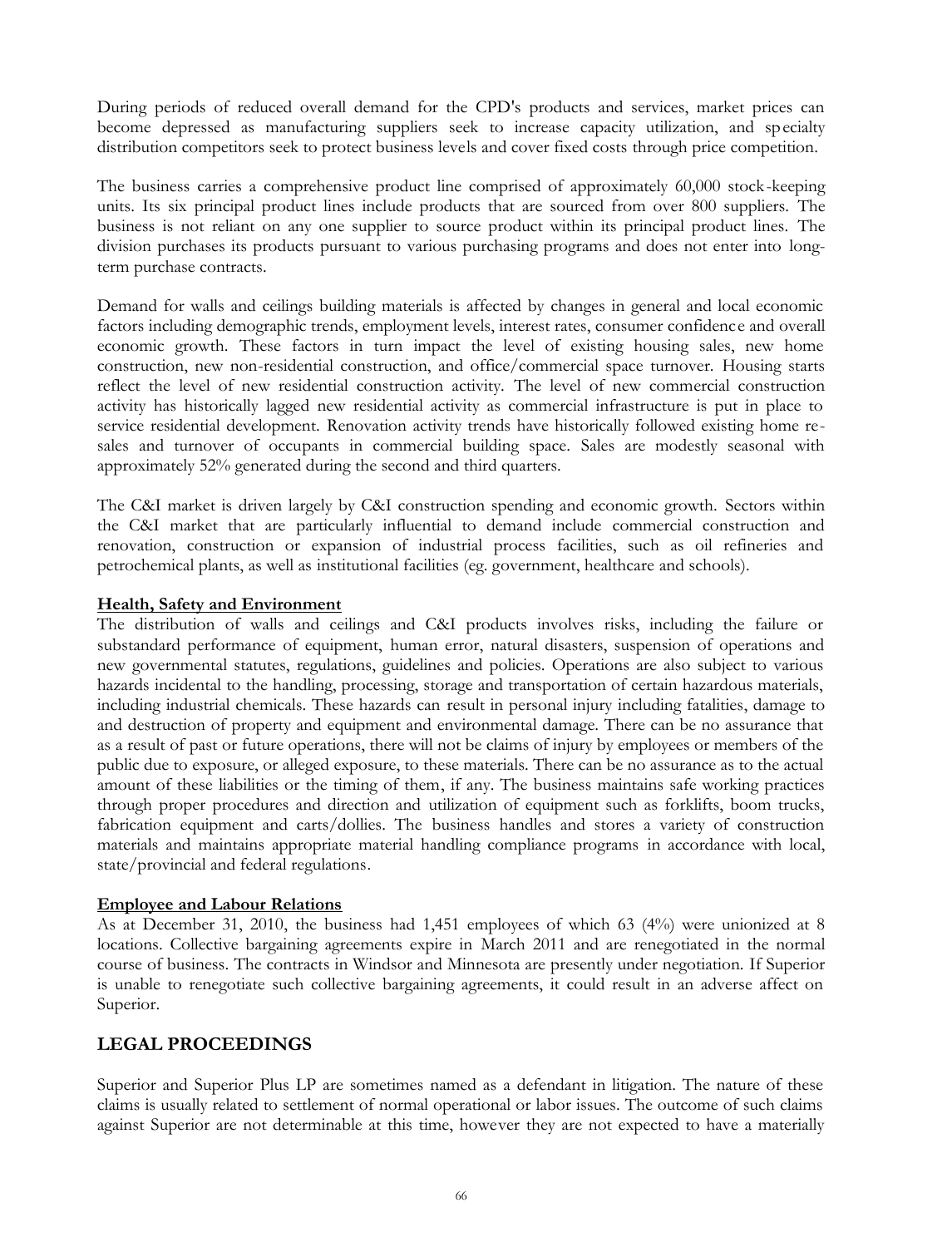adverse effect on Superior as a whole. Superior is not, and has not been at any time within the most recently completed financial year, a party to any legal proceedings, known or contemplated, where the damages involved, excluding interest and costs, exceed 10% of Superior's assets.

## **INTEREST OF MANAGEMENT AND OTHERS IN MATERIAL TRANSACTIONS**

Other than as discussed in this AIF, there are no material interests, direct or indirect, of directors, executive officers, senior officers, any direct or indirect Shareholder of Superior who beneficially owns, or who exercises control over, more than 10% of the outstanding Common Shares or any known associate or affiliate of such persons, in any transaction within the three most recently completed financial years or during the current financial year that has materially affected or will materially affect Superior.

## **TRANSFER AGENT AND REGISTRAR**

Superior's transfer agent and registrar for all its publicly listed securities is Computershare Trust Company of Canada at its principal offices in the cities of Montreal, Toronto, Calgary and Vancouver in Canada.

## **EXPERTS**

Deloitte & Touche LLP is the auditor of Superior and Superior LP. Deloitte and Touche LLP is independent of Superior and Superior LP within the meaning of the Rules of Professional Conduct of the Institute of Chartered Accountants of Alberta.

## **MATERIAL CONTRACTS**

Superior did not enter into any material contracts during the most recently completed financial year or prior thereto, which are still material and in effect, other than contracts entered into in the ordinary course of business other than the following:

- Amended and Restated Limited Partnership Agreement dated December 31, 2008 between Superior Plus Corp. and Superior Plus Inc;
	- Indemnity Agreement dated December 31, 2008 between Superior and New Ballard;
- Amended and Restated Credit Agreement dated as of June 30, 2010;
- the Indentures;
- Senior Debt Indenture;
- U.S. Note Agreement; and
- Receivables Agreement.

For details on these contracts, see "Corporate Structure – The General Partner", "General Development of Superior – Three Year History", and "Long-Term Debt".

# **DOCUMENTS INCORPORATED BY REFERENCE**

Documents incorporated by reference in this AIF can be found on SEDAR under Superior's profile at *www.sedar.com*[.](www.sedar.com)

## **ADDITIONAL INFORMATION**

Additional information, including directors' and officers' remuneration and indebtedness, principal holders of Superior's securities, securities authorized for issuance under equity compensation plans and